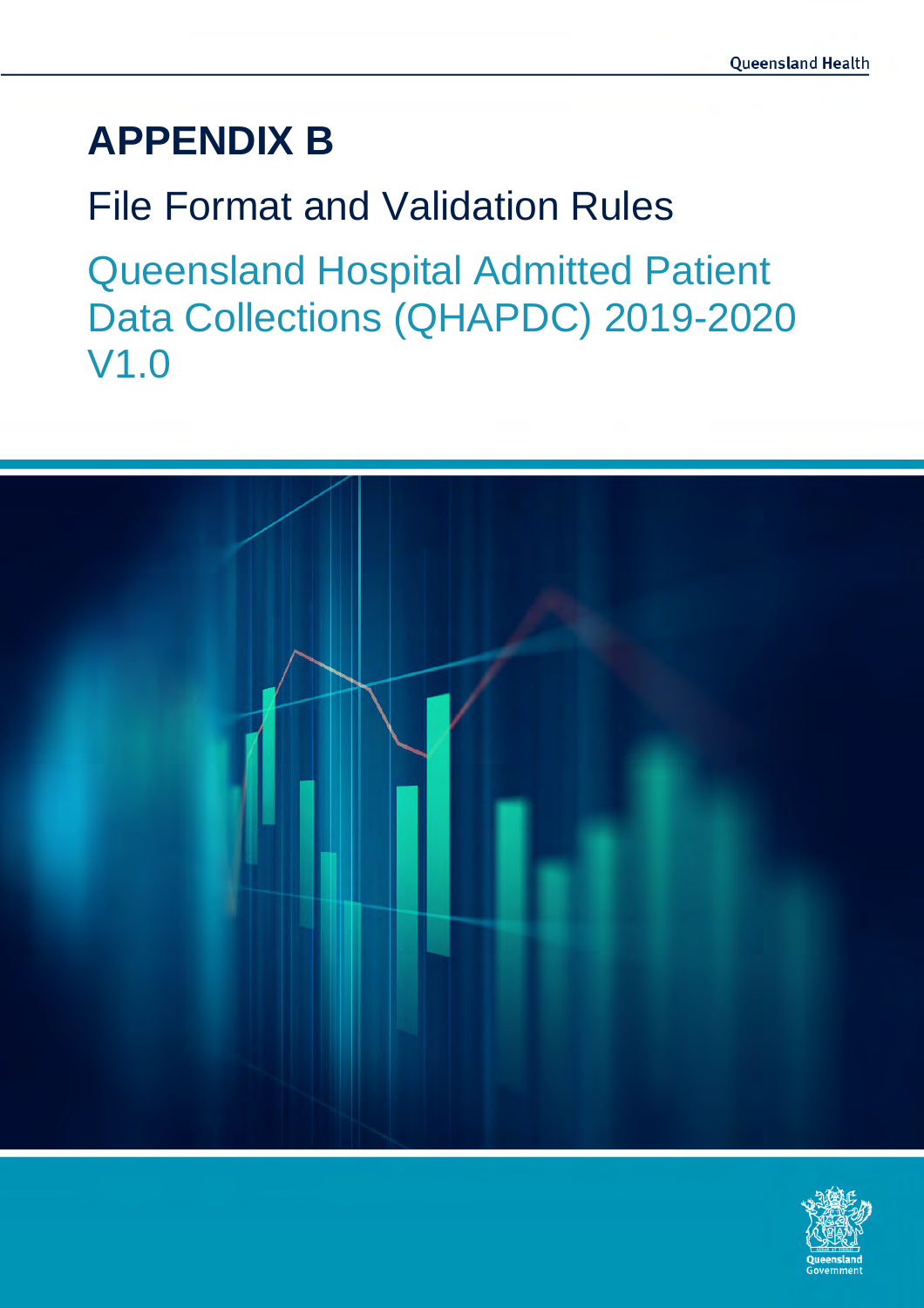#### **APPENDIX B**

Published by the State of Queensland (Queensland Health), 2019



This document is licensed under a Creative Commons Attribution 3.0 Australia licence. To view a copy of this licence, visit creativecommons.org/licenses/by/3.0/au

© State of Queensland (Queensland Health) 2019

You are free to copy, communicate and adapt the work, as long as you attribute the State of Queensland (Queensland Health).

For more information contact: Statistical Services and Integration Unit, Statistical Services Branch, Department of Health, GPO Box 48, Brisbane QLD 4001, email QHIPSMAIL@health.qld.gov.au.

An electronic version of this document is available at <https://www.health.qld.gov.au/hsu/collections/qhapdc>

Disclaimer: The content presented in this publication is distributed by the Queensland Government as an information source only. The State of Queensland makes no statements, representations or warranties about the accuracy, completeness or reliability of any information contained in this publication. The State of Queensland disclaims all responsibility and all liability (including without limitation for liability in negligence) for all expenses, losses, damages and costs you might incur as a result of the information being inaccurate or incomplete in any way, and for any reason reliance was placed on such information.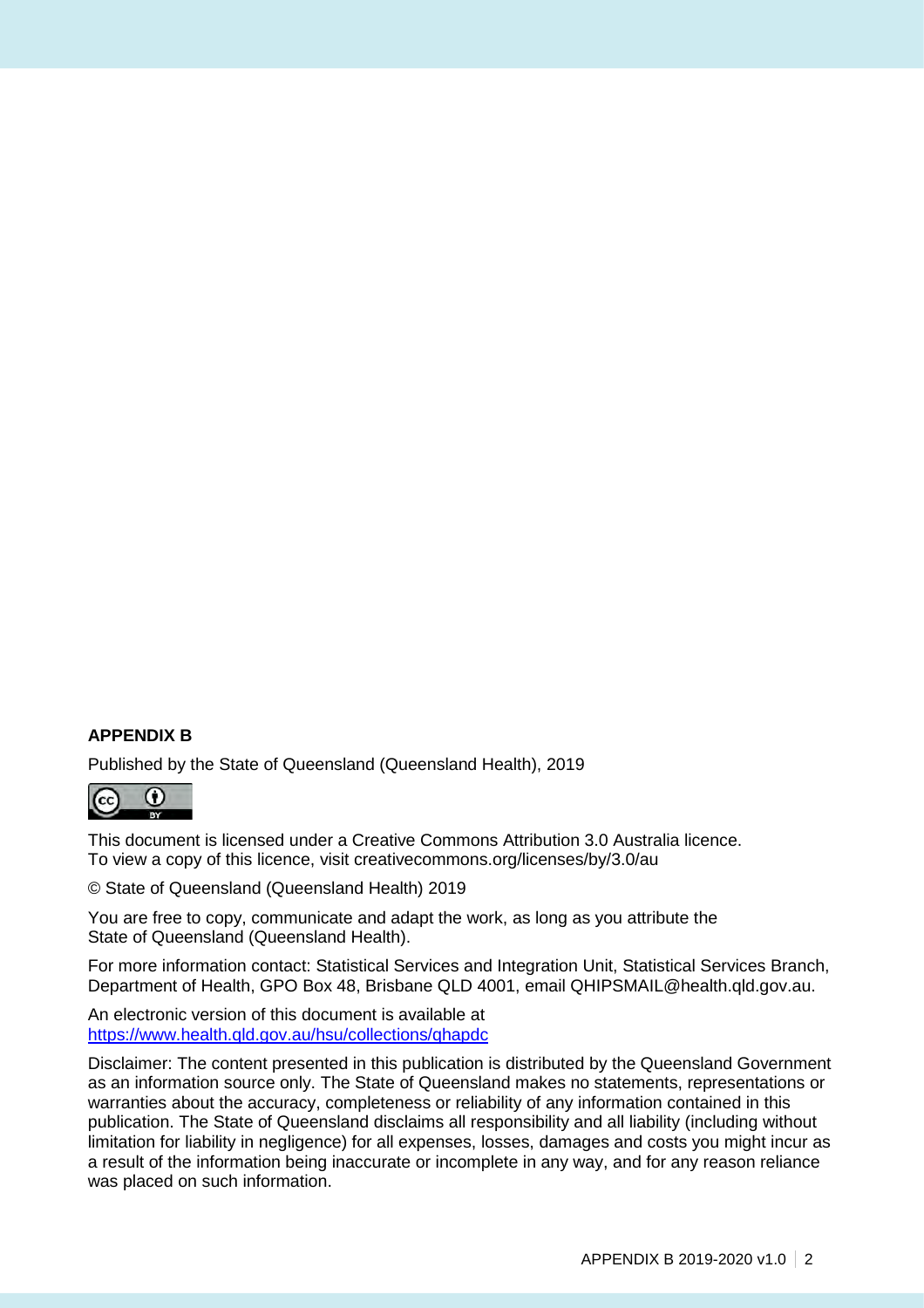### **Contents**

| Activity Details if Activity Code = B (Mother's Patient Identifier of Baby Born in |     |
|------------------------------------------------------------------------------------|-----|
| Activity Details if Activity Code = P (Mental Health Phase of Care) 33             |     |
|                                                                                    |     |
|                                                                                    |     |
|                                                                                    |     |
|                                                                                    |     |
|                                                                                    |     |
|                                                                                    |     |
|                                                                                    |     |
|                                                                                    |     |
|                                                                                    |     |
| <b>Public Validation Rules</b>                                                     | .56 |
|                                                                                    |     |
|                                                                                    |     |
|                                                                                    |     |
|                                                                                    |     |
|                                                                                    |     |
|                                                                                    |     |
|                                                                                    |     |
|                                                                                    |     |
|                                                                                    |     |
|                                                                                    |     |
|                                                                                    |     |
|                                                                                    |     |
|                                                                                    |     |
|                                                                                    |     |
|                                                                                    |     |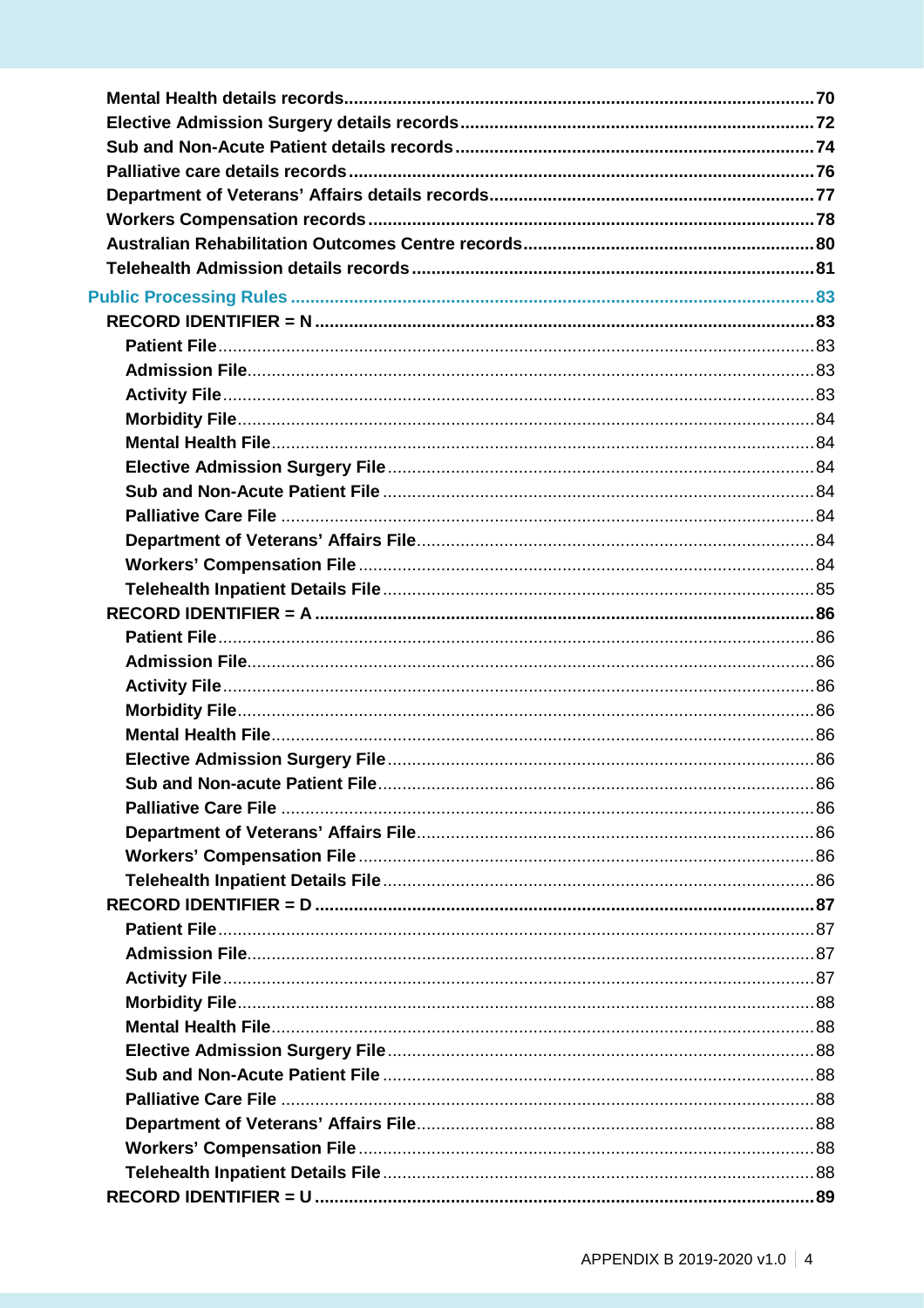| Activity Details if Activity Code = A (Account Class Variation)  108               |  |
|------------------------------------------------------------------------------------|--|
|                                                                                    |  |
|                                                                                    |  |
| Activity Details if Activity Code = S (Sub and Non-Acute Items)  109               |  |
|                                                                                    |  |
| Activity Details if Activity Code = B (Mother's Patient Identifier of Baby Born in |  |
|                                                                                    |  |
|                                                                                    |  |
|                                                                                    |  |
|                                                                                    |  |
|                                                                                    |  |
|                                                                                    |  |
|                                                                                    |  |
|                                                                                    |  |
|                                                                                    |  |
|                                                                                    |  |
|                                                                                    |  |
|                                                                                    |  |
|                                                                                    |  |
|                                                                                    |  |
|                                                                                    |  |
|                                                                                    |  |
|                                                                                    |  |
|                                                                                    |  |
|                                                                                    |  |
|                                                                                    |  |
|                                                                                    |  |
|                                                                                    |  |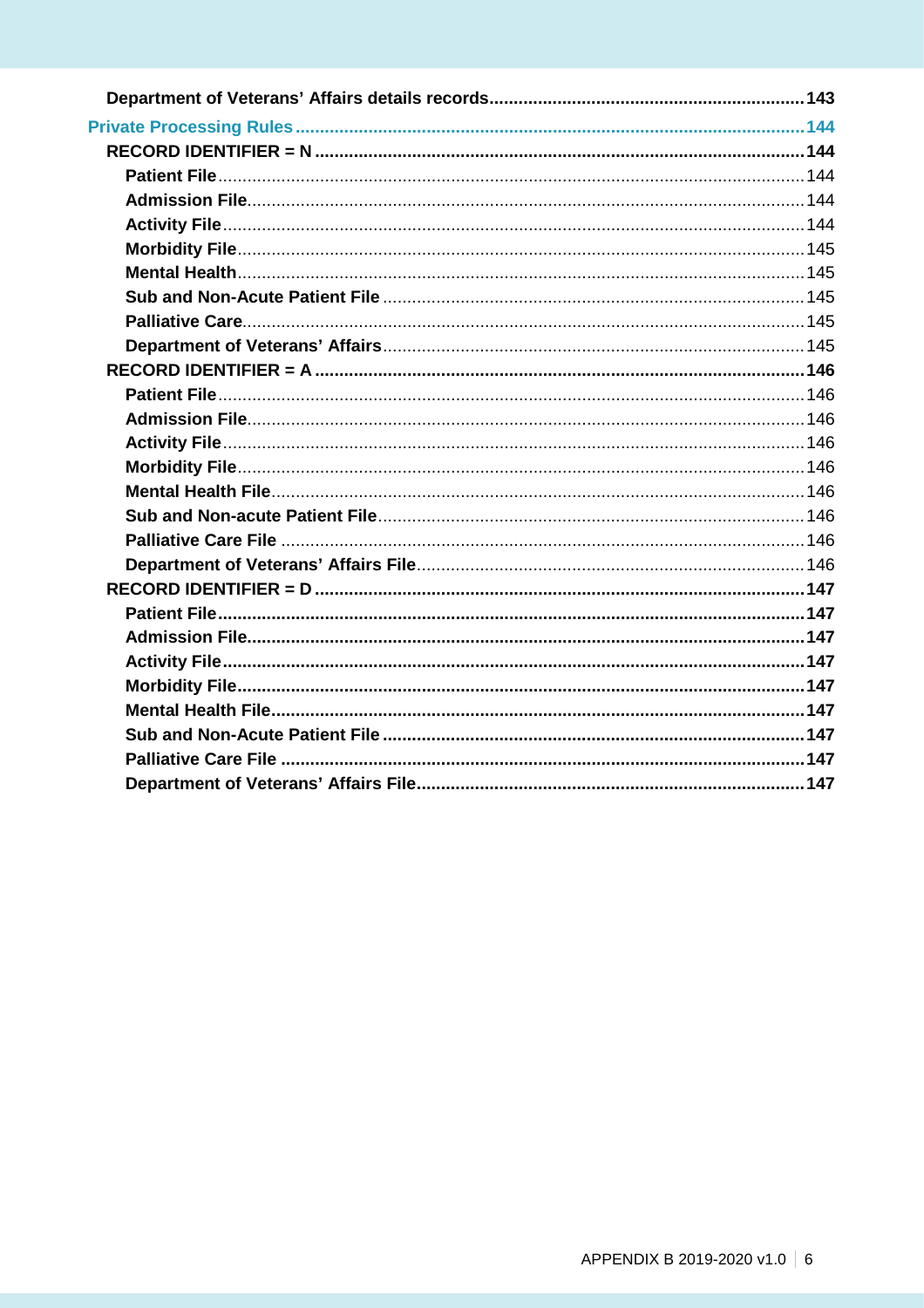# <span id="page-6-0"></span>**Public Hospital Services File Format 2019-2020 Collection Year**

### <span id="page-6-1"></span>**Introduction**

This document specifies the file format for the electronic submission of admitted patient data by facilities providing public hospital services. This data is submitted to the Statistical Services Branch (SSB), Queensland Department of Health for the Queensland Hospital Admitted Patient Data Collection (QHAPDC).

A record must be provided for each admitted patient, including newborn babies, from facilities permitted to admit patients.

All boarders and posthumous organ procurement donors are also included in the scope of the QHAPDC.

There are 13 files specified in this document: Header, Patient, Admission, Activity, Morbidity, Mental Health, Elective Admissions, Sub and Non-Acute Patient, Palliative Care, Department of Veterans' Affairs, Workers' Compensation, Australasian Rehabilitation Outcomes Centre and Telehealth Inpatient Details.

The following standard should be used when naming the files:

#### fffffctyyctyynnn.filetype

- fffff five-digit facility number (zero filled from the left)
- ctyyctyy collection year to which the data relates

nnn data extract number for collection year

- filetype HDR for the Header File
	- PAT for the Patient File
	- ADM for the Admission File
	- ACT for the Activity File
	- MOR for the Morbidity File
	- MEN for the Mental Health File
	- EAS for the Elective Admission File
	- SNP for the Sub and Non-Acute Patient File
	- PAL for the Palliative Care File
	- DVA for the Department of Veterans' Affairs File
	- WCP for the Workers' Compensation File
	- ARC for the Australasian Rehabilitation Outcomes Centre File
	- TID for the Telehealth Inpatient Details File

The 1st admission file for ABC Hospital (facility number 99999) for collection year 2019-2020 would be named:

9999920192020001.ADM

Data for multiple months or a partial month can be supplied in the one extract file. The data extract number for a collection year must begin at '001' and be contiguous throughout the collection year.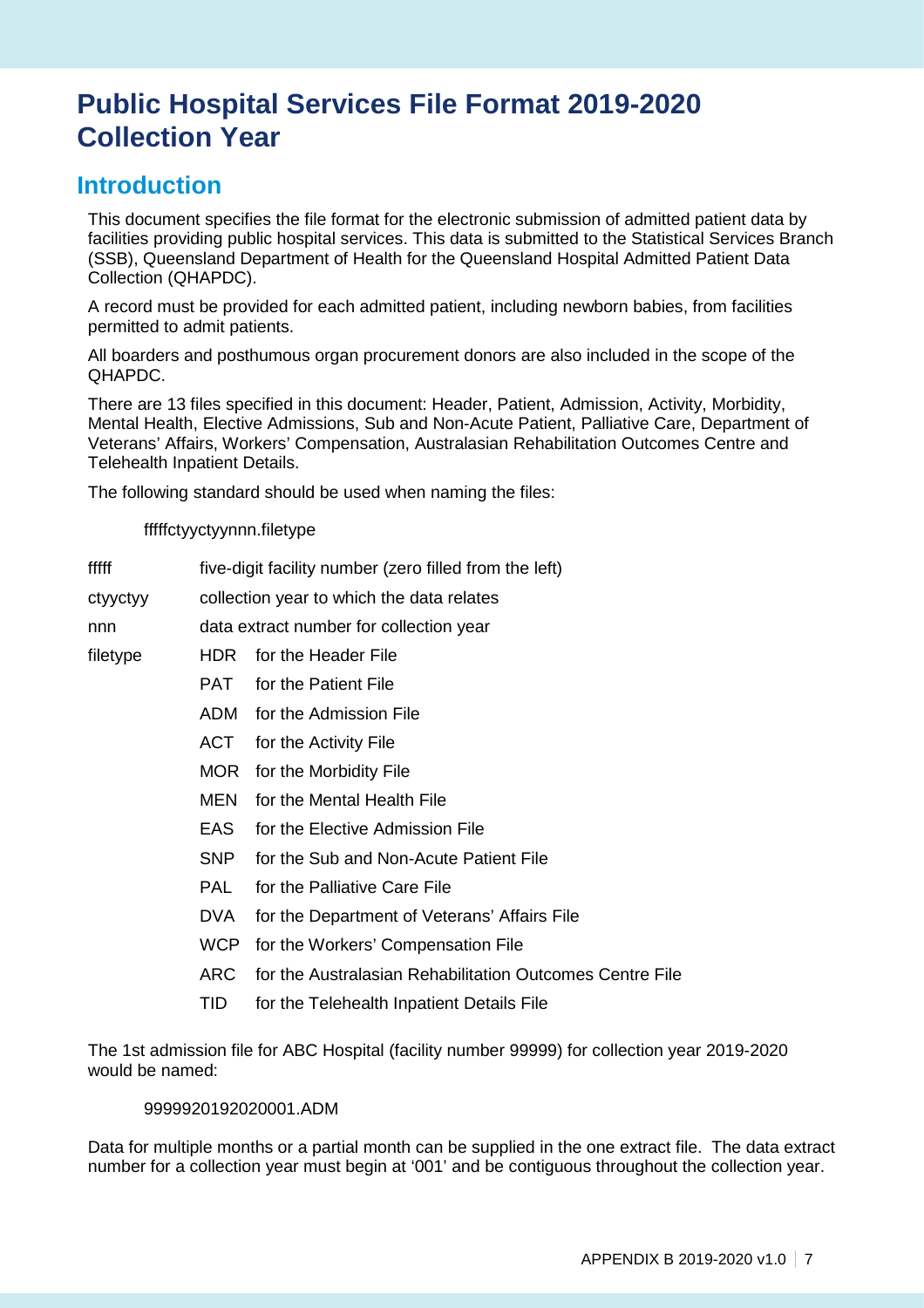# <span id="page-7-0"></span>**Public Facility File Format**

### <span id="page-7-1"></span>**Header file**

The header file contains an extraction details record (the facility and period for which data has been extracted, and the date the extraction took place) and file details records (the number and type of records on each file).

The extraction details record is the first record on the Header File. There should be only one extraction details record in the Header File.

For each file extracted, there must be a file details record on the Header File.

| <b>EXTRACTION DETAILS RECORD</b> |         |                                 |                                             |
|----------------------------------|---------|---------------------------------|---------------------------------------------|
| <b>Record Identifier</b>         | 1 char  | $E =$ Extraction details        |                                             |
| <b>Facility Number</b>           | 5 num   | Must be a valid facility number | Right adjusted and<br>zero filled from left |
| <b>Extract Period</b>            | 16 date | From date                       | ctyymmdd                                    |
|                                  |         | To date                         | ctyymmdd                                    |
| <b>Extract Date</b>              | 8 date  | Date data extracted             | ctyymmdd                                    |

| <b>FILE DETAILS RECORD</b> |        |                                                               |                                                              |
|----------------------------|--------|---------------------------------------------------------------|--------------------------------------------------------------|
| Record Identifier          | 1 char | $F =$ File details                                            |                                                              |
| File Type                  | 3 char | $=$ Patient<br><b>PAT</b>                                     |                                                              |
|                            |        | ADM<br>$=$ Admission                                          |                                                              |
|                            |        | <b>ACT</b><br>$=$ Activity                                    |                                                              |
|                            |        | <b>MOR</b><br>$=$ Morbidity                                   |                                                              |
|                            |        | <b>MEN</b><br>$=$ Mental Health                               |                                                              |
|                            |        | EAS<br>= Elective Admission Surgery                           |                                                              |
|                            |        | <b>SNP</b><br>= Sub and Non-Acute Patient                     |                                                              |
|                            |        | <b>PAL</b><br>$=$ Palliative Care                             |                                                              |
|                            |        | <b>DVA</b><br>= Department of Veterans' Affairs               |                                                              |
|                            |        | <b>WCP</b><br>= Workers' Compensation                         |                                                              |
|                            |        | <b>ARC</b><br>= Australasian Rehabilitation Outcome<br>Centre |                                                              |
|                            |        | <b>TID</b><br>= Telehealth Inpatient Details                  |                                                              |
| Record Type                | 1 char | $N = New$                                                     |                                                              |
| Number of<br>Records       | 5 num  | Number of new records                                         | Right adjusted and<br>zero filled from left;<br>zero if null |
| Record Type                | 1 char | $A =$ Amendment                                               |                                                              |
| Number of<br>Records       | 5 num  | Number of amendment records                                   | Right adjusted and<br>zero filled from left;<br>zero if null |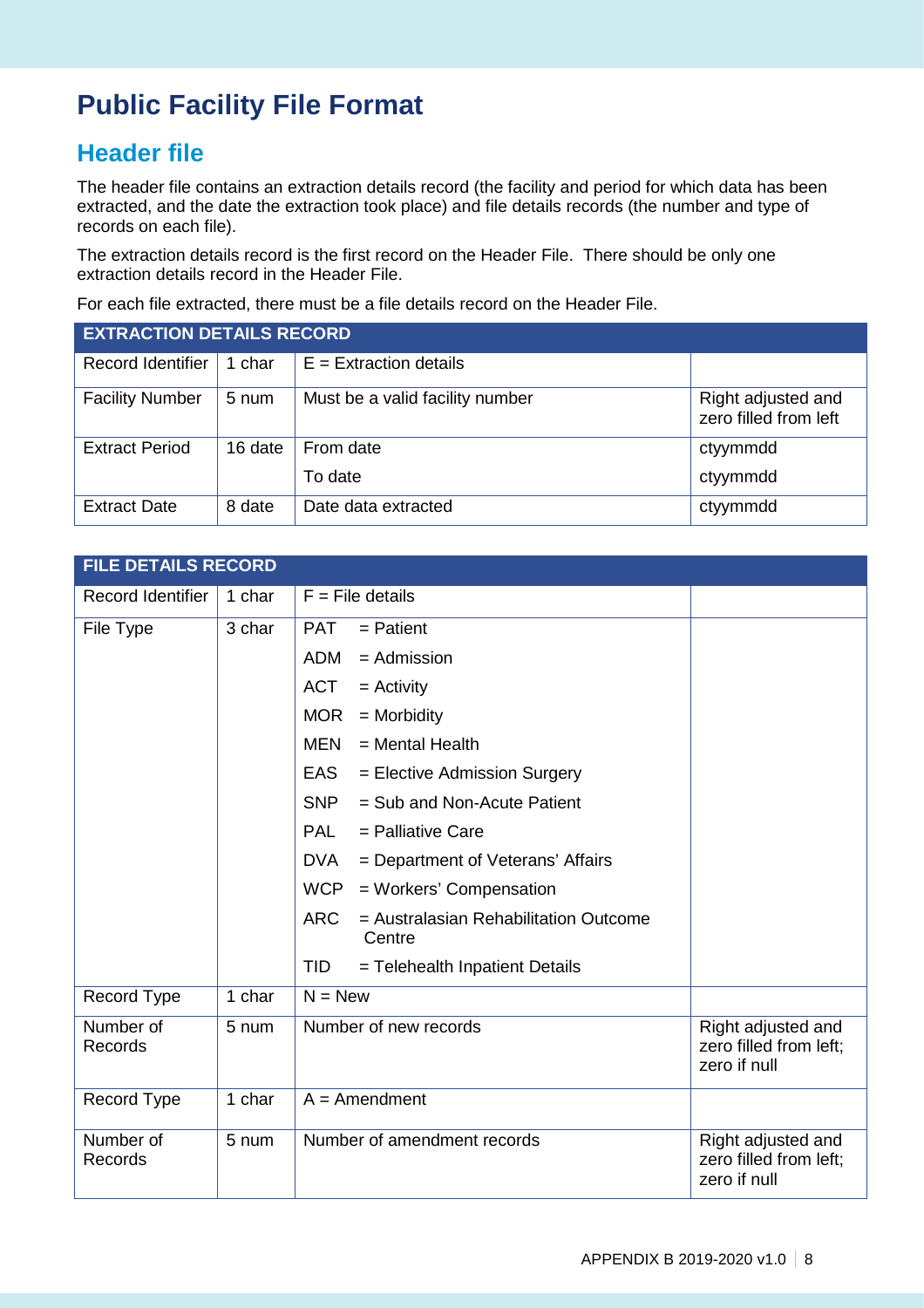| <b>FILE DETAILS RECORD</b>  |        |                              |                                                              |
|-----------------------------|--------|------------------------------|--------------------------------------------------------------|
| Record Type                 | 1 char | $D = Deletion$               |                                                              |
| Number of<br><b>Records</b> | 5 num  | Number of deletion records   | Right adjusted and<br>zero filled from left;<br>zero if null |
| Record Type                 | 1 char | $U = Up$ to Date             |                                                              |
| Number of<br>Records        | 5 num  | Number of up to date records | Right adjusted and<br>zero filled from left;<br>zero if null |
| Filler                      | 2      | <b>Blank</b>                 |                                                              |

An example of a header file is:

E99999201907012019073120190820 FPATN00420A00020D00000U00007 FADMN00420A00124D00001U00007 FACTN00080A00000D00010U00008 FMORN01000A00000D00005U00009 FMENN00020A00000D00001U00001 FEASN00005A00000D00002U00002 FSNPN00010A00002D00001U00003 FPALN00008A00001D00002U00004 FDVAN00003A00001D00001U00005 FWCPN00002A00001D00001U00001 FARCN00000A00000D00000U00000 FTIDN00007A00002D00001U00001

The details provided in the above example are:

#### **Extraction details**

| Facility                 | 99999 - ABC Hospital        |
|--------------------------|-----------------------------|
| <b>Extraction period</b> | 1 July 2019 to 31 July 2019 |
| <b>Extraction date</b>   | 20 August 2019              |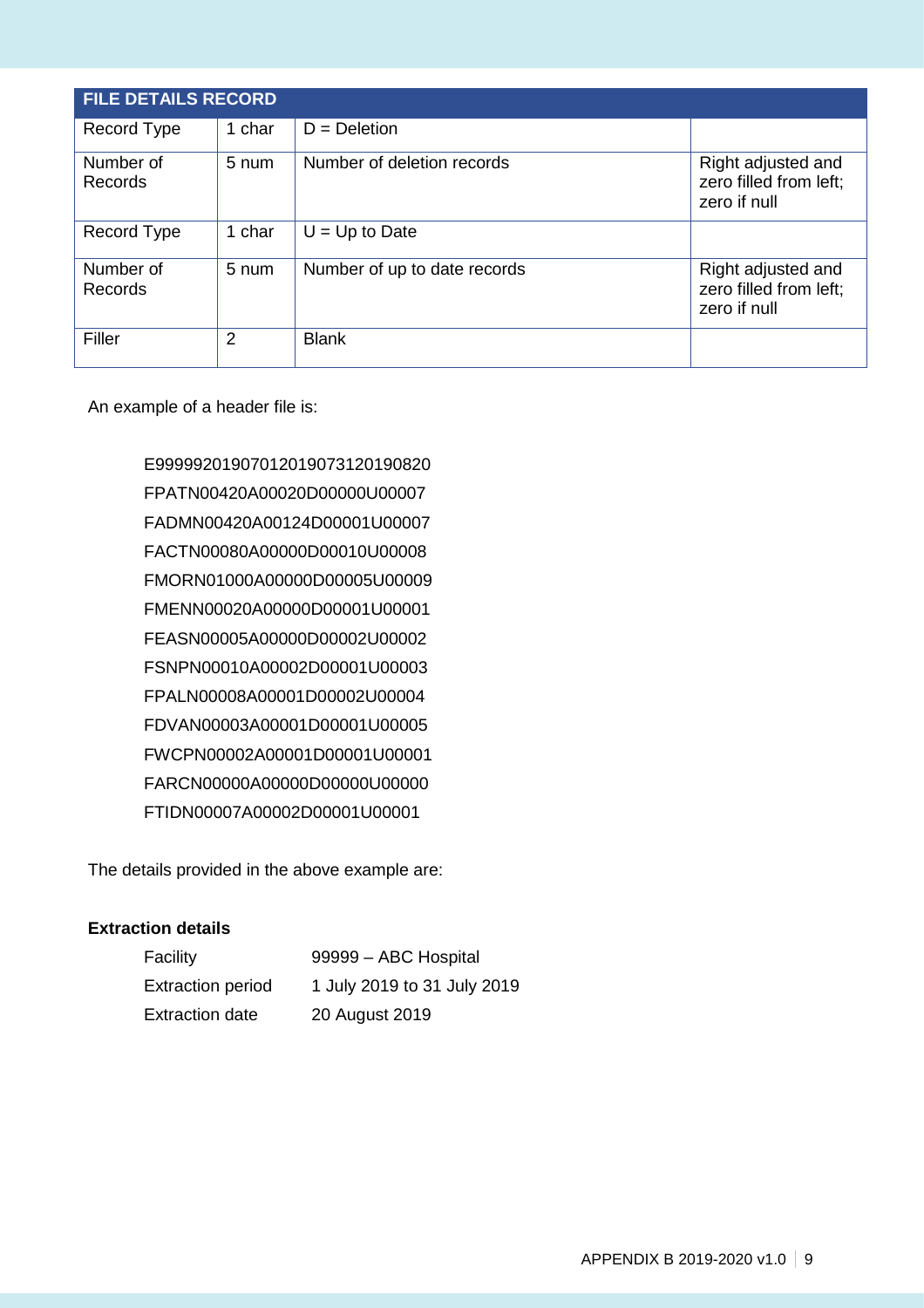#### **File details**

Patient file

- 420 New records
- 20 Amendments
- 0 Deletions
- 7 Up to Date

### Admission file

- 420 New records
- 124 Amendments
- 1 Deletions
- 7 Up to Date

#### Activity file

- 80 New records
- 0 Amendments
- 10 Deletions
- 8 Up to Date

#### Morbidity file

- 1000 New records
- 0 Amendments
- 5 Deletions
- 9 Up to Date

### Mental Health file

- 20 New records
- 0 Amendments
- 1 Deletions
- 1 Up to Date

#### Elective Admission file

- 5 New records
- 0 Amendments
- 2 Deletions
- 2 Up to Date

#### Sub and Non-Acute Patient file

- 10 New records
- 2 Amendments
- 1 Deletions
- 3 Up to Date

### Palliative Care file

- 8 New records
- 1 Amendments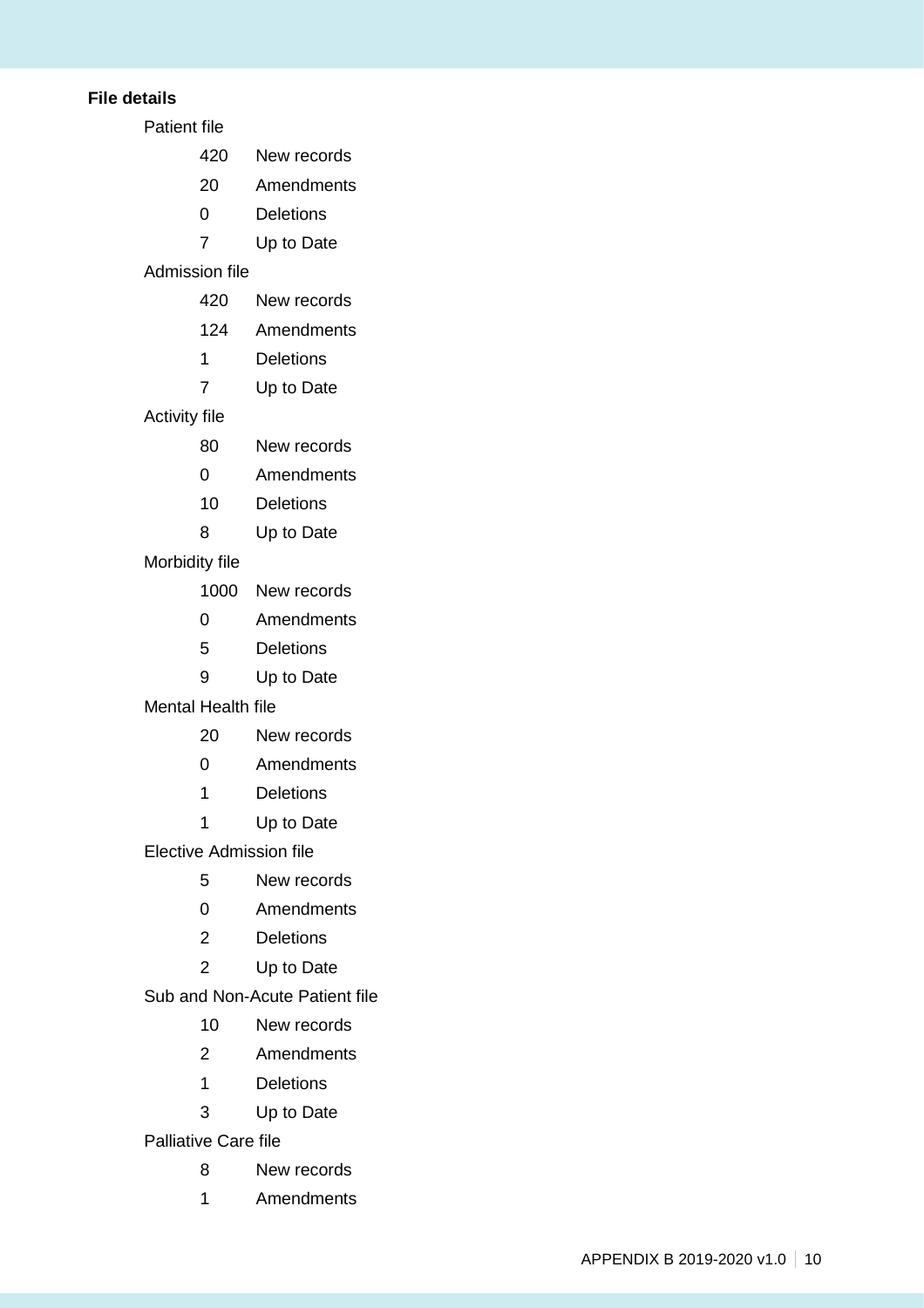- 2 Deletions
- 4 Up to Date

Department of Veterans' Affairs file

- 3 New records
- 1 Amendments
- 1 Deletions
- 5 Up to Date

Workers' Compensation file

- 2 New records
- 1 Amendments
- 1 Deletions
- 1 Up to Date

Australasian Rehabilitation Outcomes Centre file

- 0 New records
- 0 Amendments
- 0 Deletions
- 0 Up to Date

Telehealth Inpatient Details

- 7 New records
- 2 Amendments
- 1 Deletions
- 1 Up to Date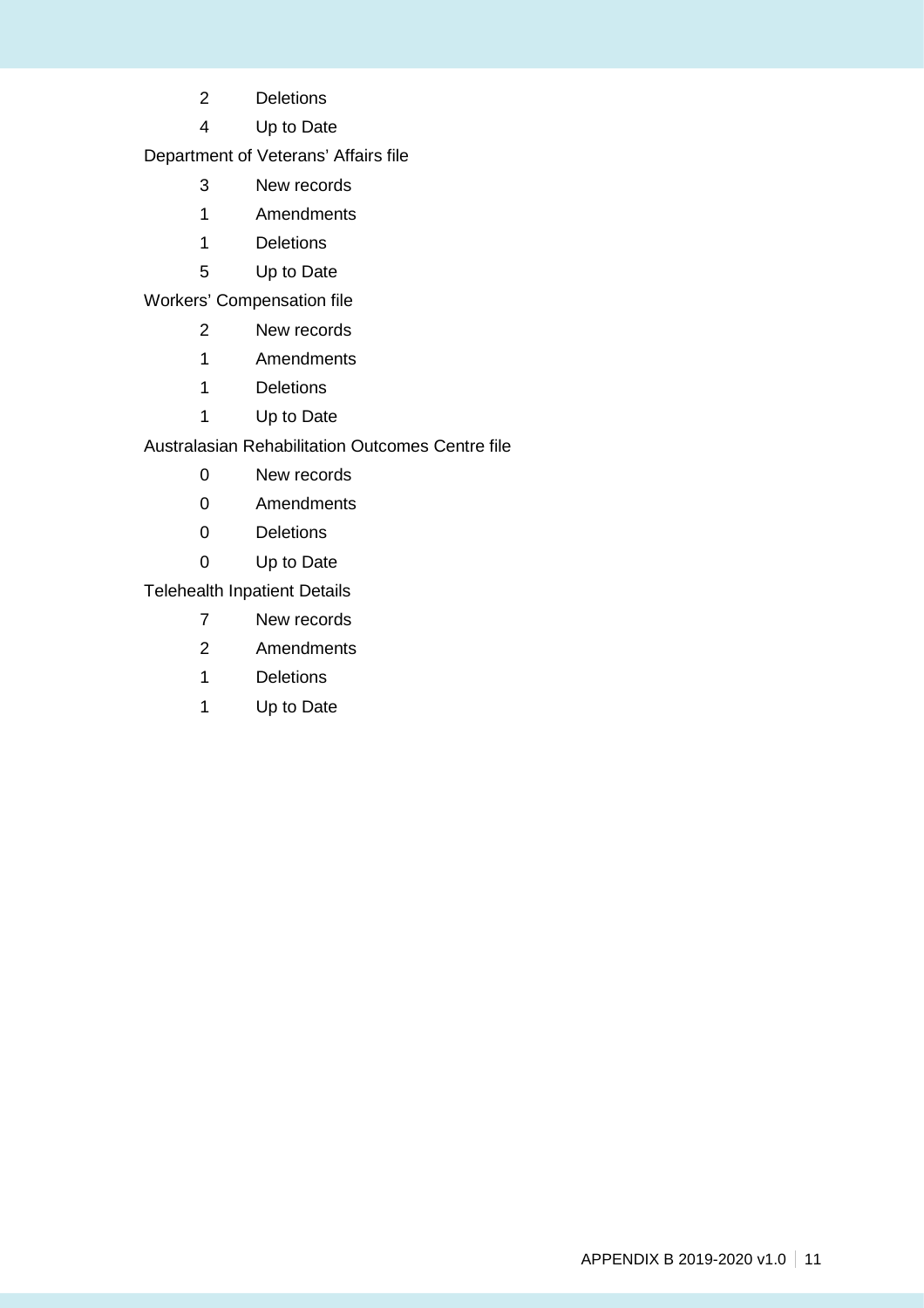# <span id="page-11-0"></span>**Patient File**

The header record is the first record on the file. There is only one header record, followed by the patient details records.

| <b>HEADER RECORD</b>                        |                 |                                                                             |                                                              |
|---------------------------------------------|-----------------|-----------------------------------------------------------------------------|--------------------------------------------------------------|
| <b>Facility Number</b>                      | $5 \text{ num}$ | Must be the same as the facility number in the<br>corresponding header file | Right adjusted and<br>zero filled from left                  |
| <b>Extract Period</b>                       | 16 date         | From date                                                                   | ctyymmdd                                                     |
|                                             |                 | To date                                                                     | ctyymmdd                                                     |
| File Type                                   | 3 char          | Abbreviation to identify file type                                          |                                                              |
|                                             |                 | $PAT =$ Patient                                                             |                                                              |
| Number of<br>Records                        | $5 \text{ num}$ | Total number of records in the file                                         | Right adjusted and<br>zero filled from left;<br>zero if null |
| Extraction<br>Software<br><b>Identifier</b> | 10 char         | Code to identify the version of the software used                           | Left adjusted, blank<br>if null                              |
| Filler                                      | 238             | <b>Blank</b>                                                                |                                                              |

| <b>PATIENT DETAILS RECORDS</b>                     |         |                                                                                                                                     |                                             |
|----------------------------------------------------|---------|-------------------------------------------------------------------------------------------------------------------------------------|---------------------------------------------|
| Record Identifier                                  | 1 char  | $N = New$                                                                                                                           |                                             |
|                                                    |         | $A =$ Amendment                                                                                                                     |                                             |
|                                                    |         | $U = Up$ to date                                                                                                                    |                                             |
| <b>Unique Number</b>                               | 12 char | A number unique within the facility to identify each<br>admission. This number is not to be reused.<br>regardless of deletions etc. | Right adjusted and<br>zero filled from left |
| <b>Patient Identifier</b>                          | 8 char  | Unique number to identify the patient within the<br>facility (eg. unit record number)                                               | Right adjusted and<br>zero filled from left |
| Admission<br>Number                                | 12 char | Admission number allocated by the facility                                                                                          | Right adjusted and<br>zero filled from left |
| <b>Family Name</b>                                 | 24 char | First 24 characters of the patients surname                                                                                         | Left adjusted                               |
| <b>First Given</b><br>Name                         | 15 char | First 15 characters of the patients first given name                                                                                | Left adjusted, blank<br>if null             |
| Second Given<br>Name                               | 15 char | First 15 characters of second given name of patient                                                                                 | Left adjusted, blank<br>if null             |
| Address of<br>Usual                                | 40 char | Number and street of usual residential address of<br>the patient                                                                    | <b>Blank if null</b>                        |
| Residence                                          |         | Note: For HBCIS this data is captured from the<br>'Address Line' where the 'Address Type' value is<br>equal to 'P' - Permanent.     |                                             |
| Location<br>(Suburb/Town)<br>of Usual<br>Residence | 40 char | The location associated with the permanent<br>address.                                                                              | Left adjusted                               |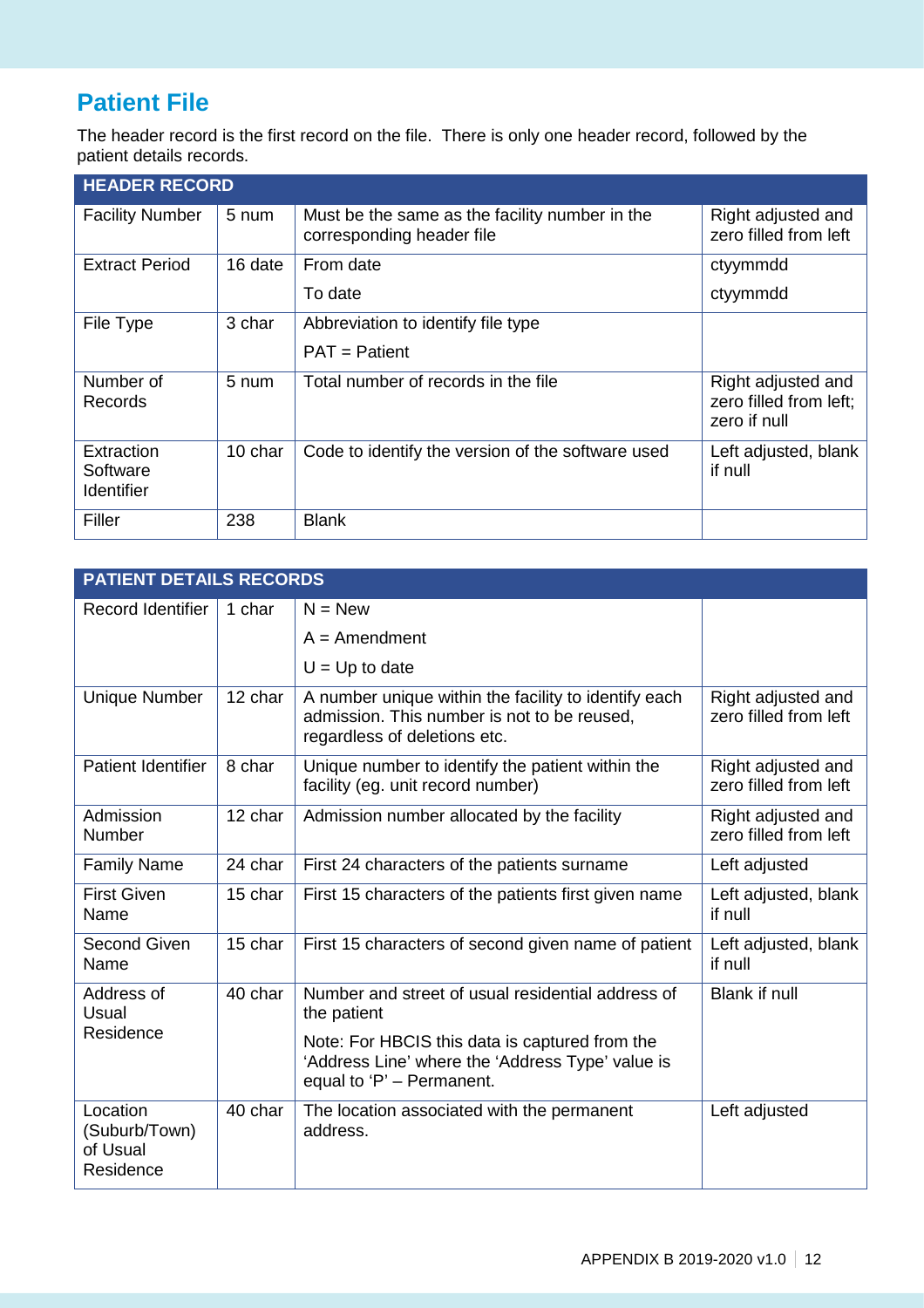| <b>PATIENT DETAILS RECORDS</b>              |                |                                                                                                                                               |                      |
|---------------------------------------------|----------------|-----------------------------------------------------------------------------------------------------------------------------------------------|----------------------|
| Postcode of<br>Usual<br>Residence           | 4 num          | Australian postcode associated with the permanent<br>address                                                                                  |                      |
|                                             |                | Supplementary codes as below (note that for<br>Australian External Territory addresses, the actual<br>postcode should be used).               |                      |
|                                             |                | 9301 = Papua New Guinea                                                                                                                       |                      |
|                                             |                | $9302$ = New Zealand                                                                                                                          |                      |
|                                             |                | 9399 = Overseas other (not PNG or NZ)                                                                                                         |                      |
|                                             |                | $9799 = At sea$                                                                                                                               |                      |
|                                             |                | $9989$ = No fixed address                                                                                                                     |                      |
|                                             |                | $0989$ = Not stated or unknown                                                                                                                |                      |
| <b>State of Usual</b><br>Residence          | 1 num          | State associated with the permanent address (note<br>that for Australian External Territory addresses, the<br>actual state id should be used) |                      |
|                                             |                |                                                                                                                                               |                      |
|                                             |                | $0 =$ Overseas                                                                                                                                |                      |
|                                             |                | $1 = New South Wales$                                                                                                                         |                      |
|                                             |                | $2 = Victoria$<br>$3 =$ Queensland                                                                                                            |                      |
|                                             |                | $4 =$ South Australia                                                                                                                         |                      |
|                                             |                | 5 = Western Australia                                                                                                                         |                      |
|                                             |                | $6 =$ Tasmania                                                                                                                                |                      |
|                                             |                | $7 =$ Northern Territory                                                                                                                      |                      |
|                                             |                | 8 = Australian Capital Territory                                                                                                              |                      |
|                                             |                | 9 = Not stated/Unknown/No fixed address/At sea                                                                                                |                      |
| Filler                                      | $\overline{4}$ | <b>Blank</b>                                                                                                                                  |                      |
| Sex                                         | 1 num          | $1 = Male$                                                                                                                                    |                      |
|                                             |                | $2 =$ Female                                                                                                                                  |                      |
|                                             |                | $3 = Other$                                                                                                                                   |                      |
| Date of Birth                               | 8 date         | Full date of birth of the patient                                                                                                             | ctyymmdd             |
|                                             |                | Where dd is unknown use 15                                                                                                                    |                      |
|                                             |                | Where mm is unknown use 06                                                                                                                    |                      |
|                                             |                | Where yy is unknown estimate year                                                                                                             |                      |
| <b>Estimated Date</b><br>of Birth Indicator | 1 char         | A flag to indicate whether any component of a<br>reported date of birth is estimated.                                                         | <b>Blank if null</b> |
|                                             |                |                                                                                                                                               |                      |
|                                             |                | $1 =$ Estimated                                                                                                                               |                      |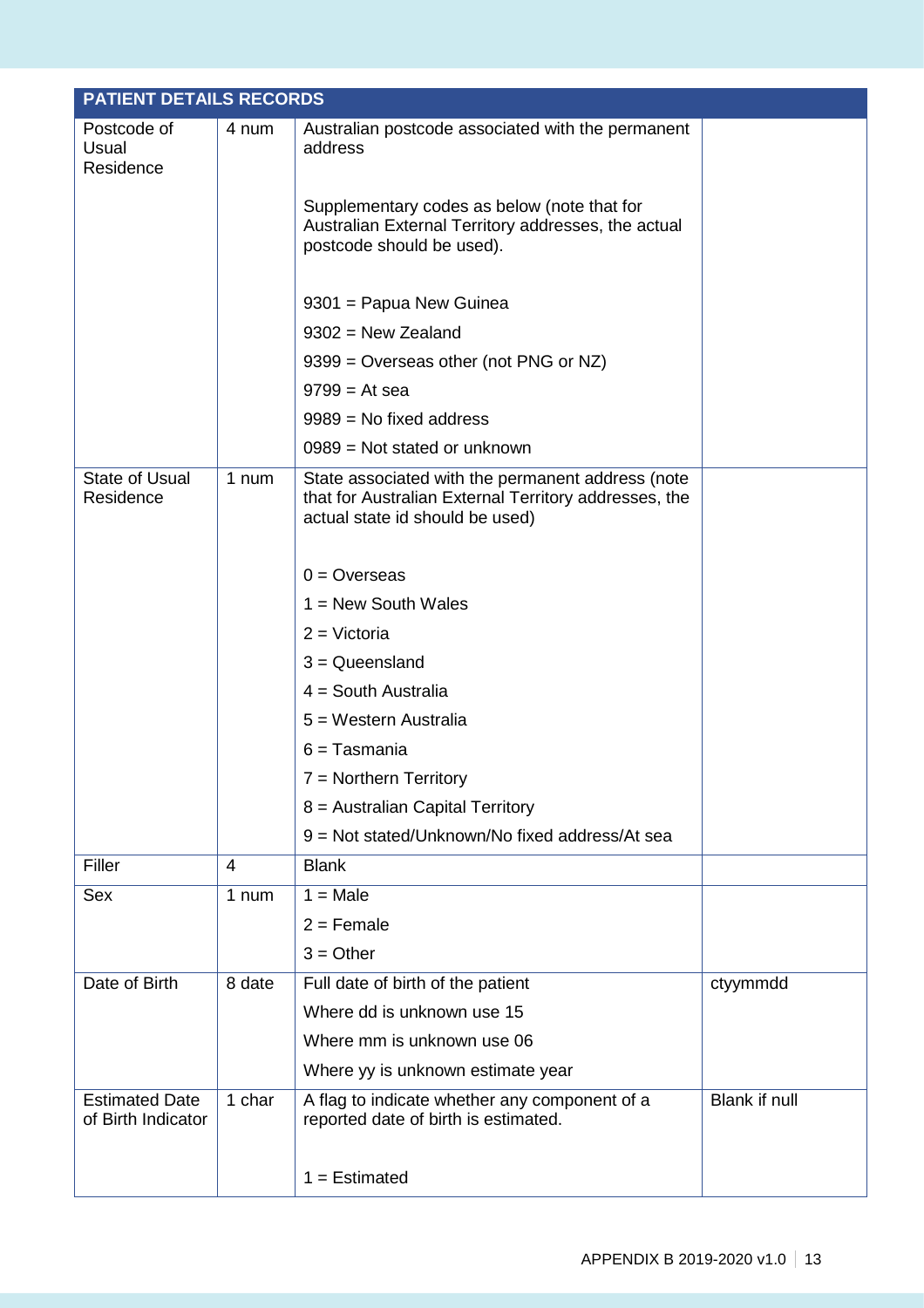| <b>PATIENT DETAILS RECORDS</b>                           |                |                                                                                                                   |                                             |
|----------------------------------------------------------|----------------|-------------------------------------------------------------------------------------------------------------------|---------------------------------------------|
| <b>Marital Status</b>                                    | 1 num          | $1 =$ Never married                                                                                               |                                             |
|                                                          |                | $2$ = Married (registered and de facto)                                                                           |                                             |
|                                                          |                | $3 = Widowed$                                                                                                     |                                             |
|                                                          |                | $4 = Divorced$                                                                                                    |                                             |
|                                                          |                | $5 =$ Separated                                                                                                   |                                             |
|                                                          |                | $9 = Not stated/unknown$                                                                                          |                                             |
| Country of Birth                                         | 4 num          | Country of birth of patient                                                                                       | Right adjusted and<br>zero filled from left |
| Indigenous                                               | 1 num          | 1 = Aboriginal but not Torres Strait Islander origin                                                              |                                             |
| <b>Status</b>                                            |                | 2 = Torres Strait Islander but not Aboriginal origin                                                              |                                             |
|                                                          |                | 3 = Both Aboriginal and Torres Strait Islander origin                                                             |                                             |
|                                                          |                | 4 = Neither Aboriginal nor Torres Strait Islander<br>origin                                                       |                                             |
|                                                          |                | $9 = Not stated/unknown$                                                                                          |                                             |
| Filler                                                   | 2              | <b>Blank</b>                                                                                                      |                                             |
| Occupation                                               | $\overline{4}$ | Currently not required                                                                                            | Blank if null                               |
| Labour Force<br><b>Status</b>                            | $\mathbf{1}$   | Currently not required                                                                                            | Blank if null                               |
| Medicare                                                 | 1 num          | $1 =$ Eligible                                                                                                    |                                             |
| Eligibility                                              |                | $2 = Not$ eligible                                                                                                |                                             |
|                                                          |                | $9 = Not stated/unknown$                                                                                          |                                             |
| Medicare<br>Number                                       | $11$ num       | Medicare number of the patient                                                                                    | <b>Blank if not</b><br>available or if null |
|                                                          |                | The eleventh digit is the number that precedes the<br>patient's name on the card (the sub numerate).              |                                             |
|                                                          |                | If a sub numerate cannot be supplied, the eleventh<br>digit of the Medicare number should be provided as<br>zero. |                                             |
| <b>Australian South</b><br>Sea Islander<br><b>Status</b> | 1 char         | Denotes whether the patient is of Australian South<br>Sea Islander origin                                         |                                             |
|                                                          |                | $1 = Yes$                                                                                                         |                                             |
|                                                          |                | $2 = No$                                                                                                          |                                             |
|                                                          |                | $9 = Not stated/unknown$                                                                                          |                                             |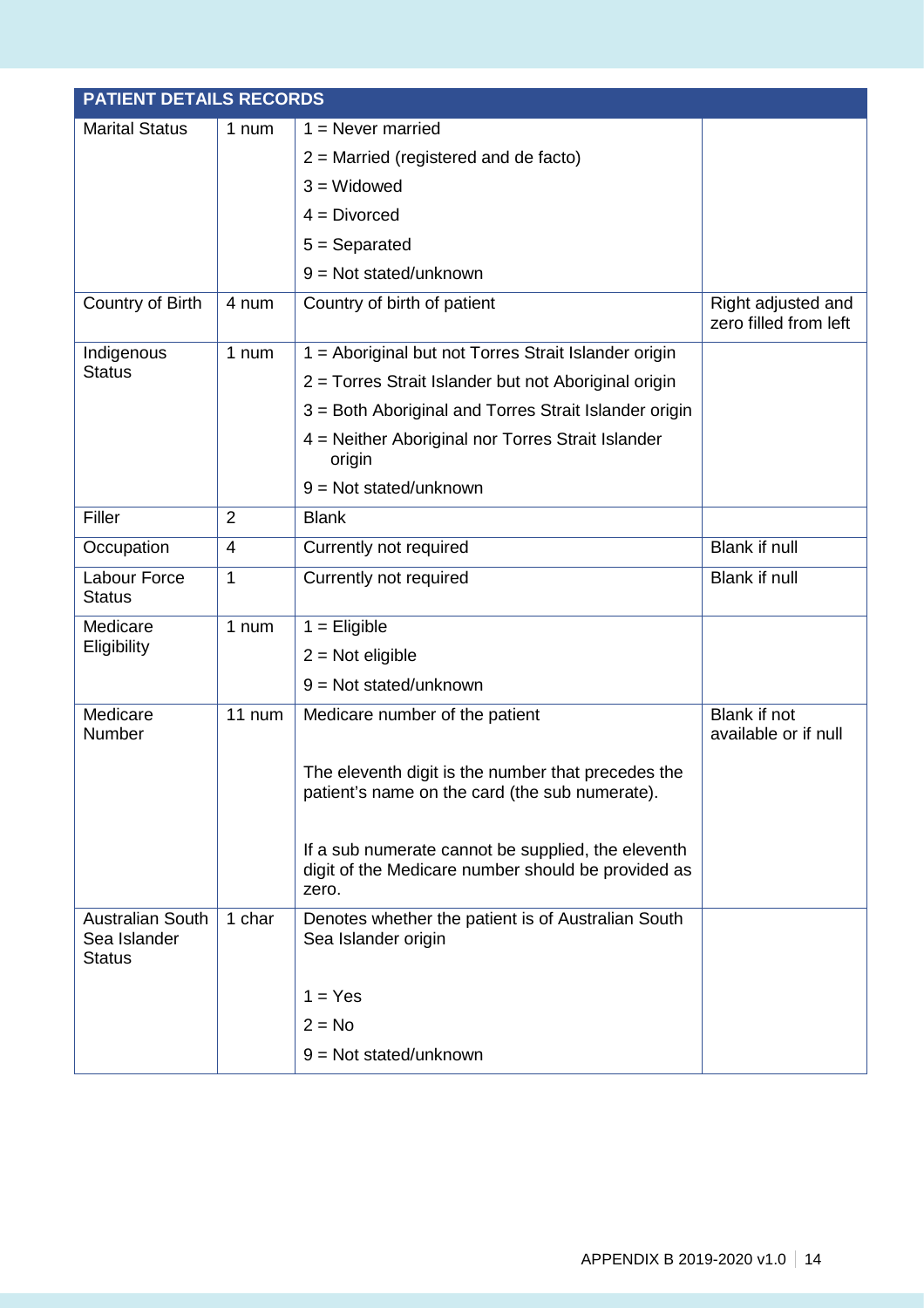| Contact for<br>Feedback<br>Indicator                       | 1 char  | Indicates whether or not the patient consents to be<br>contacted by Queensland Health, or its agent, to<br>obtain feedback on the services provided at the<br>facility.<br>$Y = Yes$<br>$N = No$<br>$U =$ Unable to obtain |                                 |
|------------------------------------------------------------|---------|----------------------------------------------------------------------------------------------------------------------------------------------------------------------------------------------------------------------------|---------------------------------|
| Telephone<br>Number - Home                                 | 20 char | The patient's home contact telephone number                                                                                                                                                                                | Left adjusted, blank<br>if null |
| Telephone<br>Number-<br>Mobile                             | 20 char | The patient's mobile contact telephone number                                                                                                                                                                              | Left adjusted, blank<br>if null |
| Telephone<br>Number $-$<br><b>Business or</b><br>Work      | 20 char | The patient's business or work contact telephone<br>number                                                                                                                                                                 | Left adjusted, blank<br>if null |
| Hospital<br>Insurance<br><b>Health Fund</b><br>Code        | 6 char  | The health insurance fund of which the patient is<br>currently a member for their hospital insurance                                                                                                                       | Left adjusted, blank<br>if null |
| Hospital<br>Insurance<br><b>Health Fund</b><br>Description | 50 char | When health fund code is 'Other' - a description of<br>the health insurance fund of which the patient is<br>currently a member for their hospital insurance is<br>required                                                 | Left adjusted, blank<br>if null |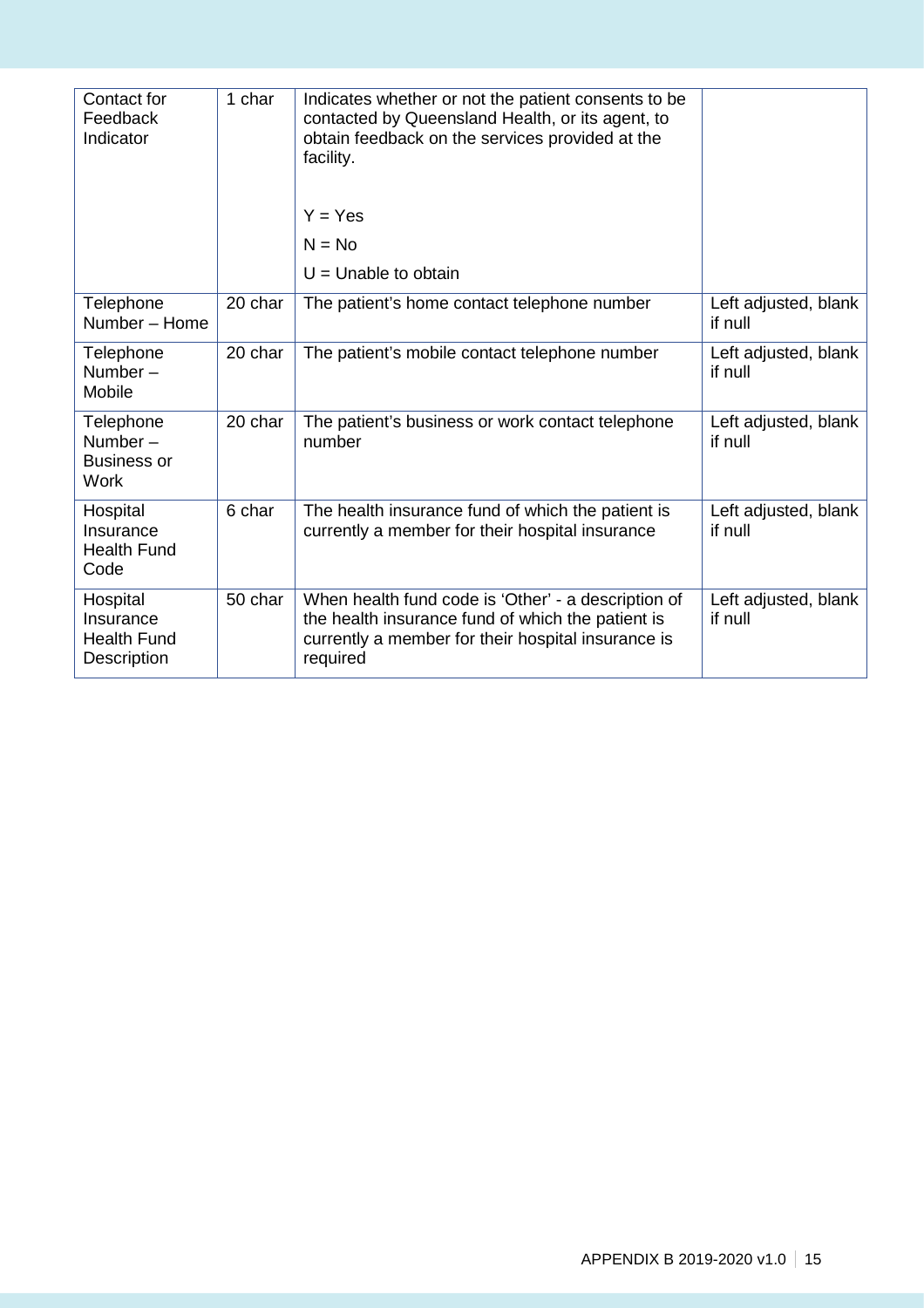# <span id="page-15-0"></span>**Admission File**

The header record is the first record on the file. There is only one header record, followed by the admission details records.

| <b>HEADER RECORD</b>                        |         |                                                                             |                                                              |
|---------------------------------------------|---------|-----------------------------------------------------------------------------|--------------------------------------------------------------|
| <b>Facility Number</b>                      | 5 num   | Must be the same as the facility number in the<br>corresponding header file | Right adjusted and<br>zero filled from left                  |
| <b>Extract Period</b>                       | 16 date | From date                                                                   | ctyymmdd                                                     |
|                                             |         | To date                                                                     | ctyymmdd                                                     |
| File Type                                   | 3 char  | Abbreviation to identify file type<br>$ADM =$ Admission                     |                                                              |
| Number of<br>Records                        | 5 num   | Total number of records in the file                                         | Right adjusted and<br>zero filled from left;<br>zero if null |
| Extraction<br>Software<br><b>Identifier</b> | 10 char | Code to identify the version of the software used                           | Left adjusted, blank<br>if null                              |
| Filler                                      | 139     | <b>Blank</b>                                                                |                                                              |

| <b>ADMISSION DETAILS RECORDS</b> |         |                                                                                                                                     |                                             |
|----------------------------------|---------|-------------------------------------------------------------------------------------------------------------------------------------|---------------------------------------------|
| Record Identifier                | 1 char  | $N = New$                                                                                                                           |                                             |
|                                  |         | $A =$ Amendment                                                                                                                     |                                             |
|                                  |         | $D = Deletion$                                                                                                                      |                                             |
|                                  |         | $U = Up$ to date                                                                                                                    |                                             |
| Unique Number                    | 12 char | A number unique within the facility to identify each<br>admission. This number is not to be reused,<br>regardless of deletions etc. | Right adjusted and<br>zero filled from left |
| Patient Identifier               | 8 char  | Unique number to identify the patient within the<br>facility (eg. unit record number)                                               | Right adjusted and<br>zero filled from left |
| Admission<br>Number              | 12 char | Admission number allocated by the facility                                                                                          | Right adjusted and<br>zero filled from left |
| <b>Admission Date</b>            | 8 date  | Date of admission to the facility                                                                                                   | ctyymmdd                                    |
| <b>Admission Time</b>            | 4 num   | Time of admission to the facility (0000 to 2359)                                                                                    | hhmm (24-hour<br>clock)                     |
| <b>Account Class</b>             | 12 char | Facility-specific account codes (HBCIS only)                                                                                        | Left adjusted, blank<br>if null             |
| Chargeable                       | 1 num   | $1 =$ Public                                                                                                                        |                                             |
| <b>Status</b>                    |         | $2$ = Private shared                                                                                                                |                                             |
|                                  |         | $3$ = Private single                                                                                                                |                                             |
| Care Type                        | 2 num   | $01 = Acute$                                                                                                                        | Right adjusted,                             |
|                                  |         | $20 =$ Rehabilitation                                                                                                               | zero filled from left                       |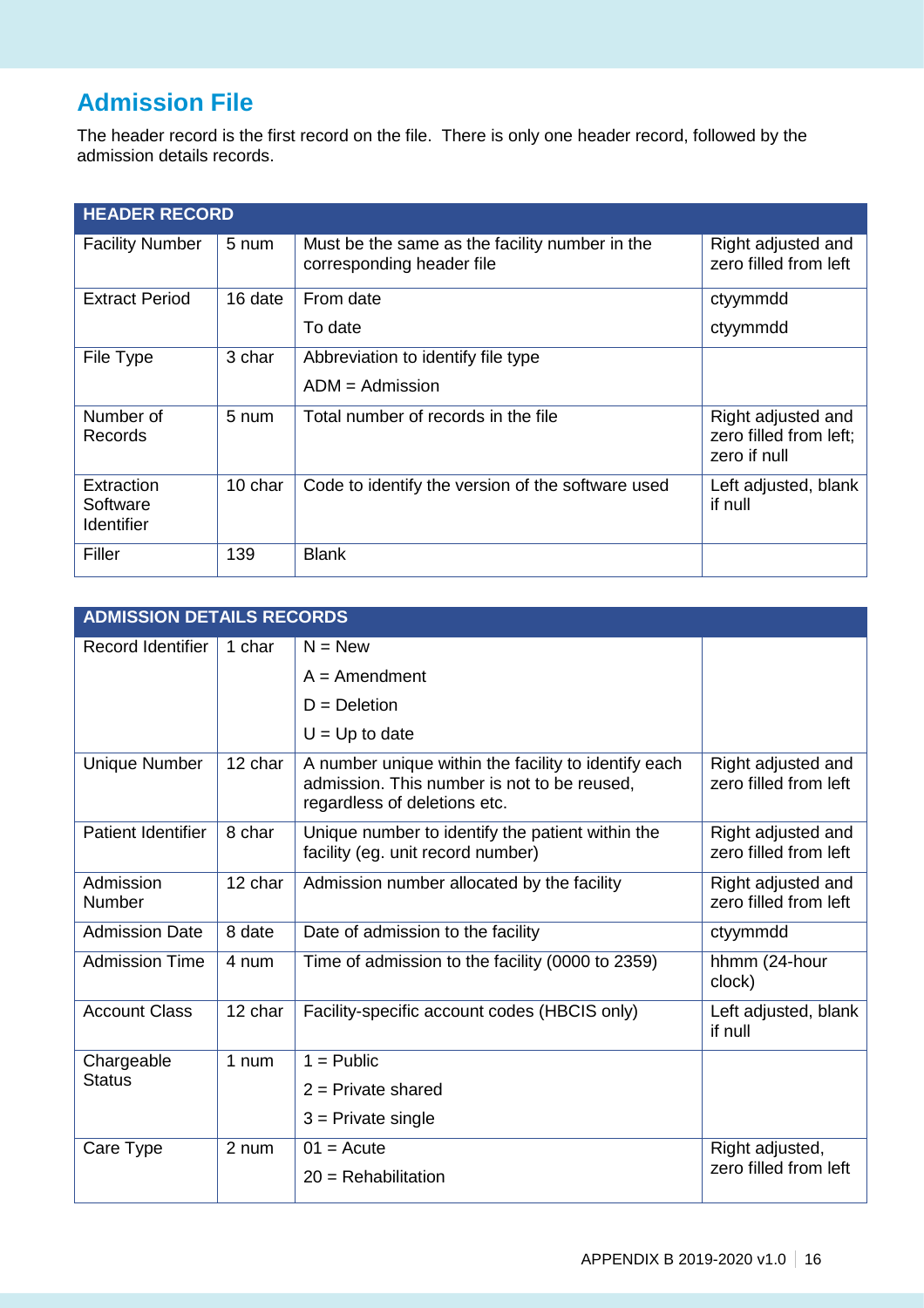| <b>ADMISSION DETAILS RECORDS</b> |        |                                                                                  |                                  |
|----------------------------------|--------|----------------------------------------------------------------------------------|----------------------------------|
|                                  |        | $30$ = Palliative                                                                |                                  |
|                                  |        | $05 =$ Newborn                                                                   |                                  |
|                                  |        | 09 = Geriatric evaluation and management                                         |                                  |
|                                  |        | $10 =$ Psychogeriatric                                                           |                                  |
|                                  |        | $11 =$ Maintenance                                                               |                                  |
|                                  |        | $12$ = Mental health                                                             |                                  |
|                                  |        | $06 =$ Other care                                                                |                                  |
|                                  |        | $07 =$ Organ procurement                                                         |                                  |
|                                  |        | $08 =$ Boarder                                                                   |                                  |
| Compensable                      | 1 num  | 1 = Workers' Compensation Queensland                                             |                                  |
| <b>Status</b>                    |        | 2 = Workers' Compensation (Other)                                                |                                  |
|                                  |        | $6 =$ Motor Vehicle (QLD)                                                        |                                  |
|                                  |        | $7 =$ Motor Vehicle (Other)                                                      |                                  |
|                                  |        | $3 =$ Compensable third party                                                    |                                  |
|                                  |        | $4 =$ Other compensable                                                          |                                  |
|                                  |        | 5 = Department of Veterans' Affairs                                              |                                  |
|                                  |        | $9 = Department of Defense$                                                      |                                  |
|                                  |        | $8 =$ None of the above                                                          |                                  |
| <b>Band</b>                      | 2 char | Classification to categorise same day procedures<br>into the Commonwealth Bands. | Left adjusted, blank<br>if null. |
|                                  |        | $1A = Band 1A$                                                                   |                                  |
|                                  |        | $1B = Band 1B$                                                                   |                                  |
|                                  |        | $2 =$ Band 2                                                                     |                                  |
|                                  |        | $3 =$ Band 3                                                                     |                                  |
|                                  |        | $4 =$ Band 4                                                                     |                                  |
| Source of                        | 2 num  | 01 = Private medical practitioner (excl. Psychiatrist)                           | Right adjusted,                  |
| Referral/                        |        | $02$ = Emergency dept – this hospital                                            | zero filled from left            |
| <b>Transfer</b>                  |        | $03$ = Outpatient dept – this hospital                                           |                                  |
|                                  |        | $23$ = Residential aged care service                                             |                                  |
|                                  |        | $06$ = Episode change                                                            |                                  |
|                                  |        | $09 =$ Born in hospital                                                          |                                  |
|                                  |        | $15$ = Private psychiatrist                                                      |                                  |
|                                  |        | $16$ = Correctional facility                                                     |                                  |
|                                  |        | $17$ = Law enforcement agency                                                    |                                  |
|                                  |        | $18 =$ Community service                                                         |                                  |
|                                  |        | 19 = Routine readmission not requiring referral                                  |                                  |
|                                  |        | $14 =$ Other health care establishment                                           |                                  |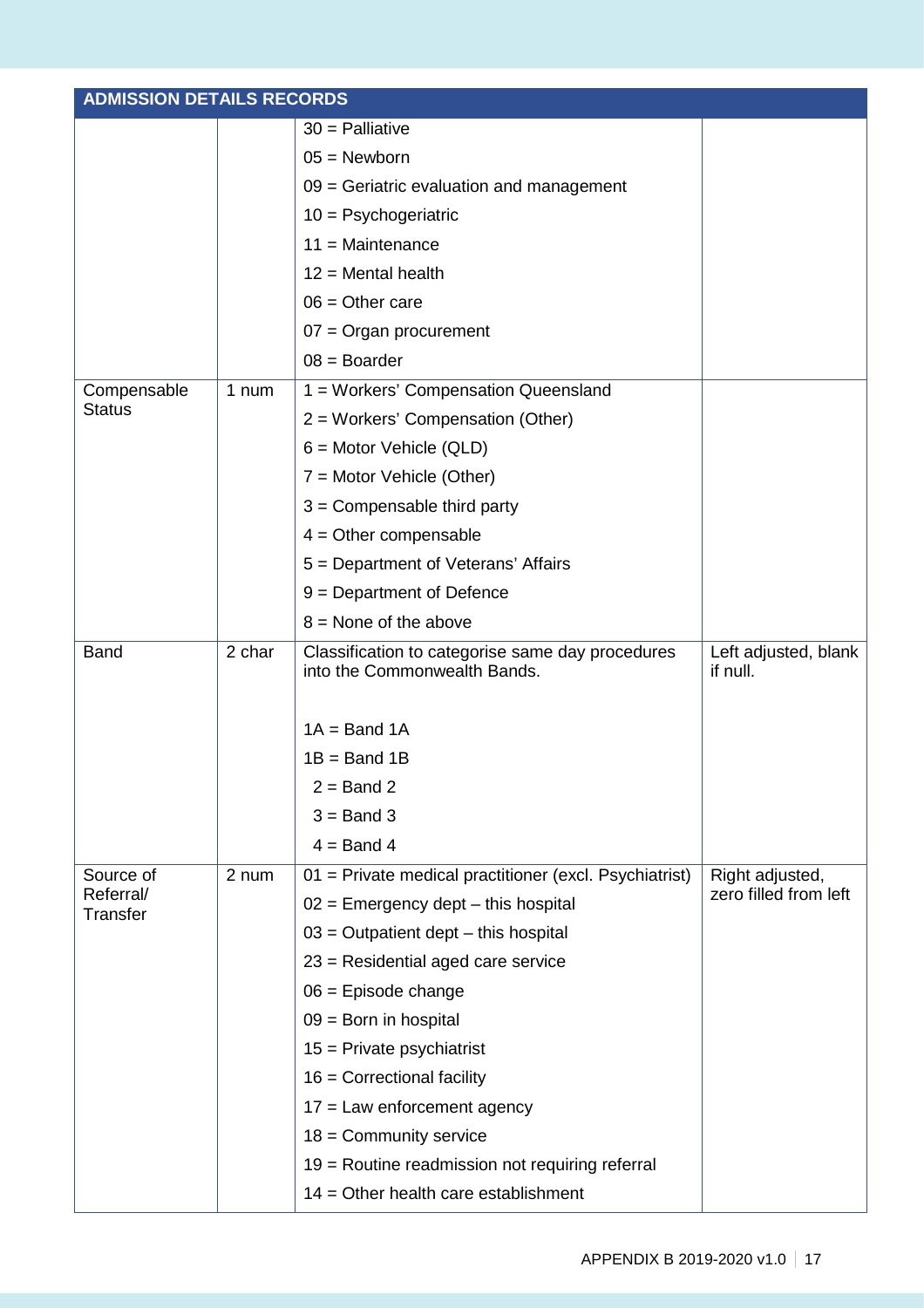| <b>ADMISSION DETAILS RECORDS</b> |        |                                                                                                                                                        |                                                               |
|----------------------------------|--------|--------------------------------------------------------------------------------------------------------------------------------------------------------|---------------------------------------------------------------|
|                                  |        | $20 =$ Organ procurement                                                                                                                               |                                                               |
|                                  |        | $21 = Boarder$                                                                                                                                         |                                                               |
|                                  |        | 24 = Admitted patient transferred from another<br>hospital                                                                                             |                                                               |
|                                  |        | $25$ = Non-admitted patient referred from other<br>hospital                                                                                            |                                                               |
|                                  |        | $29 = Other$                                                                                                                                           |                                                               |
|                                  |        | 30 = Planned Emergency                                                                                                                                 |                                                               |
|                                  |        | 31 = Residential mental health care facility                                                                                                           |                                                               |
|                                  |        | $32$ = Change of reference period                                                                                                                      |                                                               |
| Transferring<br>from Facility    | 5 num  | Facility number from which the patient was<br>transferred or referred. Provide facility code if<br>Source of Referral/Transfer is 16, 23, 24, 25 or 31 | Right adjusted and<br>zero filled from left;<br>blank if null |
| Hospital                         | 1 num  | $7 =$ Hospital insurance                                                                                                                               |                                                               |
| Insurance                        |        | $8 = No$ hospital insurance                                                                                                                            |                                                               |
|                                  |        | $9 = Not stated/unknown$                                                                                                                               |                                                               |
| <b>Separation Date</b>           | 8 date | Date of separation from the facility                                                                                                                   | Ctyymmdd                                                      |
| <b>Separation Time</b>           | 4 num  | Time of separation from the facility (0000 to 2359)                                                                                                    | hhmm                                                          |
|                                  |        |                                                                                                                                                        | (24-hour clock)                                               |
| Mode of                          | 2 num  | $01 =$ Home/usual residence                                                                                                                            | Right adjusted and                                            |
| Separation                       |        | 16 = Transferred to another hospital                                                                                                                   | zero filled from left                                         |
|                                  |        | $15$ = Residential aged care service                                                                                                                   |                                                               |
|                                  |        | $05 =$ Died in hospital                                                                                                                                |                                                               |
|                                  |        | $06$ = Episode change                                                                                                                                  |                                                               |
|                                  |        | 07 = Discharged at own risk                                                                                                                            |                                                               |
|                                  |        | $09$ = Non return from leave                                                                                                                           |                                                               |
|                                  |        | $12$ = Correctional facility                                                                                                                           |                                                               |
|                                  |        | $04 =$ Other health care establishment                                                                                                                 |                                                               |
|                                  |        | $13 =$ Organ procurement                                                                                                                               |                                                               |
|                                  |        | $14 = \text{Boarder}$                                                                                                                                  |                                                               |
|                                  |        | $19 = Other$                                                                                                                                           |                                                               |
|                                  |        | $17 = Medi-Hotel$                                                                                                                                      |                                                               |
|                                  |        | 31 = Residential mental health care facility                                                                                                           |                                                               |
|                                  |        | $32$ = Change of reference period                                                                                                                      |                                                               |
| Transferring to<br>Facility      | 5 num  | Facility number to which the patient was transferred                                                                                                   | Right adjusted and<br>zero filled from left,<br>blank if null |
|                                  |        | Provide facility code if Mode of Separation is 12,<br>15, 16 or 31                                                                                     |                                                               |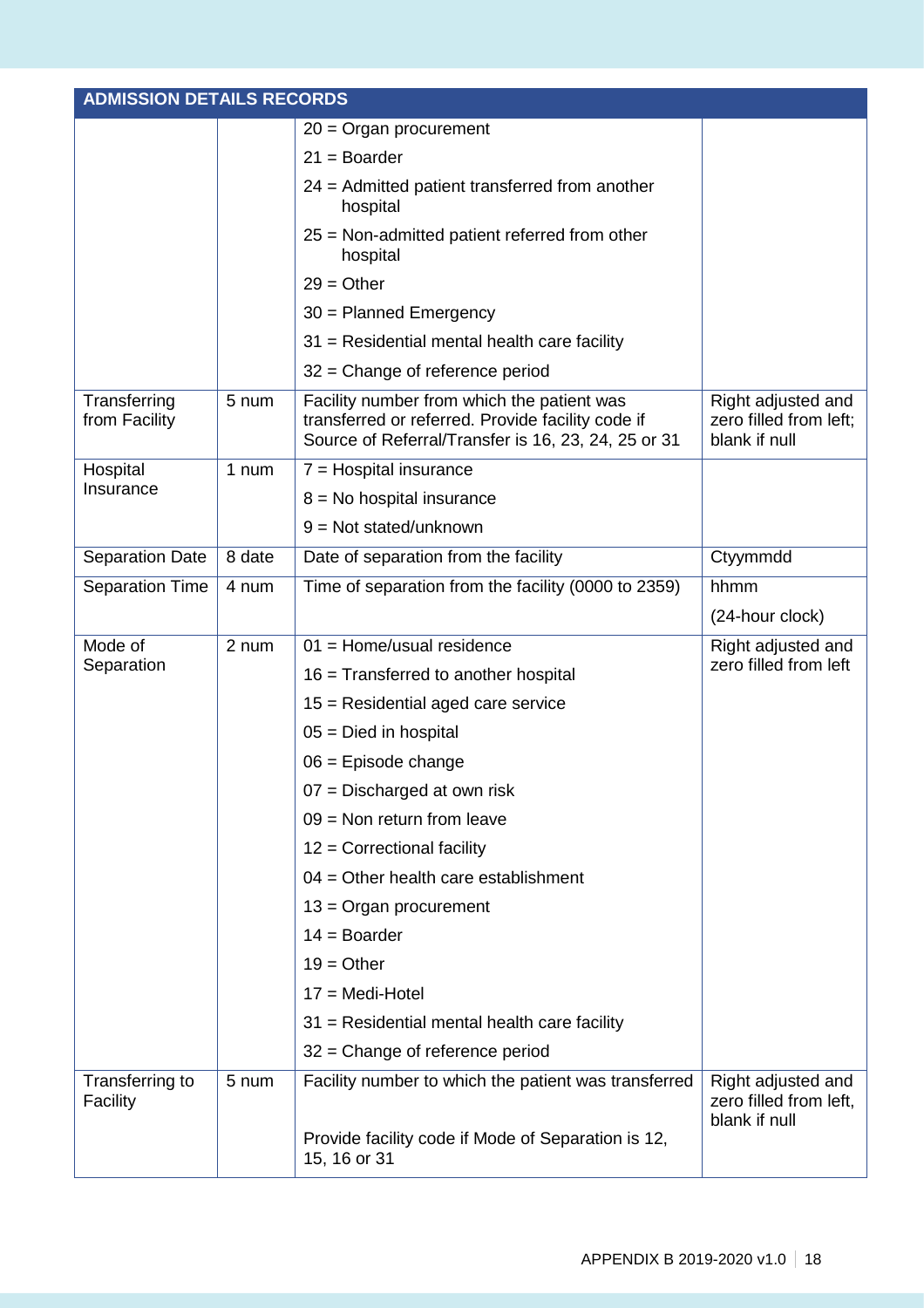| <b>ADMISSION DETAILS RECORDS</b>       |                     |                   |                                                                                                                        |                                                               |  |
|----------------------------------------|---------------------|-------------------|------------------------------------------------------------------------------------------------------------------------|---------------------------------------------------------------|--|
| <b>DRG</b> (version<br>10.0)           | 5 char              |                   | Collected if available                                                                                                 | Left adjusted, blank<br>if null                               |  |
| <b>MDC</b>                             | 3 char              |                   | Collected if available                                                                                                 | Left adjusted, blank<br>if null                               |  |
| <b>Baby Admission</b><br>Weight        | 4 num               |                   | Admission weight in grams for neonates who are<br>under 29 days or weigh less than 2500 grams at<br>time of admission. | Right adjusted and<br>zero filled from left,<br>blank if null |  |
| <b>Admission Ward</b>                  | 6 char              |                   | Code to describe the admitting ward                                                                                    | Left adjusted                                                 |  |
| <b>Admission Unit</b>                  | 4 char              |                   | Code to describe admitting unit                                                                                        | Blank if null                                                 |  |
| <b>Standard Unit</b><br>Code           | 4 char              | speciality/unit   | Standard code to describe the treating doctor                                                                          | Left adjusted                                                 |  |
| <b>Treating Doctor</b><br>at Admission | 6 char              |                   | Code to identify the treating doctor at the admission<br>of the episode of care                                        | Left adjusted                                                 |  |
| <b>Planned Same</b><br>Day             | 1 char              |                   | $Y = Yes$ , planned to be separated from the hospital<br>on the same day                                               |                                                               |  |
|                                        |                     |                   | $N = No$ , planned to stay at least one night                                                                          |                                                               |  |
| <b>Elective Patient</b>                | 1 char              |                   | $1 =$ Emergency admission                                                                                              |                                                               |  |
| <b>Status</b>                          |                     |                   | $2$ = Elective admission                                                                                               |                                                               |  |
|                                        |                     |                   | $3 = Not assigned$                                                                                                     |                                                               |  |
| Qualification<br><b>Status</b>         | $\overline{1}$ char | $A = Acute$       |                                                                                                                        | <b>Blank if null</b>                                          |  |
|                                        |                     | $U =$ Unqualified |                                                                                                                        |                                                               |  |
| <b>Standard Ward</b><br>Code           | 4 char              |                   | Denotes whether the ward is assigned to a<br>Standard Ward Code.                                                       | Blank if null                                                 |  |
|                                        |                     | CCU <sub>4</sub>  | Coronary Care Unit Level 4                                                                                             |                                                               |  |
|                                        |                     | CCU <sub>5</sub>  | Coronary Care Unit Level 5                                                                                             |                                                               |  |
|                                        |                     | CCU6              | Coronary Care Unit Level 6                                                                                             |                                                               |  |
|                                        |                     | <b>CHEM</b>       | Chemotherapy                                                                                                           |                                                               |  |
|                                        |                     | CIC4              | Children's Intensive Care Service Level 4                                                                              |                                                               |  |
|                                        |                     | CIC <sub>5</sub>  | Children's Intensive Care Service Level 5                                                                              |                                                               |  |
|                                        |                     | CIC <sub>6</sub>  | Children's Intensive Care Service Level 6                                                                              |                                                               |  |
|                                        |                     | <b>DIAL</b>       | <b>Renal Dialysis</b>                                                                                                  |                                                               |  |
|                                        |                     | <b>EDSS</b>       | <b>Emergency Department Short Stay Unit</b>                                                                            |                                                               |  |
|                                        |                     | <b>EMER</b>       | Emergency                                                                                                              |                                                               |  |
|                                        |                     | <b>HOME</b>       | Hospital in the Home                                                                                                   |                                                               |  |
|                                        |                     | ICU4              | Intensive Care Unit Level 4                                                                                            |                                                               |  |
|                                        |                     | ICU <sub>5</sub>  | Intensive Care Unit Level 5                                                                                            |                                                               |  |
|                                        |                     | ICU6              | Intensive Care Unit Level 6                                                                                            |                                                               |  |
|                                        |                     | <b>MATY</b>       | Maternity                                                                                                              |                                                               |  |
|                                        |                     | <b>MENA</b>       | <b>Specialised Mental Health Acute</b><br>Psychiatric                                                                  |                                                               |  |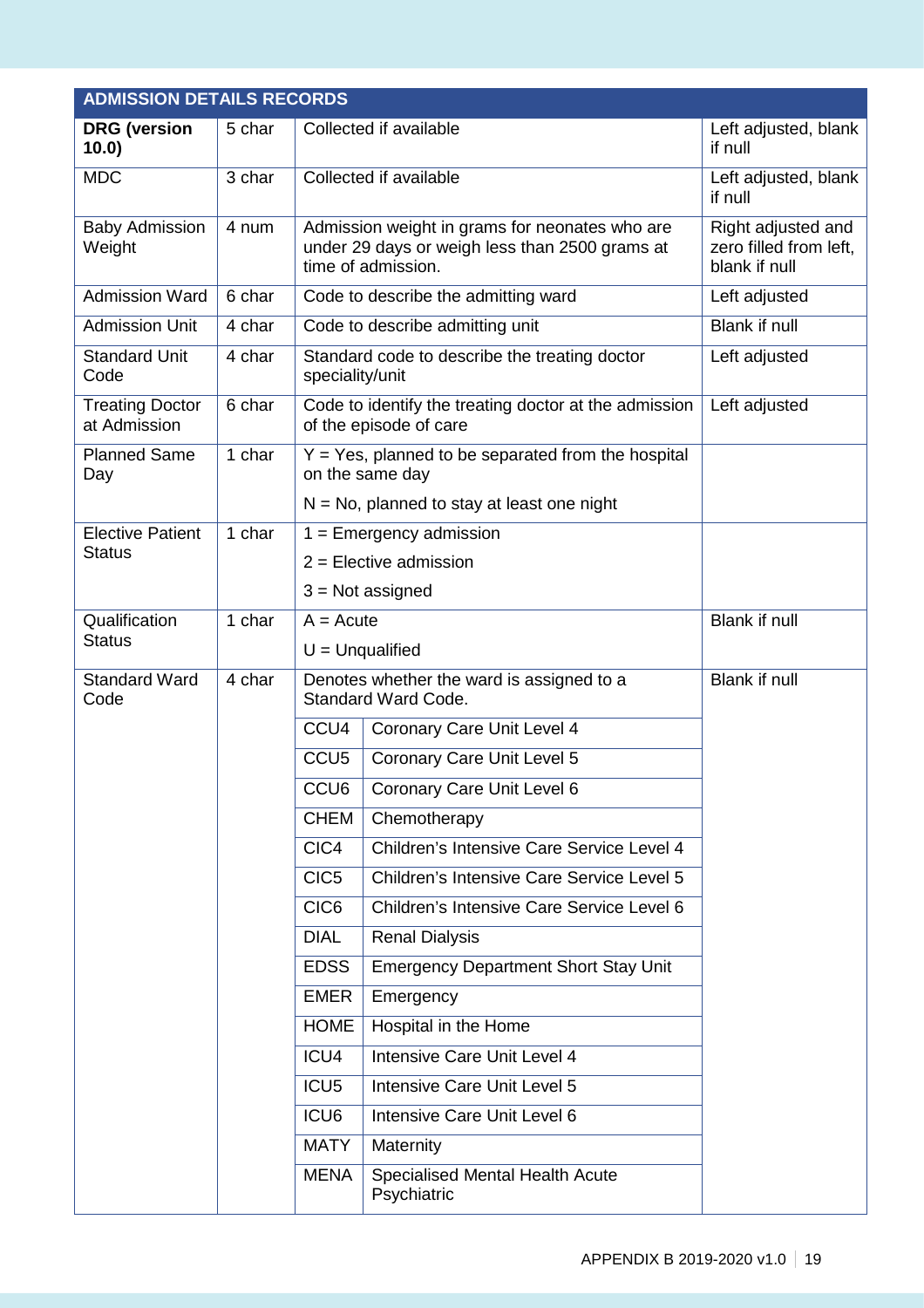| <b>ADMISSION DETAILS RECORDS</b> |        |                  |                                                                                                                                                                                                                 |                                             |
|----------------------------------|--------|------------------|-----------------------------------------------------------------------------------------------------------------------------------------------------------------------------------------------------------------|---------------------------------------------|
|                                  |        | <b>MENN</b>      | <b>Specialised Mental Health Non-Acute</b><br>Psychiatric                                                                                                                                                       |                                             |
|                                  |        | <b>MENR</b>      | <b>Residential Mental Health Care</b>                                                                                                                                                                           |                                             |
|                                  |        | <b>MIXC</b>      | <b>Mixed Wards Critical Care</b>                                                                                                                                                                                |                                             |
|                                  |        | <b>MIXG</b>      | <b>Mixed Wards Non-Critical Care Service</b><br><b>Types</b>                                                                                                                                                    |                                             |
|                                  |        | NSV4             | Neonatal Service Level 4                                                                                                                                                                                        |                                             |
|                                  |        | NSV <sub>5</sub> | <b>Neonatal Service Level 5</b>                                                                                                                                                                                 |                                             |
|                                  |        | NSV <sub>6</sub> | Neonatal Service Level 6                                                                                                                                                                                        |                                             |
|                                  |        | <b>OBSV</b>      | Observation                                                                                                                                                                                                     |                                             |
|                                  |        | <b>PAED</b>      | <b>Paediatric Services</b>                                                                                                                                                                                      |                                             |
|                                  |        | <b>SNAP</b>      | <b>Designated SNAP Unit</b>                                                                                                                                                                                     |                                             |
|                                  |        | <b>STKU</b>      | <b>Stroke Unit</b>                                                                                                                                                                                              |                                             |
|                                  |        | <b>TRNL</b>      | <b>Transit Lounge</b>                                                                                                                                                                                           |                                             |
| <b>Contract Role</b>             | 1 char |                  | $A = Hospital A (contracting hospital)$                                                                                                                                                                         | <b>Blank if null</b>                        |
|                                  |        |                  | $B =$ Hospital B (contracted hospital)                                                                                                                                                                          |                                             |
|                                  |        |                  | Identifies whether the hospital is 'Hospital $A'$ – the<br>purchaser of hospital care (contracting hospital) or<br>'Hospital B' - the provider of an admitted or non-<br>admitted service (contracted hospital) |                                             |
| <b>Contract Type</b>             | 1 char | $1 = B$          |                                                                                                                                                                                                                 | <b>Blank if null</b>                        |
|                                  |        | $2 = ABA$        |                                                                                                                                                                                                                 |                                             |
|                                  |        | $3 = AB$         |                                                                                                                                                                                                                 |                                             |
|                                  |        | $4 = (A)B$       |                                                                                                                                                                                                                 |                                             |
|                                  |        | $5 = BA$         |                                                                                                                                                                                                                 |                                             |
|                                  |        |                  | Describes the contract arrangement between the<br>contracting hospital ('Hospital A') and the<br>contracted hospital ('Hospital B')                                                                             |                                             |
| <b>Funding Source</b>            | 2 char |                  | Expected principal source of funds for the episode.                                                                                                                                                             | Right adjusted and<br>zero filled from left |
|                                  |        |                  | 01 = Health service budget (not covered<br>elsewhere)                                                                                                                                                           |                                             |
|                                  |        |                  | $02$ = Private health insurance                                                                                                                                                                                 |                                             |
|                                  |        |                  | $03 = Self$ -funded                                                                                                                                                                                             |                                             |
|                                  |        |                  | $04 = \text{Works}'$ compensation                                                                                                                                                                               |                                             |
|                                  |        |                  | $05$ = Motor vehicle third party personal claim                                                                                                                                                                 |                                             |
|                                  |        |                  | 06 = Other compensation (e.g. Public liability,<br>common law and medical negligence)                                                                                                                           |                                             |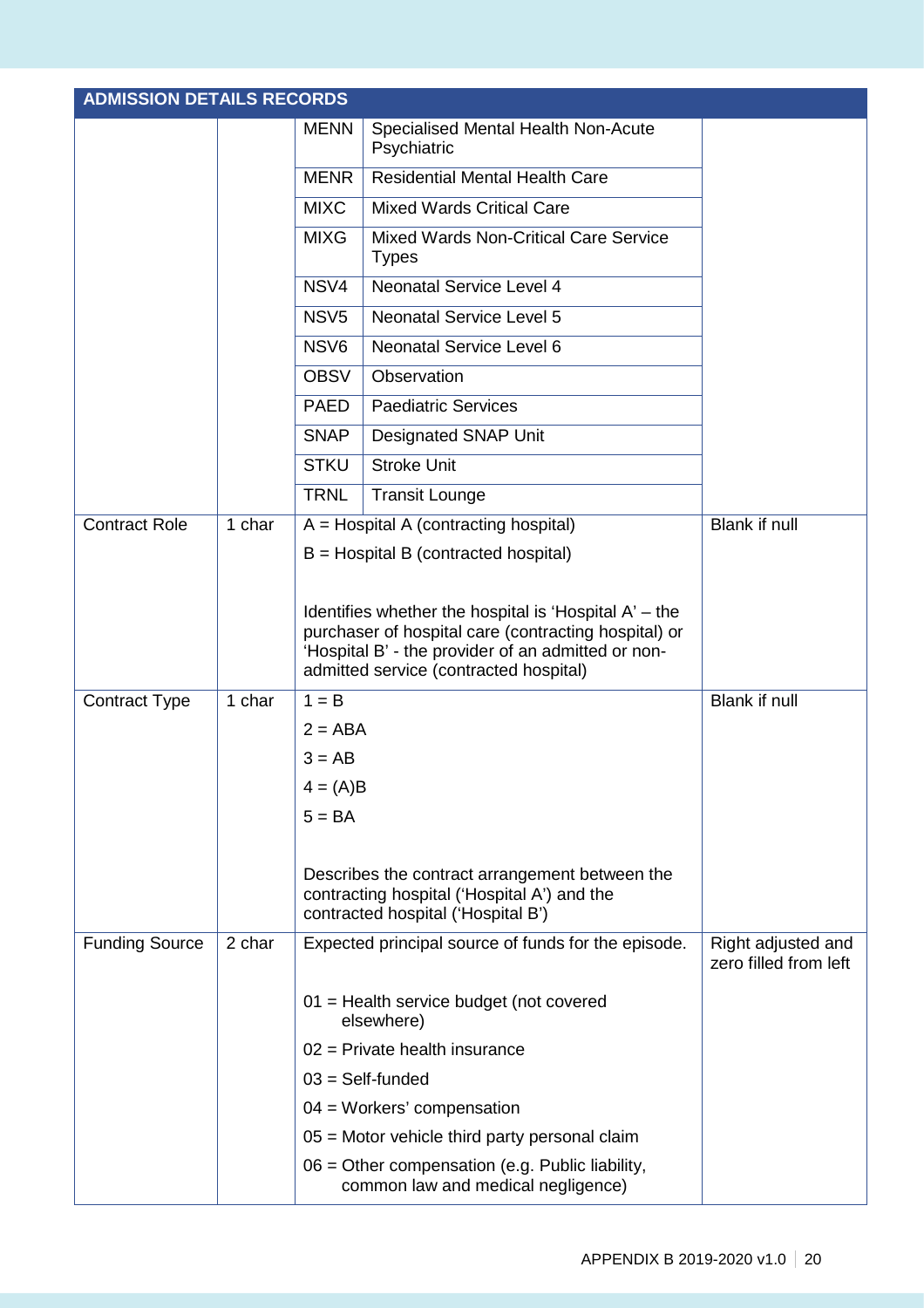| <b>ADMISSION DETAILS RECORDS</b>                                   |        |                                                                                                                                                                                                         |                                  |
|--------------------------------------------------------------------|--------|---------------------------------------------------------------------------------------------------------------------------------------------------------------------------------------------------------|----------------------------------|
|                                                                    |        | 07 = Department of Veterans' Affairs                                                                                                                                                                    |                                  |
|                                                                    |        | $08$ = Department of Defence                                                                                                                                                                            |                                  |
|                                                                    |        | $09$ = Correctional facility                                                                                                                                                                            |                                  |
|                                                                    |        | $10 =$ Other hospital or public authority (contracted<br>care)                                                                                                                                          |                                  |
|                                                                    |        | 11 = Health service budget (due to eligibility for<br>Reciprocal Health Care)                                                                                                                           |                                  |
|                                                                    |        | $12$ = Other funding source                                                                                                                                                                             |                                  |
|                                                                    |        | 13 = Health service budget (no charge raised due<br>to hospital decision)                                                                                                                               |                                  |
|                                                                    |        | $99 = Not known$                                                                                                                                                                                        |                                  |
| <b>Incident Date</b>                                               | 8 date | The date the patient was first aware of the<br>symptoms or onset of illness; or had the accident<br>for which hospital treatment as either an admitted<br>or non-admitted patient is being administered | ctyymmdd<br><b>Blank if null</b> |
|                                                                    |        | Where dd is unknown use 15.                                                                                                                                                                             |                                  |
|                                                                    |        | Where mm is unknown use 06.                                                                                                                                                                             |                                  |
|                                                                    |        | Where yy is unknown an estimate must be<br>provided.                                                                                                                                                    |                                  |
| <b>Incident Date</b><br>Flag                                       | 1 char | Flag to indicate whether the patient's incident date<br>is estimated                                                                                                                                    | <b>Blank if null</b>             |
|                                                                    |        | $1 =$ Estimated                                                                                                                                                                                         |                                  |
| Workcover<br>Queensland (Q-<br>Comp) Consent                       | 1 char | Indicates whether or not the patient consents to the<br>release of their details to Workcover Queensland<br>(Q-Comp)                                                                                    |                                  |
|                                                                    |        | $Y = Yes$                                                                                                                                                                                               |                                  |
|                                                                    |        | $N = No$                                                                                                                                                                                                |                                  |
|                                                                    |        | $U =$ Unable to obtain                                                                                                                                                                                  |                                  |
| <b>Motor Accident</b><br>Insurance<br>Commission<br>(MAIC) Consent | 1 char | Indicates whether or not the patient consents to the<br>release of their details to the Motor Accident<br>Insurance Commission.                                                                         |                                  |
|                                                                    |        | $Y = Yes$                                                                                                                                                                                               |                                  |
|                                                                    |        | $N = No$                                                                                                                                                                                                |                                  |
|                                                                    |        | $U =$ Unable to obtain                                                                                                                                                                                  |                                  |
| Department of<br>Veterans' Affairs<br>(DVA) Consent                | 1 char | Indicates whether or not the patient consents to the<br>release of their details to the Department of<br>Veterans' Affairs.                                                                             |                                  |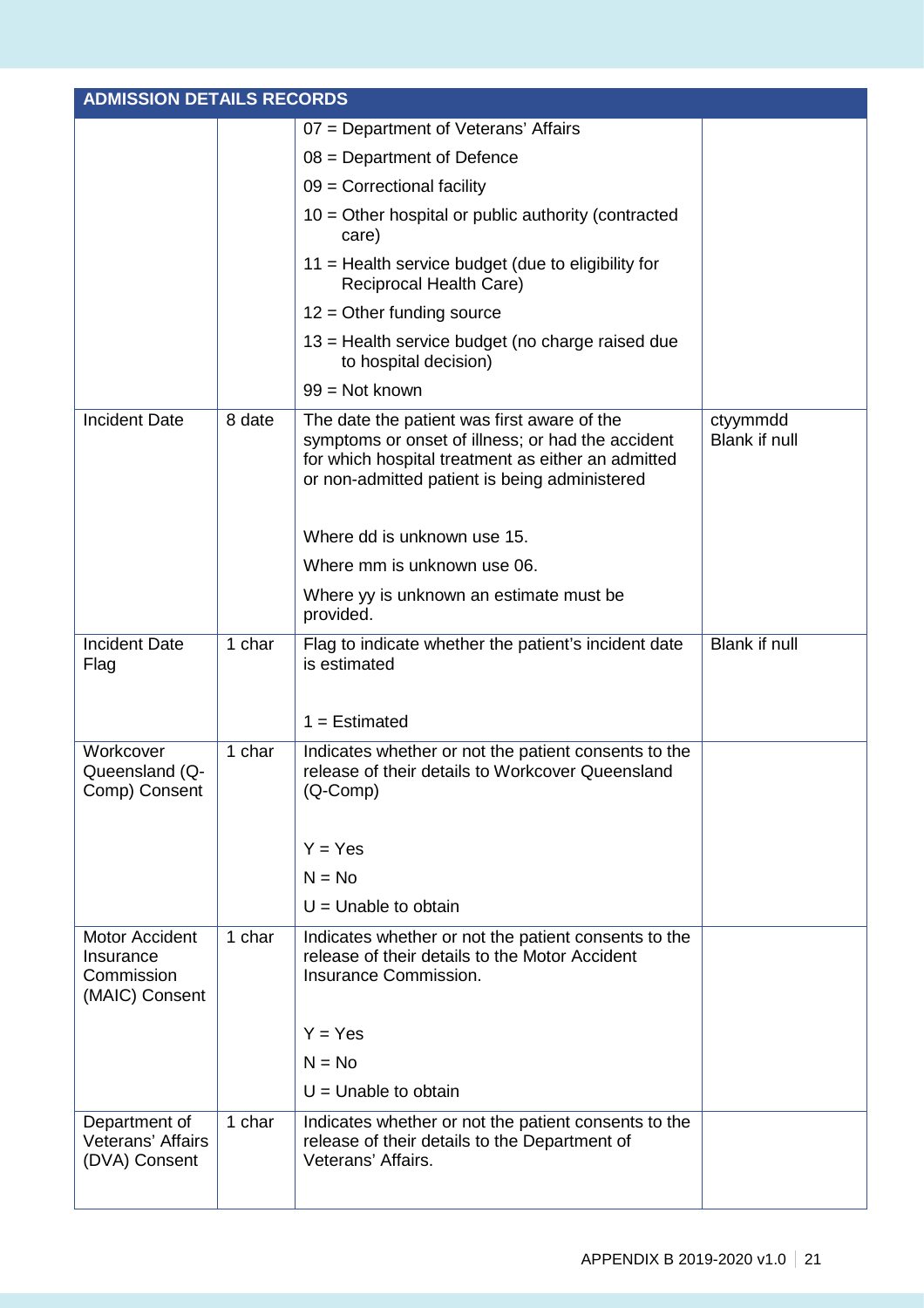| <b>ADMISSION DETAILS RECORDS</b>                                |                |                                                                                                                                                                                                 |                                              |
|-----------------------------------------------------------------|----------------|-------------------------------------------------------------------------------------------------------------------------------------------------------------------------------------------------|----------------------------------------------|
|                                                                 |                | $Y = Yes$                                                                                                                                                                                       |                                              |
|                                                                 |                | $N = No$                                                                                                                                                                                        |                                              |
|                                                                 |                | $U =$ Unable to obtain                                                                                                                                                                          |                                              |
| Department of<br>Defence<br>Consent                             | 1 char         | Indicates whether or not a patient consents to the<br>release of their details to the Department of<br>Defence.                                                                                 |                                              |
|                                                                 |                | $Y = Yes$                                                                                                                                                                                       |                                              |
|                                                                 |                | $N = No$                                                                                                                                                                                        |                                              |
|                                                                 |                | $U =$ Unable to obtain                                                                                                                                                                          |                                              |
| Filler                                                          | $\overline{4}$ | Filler                                                                                                                                                                                          | <b>Blank</b>                                 |
| Interpreter<br>Required                                         | 1 num          | Indicates whether an interpreter service is required<br>by or for the person.                                                                                                                   |                                              |
|                                                                 |                | $1 =$ Interpreter needed                                                                                                                                                                        |                                              |
|                                                                 |                | $2$ = Interpreter not needed                                                                                                                                                                    |                                              |
|                                                                 |                | $9 =$ Unknown                                                                                                                                                                                   |                                              |
| Religion                                                        | 4 num          | Currently not required                                                                                                                                                                          | <b>Blank if null</b>                         |
| <b>QAS Patient</b><br>Identification<br>Number (eARF<br>Number) | 12 num         | QAS patient identification number provided by the<br>QAS team when delivering a patient to this facility.                                                                                       | Left adjusted, blank<br>if null              |
| Purchaser/                                                      | 5 num          | The identifier of the 'other' facility or purchaser<br>involved in the contracted care.                                                                                                         | Right adjusted and<br>zero filled from left; |
| Provider<br>Identifier                                          |                | Record the Facility ID of the other hospital if<br>contract type = $2, 3, 4, 5$                                                                                                                 | blank if null                                |
|                                                                 |                | Record the ID of the jurisdiction, HHS or other<br>external purchaser that has purchased the public<br>contracted hospital care if contract type $= 1$ and<br>contract role = $B$ (Hospital B). |                                              |
| Preferred<br>Language                                           | 6 num          | Indicates the patient's preferred language for<br>communicating when receiving health care services                                                                                             | Left adjusted.                               |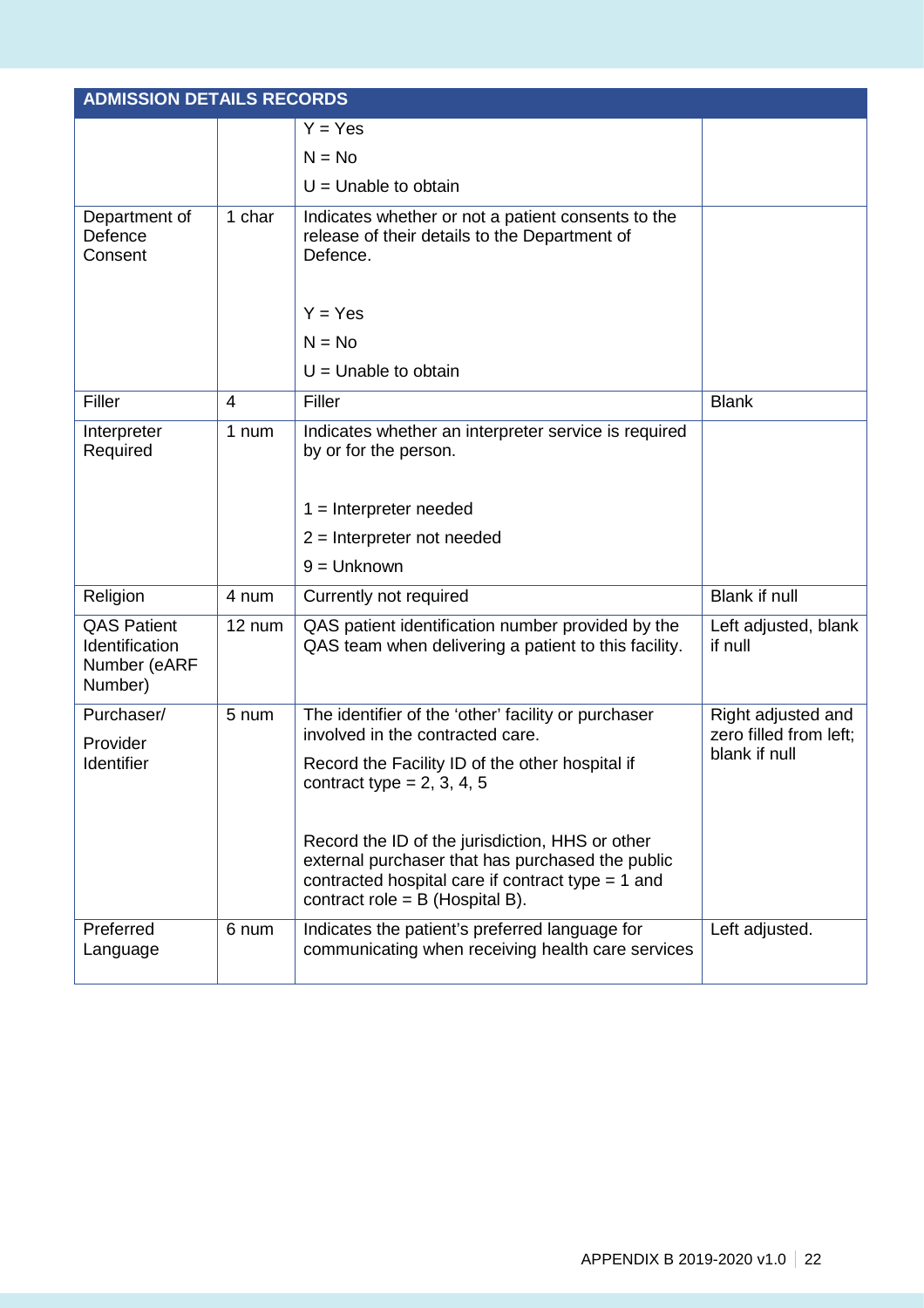| Length of Stay<br>in an Intensive                   | 7 num  | The total amount of time spent by an admitted<br>patient in an approved intensive care unit (Adult                       | Right adjusted and<br>zero filled from left:                  |
|-----------------------------------------------------|--------|--------------------------------------------------------------------------------------------------------------------------|---------------------------------------------------------------|
| <b>Care Unit</b>                                    |        | Intensive Care Unit - ICU6 or Children's Intensive<br>Care Service Level 6 - CIC6)                                       | blank if null                                                 |
|                                                     |        | Format HHHHHMM                                                                                                           |                                                               |
|                                                     |        | $H =$ Hours, M = Minutes                                                                                                 |                                                               |
| Duration of<br>continuous<br>ventilatory<br>support | 7 num  | The total amount of time an admitted patient has<br>spent on continuous ventilatory support (ie invasive<br>ventilation) | Right adjusted and<br>zero filled from left;<br>blank if null |
|                                                     |        | Format HHHHHMM                                                                                                           |                                                               |
|                                                     |        | $H =$ Hours, M = Minutes                                                                                                 |                                                               |
| Criteria Led<br>Discharge Type                      | 2 num  | The discipline of the clinician who initiated the<br>separation                                                          | Right adjusted and<br>zero filled from left.                  |
|                                                     |        | 01 = Not CLD – Authorised (Admitting) Practitioner                                                                       |                                                               |
|                                                     |        | $02 =$ Junior Doctor - CLD                                                                                               |                                                               |
|                                                     |        | $03$ = Nurse – CLD                                                                                                       |                                                               |
|                                                     |        | $04 =$ Midwife $-$ CLD                                                                                                   |                                                               |
|                                                     |        | $05$ = Nurse Practitioner – CLD                                                                                          |                                                               |
|                                                     |        | $06$ = Physiotherapist – CLD                                                                                             |                                                               |
|                                                     |        | 07 = Occupational Therapist - CLD                                                                                        |                                                               |
|                                                     |        | $08 =$ Social Worker - CLD                                                                                               |                                                               |
|                                                     |        | $09 =$ Psychologist – CLD                                                                                                |                                                               |
|                                                     |        | $10 =$ Speech Pathologist – CLD                                                                                          |                                                               |
|                                                     |        | $11 = Dietitian - CLD$                                                                                                   |                                                               |
|                                                     |        | $12 =$ Pharmacist - CLD                                                                                                  |                                                               |
|                                                     |        | $99 = Other - CLD$                                                                                                       |                                                               |
| <b>Smoking Status</b>                               | 1 num  | Indicates the smoking status of the patient                                                                              | <b>Blank if null</b>                                          |
|                                                     |        | $1 =$ Reported as a current smoker within the last<br>30 days.                                                           |                                                               |
|                                                     |        | $2 =$ Reported not a smoker                                                                                              |                                                               |
|                                                     |        | $9 = Not$ reported                                                                                                       |                                                               |
| Smoking<br>Pathway<br>Completed                     | 1 char | Indicates whether a Smoking Cessation Clinical<br>Pathway has been completed                                             | Must not be null if<br>smoking status $= 1$                   |
|                                                     |        | $Y = Yes$                                                                                                                |                                                               |
|                                                     |        | $P =$ Partial                                                                                                            |                                                               |
|                                                     |        | $N = No$                                                                                                                 |                                                               |
| <b>Treating Doctor</b><br>at Separation             | 6 char | Code to identify the treating doctor at separation of<br>the episode of care                                             | Left adjusted                                                 |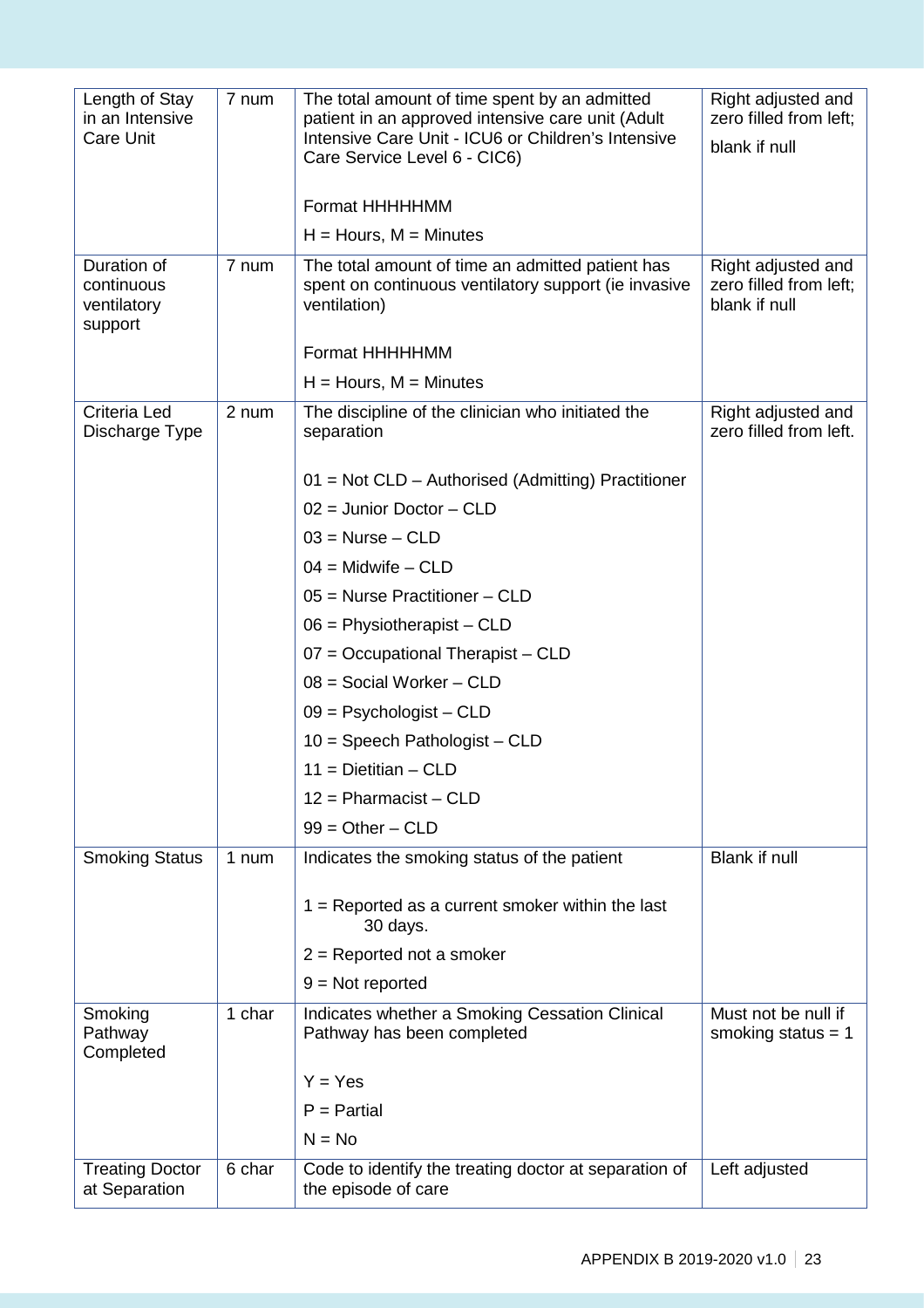# <span id="page-23-0"></span>**Activity File**

The header record is the first record on the file. There is only one header record, followed by the activity details records.

| <b>HEADER RECORD</b>                 |         |                                                                             |                                                              |
|--------------------------------------|---------|-----------------------------------------------------------------------------|--------------------------------------------------------------|
| <b>Facility Number</b>               | 5 num   | Must be the same as the facility number in the<br>corresponding header file | Right adjusted and<br>zero filled from left                  |
| <b>Extract Period</b>                | 16 date | From date                                                                   | ctyymmdd                                                     |
|                                      |         | To date                                                                     | ctyymmdd                                                     |
| File Type                            | 3 char  | Abbreviation to identify file type<br>$ACT = Activity$                      |                                                              |
| Number of<br>Records                 | 5 num   | Total number of records in the file                                         | Right adjusted and<br>zero filled from left;<br>zero if null |
| Extraction<br>Software<br>Identifier | 10 char | Code to identify the version of the software used                           | Left adjusted, blank<br>if null                              |
| Filler                               | 25      | <b>Blank</b>                                                                |                                                              |

| <b>ACTIVITY DETAILS RECORDS</b> |         |   |                                                                                                                                      |                                             |  |  |
|---------------------------------|---------|---|--------------------------------------------------------------------------------------------------------------------------------------|---------------------------------------------|--|--|
| Record Identifier               | 1 char  |   | $N = New$                                                                                                                            |                                             |  |  |
|                                 |         |   | $D = Deletion$                                                                                                                       |                                             |  |  |
|                                 |         |   | $U = Up$ to date                                                                                                                     |                                             |  |  |
| <b>Unique Number</b>            | 12 char |   | A number unique within the facility to identify each<br>admission. This number is not to be reused,<br>regardless of deletions, etc. | Right adjusted and<br>zero filled from left |  |  |
| <b>Patient Identifier</b>       | 8 char  |   | Unique number to identify the patient within the<br>facility (eg. Unit record number)                                                | Right adjusted and<br>zero filled from left |  |  |
| Admission<br>Number             | 12 char |   | Admission number allocated by facility                                                                                               | Right adjusted and<br>zero filled from left |  |  |
| <b>Activity Code</b>            | 1 char  | A | Account class variation                                                                                                              |                                             |  |  |
|                                 |         | L | Leave episode                                                                                                                        |                                             |  |  |
|                                 |         | W | Ward/unit transfer                                                                                                                   |                                             |  |  |
|                                 |         | C | <b>Contract status</b>                                                                                                               |                                             |  |  |
|                                 |         | N | Not ready for surgery                                                                                                                |                                             |  |  |
|                                 |         | E | Elective surgery items                                                                                                               |                                             |  |  |
|                                 |         | Q | <b>Qualification status</b>                                                                                                          |                                             |  |  |
|                                 |         | S | Sub and non-acute patient items                                                                                                      |                                             |  |  |
|                                 |         | T | Nursing home type                                                                                                                    |                                             |  |  |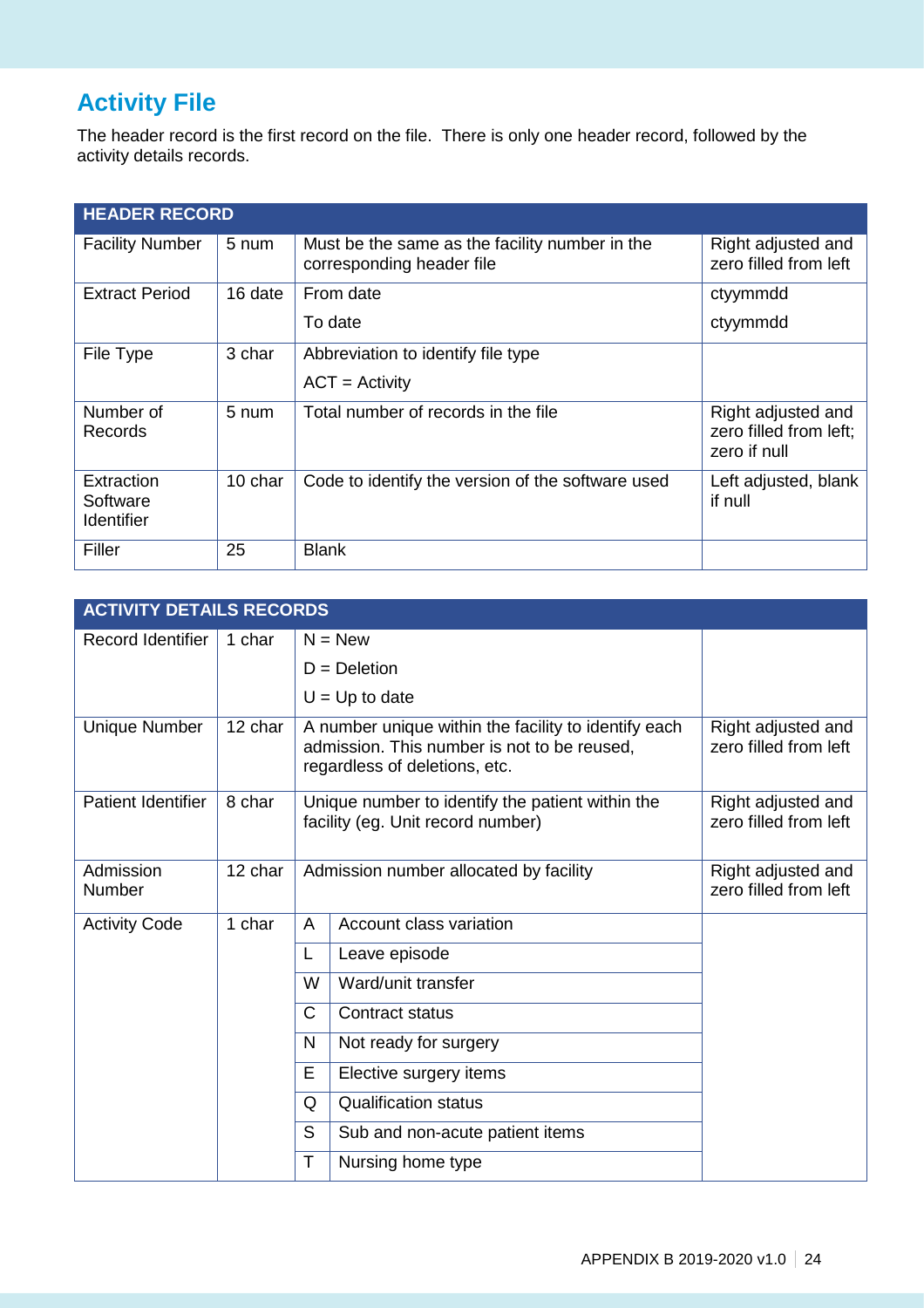| <b>ACTIVITY DETAILS RECORDS</b> |  |   |                                                         |  |  |
|---------------------------------|--|---|---------------------------------------------------------|--|--|
|                                 |  | в | Mother's patient identifier of baby born in<br>hospital |  |  |
|                                 |  | Þ | Mental health phase of care                             |  |  |
| <b>Activity Details</b>         |  |   | See below table/s for record details                    |  |  |

# <span id="page-24-0"></span>**Activity Details if Activity Code = A (Account Class Variation)**

| <b>Account Class</b> | 12 char        | Facility-specific account codes (HBCIS only)<br>Left adjusted, blank<br>if null |               |  |  |  |
|----------------------|----------------|---------------------------------------------------------------------------------|---------------|--|--|--|
| Filler               | $\overline{2}$ | <b>Blank</b>                                                                    |               |  |  |  |
| Chargeable           | 1 num          | $1 =$ Public                                                                    |               |  |  |  |
| <b>Status</b>        |                | $2$ = Private shared                                                            |               |  |  |  |
|                      |                | $3$ = Private single                                                            |               |  |  |  |
| Compensable          | 1 num          | 1 = Workers' Compensation Queensland                                            |               |  |  |  |
| <b>Status</b>        |                | 2 = Workers' Compensation (Other)                                               |               |  |  |  |
|                      |                | $6 =$ Motor Vehicle (Qld)                                                       |               |  |  |  |
|                      |                | $7 =$ Motor Vehicle (Other)                                                     |               |  |  |  |
|                      |                | $3 =$ Compensable Third Party                                                   |               |  |  |  |
|                      |                | $4 =$ Other Compensable                                                         |               |  |  |  |
|                      |                | 5 = Department of Veterans' Affairs                                             |               |  |  |  |
|                      |                | $9 = Department of Defense$                                                     |               |  |  |  |
|                      |                | $8 =$ None of the above                                                         |               |  |  |  |
| Filler               | 2              | <b>Blank</b>                                                                    |               |  |  |  |
| Date of Change       | 8 date         | Date that change to account class occurred                                      | ctyymmdd      |  |  |  |
| Time of Change       | 4 num          | Not currently required                                                          | Blank if null |  |  |  |

# <span id="page-24-1"></span>**Activity Details if Activity Code = L (Leave Episode)**

| Date of Starting<br>Leave          | 8 date | Date the patient went on leave       | ctyymmdd                |
|------------------------------------|--------|--------------------------------------|-------------------------|
| Time of Starting<br>Leave          | 4 num  | Time the patient started leave       | hhmm (24-hour<br>clock) |
| Date Returned<br>from Leave        | 8 date | Date the patient returned from leave | ctyymmdd                |
| <b>Time Returned</b><br>from leave | 4 num  | Time the patient returned from leave | hhmm (24-hour<br>clock) |
| Filler                             | 6      | <b>Blank</b>                         |                         |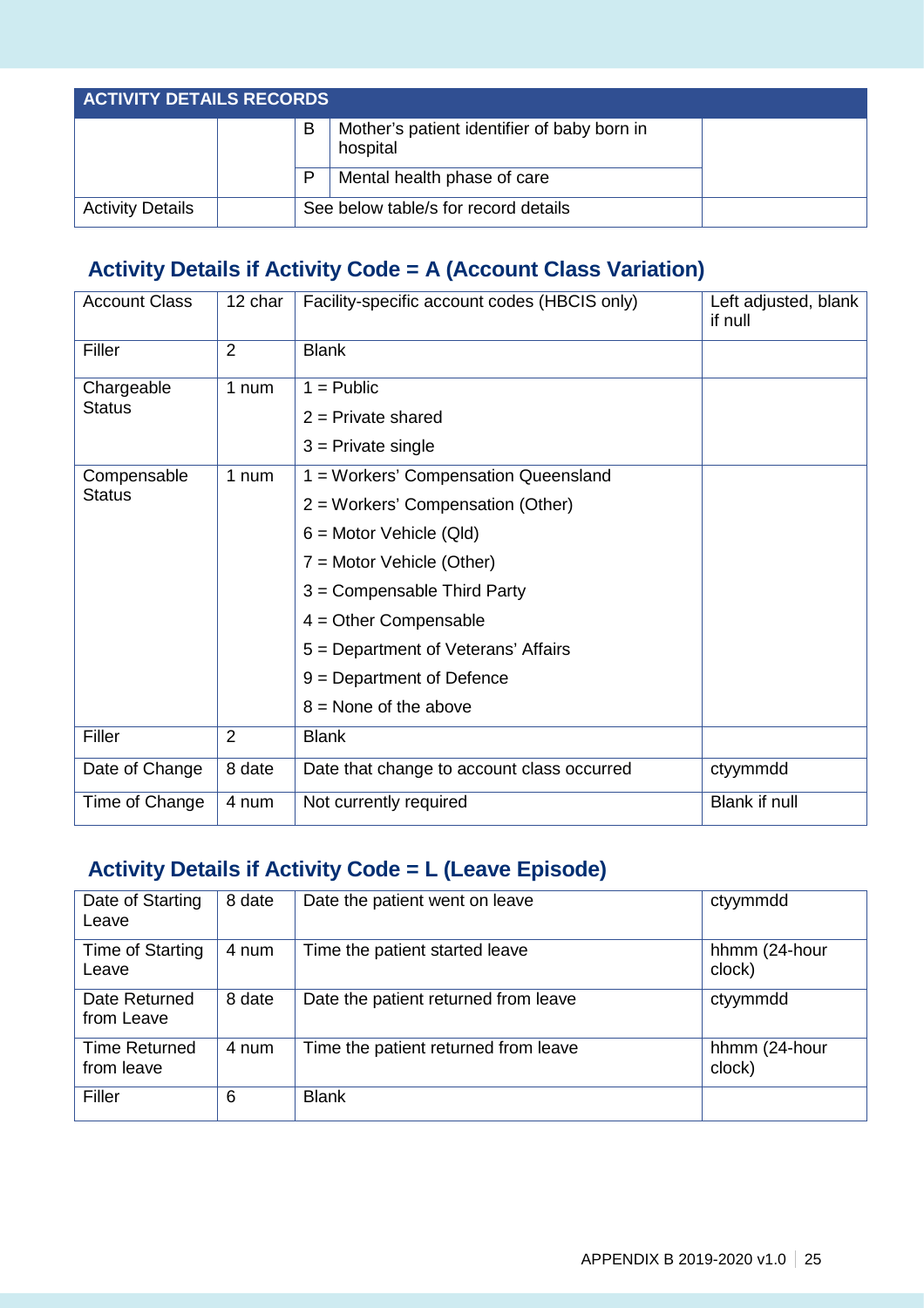# <span id="page-25-0"></span>**Activity Details if Activity Code = W (Ward/Unit Transfer)**

| <b>Admission Ward</b>        | 6 char | Ward that the patient was transferred to                        |                         |
|------------------------------|--------|-----------------------------------------------------------------|-------------------------|
| <b>Admission Unit</b>        | 4 char | Unit that the patient was transferred to                        | Blank if null           |
| <b>Standard Unit</b><br>Code | 4 char | Standard unit that the patient was transferred to               |                         |
| Date of Transfer             | 8 date | Date the patient transferred                                    | ctyymmdd                |
| Time of Transfer             | 4 num  | Time the patient transferred                                    | hhmm (24-hour<br>clock) |
| <b>Standard Ward</b>         | 4 char | CCU4 = Coronary Care Unit Level 4                               | Blank if null           |
| Code                         |        | CCU5 = Coronary Care Unit Level 5                               |                         |
|                              |        | CCU6 = Coronary Care Unit Level 6                               |                         |
|                              |        | $CHEM = Chemotherapy$                                           |                         |
|                              |        | CIC4 = Children's Intensive Care Service Level 4                |                         |
|                              |        | CIC <sub>5</sub><br>= Children's Intensive Care Service Level 5 |                         |
|                              |        | CIC6 = Children's Intensive Care Service Level 6                |                         |
|                              |        | DIAL<br>= Renal Dialysis                                        |                         |
|                              |        | EDSS = Emergency Department Short Stay Unit                     |                         |
|                              |        | $EMER = Emergency$                                              |                         |
|                              |        | $HOME = Hospital in the Home$                                   |                         |
|                              |        | ICU4 = Intensive Care Unit Level 4                              |                         |
|                              |        | ICU5 = Intensive Care Unit Level 5                              |                         |
|                              |        | ICU6 = Intensive Care Unit Level 6                              |                         |
|                              |        | $MATY = Maternity$                                              |                         |
|                              |        | MENA = Specialised Mental Health Acute<br>Psychiatric           |                         |
|                              |        | MENN = Specialised Mental Health Non-Acute<br>Psychiatric       |                         |
|                              |        | MENR = Residential Mental Health Care                           |                         |
|                              |        | $MIXC = Mixed WardS Critical Care$                              |                         |
|                              |        | MIXG = Mixed Wards Non-Critical Care Service<br><b>Types</b>    |                         |
|                              |        | NSV4 = Neonatal Service Level 4                                 |                         |
|                              |        | $NSV5$ = Neonatal Service Level 5                               |                         |
|                              |        | NSV6 = Neonatal Service Level 6                                 |                         |
|                              |        | OBSV = Observation                                              |                         |
|                              |        | PAED = Paediatric Services                                      |                         |
|                              |        | $SNAP = Designated SNAP$ Unit                                   |                         |
|                              |        | $STKU = Stroke Unit$                                            |                         |
|                              |        | TRNL = Transit Lounge                                           |                         |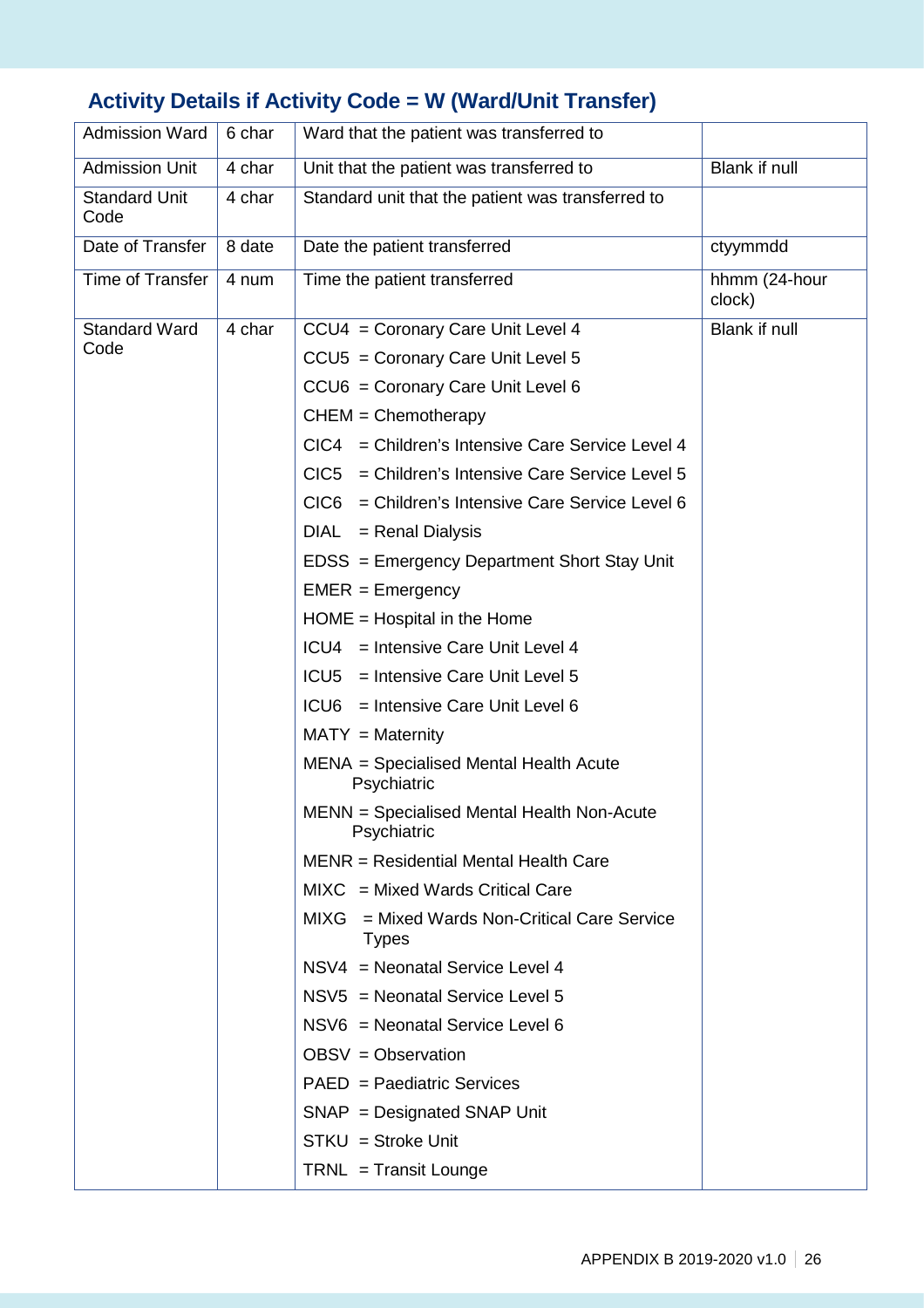# <span id="page-26-0"></span>**Activity Details if Activity Code = C (Contract Status)**

| Date<br><b>Transferred For</b><br>Contract | 8 date | Date the patient transferred for a contract service                   | ctyymmdd |
|--------------------------------------------|--------|-----------------------------------------------------------------------|----------|
| Date returned<br><b>From Contract</b>      | 8 date | Date the patient returned from a contract service                     | ctyymmdd |
| Facility<br>Contracted To                  | 5 num  | Facility number for the facility performing the<br>contracted service |          |
| Filler                                     | 9      | <b>Blank</b>                                                          |          |

### <span id="page-26-1"></span>**Activity Details if Activity Code = N (Not Ready for Surgery)**

| <b>Entry Number</b>                          | 3 num  | The unique Waiting List placement number        | Right adjusted,<br>zero filled from left |
|----------------------------------------------|--------|-------------------------------------------------|------------------------------------------|
| Date Not Ready<br>For Surgery                | 8 date | Date the patient was not ready for surgery      | ctyymmdd                                 |
| Time Not Ready<br>For Surgery                | 4 num  | Not currently required                          | Blank if null                            |
| Last Date Not<br><b>Ready For</b><br>Surgery | 8 date | Last date the patient was not ready for surgery | ctyymmdd                                 |
| Last Time Not<br><b>Ready For</b><br>Surgery | 4 num  | Not currently required                          | Blank if null                            |
| Filler                                       | 3      | <b>Blank</b>                                    |                                          |

### <span id="page-26-2"></span>**Activity Details if Activity Code = E (Elective Surgery Items)**

| <b>Entry Number</b>         | 3 num  | The unique Waiting List placement number<br>Right adjusted,<br>zero filled from left |               |  |
|-----------------------------|--------|--------------------------------------------------------------------------------------|---------------|--|
| Urgency<br>Category         | 1 num  | Clinical urgency classification from field 20 of the<br>Waiting List Entry screen    |               |  |
|                             |        | $1 =$ Elective Surgery – Category 1                                                  |               |  |
|                             |        | $2$ = Elective Surgery – Category 2                                                  |               |  |
|                             |        | $3$ = Elective Surgery – Category 3                                                  |               |  |
|                             |        | $4 =$ Other – Category 1                                                             |               |  |
|                             |        | $5 =$ Other – Category 2                                                             |               |  |
|                             |        | $6 =$ Other – Category 3                                                             |               |  |
|                             |        | 9 = Surveillance Procedure                                                           |               |  |
| Accommodation               | 1 char | Currently not required                                                               | Blank if null |  |
| (intended)                  |        |                                                                                      |               |  |
| Site Procedure<br>Indicator | 3 char | Currently not required                                                               | Blank if null |  |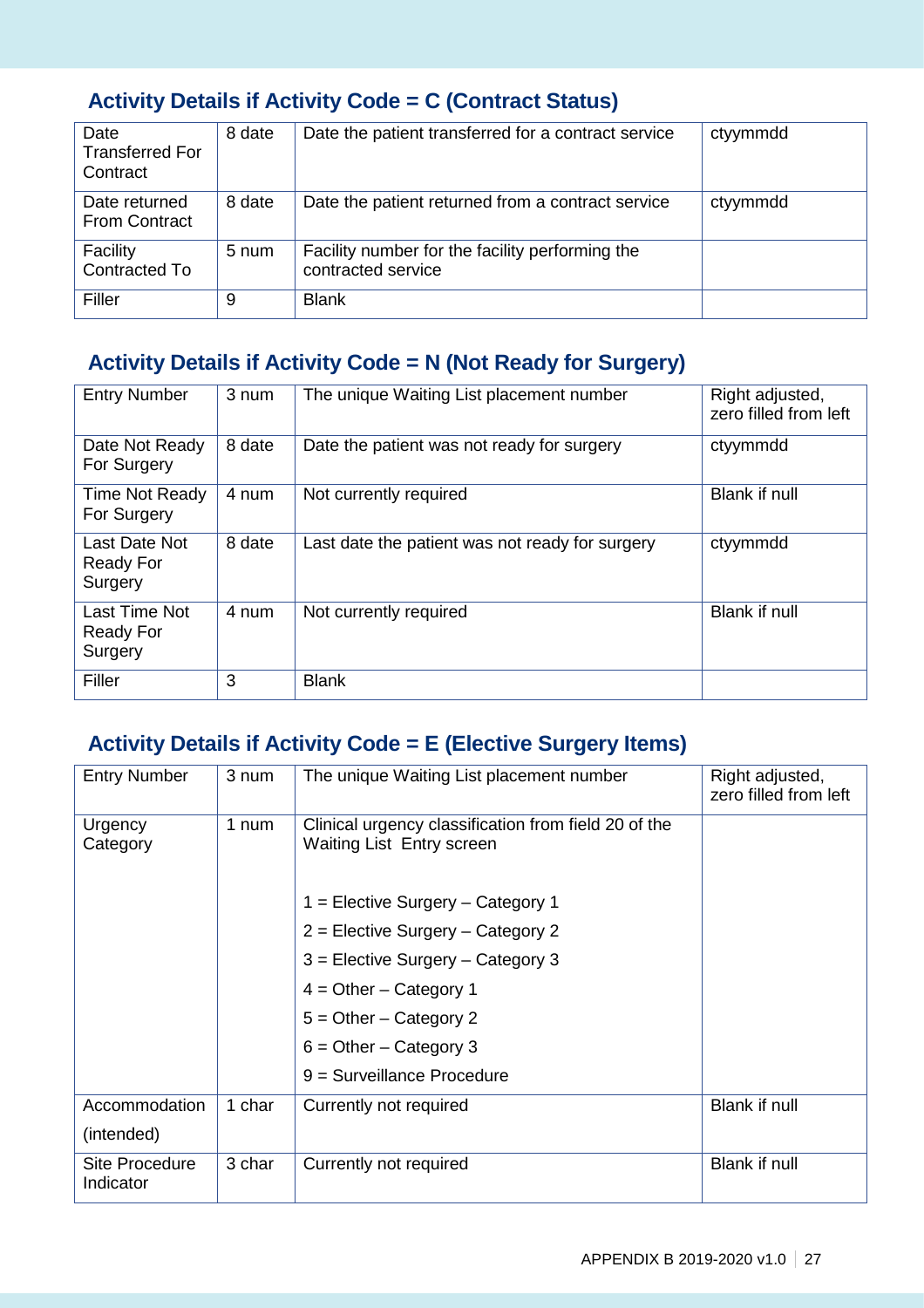| <b>National</b><br>Procedure<br>Indicator | 2 num  | Currently not required                             | Blank if null |
|-------------------------------------------|--------|----------------------------------------------------|---------------|
| Planned Length<br>of Stay                 | 3 char | Currently not required                             | Blank if null |
| <b>Planned</b><br><b>Admission Date</b>   | 8 date | Currently not required                             | Blank if null |
| Date of Change                            | 8 date | Date that change to elective surgery item occurred | ctyymmdd      |
| Filler                                    |        | <b>Blank</b>                                       |               |

# <span id="page-27-0"></span>**Activity Details if Activity Code = Q (Qualification Status)**

| Qualification<br><b>Status</b>                                                                                                                                                                        | 1 char | $A = Acute$                                              |               |  |  |
|-------------------------------------------------------------------------------------------------------------------------------------------------------------------------------------------------------|--------|----------------------------------------------------------|---------------|--|--|
|                                                                                                                                                                                                       |        | $U =$ Unqualified                                        |               |  |  |
| Date of Change                                                                                                                                                                                        | 8 date | Date that the change of qualification status<br>occurred | ctyymmdd      |  |  |
| Time of Change                                                                                                                                                                                        | 4 num  | Currently not required                                   | Blank if null |  |  |
| Filler                                                                                                                                                                                                | 17     | <b>Blank</b>                                             |               |  |  |
| All changes of qualification status must be provided. If more than one change of qualification status<br>occurs on a single day, then the final qualification status for that day should be provided. |        |                                                          |               |  |  |

### <span id="page-27-1"></span>**Activity Details if Activity Code = S (Sub and Non-Acute Items)**

| <b>SNAP Episode</b><br><b>Number</b> | 3 num  |                                                                                                             | The unique SNAP episode number                                                                                                           | Right adjusted,<br>zero filled from left |
|--------------------------------------|--------|-------------------------------------------------------------------------------------------------------------|------------------------------------------------------------------------------------------------------------------------------------------|------------------------------------------|
| <b>ADL Type</b>                      | 3 char | Measure of physical, psychosocial, vocational and<br>cognitive functions of an individual with a disability |                                                                                                                                          |                                          |
|                                      |        | <b>FIM</b>                                                                                                  | Functional Independence Measure (FIM)                                                                                                    |                                          |
|                                      |        | <b>HON</b>                                                                                                  | Health of the Nation Outcomes Scale 65+<br>$(HoNOS 65+)$                                                                                 |                                          |
|                                      |        | <b>RUG</b>                                                                                                  | Resource Utilisation Groups-Activities of<br>Daily Living (RUG-ADL)                                                                      |                                          |
|                                      |        | <b>SMM</b>                                                                                                  | <b>Standardised Mini-Mental State</b><br>Examination (SMME)                                                                              |                                          |
| <b>ADL Subtype</b>                   | 3 char |                                                                                                             | For patients assigned a Psychogeriatric care type:<br>ADL Type $=$ HON and record scores for 12 ADL<br>Subtypes and a Total ADL Subtype: |                                          |
|                                      |        | BEH                                                                                                         | Behavioural disturbance                                                                                                                  |                                          |
|                                      |        | <b>NAS</b>                                                                                                  | Non-accidental self-injury                                                                                                               |                                          |
|                                      |        | <b>DDU</b>                                                                                                  | Problem drinking or drug use                                                                                                             |                                          |
|                                      |        | <b>CGP</b>                                                                                                  | Cognitive problems                                                                                                                       |                                          |
|                                      |        | <b>PID</b>                                                                                                  | Problems related to physical illness or<br>disability                                                                                    |                                          |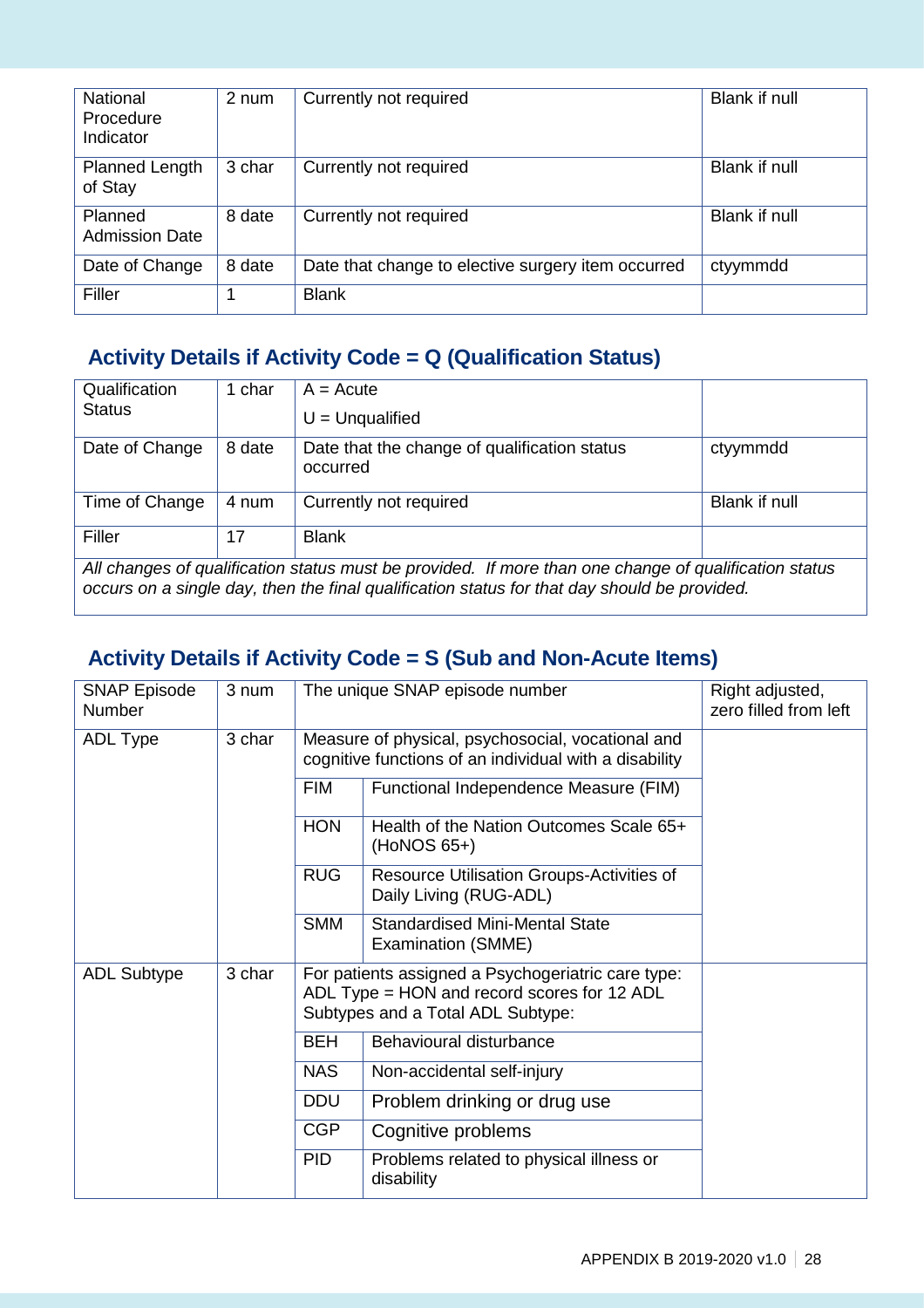| <b>HAD</b> | Problems associated with hallucinations<br>and delusions                                                                                     |
|------------|----------------------------------------------------------------------------------------------------------------------------------------------|
| <b>DPS</b> | Problems with depressive symptoms                                                                                                            |
| <b>OMB</b> | Other mental and behavioural problems                                                                                                        |
| <b>SSR</b> | Problems with social or supportive<br>relationships                                                                                          |
| <b>ADL</b> | Problems with activities of daily living                                                                                                     |
| <b>LVC</b> | Overall problems with living conditions                                                                                                      |
| <b>WLQ</b> | Problems with work and leisure activities<br>and the quality of the daytime environment                                                      |
| <b>TOT</b> | Total                                                                                                                                        |
| scale.     | The FIM tool has a cognitive and a motor sub-<br>For patients assigned a Rehabilitation or Geriatric                                         |
|            | Evaluation and Management care type:                                                                                                         |
| Subtype:   | ADL Type = $FIM$ and record scores for the 13<br>Motor ADL Subtypes, 5 Cognitive ADL Subtypes<br>and a Total Cognitive and a Total Motor ADL |
| <b>EAT</b> | Eating                                                                                                                                       |
| <b>GRM</b> | Grooming                                                                                                                                     |
| <b>BTH</b> | <b>Bathing</b>                                                                                                                               |
| <b>DRU</b> | Dressing upper body                                                                                                                          |
| <b>DRL</b> | Dressing lower body                                                                                                                          |
| TLT        | Toileting                                                                                                                                    |
| <b>BDR</b> | <b>Bladder management</b>                                                                                                                    |
| <b>BWL</b> | Bowel management                                                                                                                             |
| <b>TBC</b> | Transfer (bed/chair/wheelchair)                                                                                                              |
| <b>TTL</b> | Transfer (toileting)                                                                                                                         |
| <b>TBS</b> | Transfer (bath/shower)                                                                                                                       |
| <b>LWW</b> | Locomotion (walk/wheelchair)                                                                                                                 |
| <b>LST</b> | Locomotion (stairs)                                                                                                                          |
| <b>CMP</b> | Comprehension                                                                                                                                |
| <b>EXP</b> | Expression                                                                                                                                   |
| <b>SOC</b> | Social interaction                                                                                                                           |
| <b>PRS</b> | Problem solving                                                                                                                              |
| <b>MEM</b> | Memory                                                                                                                                       |
| <b>MOT</b> | Motor (total)                                                                                                                                |
| COG        | Cognitive (total)                                                                                                                            |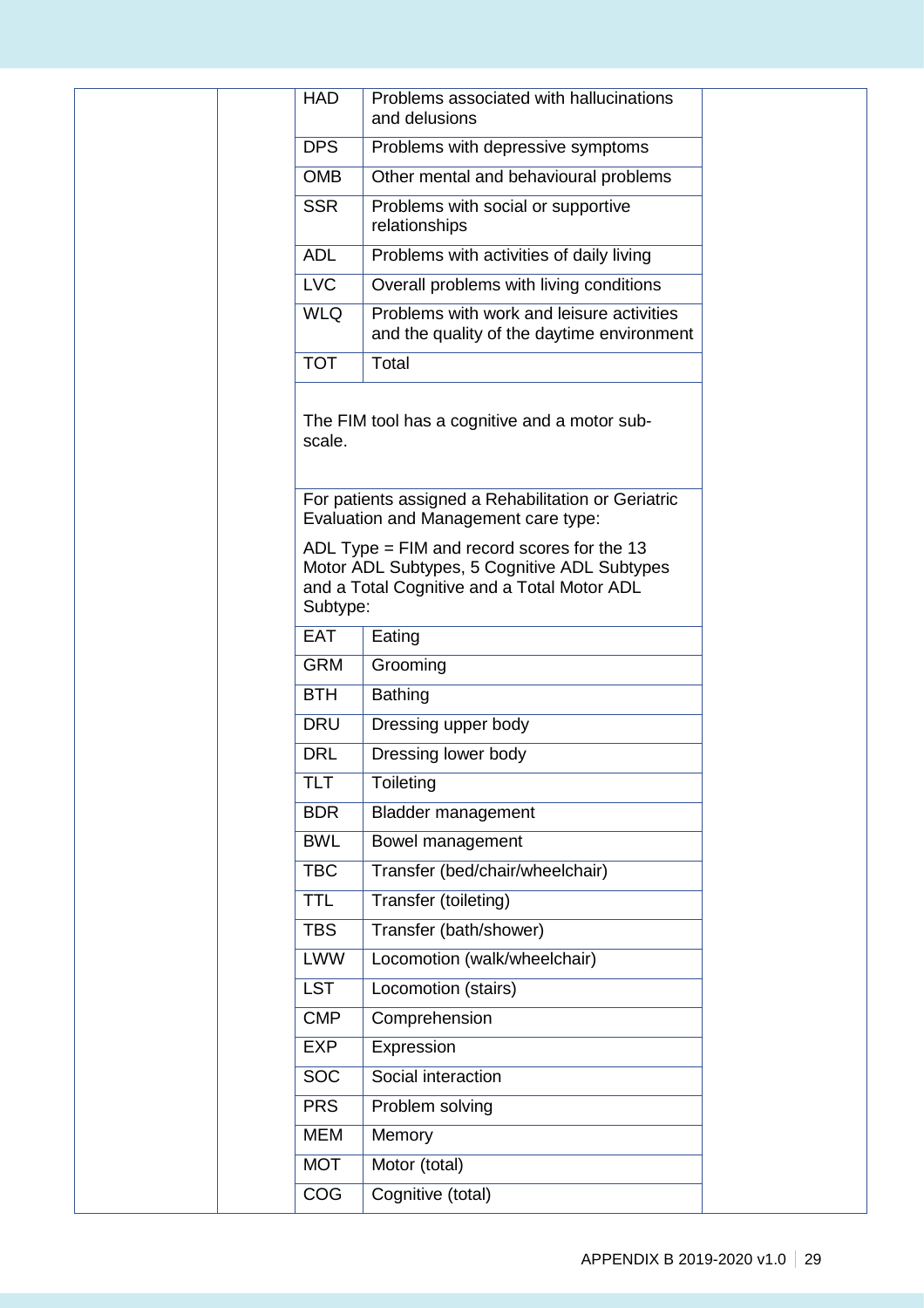|                  |       | $=$ Total  | The RUG tool requires the collection of the total<br>RUG score when assigning to a Maintenance or<br>Palliative care type.<br>ADL Type = RUG and record 1 ADL Subtype: TOT                                               |                       |
|------------------|-------|------------|--------------------------------------------------------------------------------------------------------------------------------------------------------------------------------------------------------------------------|-----------------------|
|                  |       |            | Reporting of Standardised Mini-Mental State<br>Examination scores is optional for patients<br>assigned a Geriatric Evaluation and Management<br>care type and not required for any other sub and<br>non-acute care type. |                       |
|                  |       |            | ADL Type $=$ SMM and record scores for the 12<br>ADL Subtypes and a Total ADL Subtype:                                                                                                                                   |                       |
|                  |       | <b>ORT</b> | Orientation - time                                                                                                                                                                                                       |                       |
|                  |       | <b>ORP</b> | Orientation - place                                                                                                                                                                                                      |                       |
|                  |       | <b>MIM</b> | Memory - immediate                                                                                                                                                                                                       |                       |
|                  |       | <b>LAT</b> | Language/attention                                                                                                                                                                                                       |                       |
|                  |       | <b>MSH</b> | Memory – short                                                                                                                                                                                                           |                       |
|                  |       | <b>LMW</b> | Language memory – long (wristwatch)                                                                                                                                                                                      |                       |
|                  |       | <b>LMP</b> | Language memory - long (pencil)                                                                                                                                                                                          |                       |
|                  |       | LAV        | Language/abstract thinking/verbal fluency                                                                                                                                                                                |                       |
|                  |       | <b>LNG</b> | Language                                                                                                                                                                                                                 |                       |
|                  |       | <b>LAC</b> | Language/attention/comprehension                                                                                                                                                                                         |                       |
|                  |       | <b>ACD</b> | Attention/comprehension/follow<br>commands/constructional (diagram)                                                                                                                                                      |                       |
|                  |       | <b>ACP</b> | Attention/comprehension/construction/<br>follow commands (paper)                                                                                                                                                         |                       |
|                  |       | <b>TOT</b> | Total                                                                                                                                                                                                                    |                       |
| <b>ADL Score</b> | 3 num |            | Numerical rating from the ADL tool used as a                                                                                                                                                                             | Right adjusted,       |
|                  |       | ability.   | measurement of different components of functional                                                                                                                                                                        | zero filled from left |
|                  |       |            | Where ADL Type is FIM and ADL Subtype is;                                                                                                                                                                                |                       |
|                  |       |            | EAT score must be between 1 and 7 or 999                                                                                                                                                                                 |                       |
|                  |       |            | GRM score must be between 1 and 7 or 999                                                                                                                                                                                 |                       |
|                  |       | $\bullet$  | BTH score must be between 1 and 7 or 999                                                                                                                                                                                 |                       |
|                  |       | ٠          | DRU score must be between 1 and 7 or 999                                                                                                                                                                                 |                       |
|                  |       | $\bullet$  | DRL score must be between 1 and 7 or 999                                                                                                                                                                                 |                       |
|                  |       |            | TLT score must be between 1 and 7 or 999                                                                                                                                                                                 |                       |
|                  |       |            | BDR score must be between 1 and 7 or 999                                                                                                                                                                                 |                       |
|                  |       |            | BWL score must be between 1 and 7 or 999                                                                                                                                                                                 |                       |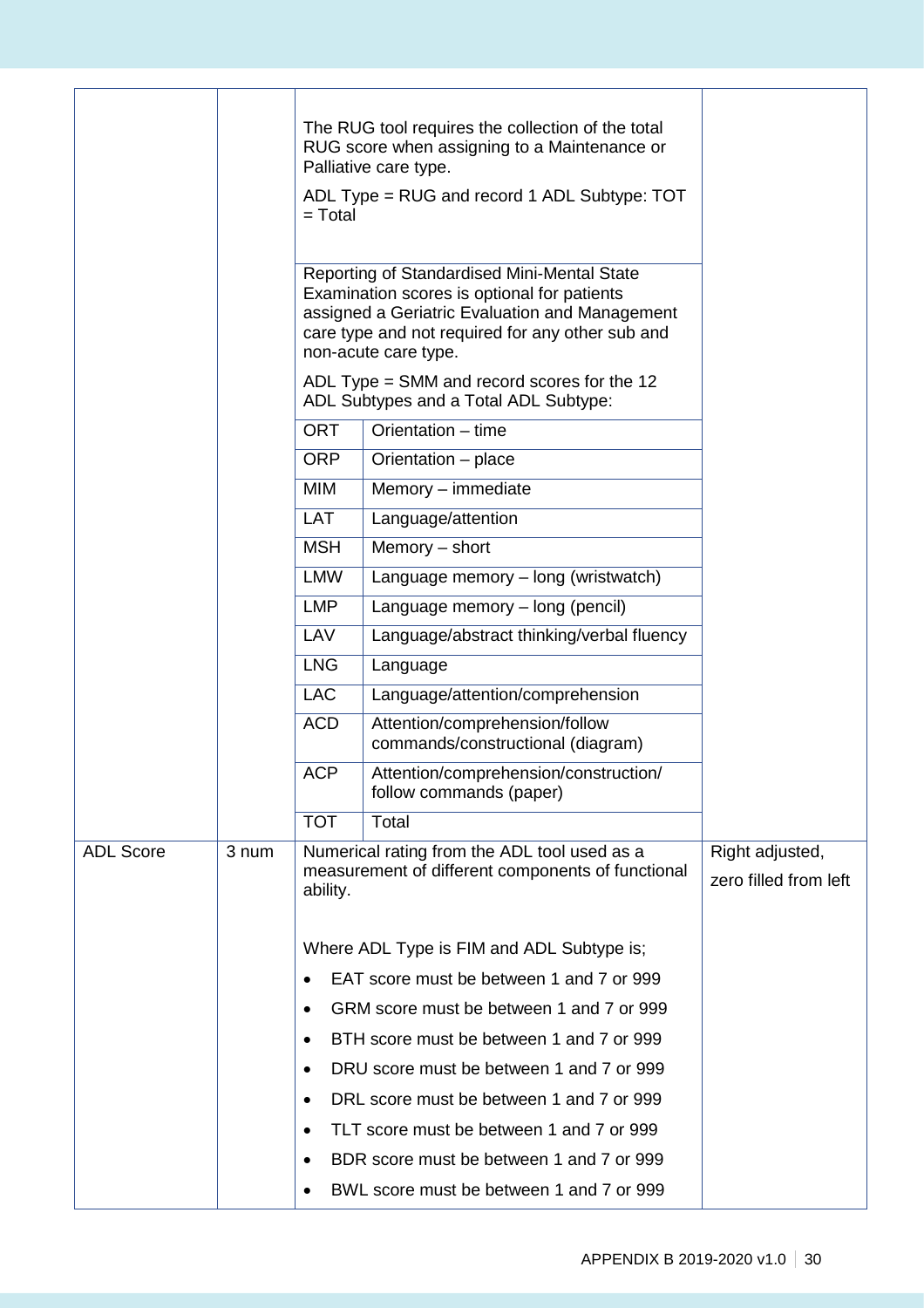| TBC score must be between 1 and 7 or 999<br>$\bullet$  |
|--------------------------------------------------------|
| TTL score must be between 1 and 7 or 999<br>٠          |
| TBS score must be between 1 and 7 or 999<br>٠          |
| LWW score must be between 1 and 7 or 999<br>$\bullet$  |
| LST score must be between 1 and 7 or 999<br>$\bullet$  |
| CMP score must be between 1 and 7 or 999<br>$\bullet$  |
| EXP score must be between 1 and 7 or 999<br>$\bullet$  |
| SOC score must be between 1 and 7 or 999<br>٠          |
| PRS score must be between 1 and 7 or 999<br>$\bullet$  |
| MEM score must be between 1 and 7 or 999<br>$\bullet$  |
| COG score must be between 5 and 35 or 999<br>$\bullet$ |
| MOT score must be between 13 and 91 or 999<br>٠        |
|                                                        |
| Where ADL Type is HON and ADL Subtype is;              |
| BEH score must be between 0 and 4 or 999<br>$\bullet$  |
| NAS score must be between 0 and 4 or 999<br>$\bullet$  |
| DDU score must be between 0 and 4 or 999<br>$\bullet$  |
| CGP score must be between 0 and 4 or 999<br>$\bullet$  |
| PID score must be between 0 and 4 or 999<br>$\bullet$  |
| HAD score must be between 0 and 4 or 999<br>$\bullet$  |
| DPS score must be between 0 and 4 or 999<br>$\bullet$  |
| OMB score must be between 0 and 4 or 999<br>٠          |
| SSR score must be between 0 and 4 or 999               |
| ADL score must be between 0 and 4 or 999<br>$\bullet$  |
| LVC score must be between 0 and 4 or 999<br>$\bullet$  |
| WLQ score must be between 0 and 4 or 999               |
| TOT score must be between 0 and 48 or 999              |
|                                                        |
| Where ADL Type is SMM and ADL Subtype is;              |
| ORT score must be between 0 and 5 or 999               |
| ORP score must be between 0 and 5 or 999               |
| MIM score must be between 0 and 3 or 999<br>$\bullet$  |
| LAT score must be between 0 and 5 or 999<br>$\bullet$  |
| MSH score must be between 0 and 3 or 999<br>$\bullet$  |
| LMW score must be between 0 and 1 or 999<br>$\bullet$  |
| LMP score must be between 0 and 1 or 999               |
| LAV score must be between 0 and 1 or 999               |
|                                                        |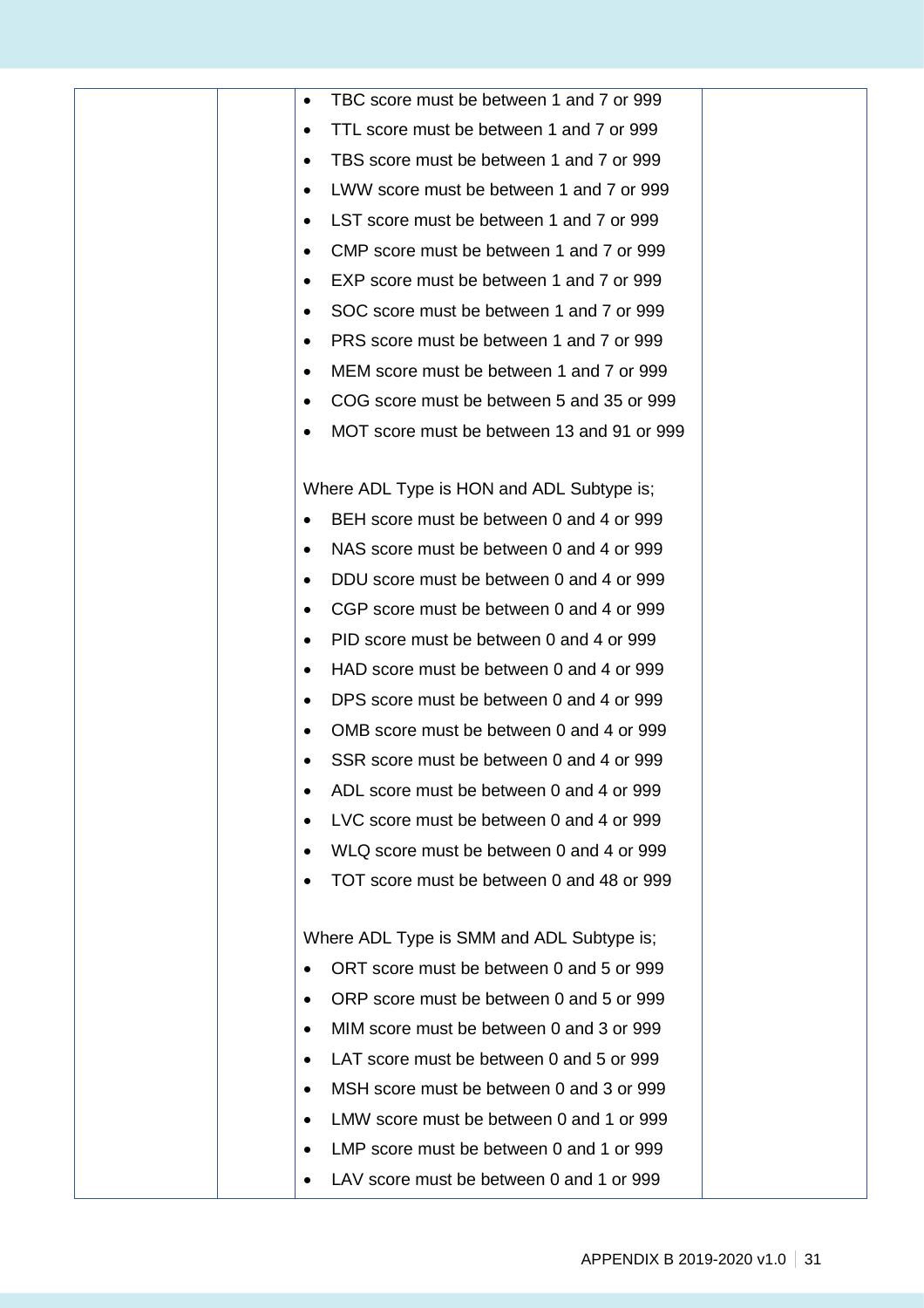|                                                                                                                                                            |        | LNG score must be between 0 and 1 or 999                                                                                                    |                                          |
|------------------------------------------------------------------------------------------------------------------------------------------------------------|--------|---------------------------------------------------------------------------------------------------------------------------------------------|------------------------------------------|
|                                                                                                                                                            |        | $\bullet$                                                                                                                                   |                                          |
|                                                                                                                                                            |        | LAC score must be between 0 and 1 or 999                                                                                                    |                                          |
|                                                                                                                                                            |        | ACD score must be between 0 and 1 or 999                                                                                                    |                                          |
|                                                                                                                                                            |        | ACP score must be between 0 and 3 or 999                                                                                                    |                                          |
|                                                                                                                                                            |        | TOT score must be between 0 and 30 or 999                                                                                                   |                                          |
|                                                                                                                                                            |        |                                                                                                                                             |                                          |
|                                                                                                                                                            |        | Where ADL Type is RUG and ADL Subtype is;                                                                                                   |                                          |
|                                                                                                                                                            |        | TOT score must be between 4 and 18 or 999<br>$\bullet$                                                                                      |                                          |
| <b>ADL Date</b>                                                                                                                                            | 8 date | Date the ADL score was recorded                                                                                                             | ctyymmdd                                 |
| <b>ADL Time</b>                                                                                                                                            | 4 num  | Not currently required                                                                                                                      | <b>Blank if null</b>                     |
| Phase Type                                                                                                                                                 | 2 num  | A distinct period or stage of illness relating to<br>palliative care patients. For example, when SNAP<br>Type = PAL, record one phase type: | <b>Blank if null</b>                     |
|                                                                                                                                                            |        |                                                                                                                                             | Must not be null if<br>$SNAP$ Type = PAL |
|                                                                                                                                                            |        | $01 =$ Stable                                                                                                                               |                                          |
|                                                                                                                                                            |        | $02$ = Unstable                                                                                                                             |                                          |
|                                                                                                                                                            |        | $03$ = Deteriorating                                                                                                                        |                                          |
|                                                                                                                                                            |        | $04 = Terminal Care$                                                                                                                        |                                          |
| Filler                                                                                                                                                     | 4      | <b>Blank</b>                                                                                                                                |                                          |
| ADL scores for each SNAP episode are to be supplied. Do not provide more than one set of scores<br>on the same date for the same ADL Type and ADL Subtype. |        |                                                                                                                                             |                                          |

*For all SNAP episodes:* 

• *An ADL score of 999 is valid when an assessment has not been undertaken.*

### <span id="page-31-0"></span>**Activity Details if Activity Code = T (Nursing Home Type)**

| <b>Nursing Home</b><br>Type Flag     | 3 char | $NHT = Nursing Home Flag$                                 | Not valid for<br>patients with a care<br>type of: |
|--------------------------------------|--------|-----------------------------------------------------------|---------------------------------------------------|
|                                      |        |                                                           | $01 -$ Acute                                      |
|                                      |        |                                                           | $05 -$ Newborn                                    |
|                                      |        |                                                           | 07 – Organ<br>Procurement                         |
|                                      |        |                                                           | 08 - Boarder                                      |
| Date<br>Commenced<br><b>NHT Care</b> | 8 date | Date when the patient commenced Nursing Home<br>Type care | ctyymmdd                                          |
| Date Ceased<br><b>NHT Care</b>       | 8 date | Date when the patient ceased Nursing Home Type<br>care    | ctyymmdd                                          |
| Filler                               | 11     | <b>Blank</b>                                              |                                                   |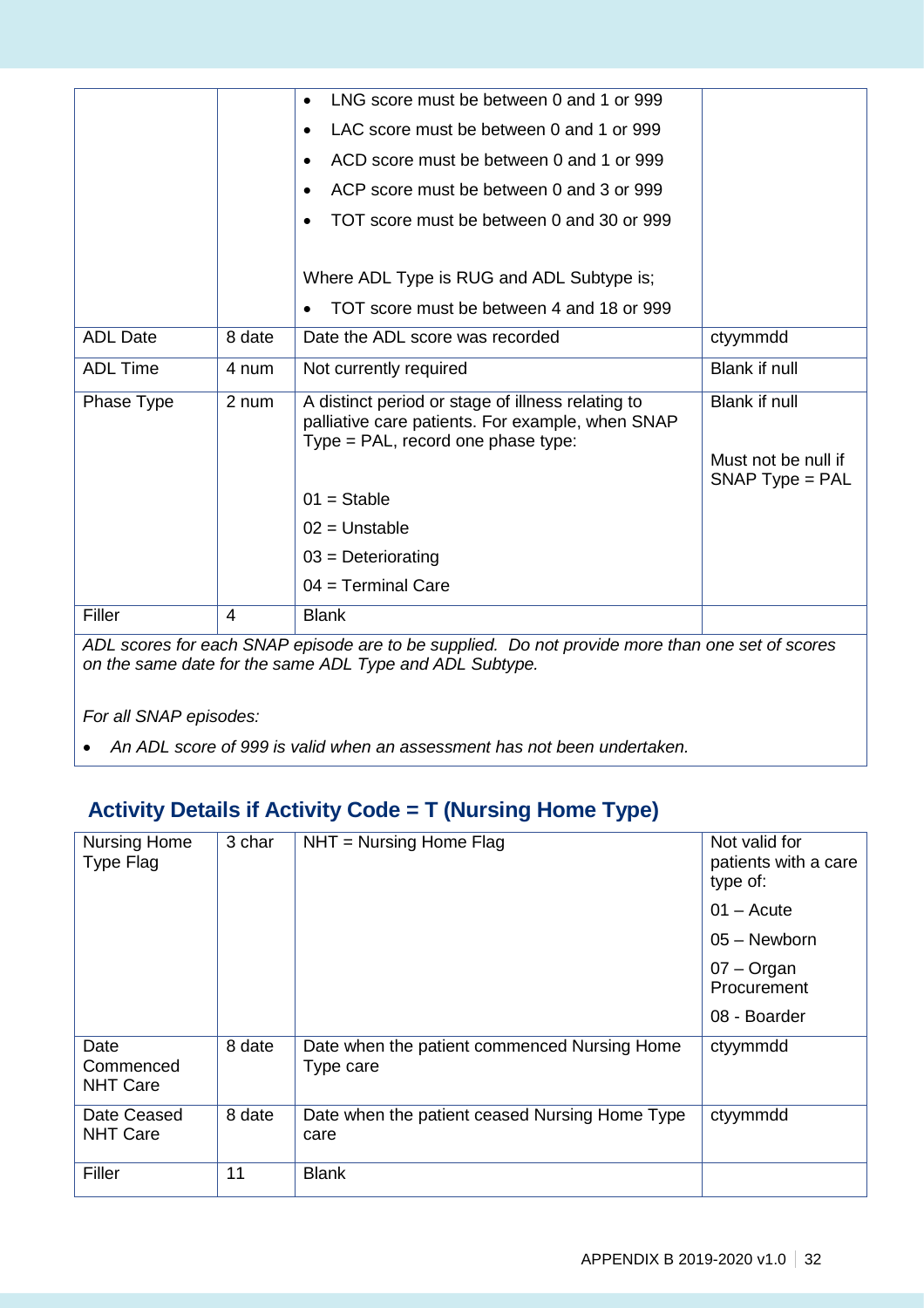# <span id="page-32-0"></span>**Activity Details if Activity Code = B (Mother's Patient Identifier of Baby Born in Hospital)**

| <b>Mother's Patient</b> | 8 char | Mother's Patient Identifier of baby born in the | Right adjusted and    |
|-------------------------|--------|-------------------------------------------------|-----------------------|
| <b>Identifier</b>       |        | hospital                                        | zero filled from left |
| Filler                  | 22     | <b>Blank</b>                                    |                       |

### <span id="page-32-1"></span>**Activity Details if Activity Code = P (Mental Health Phase of Care)**

Note: For separations on or after 1 July 2017, the reporting of Mental health phase of care is no longer required to be reported.

| Phase of Care                      | 1 num  | $1 = Accute$<br>$2$ = Functional gain<br>$3 =$ Intensive extended<br>$4 =$ Consolidating gain<br>$5 =$ Assessment only<br>$9 = Not$ reported | <b>Required for</b><br>patients with a care<br>type of $12 - \text{Mental}$<br>health care. |
|------------------------------------|--------|----------------------------------------------------------------------------------------------------------------------------------------------|---------------------------------------------------------------------------------------------|
| Phase of Care<br><b>Start Date</b> | 8 date | Date when the patient commenced a phase of care                                                                                              | ctyymmdd                                                                                    |
| Phase of Care<br><b>Start Time</b> | 4 num  | Time when the patient commenced a phase of care                                                                                              | hhmm (24-hour<br>clock                                                                      |
| Phase of Care<br>End Date          | 8 date | Date when the patient ceased a phase of care                                                                                                 | ctyymmdd                                                                                    |
| Phase of Care<br>End Time          | 4 num  | Time when the patient ceased a phase of care                                                                                                 | hhmm (24-hour<br>clock                                                                      |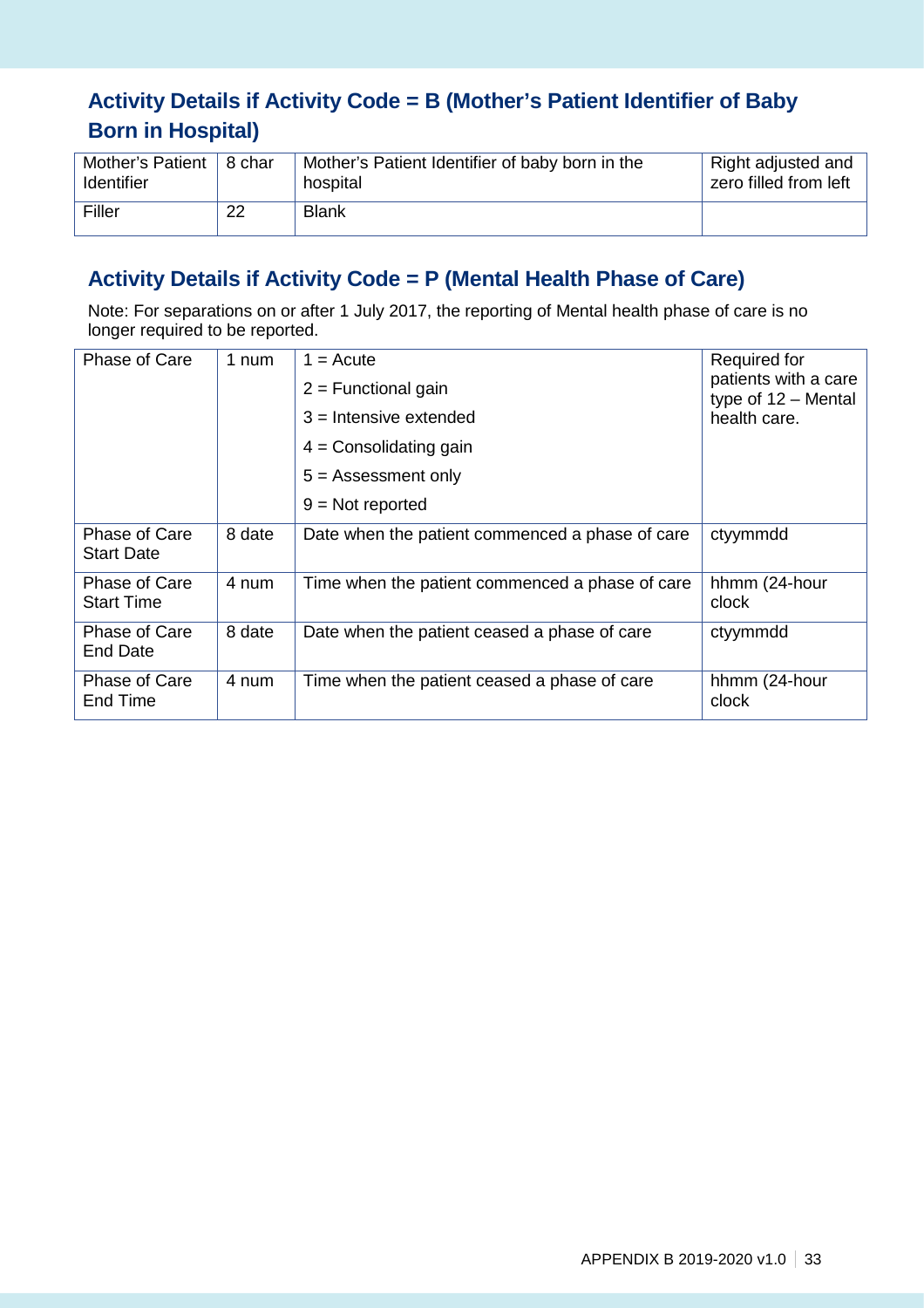# <span id="page-33-0"></span>**Morbidity File**

The header record is the first record on the file. There is only one header record, followed by the morbidity details records.

| <b>HEADER RECORD</b>                        |                 |                                                                             |                                                              |  |
|---------------------------------------------|-----------------|-----------------------------------------------------------------------------|--------------------------------------------------------------|--|
| <b>Facility Number</b>                      | $5 \text{ num}$ | Must be the same as the facility number in the<br>corresponding header file | Right adjusted and<br>zero filled from left                  |  |
| <b>Extract Period</b>                       | 16 date         | From date                                                                   | ctyymmdd                                                     |  |
|                                             |                 | To date                                                                     | ctyymmdd                                                     |  |
| File Type                                   | 3 char          | Abbreviation to identify file type<br>$MOR = Morbidity$                     |                                                              |  |
| Number of<br>Records                        | 5 num           | Total number of records in the file                                         | Right adjusted and<br>zero filled from left;<br>zero if null |  |
| Extraction<br>Software<br><b>Identifier</b> | 10 char         | Code to identify the version of the software used                           | Left adjusted, blank<br>if null                              |  |
| Filler                                      | 66              | <b>Blank</b>                                                                |                                                              |  |

| <b>MORBIDITY DETAILS RECORDS</b>                        |         |                                                                                                                                                                                    |                                             |
|---------------------------------------------------------|---------|------------------------------------------------------------------------------------------------------------------------------------------------------------------------------------|---------------------------------------------|
| Record Identifier                                       | 1 char  | $N = New$                                                                                                                                                                          |                                             |
|                                                         |         | $D = Deletion$                                                                                                                                                                     |                                             |
|                                                         |         | $U = Up$ to date                                                                                                                                                                   |                                             |
| Unique Number                                           | 12 char | A number unique within the facility to identify each<br>admission. This number is not to be reused,<br>regardless of deletions, etc.                                               | Right adjusted and<br>zero filled from left |
| Patient Identifier                                      | 8 char  | Unique number to identify the patient within the<br>facility (e.g. unit record number)                                                                                             | Right adjusted and<br>zero filled from left |
| Admission<br>Number                                     | 12 char | Admission number allocated by facility                                                                                                                                             | Right adjusted and<br>zero filled from left |
| Diagnosis Code                                          | 3 char  | <b>PD</b><br>$=$ Principal diagnosis                                                                                                                                               | Left adjusted                               |
| Identifier                                              |         | <b>OD</b><br>$=$ Other diagnosis                                                                                                                                                   |                                             |
|                                                         |         | <b>EX</b><br>$=$ External cause code                                                                                                                                               |                                             |
|                                                         |         | PR.<br>$=$ Procedure                                                                                                                                                               |                                             |
|                                                         |         | М<br>= Morphology                                                                                                                                                                  |                                             |
| <b>ICD-10-AM</b><br><b>/ACHI Code</b><br>(11th edition) | 7 char  | Code assigned from The International Statistical<br>Classification of Diseases and Related Health<br>Problems, 10 <sup>th</sup> Revision, Australian Modification,<br>11th edition | Left adjusted                               |
| Diagnosis Text                                          | 50 char | Textual description of diseases and procedures are<br>optional                                                                                                                     | Left adjusted, blank<br>if null             |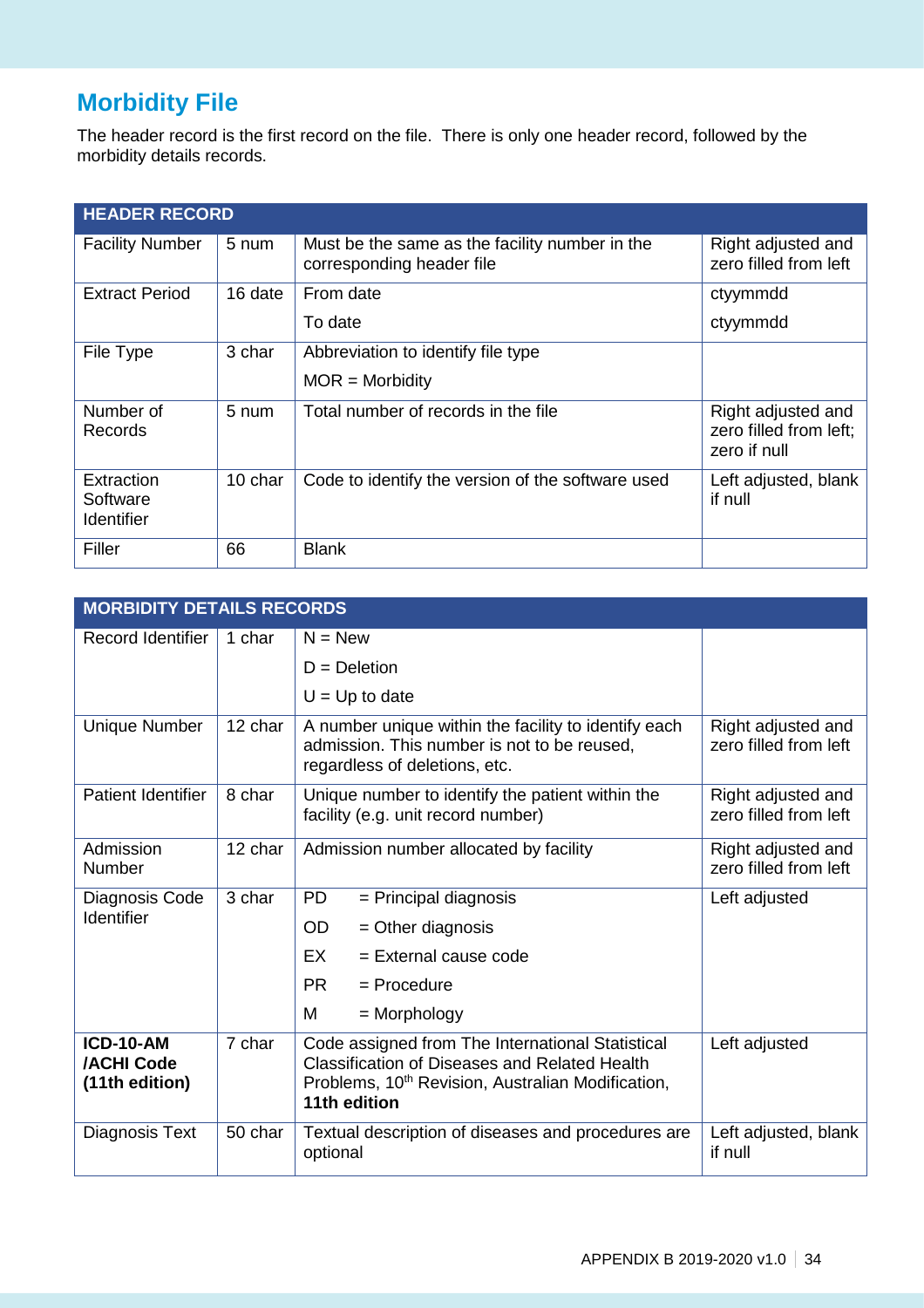| <b>MORBIDITY DETAILS RECORDS</b>                                                      |        |                                                                                                                                                                                                                                                                                                                                       |                    |  |
|---------------------------------------------------------------------------------------|--------|---------------------------------------------------------------------------------------------------------------------------------------------------------------------------------------------------------------------------------------------------------------------------------------------------------------------------------------|--------------------|--|
| Date of                                                                               | 8 date | Date that the procedure was performed.                                                                                                                                                                                                                                                                                                | ctyymmdd, blank if |  |
| Procedure                                                                             |        | The date must be provided if the procedure is<br>within the following block ranges:                                                                                                                                                                                                                                                   | null               |  |
|                                                                                       |        | 1059<br>1<br>to<br>1821<br>1062<br>to                                                                                                                                                                                                                                                                                                 |                    |  |
|                                                                                       |        | 1825<br>1866<br>to                                                                                                                                                                                                                                                                                                                    |                    |  |
|                                                                                       |        | 1869<br>1892<br>to                                                                                                                                                                                                                                                                                                                    |                    |  |
|                                                                                       |        | 1894<br>1912<br>to                                                                                                                                                                                                                                                                                                                    |                    |  |
|                                                                                       |        | 1920<br>2016<br>to                                                                                                                                                                                                                                                                                                                    |                    |  |
| <b>Contract Flag</b>                                                                  | 1 num  | Recorded by Hospital A when a patient receives an<br>admitted or non-admitted contracted service from<br>the contracted hospital (Hospital B)<br>$1 =$ Contracted admitted procedure<br>2 = Contracted non-admitted procedure                                                                                                         | Blank if null      |  |
| Diagnosis Onset<br><b>Type</b><br>(Condition<br>present on<br>admission<br>indicator) | 1 char | An indicator for each diagnosis to indicate the<br>onset and/or significance of the diagnosis to the<br>episode of care.<br>$1 =$ Condition present on admission to the episode<br>of admitted patient care<br>$2$ = Condition arises during the current episode of<br>admitted patient care<br>9 = Condition onset unknown/uncertain | Blank if null      |  |
| Most Resource<br>Intensive<br><b>Condition Flag</b>                                   | 1 char | Currently not required                                                                                                                                                                                                                                                                                                                | Blank if null      |  |
| Other Co-<br>Morbidity of<br><b>Interest Flag</b>                                     | 1 char | Currently not required                                                                                                                                                                                                                                                                                                                | Blank if null      |  |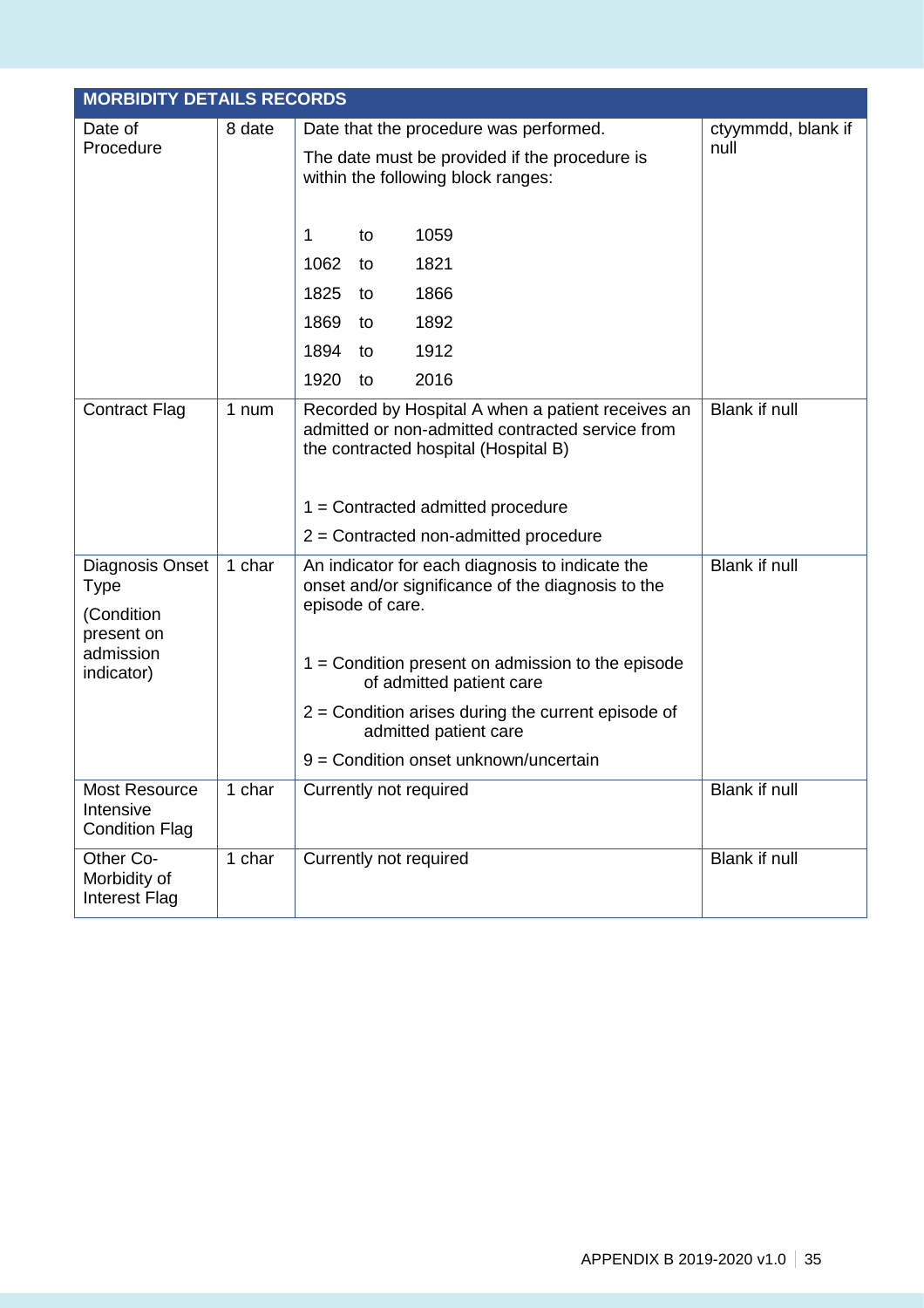## <span id="page-35-0"></span>**Mental Health File**

A record is to be provided on the mental health details file for each episode of care where the standard unit code (either at admission to the episode or through a unit transfer during the episode) is in the range PYAA to PYZZ.

No record is to be provided if there were no standard unit codes in this range during the episode of care.

The header record is the first record on the file. There is only one header record, followed by the mental health details records.

| <b>HEADER RECORD</b>                 |         |                                                                             |                                                              |  |
|--------------------------------------|---------|-----------------------------------------------------------------------------|--------------------------------------------------------------|--|
| <b>Facility Number</b>               | 5 num   | Must be the same as the facility number in the<br>corresponding header file | Right adjusted and<br>zero filled from left                  |  |
| <b>Extract Period</b>                | 16 date | From date                                                                   | ctyymmdd                                                     |  |
|                                      |         | To date                                                                     | ctyymmdd                                                     |  |
| File Type                            | 3 char  | Abbreviation to identify file type                                          |                                                              |  |
|                                      |         | $MEM = Mental health$                                                       |                                                              |  |
| Number of<br><b>Records</b>          | 5 num   | Total number of records in the file                                         | Right adjusted and<br>zero filled from left;<br>zero if null |  |
| Extraction<br>Software<br>Identifier | 10 char | Code to identify the version of the software used                           | Left adjusted, blank<br>if null                              |  |
| Filler                               | 2       | <b>Blank</b>                                                                |                                                              |  |

| <b>MENTAL HEALTH DETAILS RECORDS</b> |            |                                                                                                                                          |                                             |  |
|--------------------------------------|------------|------------------------------------------------------------------------------------------------------------------------------------------|---------------------------------------------|--|
| Record Identifier                    | 1 char     | $N = New$ ,                                                                                                                              |                                             |  |
|                                      |            | $A =$ Amendment                                                                                                                          |                                             |  |
|                                      |            | $D = Deletion$                                                                                                                           |                                             |  |
|                                      |            | $U = Up$ to date                                                                                                                         |                                             |  |
| <b>Unique Number</b>                 | 12<br>char | A number unique within the facility to identify each<br>admission. This number is not to be reused,<br>regardless of deletions etc.      | Right adjusted and<br>zero filled from left |  |
| Patient Identifier                   | 8 char     | Unique number to identify the patient within the<br>facility (e.g Unit record number)                                                    | Right adjusted and<br>zero filled from left |  |
| Admission<br><b>Number</b>           | 12<br>char | Admission number allocated by facility                                                                                                   | Right adjusted and<br>zero filled from left |  |
| Type of Usual<br>Accommodation       | 1 char     | $1 =$ House or flat<br>$2$ = Independent unit as part of a retirement village<br>or similar<br>$3$ = Hostel or hostel type accommodation |                                             |  |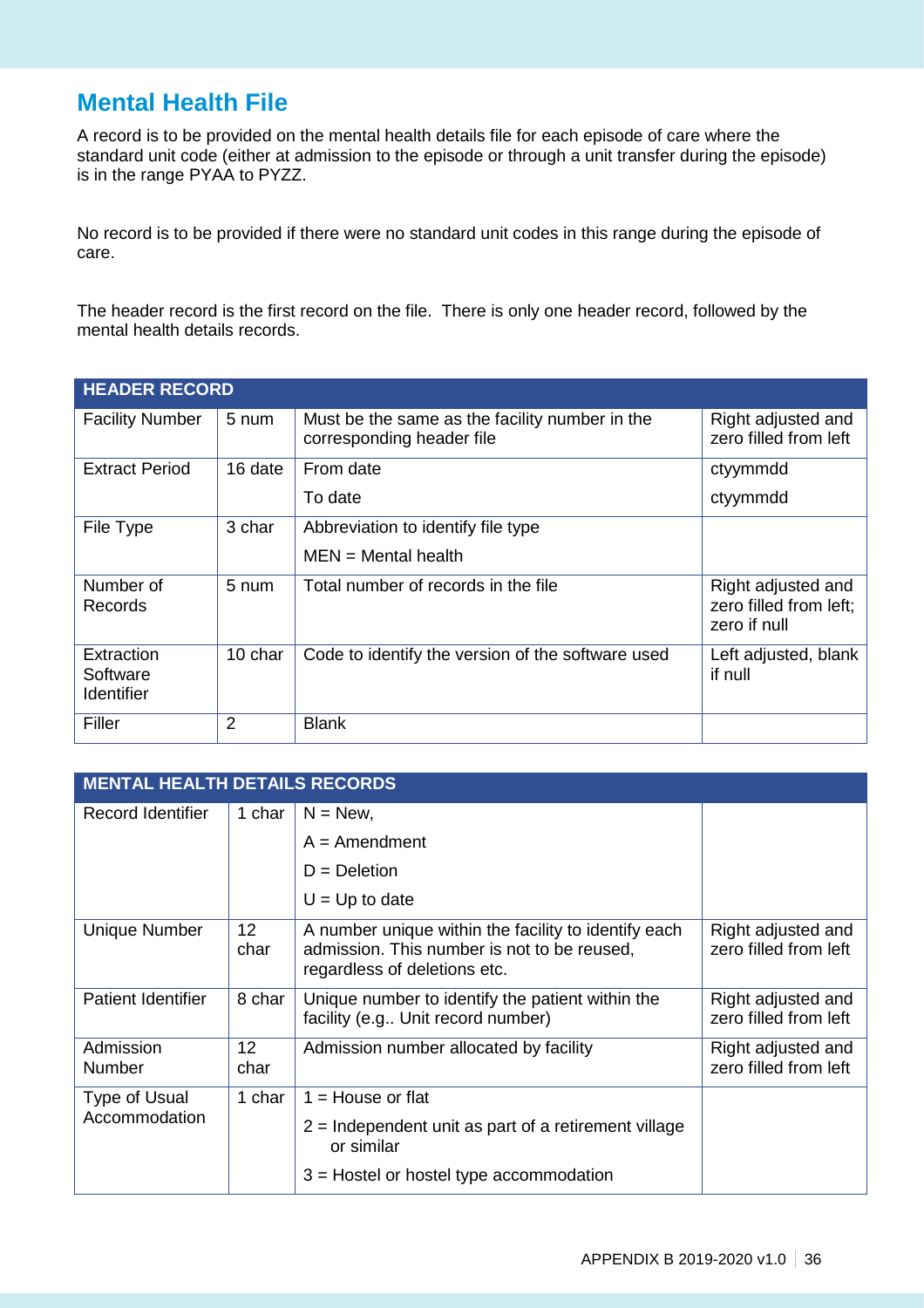| <b>MENTAL HEALTH DETAILS RECORDS</b> |        |                                                                           |                       |
|--------------------------------------|--------|---------------------------------------------------------------------------|-----------------------|
|                                      |        | $4 =$ Psychiatric hospital                                                |                       |
|                                      |        | $5 =$ Acute hospital                                                      |                       |
|                                      |        | $7 =$ Other accommodation                                                 |                       |
|                                      |        | $8 = No$ usual residence                                                  |                       |
|                                      |        | $6$ = Residential mental health care facility                             |                       |
| Employment                           | 1 char | $1 =$ Child not at school                                                 |                       |
| <b>Status</b>                        |        | $2 = Student$                                                             |                       |
|                                      |        | $3 =$ Employed                                                            |                       |
|                                      |        | $4 =$ Unemployed                                                          |                       |
|                                      |        | $5 =$ Home duties                                                         |                       |
|                                      |        | $6$ = Pensioner                                                           |                       |
|                                      |        | $8 = Other$                                                               |                       |
| <b>Pension Status</b>                | 1 char | $1 =$ Aged pension                                                        |                       |
|                                      |        | $2$ = Repatriation pension                                                |                       |
|                                      |        | $3 =$ Invalid pension                                                     |                       |
|                                      |        | $4 =$ Unemployment benefit                                                |                       |
|                                      |        | $5 = Sickness$ benefit                                                    |                       |
|                                      |        | $7 = Other$                                                               |                       |
|                                      |        | $8 = No$ pension/benefit                                                  |                       |
| <b>First Admission</b>               | 1 char | $1 = No$ previous admission for psychiatric treatment                     |                       |
| For Psychiatric<br>Treatment         |        | $2$ = Previous admission for psychiatric treatment                        |                       |
| Referral to                          | 2 char | $01 = Not referred$                                                       | Right adjusted and    |
| <b>Further Care</b>                  |        | $02$ = Private psychiatrist                                               | zero filled from left |
|                                      |        | $03$ = Other private medical practitioner                                 |                       |
|                                      |        | $04$ = Mental health/alcohol and drug facility $-$<br>admitted patient    |                       |
|                                      |        | $05$ = Mental health/alcohol and drug facility – non-<br>admitted patient |                       |
|                                      |        | 06 = Acute hospital - admitted patient                                    |                       |
|                                      |        | 07 = Acute hospital - non-admitted patient                                |                       |
|                                      |        | $08 =$ Community health program                                           |                       |
|                                      |        | 09 = General Practitioner                                                 |                       |
|                                      |        | $10$ = Residential mental health care facility                            |                       |
|                                      |        | $29 = Other$                                                              |                       |
|                                      |        | 98 = Not Applicable                                                       |                       |
| <b>Mental Health</b>                 | 1 char | $1 =$ Involuntary patient for any part of the episode                     |                       |
| <b>Legal Status</b><br>Indicator     |        | $2$ = Voluntary patient for all of the episode                            |                       |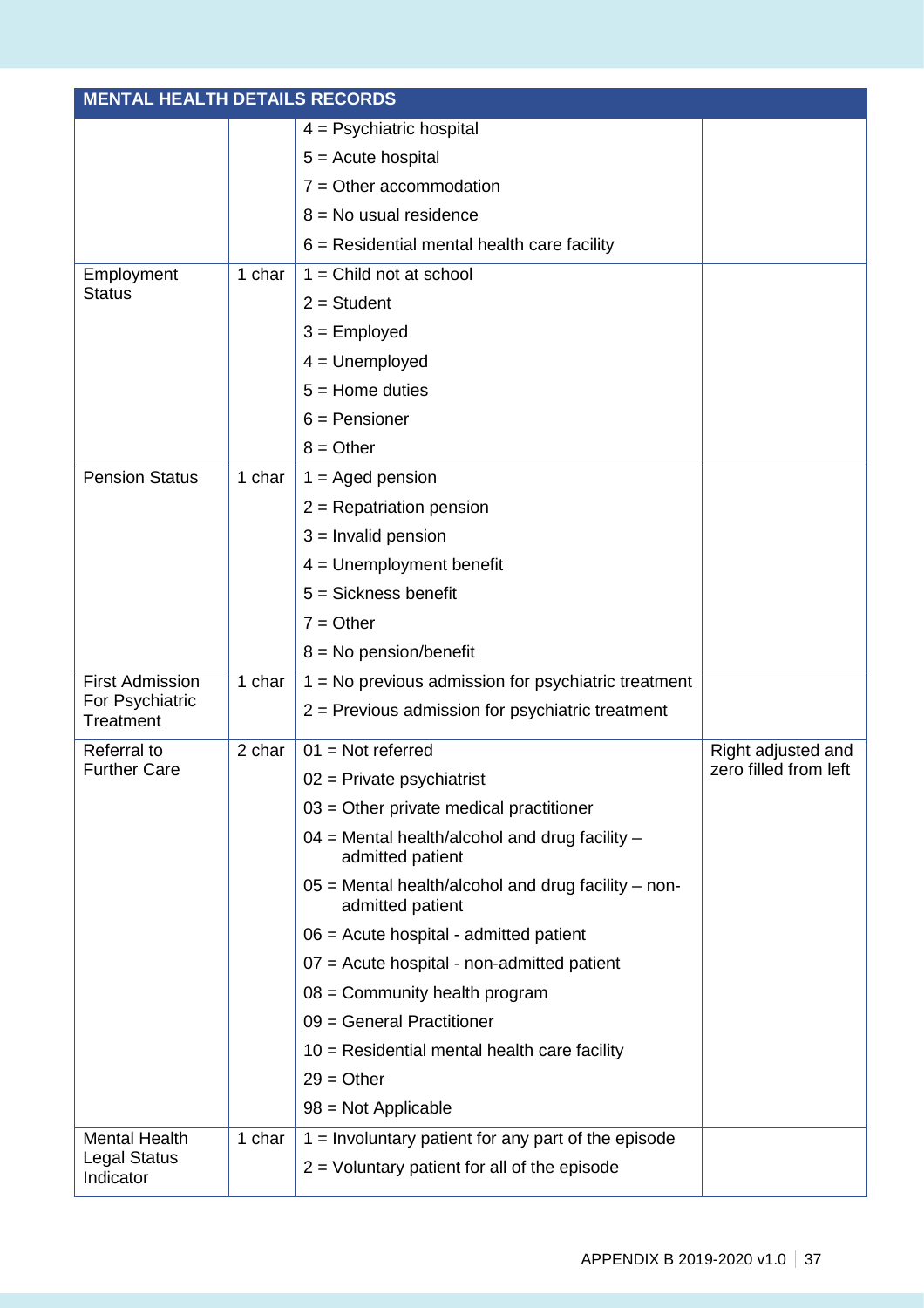| <b>MENTAL HEALTH DETAILS RECORDS</b>                         |        |                                                                                                                                                                                         |  |
|--------------------------------------------------------------|--------|-----------------------------------------------------------------------------------------------------------------------------------------------------------------------------------------|--|
| Previous<br><b>Specialised Non-</b><br>Admitted<br>Treatment | 1 char | $\vert$ 1 = Patient has no previous non-admitted service<br>contacts for psychiatric treatment<br>$2$ = Patient has previous non-admitted service<br>contacts for psychiatric treatment |  |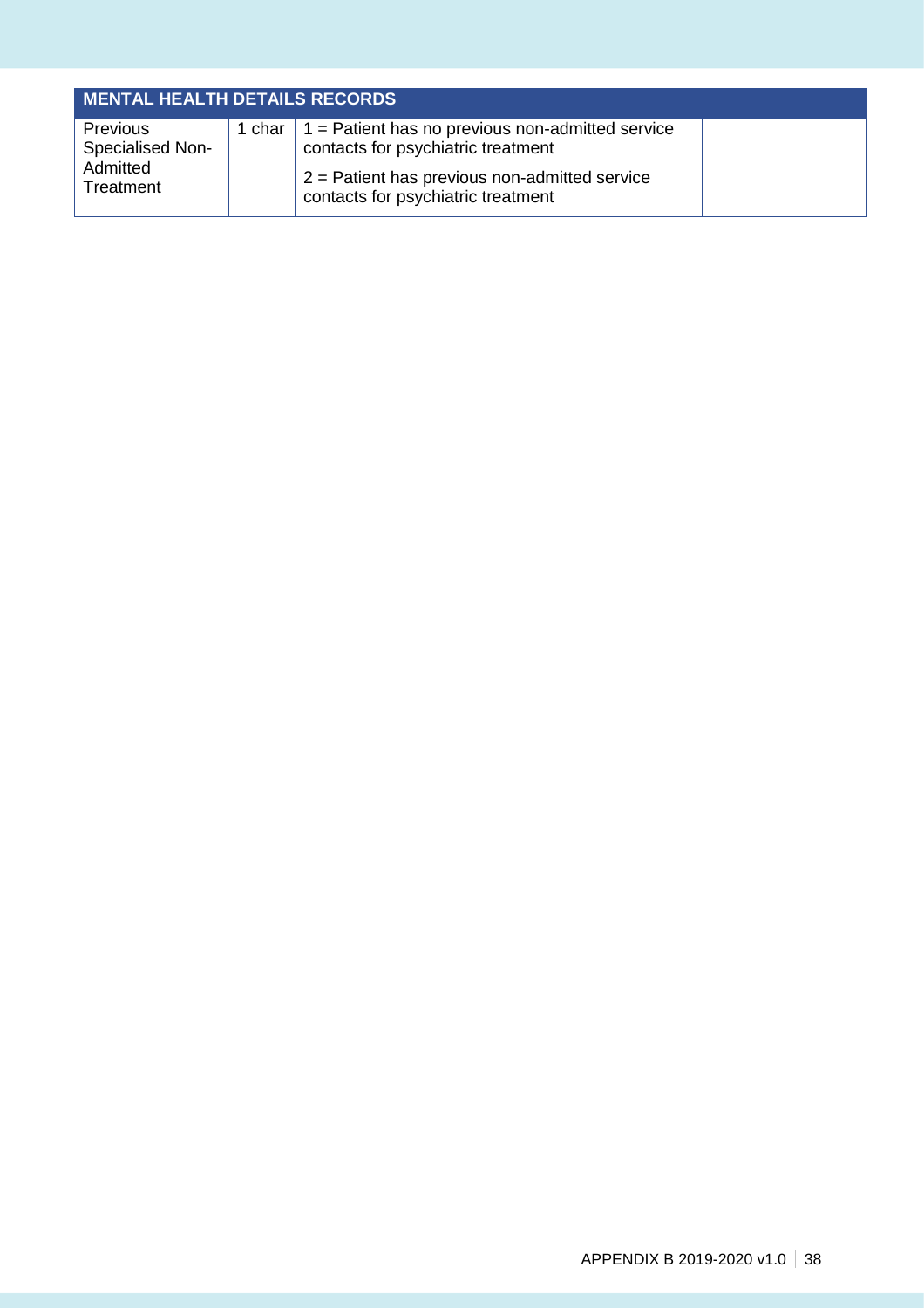## **Elective Admission Surgery File**

A record is to be provided on the elective admissions details file for each episode of care where one or more completed EAS entries have been linked to the episode of care.

Each episode of care can have one or more EAS entry linked to it.

The header record is the first record on the file. There is only one header record, followed by the elective admission details records.

| <b>HEADER RECORD</b>                        |         |                                                                             |                                                              |
|---------------------------------------------|---------|-----------------------------------------------------------------------------|--------------------------------------------------------------|
| <b>Facility Number</b>                      | 5 num   | Must be the same as the facility number in the<br>corresponding header file | Right adjusted and<br>zero filled from left                  |
| <b>Extract Period</b>                       | 16 date | From date                                                                   | ctyymmdd                                                     |
|                                             |         | To date                                                                     | ctyymmdd                                                     |
| File Type                                   | 3 char  | Abbreviation to identify file type                                          |                                                              |
|                                             |         | EAS = Elective Admission Surgery                                            |                                                              |
| Number of<br>Records                        | 5 num   | Total number of records in the file                                         | Right adjusted and<br>zero filled from left;<br>zero if null |
| Extraction<br>Software<br><b>Identifier</b> | 10 char | Code to identify the version of the software used                           | Left adjusted, blank<br>if null                              |
| Filler                                      | 57      | <b>Blank</b>                                                                |                                                              |

| <b>ELECTIVE ADMISSION SURGERY DETAILS RECORDS</b> |         |                                                                                                                                     |                                             |  |
|---------------------------------------------------|---------|-------------------------------------------------------------------------------------------------------------------------------------|---------------------------------------------|--|
| Record Identifier                                 | 1 char  | $N = New$                                                                                                                           |                                             |  |
|                                                   |         | $A =$ Amendment                                                                                                                     |                                             |  |
|                                                   |         | $D = Deletion$                                                                                                                      |                                             |  |
|                                                   |         | $U = Up$ to date                                                                                                                    |                                             |  |
| <b>Unique Number</b>                              | 12 char | A number unique within the facility to identify each<br>admission. This number is not to be reused,<br>regardless of deletions etc. | Right adjusted and<br>zero filled from left |  |
| <b>Patient Identifier</b>                         | 8 char  | Unique number to identify the patient within the<br>facility (eg. unit record number)                                               | Right adjusted and<br>zero filled from left |  |
| Admission<br>Number                               | 12 char | Admission number allocated by facility                                                                                              | Right adjusted and<br>zero filled from left |  |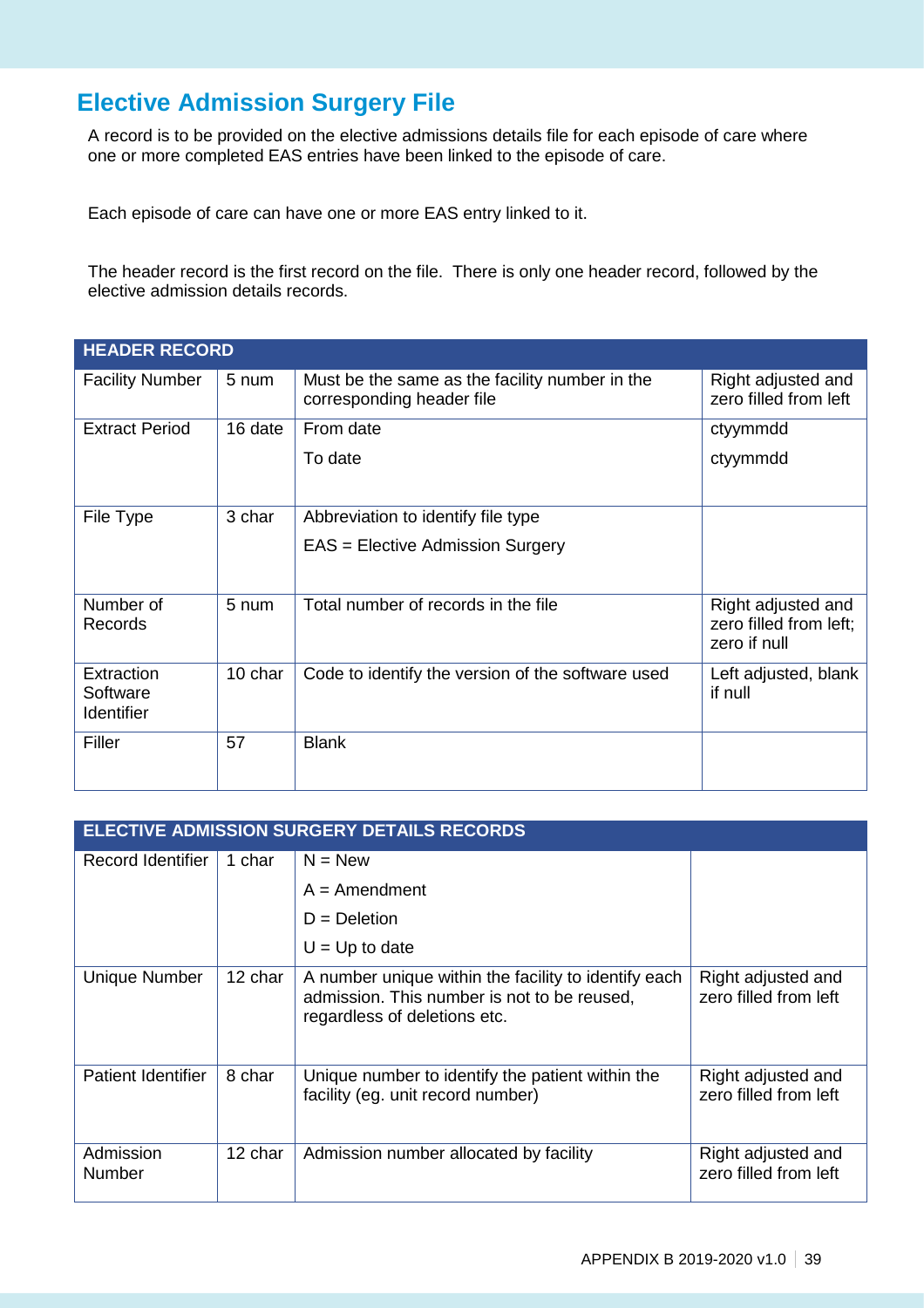|                                      |        | <b>ELECTIVE ADMISSION SURGERY DETAILS RECORDS</b>                                                                     |                                                               |
|--------------------------------------|--------|-----------------------------------------------------------------------------------------------------------------------|---------------------------------------------------------------|
| <b>Entry Number</b>                  | 3 num  | The unique waiting list placement number                                                                              | Right adjusted and<br>zero filled from left                   |
| Planned Unit                         | 4 char | Currently not required                                                                                                | Blank if null                                                 |
| Surgical<br>Specialty                | 2 num  | Waiting List Speciality codes are derived from the<br>mapping of units to one of the twelve speciality<br>codes:      | Right adjusted and<br>zero filled from left                   |
|                                      |        | $01$ = Cardio thoracic surgery                                                                                        |                                                               |
|                                      |        | 02 = Otolaryngology head and neck surgery                                                                             |                                                               |
|                                      |        | $03$ = General surgery                                                                                                |                                                               |
|                                      |        | $04 =$ Gynaecology surgery                                                                                            |                                                               |
|                                      |        | $05$ = Neurosurgery                                                                                                   |                                                               |
|                                      |        | 06 = Ophthalmology surgery                                                                                            |                                                               |
|                                      |        | $07$ = Orthopaedic surgery                                                                                            |                                                               |
|                                      |        | $08$ = Plastic and reconstructive surgery                                                                             |                                                               |
|                                      |        | $09$ = Urological surgery                                                                                             |                                                               |
|                                      |        | $10 = V$ ascular surgery                                                                                              |                                                               |
|                                      |        | $11 =$ Other - surgical                                                                                               |                                                               |
|                                      |        | $12$ = Paediatric surgery                                                                                             |                                                               |
|                                      |        | $90 =$ Other - non-surgical                                                                                           |                                                               |
| <b>Waiting List</b><br><b>Status</b> | 2 num  | Currently not required                                                                                                | <b>Blank if null</b>                                          |
| Reason for<br>Removal                | 2 num  | Reason for removal codes are derived from the<br>mapping of waiting list status codes to reason for<br>removal codes: | Right adjusted and<br>zero filled from left,<br>blank if null |
|                                      |        | $01$ = Admitted as an elective patient for awaited<br>procedure at this hospital                                      |                                                               |
|                                      |        | $02$ = Admitted as an emergency patient for<br>awaited procedure at this hospital                                     |                                                               |
|                                      |        | $03$ = Could not be contacted                                                                                         |                                                               |
|                                      |        | $04$ = Treated elsewhere for awaited procedure<br>(not on behalf of this hospital or<br>State/Territory)              |                                                               |
|                                      |        | 05 = Surgery not required or declined                                                                                 |                                                               |
|                                      |        | 06 = Transferred to another hospital's waiting list                                                                   |                                                               |
|                                      |        | 99 = Not stated/unknown                                                                                               |                                                               |
| <b>Listing Date</b>                  | 8 date | Date the patient was placed on waiting list                                                                           | ctyymmdd                                                      |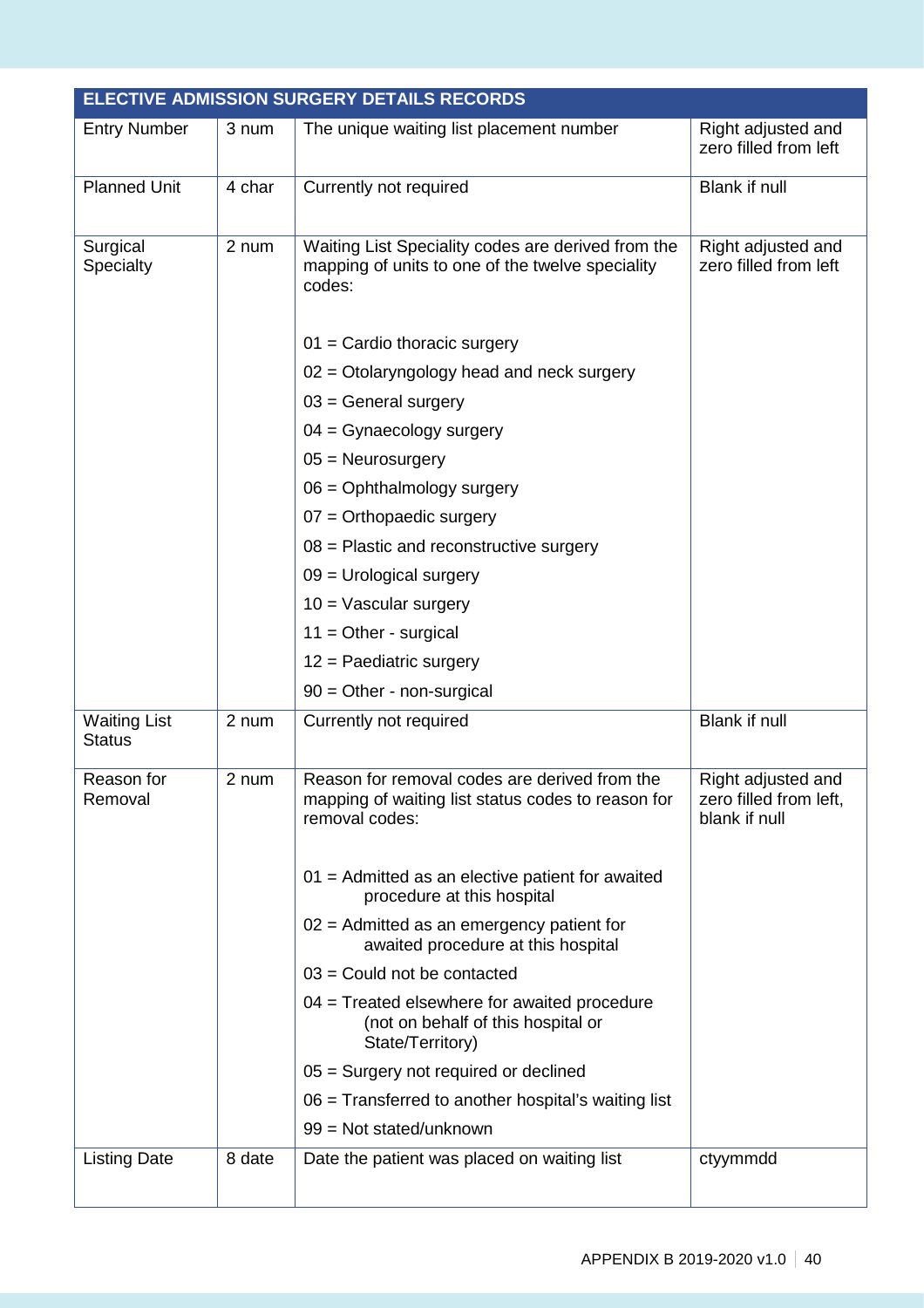| <b>ELECTIVE ADMISSION SURGERY DETAILS RECORDS</b> |                |                                                                                                                 |                                              |  |
|---------------------------------------------------|----------------|-----------------------------------------------------------------------------------------------------------------|----------------------------------------------|--|
| Pre-Admission<br>Date                             | 8 date         | Currently not required                                                                                          | Blank if null                                |  |
| (Planned)                                         |                |                                                                                                                 |                                              |  |
| Urgency<br>Category                               | 1 num          | Clinical urgency classification from field 23 of the<br><b>Waiting List Entry screen</b>                        |                                              |  |
|                                                   |                | 1 = Elective Surgery - Category 1                                                                               |                                              |  |
|                                                   |                | 2 = Elective Surgery - Category 2                                                                               |                                              |  |
|                                                   |                | 3 = Elective Surgery - Category 3                                                                               |                                              |  |
|                                                   |                | $4 = Other - Category 1$                                                                                        |                                              |  |
|                                                   |                | $5 =$ Other - Category 2                                                                                        |                                              |  |
|                                                   |                | $6 = Other - Category$ 3                                                                                        |                                              |  |
|                                                   |                | $9$ = Surveillance Procedure                                                                                    |                                              |  |
| Accommodation<br>(intended)                       | 1 char         | Accommodation code from field 24 of the Waiting<br>List Entry screen                                            | Left adjusted space<br>filled from the right |  |
|                                                   |                | $P =$ Public                                                                                                    |                                              |  |
|                                                   |                | $R =$ Private single                                                                                            |                                              |  |
|                                                   |                | $S =$ Private shared                                                                                            |                                              |  |
| <b>Site Procedure</b><br>Indicator                | 3              | Not currently required                                                                                          | <b>Blank if null</b>                         |  |
| National<br>Procedure<br>Indicator                | $\overline{2}$ | Not currently required                                                                                          | Blank if null                                |  |
| Planned Length<br>of Stay                         | 3 char         | Estimated stay from field 25 of the WL Entry<br>screen.                                                         | Right adjusted zero<br>filled from left      |  |
|                                                   |                | Value to be converted to zero during HQI<br>extraction if values of 'D' for Day case<br>encountered             |                                              |  |
| Planned<br><b>Admission Date</b>                  | 8 date         | Not currently required                                                                                          | Blank if null                                |  |
| Pre-admission<br>Clinic<br>Attendance<br>Date     | 8 date         | Not currently required                                                                                          | <b>Blank if null</b>                         |  |
| Planned                                           | 8 date         | The most recent planned procedure date for the                                                                  | ctyymmdd                                     |  |
| <b>Procedure Date</b>                             |                | patient prior to admission for each entry on the<br>waiting list - from field 10 of the Booking Entry<br>screen | <b>Blank if null</b>                         |  |
| <b>Facility Identifier</b><br>of the hospital     | 5 num          | Not currently required                                                                                          | <b>Blank if null</b>                         |  |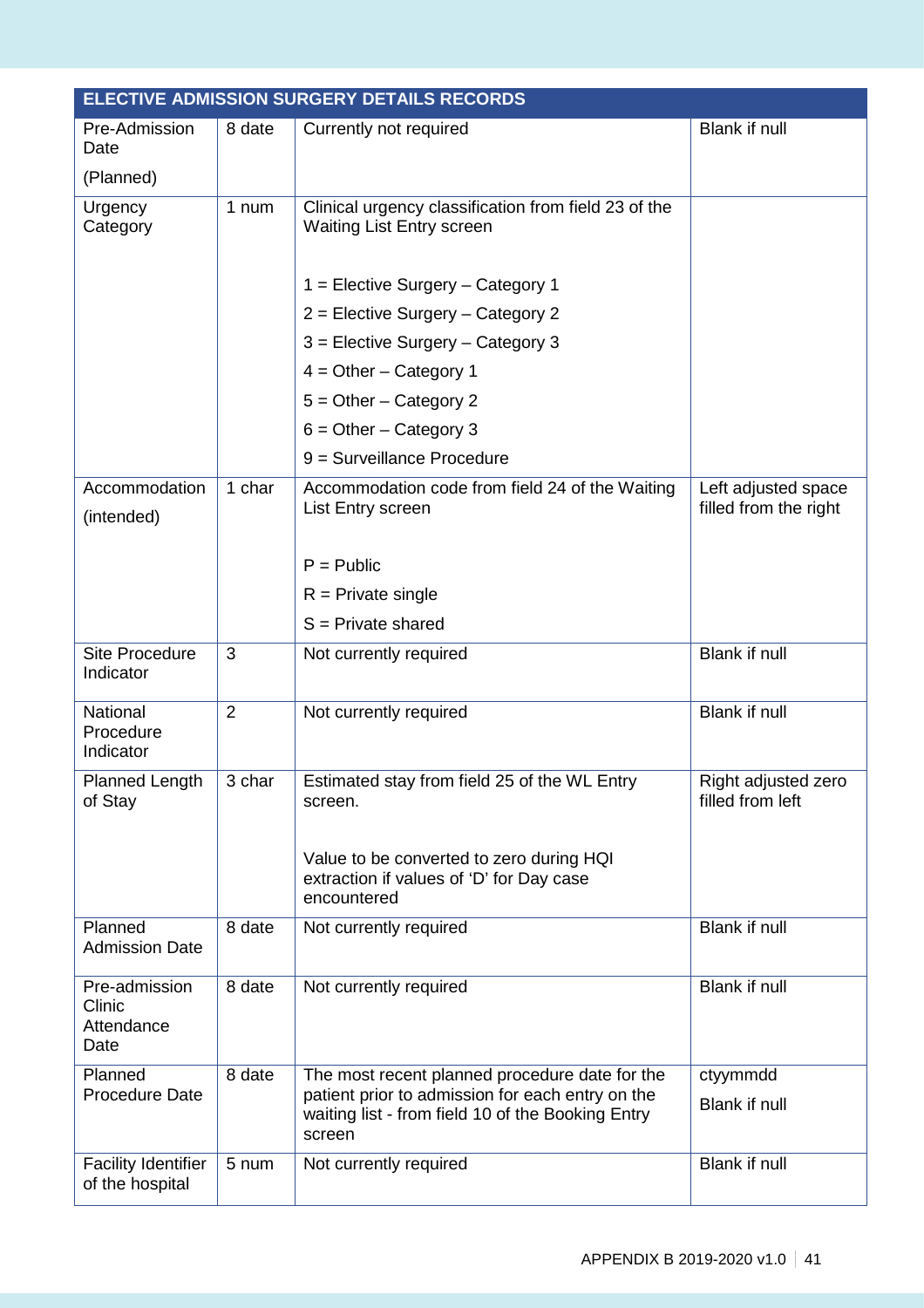| <b>ELECTIVE ADMISSION SURGERY DETAILS RECORDS</b> |        |                                                                                                       |                |  |
|---------------------------------------------------|--------|-------------------------------------------------------------------------------------------------------|----------------|--|
| managing the<br>waiting list                      |        |                                                                                                       |                |  |
| <b>Primary Planned</b><br>Procedure Code          | 7 char | Primary Planned Procedure Code from field 27 of<br>the Waiting List Entry screen                      | Left adjusted. |  |
|                                                   |        | Entries to be validated against the contents of the<br>Primary Planned Procedure Code reference file. |                |  |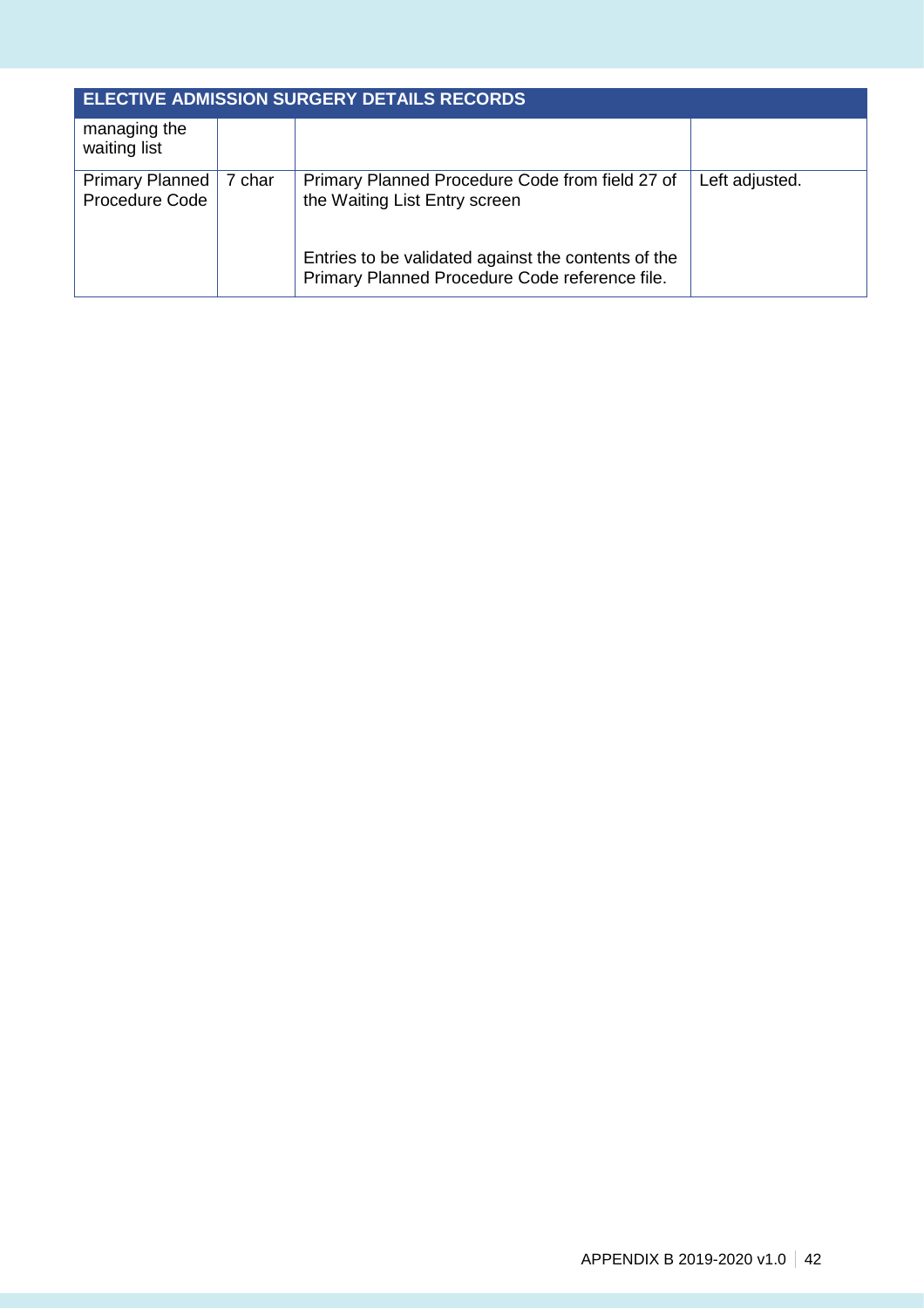#### **Sub and Non-Acute Patient (SNAP) File**

A record for each SNAP type is to be provided on the sub and non-acute patient details file for each episode of care where the care type is sub-acute or non-acute (i.e. Rehabilitation Care, Geriatric Evaluation and Management Care, Palliative Care, Psychogeriatric Care or Maintenance Care)

No record is to be provided if the care type is mental health, acute, newborn, boarder, organ procurement or other care.

The header record is the first record on the file. There is only one header record, followed by the sub and non-acute patient details records.

| <b>HEADER RECORD</b>                        |         |                                                                             |                                                              |  |  |
|---------------------------------------------|---------|-----------------------------------------------------------------------------|--------------------------------------------------------------|--|--|
| <b>Facility Number</b>                      | 5 num   | Must be the same as the facility number in the<br>corresponding header file | Right adjusted and<br>zero filled from left                  |  |  |
| <b>Extract Period</b>                       | 16 date | From date                                                                   | ctyymmdd                                                     |  |  |
|                                             |         | To date                                                                     | ctyymmdd                                                     |  |  |
| File Type                                   | 3 char  | Abbreviation to identify file type                                          |                                                              |  |  |
|                                             |         | $SNP = Sub$ and Non-acute Patient                                           |                                                              |  |  |
| Number of<br>Records                        | 5 num   | Total number of records in the file                                         | Right adjusted and<br>zero filled from left;<br>zero if null |  |  |
| Extraction<br>Software<br><b>Identifier</b> | 10 char | Code to identify the version of the software used                           | Left adjusted, blank if<br>null                              |  |  |
| Filler                                      | 31      | <b>Blank</b>                                                                |                                                              |  |  |

|                                      |         | SUB AND NON-ACUTE PATIENT DETAILS RECORDS                                                                                            |                                             |
|--------------------------------------|---------|--------------------------------------------------------------------------------------------------------------------------------------|---------------------------------------------|
| <b>Record Identifier</b>             | 1 char  | $N = New$                                                                                                                            |                                             |
|                                      |         | $A =$ Amendment                                                                                                                      |                                             |
|                                      |         | $D = Deletion$                                                                                                                       |                                             |
|                                      |         | $U = Up$ to date                                                                                                                     |                                             |
| Unique Number                        | 12 char | A number unique within the facility to identify<br>each admission. This number is not to be<br>reused, regardless of deletions, etc. | Right adjusted and<br>zero filled from left |
| <b>Patient Identifier</b>            | 8 char  | Unique number to identify the patient within the<br>facility<br>(e.g. Unit record number)                                            | Right adjusted and<br>zero filled from left |
| Admission<br><b>Number</b>           | 12 char | Admission number allocated by facility                                                                                               | Right adjusted, zero<br>filled from left    |
| <b>SNAP Episode</b><br><b>Number</b> | 3 num   | The unique SNAP episode number                                                                                                       | Right adjusted, zero<br>filled from left    |
| <b>SNAP Type</b>                     | 3 char  | Classification of a patient's care type based on<br>characteristics of the person, the primary<br>treatment goal and evidence.       |                                             |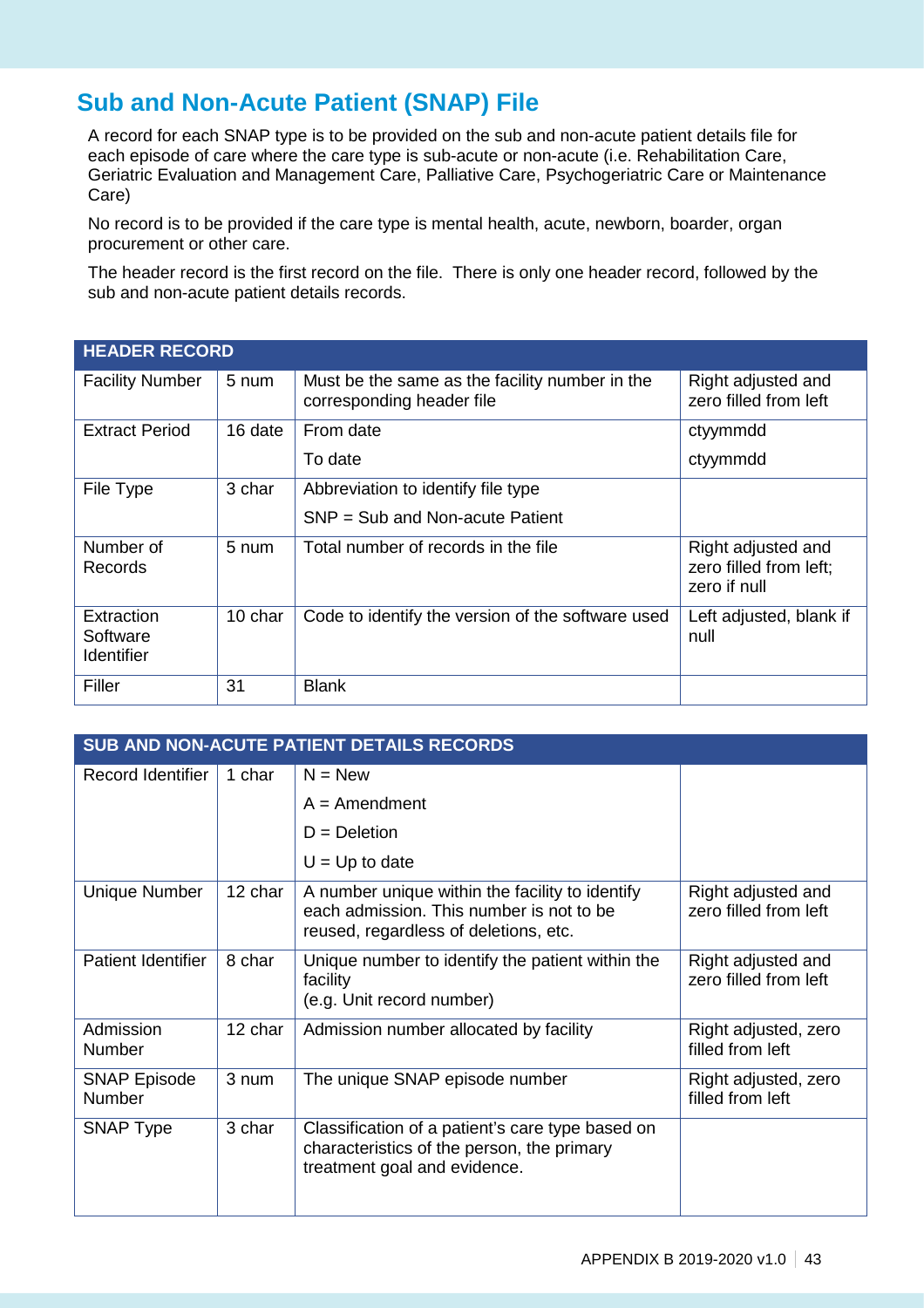|                                           |        | SUB AND NON-ACUTE PATIENT DETAILS RECORDS                                 |                                                                                                   |
|-------------------------------------------|--------|---------------------------------------------------------------------------|---------------------------------------------------------------------------------------------------|
|                                           |        | <b>PAL</b><br>$=$ Palliative care                                         |                                                                                                   |
|                                           |        | <b>RCD</b><br>$=$ Rehabilitation – congenital deformities                 |                                                                                                   |
|                                           |        | <b>ROI</b><br>$=$ Rehabilitation - other disabling<br>impairments         |                                                                                                   |
|                                           |        | <b>RST</b><br>$=$ Rehabilitation $-$ stroke                               |                                                                                                   |
|                                           |        | RBD<br>$=$ Rehabilitation $-$ brain dysfunction                           |                                                                                                   |
|                                           |        | <b>RNE</b><br>$=$ Rehabilitation – neurological                           |                                                                                                   |
|                                           |        | <b>RSC</b><br>$=$ Rehabilitation - spinal cord dysfunction                |                                                                                                   |
|                                           |        | <b>RAL</b><br>$=$ Rehabilitation – amputation of limb                     |                                                                                                   |
|                                           |        | <b>RPS</b><br>$=$ Rehabilitation - pain syndromes                         |                                                                                                   |
|                                           |        | <b>ROF</b><br>$=$ Rehabilitation – orthopaedic<br>conditions, fractures   |                                                                                                   |
|                                           |        | $=$ Rehabilitation – orthopaedic<br>ROR<br>conditions, replacement        |                                                                                                   |
|                                           |        | $ROA = Rehabilitation - orthopaedic, all other$                           |                                                                                                   |
|                                           |        | $RCA = Rehabilitation - cardiac$                                          |                                                                                                   |
|                                           |        | $RMT = Rehabilitation - major multiple trauma$                            |                                                                                                   |
|                                           |        | RPU<br>$=$ Rehabilitation – pulmonary                                     |                                                                                                   |
|                                           |        | $=$ Rehabilitation $-$ debility<br><b>RDE</b><br>(reconditioning)         |                                                                                                   |
|                                           |        | RDD.<br>$=$ Rehabilitation $-$ developmental<br>disabilities              |                                                                                                   |
|                                           |        | $=$ Rehabilitation $-$ burns<br><b>RBU</b>                                |                                                                                                   |
|                                           |        | $RAR = Rehabilitation - arthritis$                                        |                                                                                                   |
|                                           |        | GEM = Geriatric evaluation and management<br>care                         |                                                                                                   |
|                                           |        | <b>MRE</b><br>$=$ Maintenance $-$ respite                                 |                                                                                                   |
|                                           |        | <b>MNH</b><br>= Maintenance - nursing home type                           |                                                                                                   |
|                                           |        | <b>MCO</b><br>= Maintenance - convalescent care                           |                                                                                                   |
|                                           |        | <b>MOT</b><br>$=$ Maintenance $-$ other                                   |                                                                                                   |
|                                           |        | <b>PSG</b><br>= Psychogeriatric care                                      |                                                                                                   |
| <b>AN-SNAP</b><br>Group<br>Classification | 3 num  | Currently not required                                                    | <b>Blank if null</b>                                                                              |
| <b>SNAP Episode</b><br><b>Start Date</b>  | 8 date | The start date of each SNAP episode                                       | ctyymmdd                                                                                          |
| <b>SNAP Episode</b><br><b>End Date</b>    | 8 date | The end date of each SNAP episode                                         | ctyymmdd                                                                                          |
| Multidisciplinary<br>Care Plan Flag       | 1 char | There is documented evidence of an agreed<br>multidisciplinary care plan. | Required for patients<br>with a Rehabilitation,<br><b>Geriatric Evaluation</b><br>and Management, |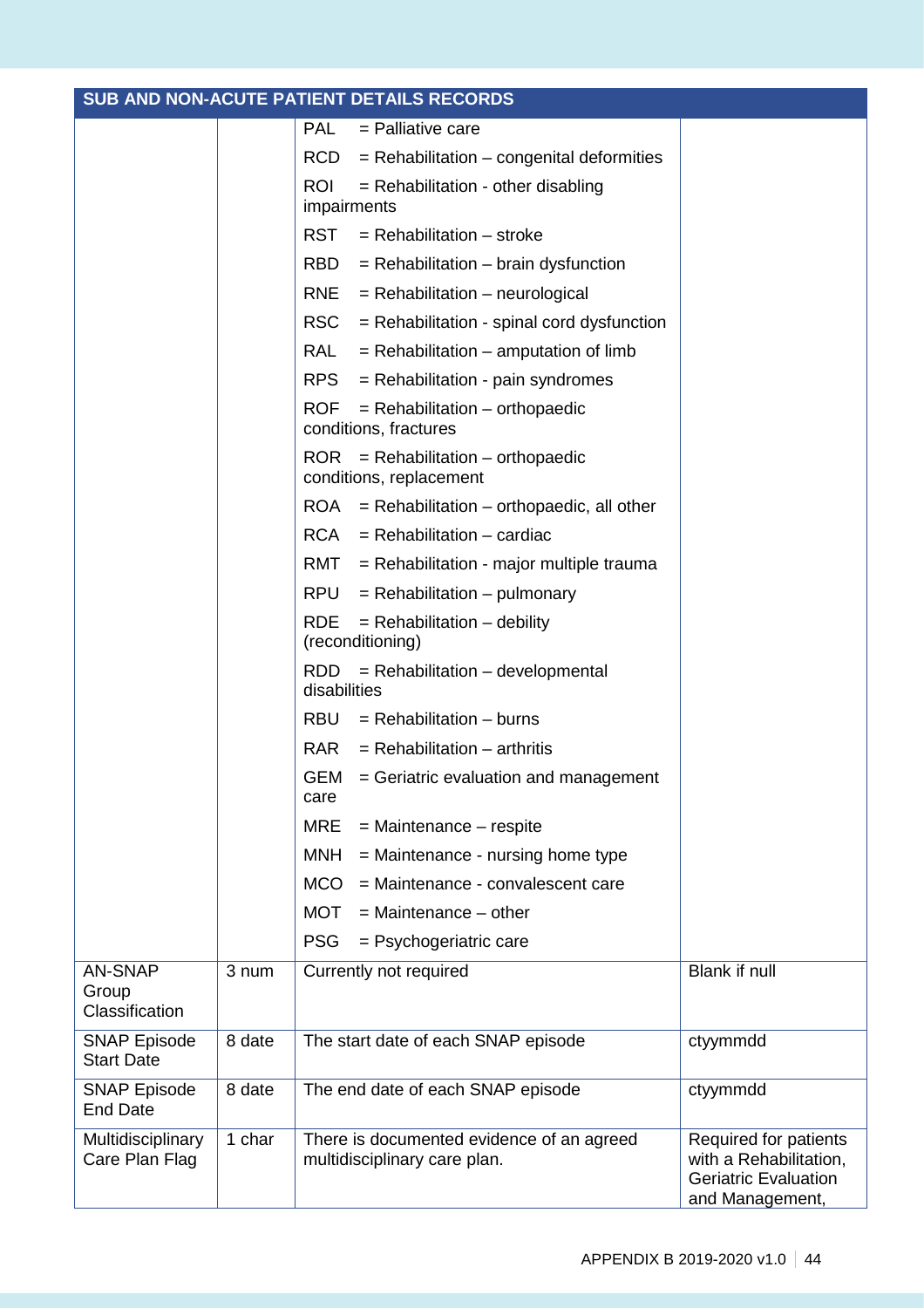|                                                  |        | <b>SUB AND NON-ACUTE PATIENT DETAILS RECORDS</b>                                                                                                                                                       |                                                                                                                                                                                                  |
|--------------------------------------------------|--------|--------------------------------------------------------------------------------------------------------------------------------------------------------------------------------------------------------|--------------------------------------------------------------------------------------------------------------------------------------------------------------------------------------------------|
|                                                  |        | $Y = Yes$                                                                                                                                                                                              | Psychogeriatric or                                                                                                                                                                               |
|                                                  |        | $N = No$                                                                                                                                                                                               | Palliative SNAP Type.                                                                                                                                                                            |
|                                                  |        | $U =$ Unknown                                                                                                                                                                                          | Blank if null                                                                                                                                                                                    |
| Multidisciplinary                                | 8 date | The date of the establishment of the                                                                                                                                                                   | Ctyymmdd                                                                                                                                                                                         |
| Care Plan Date                                   |        | multidisciplinary care plan                                                                                                                                                                            | Required for patients<br>with a Rehabilitation,<br><b>Geriatric Evaluation</b><br>and Management,<br>Psychogeriatric or<br>Palliative SNAP Type<br>and Multidisciplinary<br>Care Plan Flag = 'Y' |
|                                                  |        |                                                                                                                                                                                                        | <b>Blank if null</b>                                                                                                                                                                             |
| Proposed<br>Principal<br><b>Referral Service</b> | 3 num  | The principal type of service proposed for a<br>patient post discharge. Only one proposed<br>service can be provided. If there is more than<br>one proposed service, provide the principal<br>service. | Required for patients<br>with a Rehabilitation,<br><b>Geriatric Evaluation</b><br>and Management,<br>Psychogeriatric or<br>Palliative SNAP Type.                                                 |
|                                                  |        | $001$ = No service is required                                                                                                                                                                         | <b>Blank if null</b>                                                                                                                                                                             |
|                                                  |        | 101 = Community/home based rehabilitation                                                                                                                                                              |                                                                                                                                                                                                  |
|                                                  |        | 102 = Community/home based palliative                                                                                                                                                                  |                                                                                                                                                                                                  |
|                                                  |        | 103 = Community/home based geriatric<br>evaluation and management                                                                                                                                      |                                                                                                                                                                                                  |
|                                                  |        | $111 =$ Community/home based -<br>nursing/domiciliary                                                                                                                                                  |                                                                                                                                                                                                  |
|                                                  |        | 104 = Community/home based respite                                                                                                                                                                     |                                                                                                                                                                                                  |
|                                                  |        | 105 = Community/home based psychogeriatric                                                                                                                                                             |                                                                                                                                                                                                  |
|                                                  |        | $106$ = Home and community care                                                                                                                                                                        |                                                                                                                                                                                                  |
|                                                  |        | 107 = Community aged care package, extended<br>aged care in the home                                                                                                                                   |                                                                                                                                                                                                  |
|                                                  |        | $108$ = Flexible care package                                                                                                                                                                          |                                                                                                                                                                                                  |
|                                                  |        | $109$ = Transition care program (includes<br>intermittent care service)                                                                                                                                |                                                                                                                                                                                                  |
|                                                  |        | $110 =$ Outreach Service                                                                                                                                                                               |                                                                                                                                                                                                  |
|                                                  |        | $198$ = Community/home based – other                                                                                                                                                                   |                                                                                                                                                                                                  |
|                                                  |        | 201 = Hospital based (admitted) – rehabilitation                                                                                                                                                       |                                                                                                                                                                                                  |
|                                                  |        | 202 = Hospital based (admitted) – maintenance                                                                                                                                                          |                                                                                                                                                                                                  |
|                                                  |        | $203$ = Hospital based (admitted) – palliative                                                                                                                                                         |                                                                                                                                                                                                  |
|                                                  |        | $204$ = Hospital based (admitted) – geriatric<br>evaluation and management                                                                                                                             |                                                                                                                                                                                                  |
|                                                  |        | $205$ = Hospital based (admitted) – respite                                                                                                                                                            |                                                                                                                                                                                                  |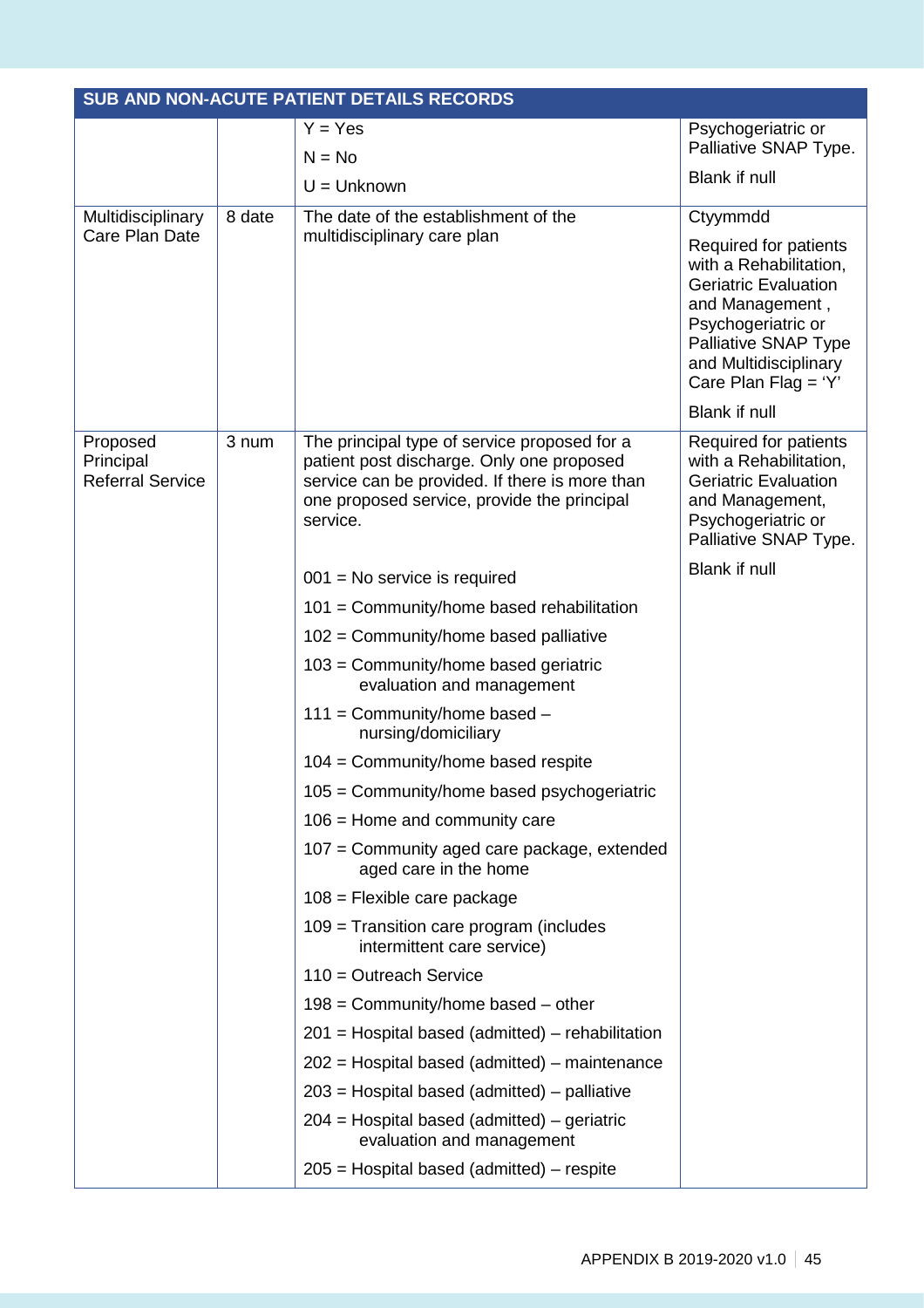| <b>SUB AND NON-ACUTE PATIENT DETAILS RECORDS</b> |        |                                                                             |                                                                     |  |
|--------------------------------------------------|--------|-----------------------------------------------------------------------------|---------------------------------------------------------------------|--|
|                                                  |        | $206$ = Hospital based (admitted) –<br>psychogeriatric                      |                                                                     |  |
|                                                  |        | $207$ = Hospital based (admitted) – acute                                   |                                                                     |  |
|                                                  |        | $208$ = Hospital based – non-admitted services                              |                                                                     |  |
|                                                  |        | $298$ = Hospital based – other                                              |                                                                     |  |
|                                                  |        | $998 =$ Other service                                                       |                                                                     |  |
|                                                  |        | $999 = Not stated/unknown service$                                          |                                                                     |  |
| Primary                                          | 7 char | The impairment which is the primary reason for<br>admission to the episode. | Left adjusted,                                                      |  |
| Impairment<br>Type                               |        |                                                                             | Blank if null.                                                      |  |
|                                                  |        |                                                                             | Only required for<br>patients with a<br>rehabilitation SNAP<br>type |  |
| Clinical<br>Assessment<br>Only Indicator         | 1 num  | Currently not required                                                      | <b>Blank if null</b>                                                |  |

*For Rehabilitation Care, Geriatric Evaluation and Management Care, Palliative Care, Psychogeriatric Care SNAP Episodes*

*At least one set of mandatory ADL scores must be provided for each SNAP episode.*

*There can only be one SNAP episode within a single sub-acute episode of care.* 

*The start date of the SNAP episode must be the same as the start date of the episode of care.*

*The end date of the SNAP episode must be the same as the end date of the episode of care.* 

*For Maintenance SNAP Episodes*

*At least one set of mandatory ADL scores must be provided for each SNAP episode.*

*There must be at least one SNAP episode within a single non-acute episode of care.* 

*If there is more than one SNAP episode then these must be contiguous.*

*The start date of the first SNAP episode must be the same as the start date of the episode of care.*

*The end date of the last SNAP episode must be the same as the end date of the episode of care.*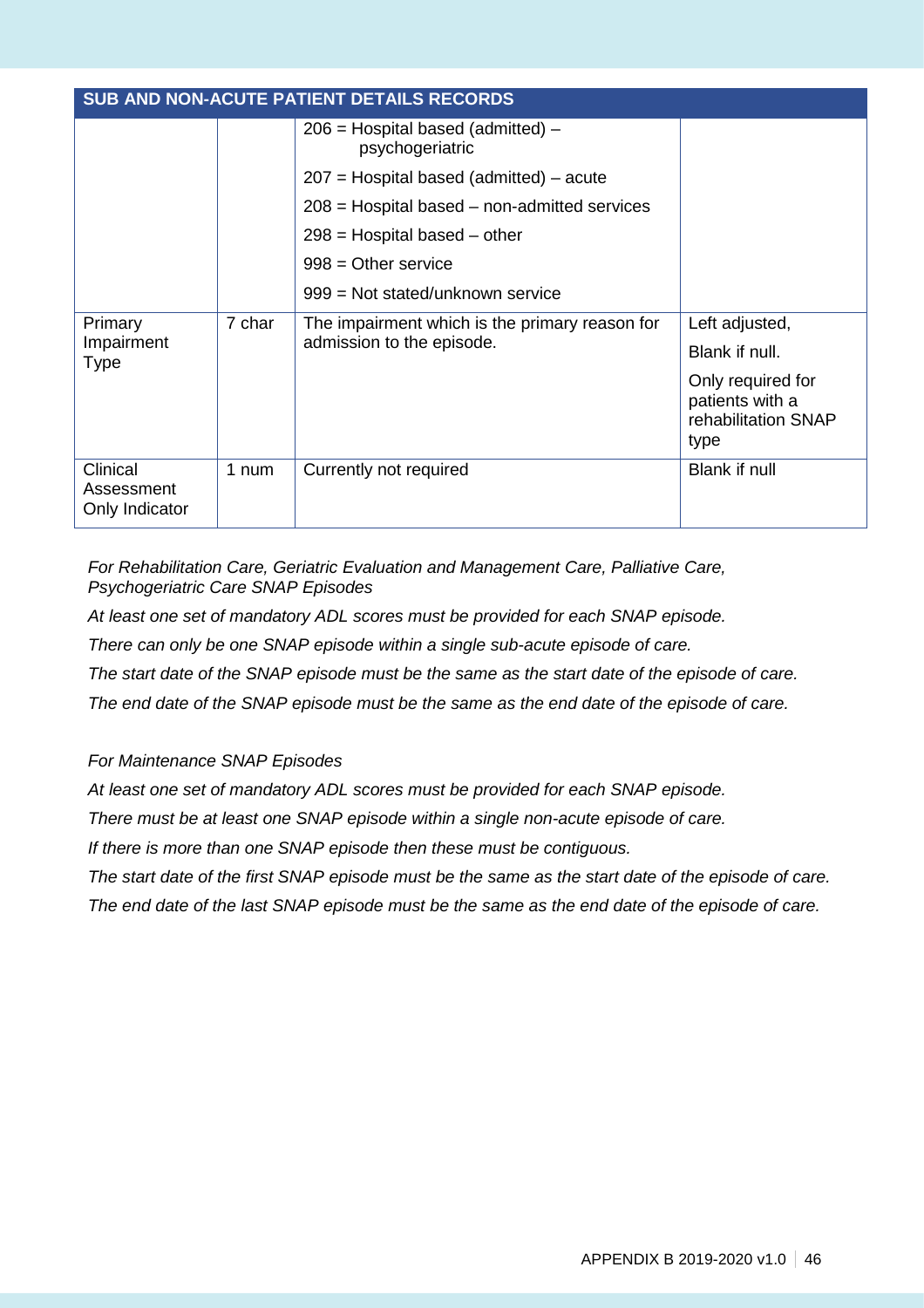## **Palliative Care File**

A record is to be provided on the palliative care details file for each episode of care where the care type is: 30 = Palliative care. No record is to be provided if the care type is NOT 30.

The header record is the first record on the file. There is only one header record, followed by the palliative care details records.

| <b>HEADER RECORD</b>                 |         |                                                                             |                                                              |  |
|--------------------------------------|---------|-----------------------------------------------------------------------------|--------------------------------------------------------------|--|
| <b>Facility Number</b>               | 5 num   | Must be the same as the facility number in the<br>corresponding header file | Right adjusted and<br>zero filled from left                  |  |
| <b>Extract Period</b>                | 16 date | From date                                                                   | ctyymmdd                                                     |  |
|                                      |         | To date                                                                     | ctyymmdd                                                     |  |
| File Type                            | 3 char  | Abbreviation to identify file type                                          |                                                              |  |
|                                      |         | PAL = Palliative Care                                                       |                                                              |  |
| Number of<br>Records                 | 5 num   | Total number of records in the file                                         | Right adjusted and<br>zero filled from left;<br>zero if null |  |
| Extraction<br>Software<br>Identifier | 10 char | Code to identify the version of the software used                           | Left adjusted, blank<br>if null                              |  |

| <b>PALLIATIVE CARE DETAILS RECORDS</b>              |         |                                                                                                                                      |                                             |
|-----------------------------------------------------|---------|--------------------------------------------------------------------------------------------------------------------------------------|---------------------------------------------|
| <b>Record Identifier</b>                            | 1 char  | $N = New$                                                                                                                            |                                             |
|                                                     |         | $A =$ Amendment                                                                                                                      |                                             |
|                                                     |         | $D = Deletion$                                                                                                                       |                                             |
|                                                     |         | $U = Up$ to date                                                                                                                     |                                             |
| Unique Number                                       | 12 char | A number unique within the facility to identify each<br>admission. This number is not to be reused,<br>regardless of deletions, etc. | Right adjusted and<br>zero filled from left |
| Patient Identifier                                  | 8 char  | Unique number to identify the patient within the<br>facility (e.g. Unit record number)                                               | Right adjusted and<br>zero filled from left |
| Admission<br>Number                                 | 12 char | Admission number allocated by facility                                                                                               | Right adjusted and<br>zero filled from left |
| <b>First Admission</b><br><b>For Palliative</b>     | 1 char  | $1 = No$ previous admission for palliative care<br>treatment                                                                         |                                             |
| <b>Care Treatment</b>                               |         | $2$ = Previous admission for Palliative care<br>treatment                                                                            |                                             |
| Previous<br>Specialised                             | 1 char  | $1 =$ Patient has no previous non-admitted service<br>contacts for Palliative care treatment                                         |                                             |
| Non-Admitted<br><b>Palliative Care</b><br>Treatment |         | $2$ = Patient has previous non-admitted service<br>contacts for Palliative care treatment                                            |                                             |
| Filler                                              | 4       | <b>Blank</b>                                                                                                                         |                                             |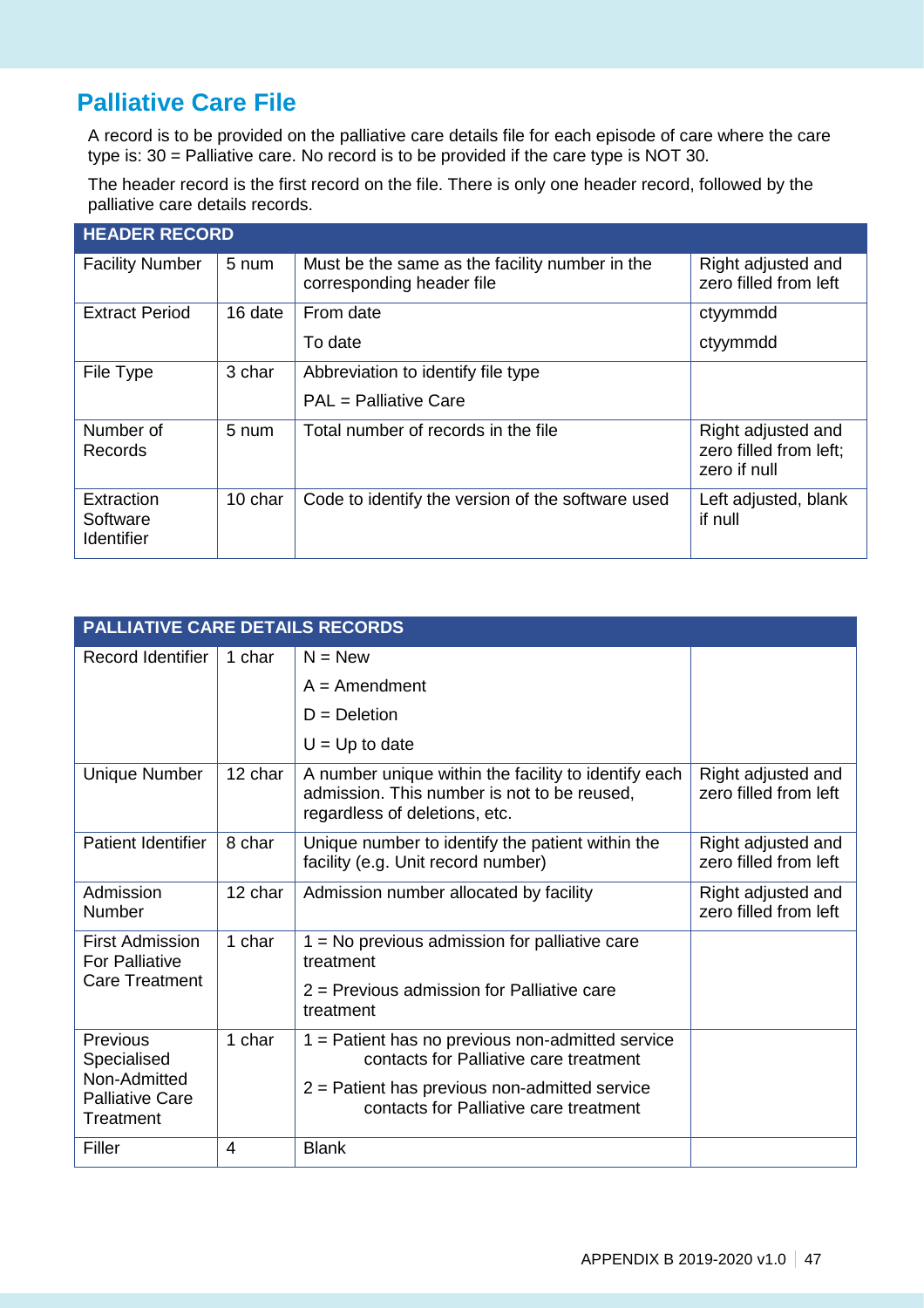## **Department of Veterans' Affairs File**

A record is to be provided on the Department of Veterans' Affairs patient details file where the charges for the episode of care are met by the Department of Veterans' Affairs.

A record is not to be provided if the charges for the episode of care are not met by the Department of Veterans' Affairs.

The header record is the first record on the file. There is only one header record, followed by the Department of Veterans' Affairs details records.

| <b>HEADER RECORD</b>                 |         |                                                                             |                                                              |  |  |
|--------------------------------------|---------|-----------------------------------------------------------------------------|--------------------------------------------------------------|--|--|
| <b>Facility Number</b>               | 5 num   | Must be the same as the facility number in the<br>corresponding header file | Right adjusted and<br>zero filled from left                  |  |  |
| <b>Extract Period</b>                | 16 date | From date<br>To date                                                        | ctyymmdd<br>ctyymmdd                                         |  |  |
| File Type                            | 3 char  | Abbreviation to identify file type<br>DVA = Department of Veterans' Affairs |                                                              |  |  |
| Number of<br>Records                 | 5 num   | Total number of records in the file                                         | Right adjusted and<br>zero filled from left;<br>zero if null |  |  |
| Extraction<br>Software<br>Identifier | 10 char | Code to identify the version of the software used                           | Left adjusted, blank<br>if null                              |  |  |
| Filler                               | 5       | <b>Blank</b>                                                                |                                                              |  |  |

|                           | <b>DEPARTMENT OF VETERANS' AFFAIRS DETAILS RECORDS</b> |                                                                                                                                     |                                                     |  |  |
|---------------------------|--------------------------------------------------------|-------------------------------------------------------------------------------------------------------------------------------------|-----------------------------------------------------|--|--|
| Record Identifier         | 1 char                                                 | $N = New$                                                                                                                           |                                                     |  |  |
|                           |                                                        | $A =$ Amendment                                                                                                                     |                                                     |  |  |
|                           |                                                        | $D = Deletion$                                                                                                                      |                                                     |  |  |
|                           |                                                        | $U = Up$ to date                                                                                                                    |                                                     |  |  |
| <b>Unique Number</b>      | 12 char                                                | A number unique within the facility to identify<br>each admission. This number is not to be<br>reused, regardless of deletions etc. | Right adjusted and<br>zero filled from left         |  |  |
| Patient Identifier        | 8 char                                                 | Unique number to identify the patient within the<br>facility (eg. unit record number)                                               | Right adjusted and<br>zero filled from left         |  |  |
| Admission<br>Number       | 12 char                                                | Admission number allocated by facility                                                                                              | Right adjusted and<br>zero filled from left         |  |  |
| <b>DVA File</b><br>Number | 10 char                                                | The patient's Department of Veterans' Affairs<br>identification number                                                              | Left adjusted and<br>space filled from the<br>right |  |  |
| DVA Card Type             | 1 char                                                 | Denotes whether the patient is a gold or white<br>card holder                                                                       |                                                     |  |  |
|                           |                                                        | $G = Gold$                                                                                                                          |                                                     |  |  |
|                           |                                                        | $W = White$                                                                                                                         |                                                     |  |  |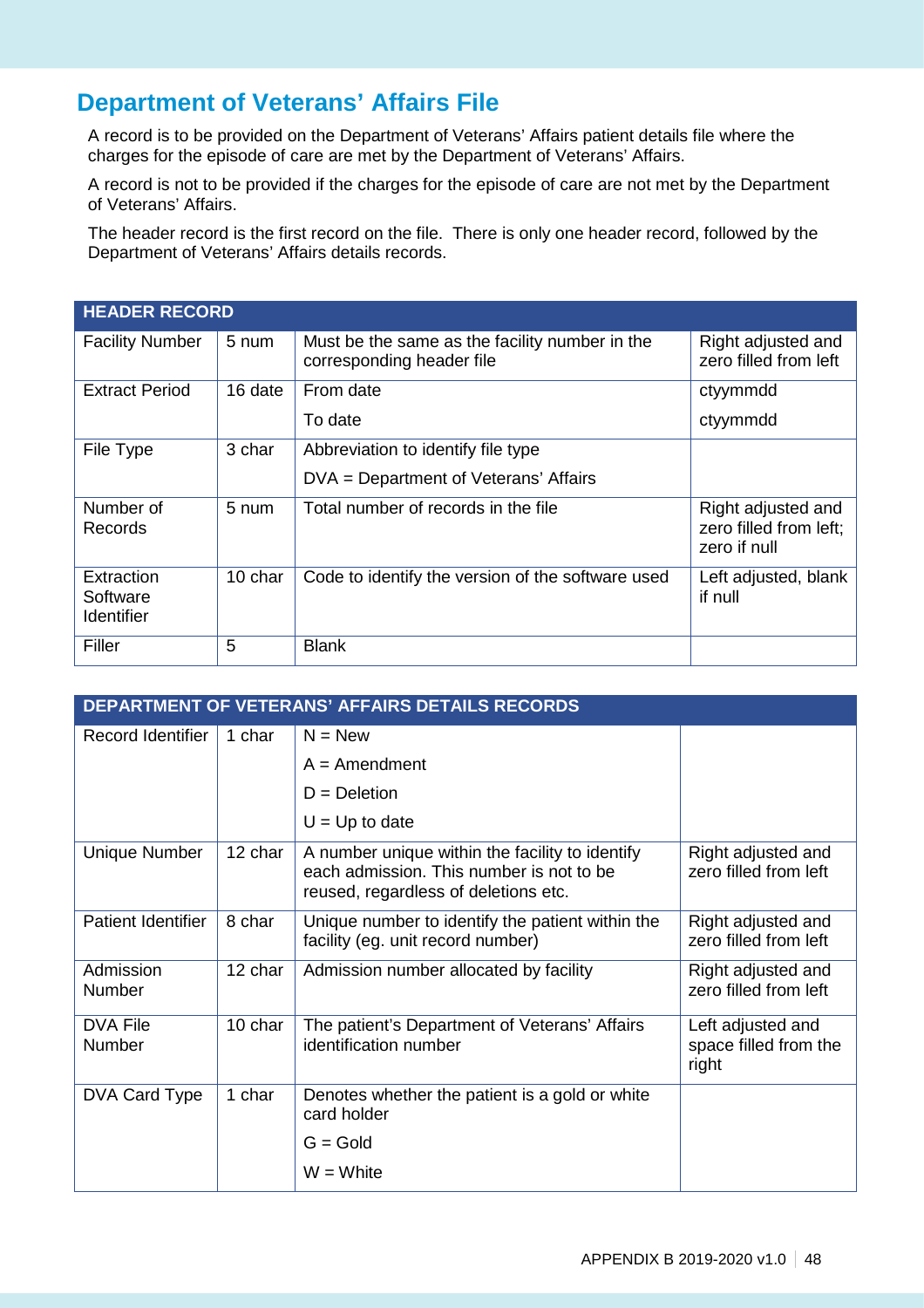## **Workers' Compensation File**

A record is to be provided on the Workers' Compensation file where the charges for the episode of care are eligible to be met by a Queensland workers' compensation insurer. This is currently defined as those episodes where the payment class is 'WCQ' or 'WCQI'.

A record is not to be provided if the charges for the episode of care are not eligible to be met by a Queensland workers' compensation insurer.

The header record is the first record on the file. There is only one header record, followed by the Workers' Compensation Details records.

| <b>HEADER RECORD</b>                        |         |                                                                             |                                                              |  |  |
|---------------------------------------------|---------|-----------------------------------------------------------------------------|--------------------------------------------------------------|--|--|
| <b>Facility Number</b>                      | 5 num   | Must be the same as the facility number in the<br>corresponding header file | Right adjusted and<br>zero filled from left                  |  |  |
| <b>Extract Period</b>                       | 16 date | From date                                                                   | ctyymmdd                                                     |  |  |
|                                             |         | To date                                                                     | ctyymmdd                                                     |  |  |
| File Type                                   | 3 char  | Abbreviation to identify file type;                                         |                                                              |  |  |
|                                             |         | $WCP = W$ orkers' Compensation                                              |                                                              |  |  |
| Number of<br>Records                        | 5 num   | Total number of records in the file                                         | Right adjusted and<br>zero filled from left;<br>zero if null |  |  |
| Extraction<br>Software<br><b>Identifier</b> | 10 char | Code to identify the version of the software used                           | Left adjusted, blank<br>if null                              |  |  |
| Filler                                      | 682     | <b>Blank</b>                                                                |                                                              |  |  |

| <b>WORKERS' COMPENSATION DETAILS RECORDS</b>     |         |                                                                                                                                     |                                                 |  |
|--------------------------------------------------|---------|-------------------------------------------------------------------------------------------------------------------------------------|-------------------------------------------------|--|
| Record Identifier                                | 1 char  | $N = New$                                                                                                                           |                                                 |  |
|                                                  |         | $A =$ Amendment                                                                                                                     |                                                 |  |
|                                                  |         | $D = Deletion$                                                                                                                      |                                                 |  |
|                                                  |         | $U = Up$ to date                                                                                                                    |                                                 |  |
| Unique Number                                    | 12 char | A number unique within the facility to identify<br>each admission. This number is not to be<br>reused, regardless of deletions etc. | Right adjusted and<br>zero filled from left     |  |
| Patient Identifier                               | 8 char  | Unique number to identify the patient within the<br>facility (eg. unit record number)                                               | Right adjusted and<br>zero filled from left     |  |
| Admission<br><b>Number</b>                       | 12 char | Admission number allocated by facility                                                                                              | Right adjusted and<br>zero filled from left     |  |
| Workers'<br>Compensation<br><b>Record Number</b> | 8 num   | The patient's Workers' Compensation record<br>number. Populated on the workers'<br>compensation screen from the admission screen    | Right adjusted and<br>space filled from left    |  |
| <b>Payment Class</b>                             | 6 char  | The patient's payment class. Populated on the<br>workers' compensation screen from the<br>admission screen                          | Left adjusted and<br>space filled from<br>right |  |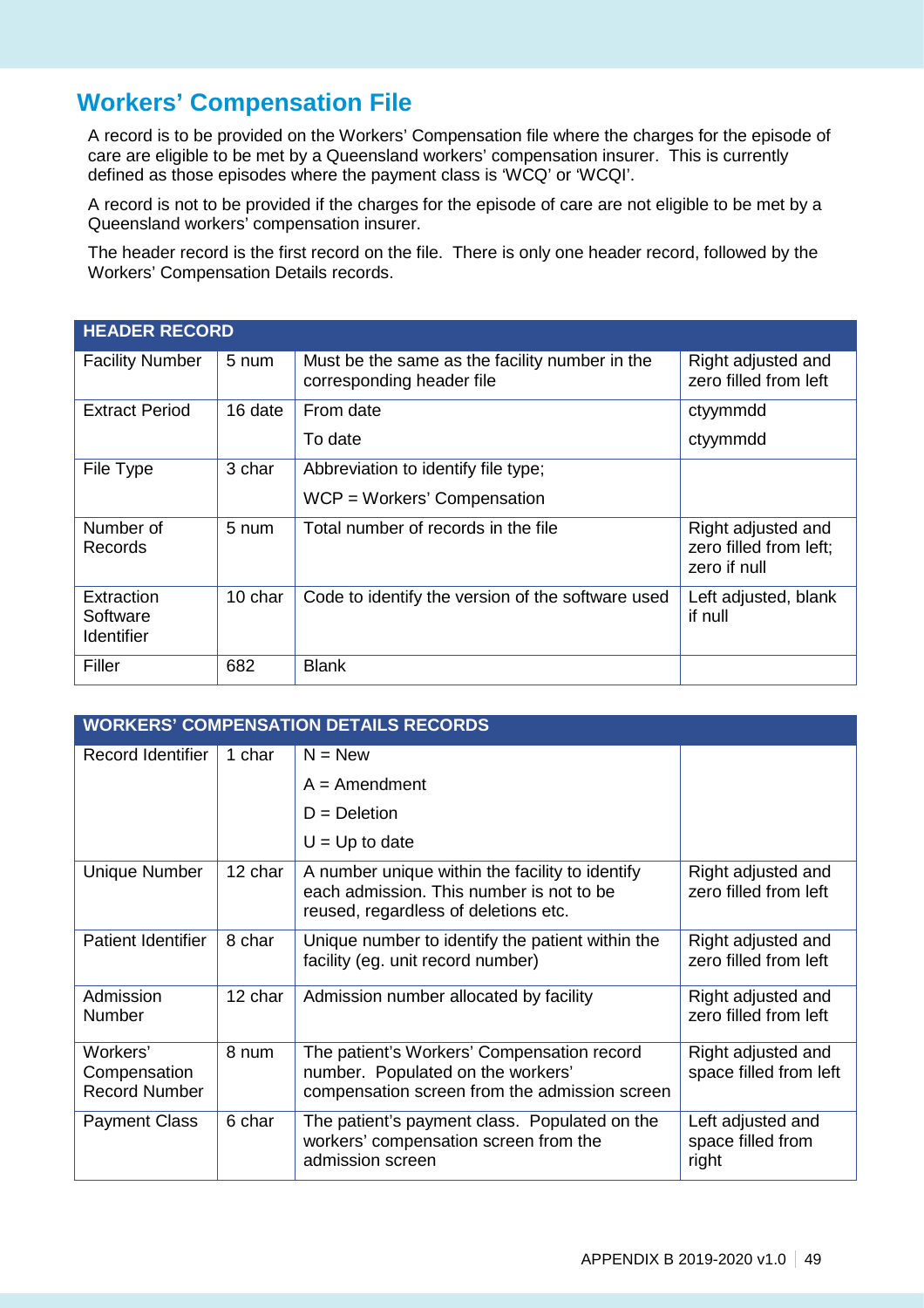|                                 | <b>WORKERS' COMPENSATION DETAILS RECORDS</b> |                                                                                                                                    |                                 |  |  |
|---------------------------------|----------------------------------------------|------------------------------------------------------------------------------------------------------------------------------------|---------------------------------|--|--|
| <b>WC</b> Incident<br>Date      | 8 date                                       | Date of accident recorded on the workers'<br>compensation screen                                                                   | ctyymmdd                        |  |  |
| <b>WC</b> Incident<br>Time      | 4 num                                        | Time of accident recorded on the workers'<br>compensation screen (0000 to 2359) - will<br>default to 0000 if not entered           | hhmm (24 hour<br>clock)         |  |  |
| <b>WC</b> Incident<br>Date Flag | 1 char                                       | Flag to indicate that if incident date is estimated<br>- generated by HQI based on the use of "*' in<br>the WC Incident Date field |                                 |  |  |
|                                 |                                              | $Y = Yes$                                                                                                                          |                                 |  |  |
|                                 |                                              | $N = No$                                                                                                                           |                                 |  |  |
| <b>WC</b> Incident<br>Location  | 55 char                                      | Free text field used to record the location of the<br>incident. Will have default value of 'UNKNOWN'                               | Left adjusted                   |  |  |
| Nature of Injury                | 55 char                                      | Free text field used to record the nature of the<br>injury. Will have default value of 'UNKNOWN'                                   | Left adjusted                   |  |  |
| Employer<br>Informed            | 1 char                                       | Flag to indicate if the employer has been<br>informed of the incident. The default value will<br>be U                              |                                 |  |  |
|                                 |                                              | $Y = Yes$                                                                                                                          |                                 |  |  |
|                                 |                                              | $N = No$                                                                                                                           |                                 |  |  |
|                                 |                                              | $U =$ Unknown                                                                                                                      |                                 |  |  |
| <b>Authority Name</b>           | 30 char                                      | Name of authority                                                                                                                  | Left adjusted, blank<br>if null |  |  |
| Authority<br><b>Address</b>     | 30 char                                      | First line of authority address details                                                                                            | Left adjusted, blank<br>if null |  |  |
| Line 1                          |                                              |                                                                                                                                    |                                 |  |  |
| Authority<br><b>Address</b>     | 30 char                                      | Second line of authority address details                                                                                           | Left adjusted, blank<br>if null |  |  |
| Line <sub>2</sub>               |                                              |                                                                                                                                    |                                 |  |  |
| Authority<br>Suburb             | 30 char                                      | Suburb of authority address details                                                                                                | Left adjusted, blank<br>if null |  |  |
| Authority<br>Postcode           | 4 num                                        | Postcode of authority address details                                                                                              | <b>Blank if null</b>            |  |  |
| <b>Employer Name</b>            | 30 char                                      | Name of employer                                                                                                                   | Left adjusted, blank<br>if null |  |  |
| Employer<br><b>Address</b>      | 30 char                                      | First line of employer address details                                                                                             | Left adjusted, blank<br>if null |  |  |
| Line 1                          |                                              |                                                                                                                                    |                                 |  |  |
| Employer<br><b>Address</b>      | 30 char                                      | Second line of employer address details                                                                                            | Left adjusted, blank<br>if null |  |  |
| Line <sub>2</sub>               |                                              |                                                                                                                                    |                                 |  |  |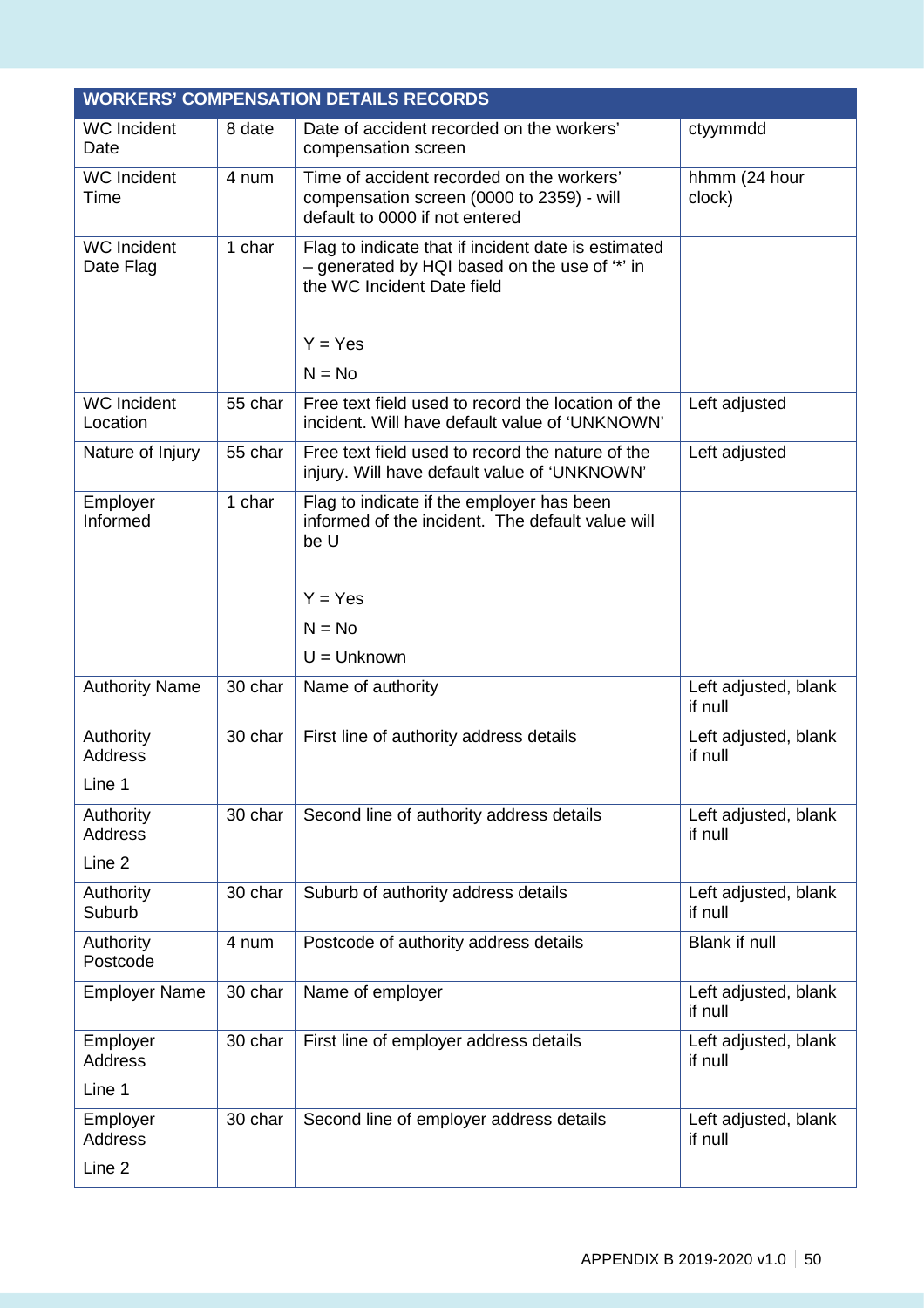|                             |           | <b>WORKERS' COMPENSATION DETAILS RECORDS</b>                                                                              |                                                                |
|-----------------------------|-----------|---------------------------------------------------------------------------------------------------------------------------|----------------------------------------------------------------|
| Employer<br>Suburb          | 30 char   | Suburb of employer address details                                                                                        | Left adjusted, blank<br>if null                                |
| Employer<br>Postcode        | 4 num     | Postcode of employer address details                                                                                      | Blank if null                                                  |
| <b>Insurer Name</b>         | 30 char   | Name of insurer                                                                                                           | Left adjusted, blank<br>if null                                |
| <b>Insurer Address</b>      | 30 char   | First line of insurer address details                                                                                     | Left adjusted, blank                                           |
| Line 1                      |           |                                                                                                                           | if null                                                        |
| <b>Insurer Address</b>      | 30 char   | Second line of insurer address details                                                                                    | Left adjusted, blank                                           |
| Line 2                      |           |                                                                                                                           | if null                                                        |
| <b>Insurer Suburb</b>       | 30 char   | Suburb of insurer address details                                                                                         | Left adjusted, blank<br>if null                                |
| <b>Insurer</b><br>Postcode  | 4 num     | Postcode of insurer address details                                                                                       | Blank if null                                                  |
| <b>Solicitor Name</b>       | $30$ char | Name of solicitor                                                                                                         | Left adjusted, blank<br>if null                                |
| Solicitor<br><b>Address</b> | 30 char   | First line of solicitor address details                                                                                   | Left adjusted, blank<br>if null                                |
| Line 1                      |           |                                                                                                                           |                                                                |
| Solicitor<br><b>Address</b> | 30 char   | Second line of solicitor address details                                                                                  | Left adjusted, blank<br>if null                                |
| Line 2                      |           |                                                                                                                           |                                                                |
| <b>Solicitor Suburb</b>     | 30 char   | Suburb of solicitor address details                                                                                       | Left adjusted, blank<br>if null                                |
| Solicitor<br>Postcode       | 4 num     | Postcode of solicitor address details                                                                                     | <b>Blank if null</b>                                           |
| Status 1                    | 2 char    | Identifies how the WC Incident occurred.<br>Possible values are AW, TW, FW, or U                                          | Left adjusted and<br>space filled from<br>right                |
| Status <sub>2</sub>         | 2 char    | Identifies the patient's role in the WC Incident if<br>it was a road incident. Possible values are C, D,<br>MC, PA, or PD | Left adjusted and<br>space filled from<br>right, blank if null |
| <b>Claim Number</b>         | 20 char   | Claim number entered on the workers'<br>compensation screen                                                               | Left adjusted and<br>space filled from<br>right                |
| Occupation                  | 30 char   | Occupation when incident occurred. Will have<br>default value of 'UNKNOWN'                                                | Left adjusted                                                  |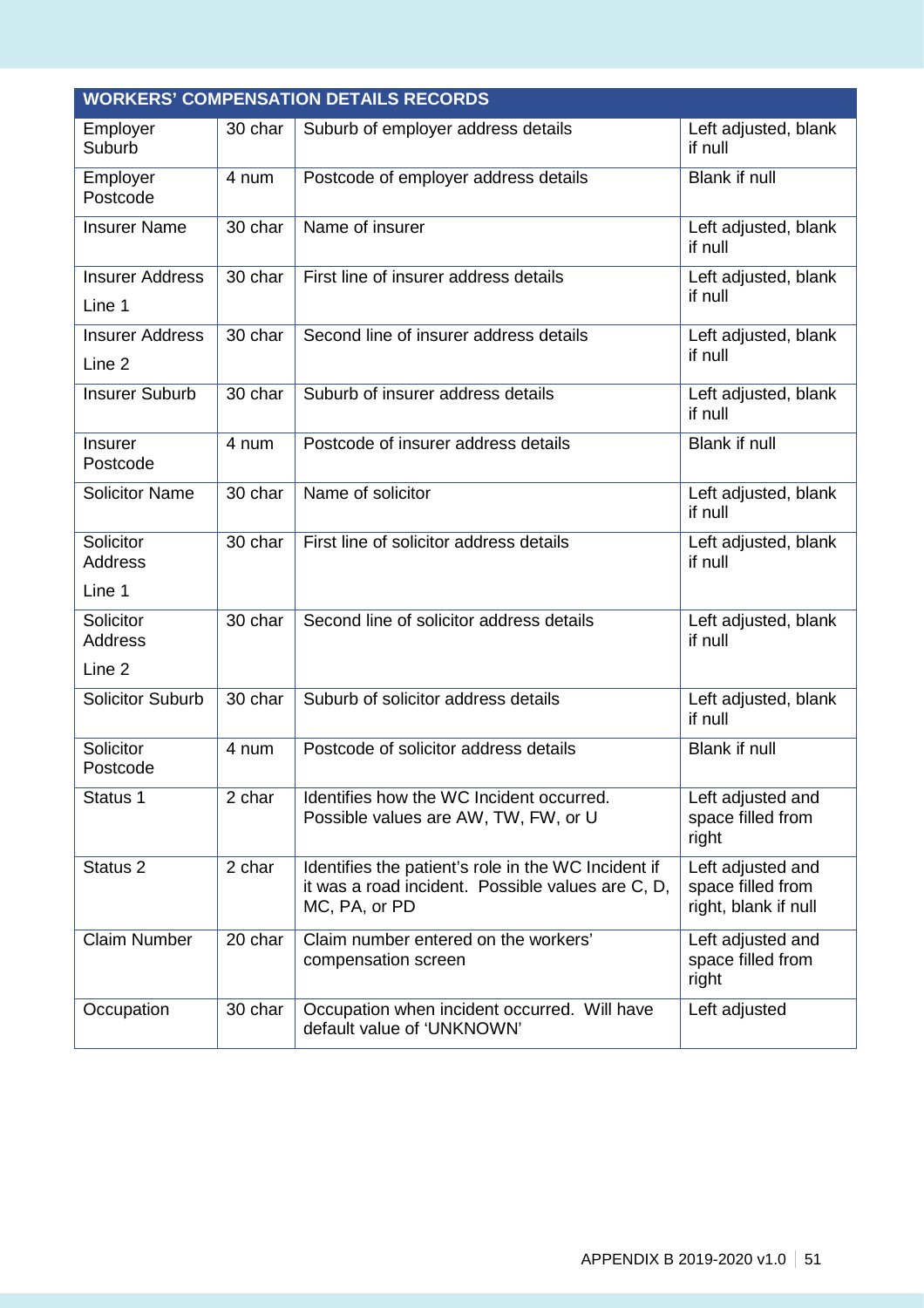## **Australian Rehabilitation Outcomes Centre File**

The header record is the first record on the file. From 1 July 2013 AROC data will not be entered on HBCIS and only the header record will be provided in the AROC extract file.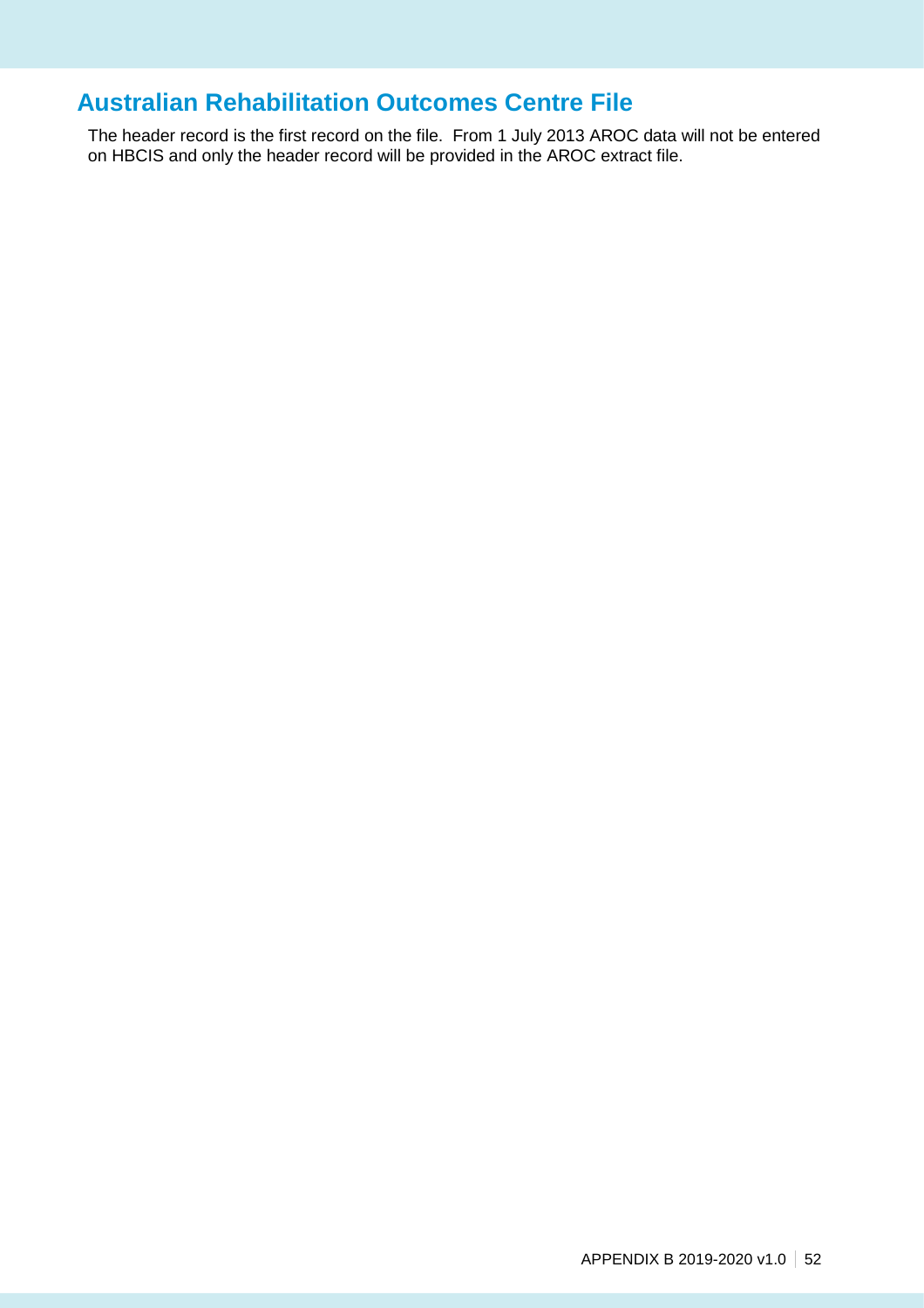#### **Telehealth Inpatient Details File**

A record is to be provided on the HQI Telehealth Inpatient Details file for each Telehealth event within an episode of care as recorded on the Telehealth Inpatient Details HBCIS screen.

A record should not be provided where a Telehealth service has not been provided to an admitted patient.

The header file is the first record on the file. There is only one header record, followed by the Telehealth Inpatient Details records.

| <b>HEADER RECORD</b>                 |                 |                                                                                |                                                    |  |  |
|--------------------------------------|-----------------|--------------------------------------------------------------------------------|----------------------------------------------------|--|--|
| Facility<br><b>Number</b>            | 5 num           | Must be the same as the facility number in the<br>corresponding header file    | Right adjusted and<br>zero filled from the<br>left |  |  |
| <b>Extract Period</b>                | 16 date         | From date                                                                      | ctyymmdd                                           |  |  |
|                                      |                 | To date                                                                        | ctyymmdd                                           |  |  |
| File Type                            | 3 char          | Abbreviation to identify file type TID= Telehealth<br><b>Inpatient Details</b> |                                                    |  |  |
| Number of<br><b>Records</b>          | $5 \text{ num}$ | Total number of records in the file                                            | Right adjusted and<br>zero filled from left        |  |  |
|                                      |                 |                                                                                | zero if null                                       |  |  |
| Extraction<br>software<br>identifier | 10 char         | Code to identify version of software used                                      | Left adjusted blank if<br>null                     |  |  |
| Filler                               | 49              | <b>Blank</b>                                                                   |                                                    |  |  |

|                                                       | <b>TELEHEALTH INPATIENT DETAILS RECORDS</b> |                                                                                                                                  |                                             |  |  |
|-------------------------------------------------------|---------------------------------------------|----------------------------------------------------------------------------------------------------------------------------------|---------------------------------------------|--|--|
| Record                                                | 1 char                                      | $N = New$                                                                                                                        |                                             |  |  |
| identifier                                            |                                             | $A =$ Amendment                                                                                                                  |                                             |  |  |
|                                                       |                                             | $D = Deleted$                                                                                                                    |                                             |  |  |
|                                                       |                                             | $U = Up$ to date                                                                                                                 |                                             |  |  |
| Unique<br>Number                                      | 12 char                                     | A number unique within the facility to identify each<br>admission. This number is not be reused,<br>regardless of deletions etc. | Right adjusted and<br>zero filled from left |  |  |
| Patient<br>Identifier                                 | 8 char                                      | Unique number to identify the patient within the<br>facility (e.g. unit record number)                                           | Right adjusted and<br>zero filled from left |  |  |
| Admission<br>Number                                   | 12 char                                     | Admission number allocated by facility                                                                                           | Right adjusted and<br>zero filled from left |  |  |
| <b>Telehealth</b><br>Event<br>(session)<br>Identifier | 8 num                                       | A unique number that identifies each Telehealth<br>event within an episode of care                                               |                                             |  |  |
| Retrieval<br><b>Services</b>                          | 1 num                                       | Currently not required                                                                                                           | <b>Blank if null</b>                        |  |  |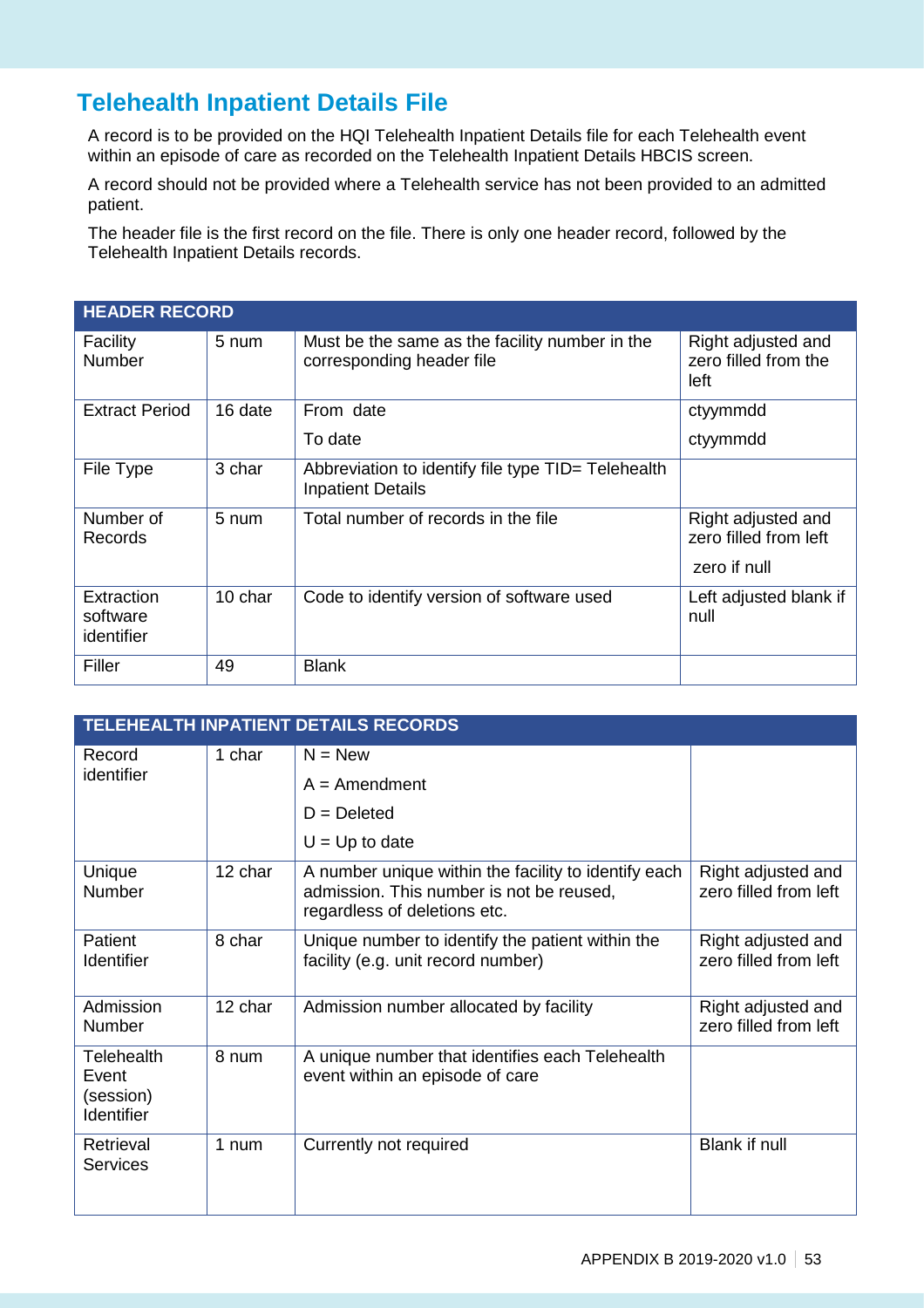|                                 |        | <b>TELEHEALTH INPATIENT DETAILS RECORDS</b>                                                                       |                                                                 |
|---------------------------------|--------|-------------------------------------------------------------------------------------------------------------------|-----------------------------------------------------------------|
| Queensland<br>(RSQ)             |        |                                                                                                                   |                                                                 |
|                                 |        |                                                                                                                   |                                                                 |
| Provider<br>Facility            | 5 num  | A code that identifies the facility delivering clinical<br>activity for an admitted patient Telehealth event      | Right adjusted and<br>zero filled from left                     |
|                                 |        |                                                                                                                   |                                                                 |
|                                 |        |                                                                                                                   | If RSQ is 1 (Yes),<br>then Provider<br>Facility must be<br>null |
| <b>Provider Unit</b>            | 4 char | A code that identifies the clinical unit of the<br>provider facility for an admitted patient Telehealth<br>event. | Left adjusted                                                   |
|                                 |        |                                                                                                                   | If RSQ is 1 (Yes),<br>then Provider Unit<br>must be null        |
| <b>Telehealth</b><br>Event Type | 2 num  | The type of clinical activity delivered by a provider<br>facility during an admitted patient Telehealth<br>event  | Right adjusted and<br>zero filled from left                     |
|                                 |        |                                                                                                                   |                                                                 |
|                                 |        | $01 = Ward$ round                                                                                                 |                                                                 |
|                                 |        | $02$ = Clinical consultation                                                                                      |                                                                 |
|                                 |        | $03$ = Discharge planning case conference                                                                         |                                                                 |
|                                 |        | $04$ = Cancer care case conference                                                                                |                                                                 |
|                                 |        | $05$ = Psychiatric case conference                                                                                |                                                                 |
|                                 |        | $06$ = Multidisciplinary case conference                                                                          |                                                                 |
|                                 |        | $98 = Other$                                                                                                      |                                                                 |
|                                 |        | 99 = Not stated/unknown                                                                                           |                                                                 |
|                                 |        | Hospitals using HBCIS should supply the<br>following                                                              |                                                                 |
|                                 |        | $19 = Ward$ round                                                                                                 |                                                                 |
|                                 |        | $20$ = Clinical consultation                                                                                      |                                                                 |
|                                 |        | 21 = Discharge planning case conference                                                                           |                                                                 |
|                                 |        | $22$ = Cancer care case conference                                                                                |                                                                 |
|                                 |        | 23 = Psychiatric case conference                                                                                  |                                                                 |
|                                 |        | 24 = Multidisciplinary case conference                                                                            |                                                                 |
|                                 |        | $98 = Other$                                                                                                      |                                                                 |
|                                 |        | 99 = Not stated/unknown                                                                                           |                                                                 |
| <b>Start Date</b>               | 8 date | The date on which a Telehealth session<br>commenced                                                               | ctyymmdd                                                        |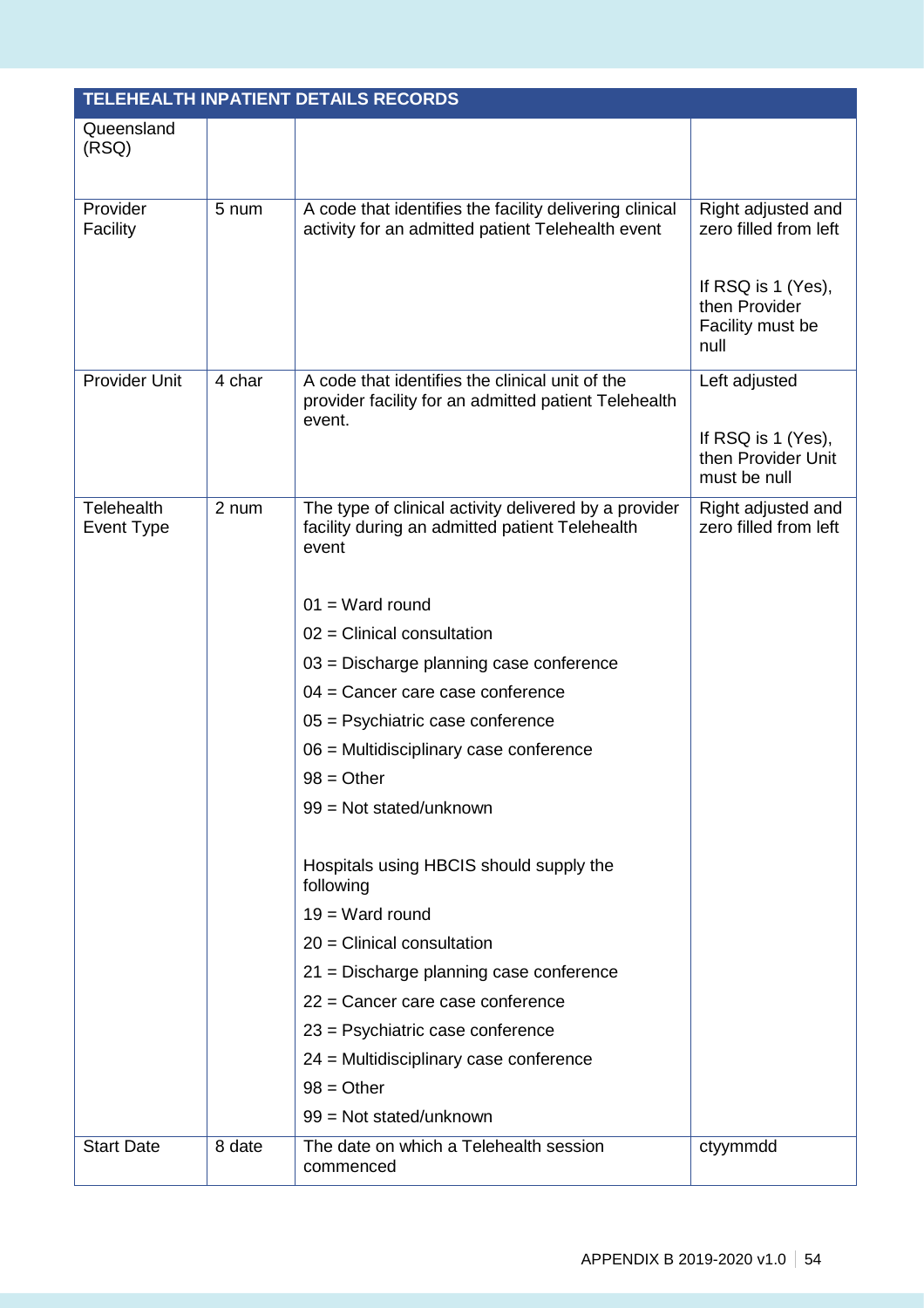|                                           | <b>TELEHEALTH INPATIENT DETAILS RECORDS</b> |                                                                                             |                                                                                                                                                 |  |  |
|-------------------------------------------|---------------------------------------------|---------------------------------------------------------------------------------------------|-------------------------------------------------------------------------------------------------------------------------------------------------|--|--|
| <b>Start Time</b>                         | 4 num                                       | The time when a Telehealth event commenced                                                  | hhmm (24 hour<br>clock)                                                                                                                         |  |  |
| <b>End Date</b>                           | 8 date                                      | The date on which a Telehealth session was<br>completed                                     | ctyymmdd                                                                                                                                        |  |  |
| <b>End Time</b>                           | 4 num                                       | The time when a Telehealth session was<br>completed                                         | hhmm (24 hour<br>clock)                                                                                                                         |  |  |
| <b>Event Count</b>                        | 3 num                                       | Count of Telehealth events within a Telehealth<br>session                                   |                                                                                                                                                 |  |  |
| <b>Total Duration</b>                     | 4 num                                       | The total duration of a Telehealth session                                                  | hhmm (24 hour<br>clock)                                                                                                                         |  |  |
| Average<br><b>Duration</b>                | 4 num                                       | The average duration of a Telehealth event                                                  | hhmm (24 hour<br>clock)                                                                                                                         |  |  |
| <b>Telehealth</b><br><b>Provider Type</b> | 2 num                                       | The type of health professional that provides a<br>Telehealth event to an admitted patient. | Must not be null for<br>episodes<br>discharged before<br>1 July 2019.                                                                           |  |  |
|                                           |                                             | $01$ = Medical officer                                                                      | Must be null for                                                                                                                                |  |  |
|                                           |                                             | $03$ = Other health professional Nurse                                                      | episodes<br>discharged on or                                                                                                                    |  |  |
|                                           |                                             | 04 = Other health professional Allied Health                                                | after 1 July 2019.                                                                                                                              |  |  |
|                                           |                                             | $98 = Other$                                                                                |                                                                                                                                                 |  |  |
|                                           |                                             | 99 = Not stated / unknown                                                                   |                                                                                                                                                 |  |  |
| <b>Telehealth</b><br><b>Provider Type</b> | 8 num                                       |                                                                                             | Must not be null<br>for episodes<br>discharged on or<br>after 1 July 2019.<br>Must be null for<br>episodes<br>discharged before<br>1 July 2019. |  |  |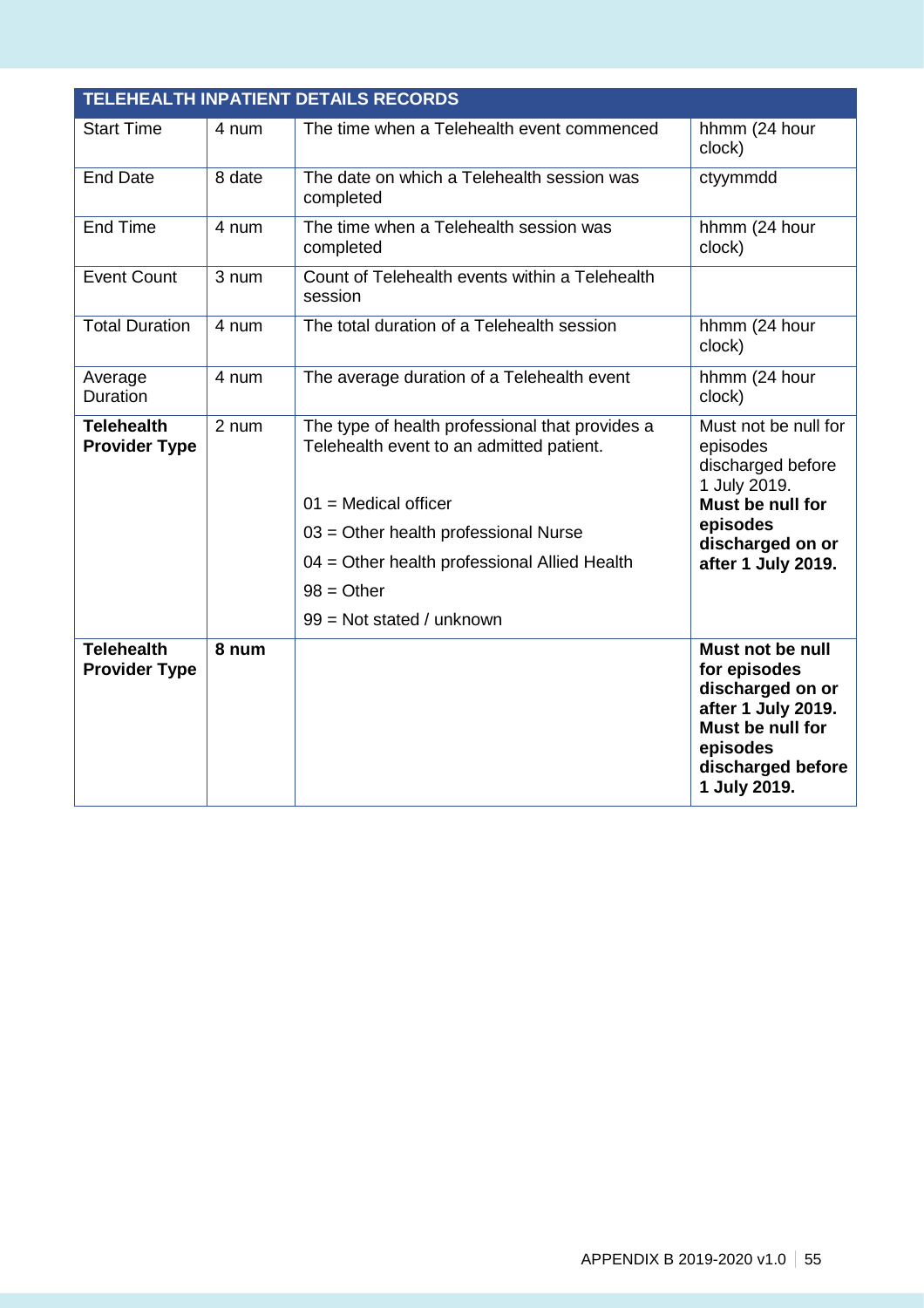# **Public Validation Rules**

These validation rules apply only to New (N), Amendment (A) and Delete (D) records. For Up to date (U) records, other validation rules apply.

#### **Patient details records**

| <b>Data Item</b>                  | <b>Guidelines</b>                                                                                     |
|-----------------------------------|-------------------------------------------------------------------------------------------------------|
| <b>Record Identifier</b>          | Must be a valid value                                                                                 |
|                                   | Must not be null                                                                                      |
| <b>Unique Number</b>              | Must not be used more than once by facility                                                           |
|                                   | Must not be null                                                                                      |
|                                   | Must not be zero                                                                                      |
|                                   | Must be unique for each admission within facility                                                     |
| <b>Patient Identifier</b>         | Must not be null                                                                                      |
|                                   | Must not be zero                                                                                      |
|                                   | Must be unique for each patient within facility                                                       |
| <b>Admission Number</b>           | Must not be null                                                                                      |
|                                   | Must not be zero                                                                                      |
|                                   | Must be unique for each admission of a particular patient within<br>facility                          |
| <b>Family Name</b>                | Must not be null                                                                                      |
| <b>Patient First name</b>         | No validation                                                                                         |
| <b>Patient Second name</b>        | No validation                                                                                         |
| <b>Address of Usual Residence</b> | No validation                                                                                         |
| Location (Suburb/town) of         | Must not be null                                                                                      |
| <b>Usual Residence</b>            | Validated against Locality Data Set parts with the Postcode and<br><b>Locality of Usual Residence</b> |
| Postcode of Usual Residence       | Must not be null                                                                                      |
|                                   | Validated against Locality Data Set parts with the Postcode and<br><b>Locality of Usual Residence</b> |
| <b>State of Usual Residence</b>   | Must not be null                                                                                      |
|                                   | Validated against a list of State codes                                                               |
| Sex                               | Must not be null                                                                                      |
|                                   | Validated against a list of valid sex codes                                                           |
| Date of Birth                     | Must not be null                                                                                      |
|                                   | Must be a valid date                                                                                  |
|                                   | Must not be in the future (ie. past current date)                                                     |
|                                   | Must not be after the admission date                                                                  |
|                                   | Must not be more than 124 years prior to admission date                                               |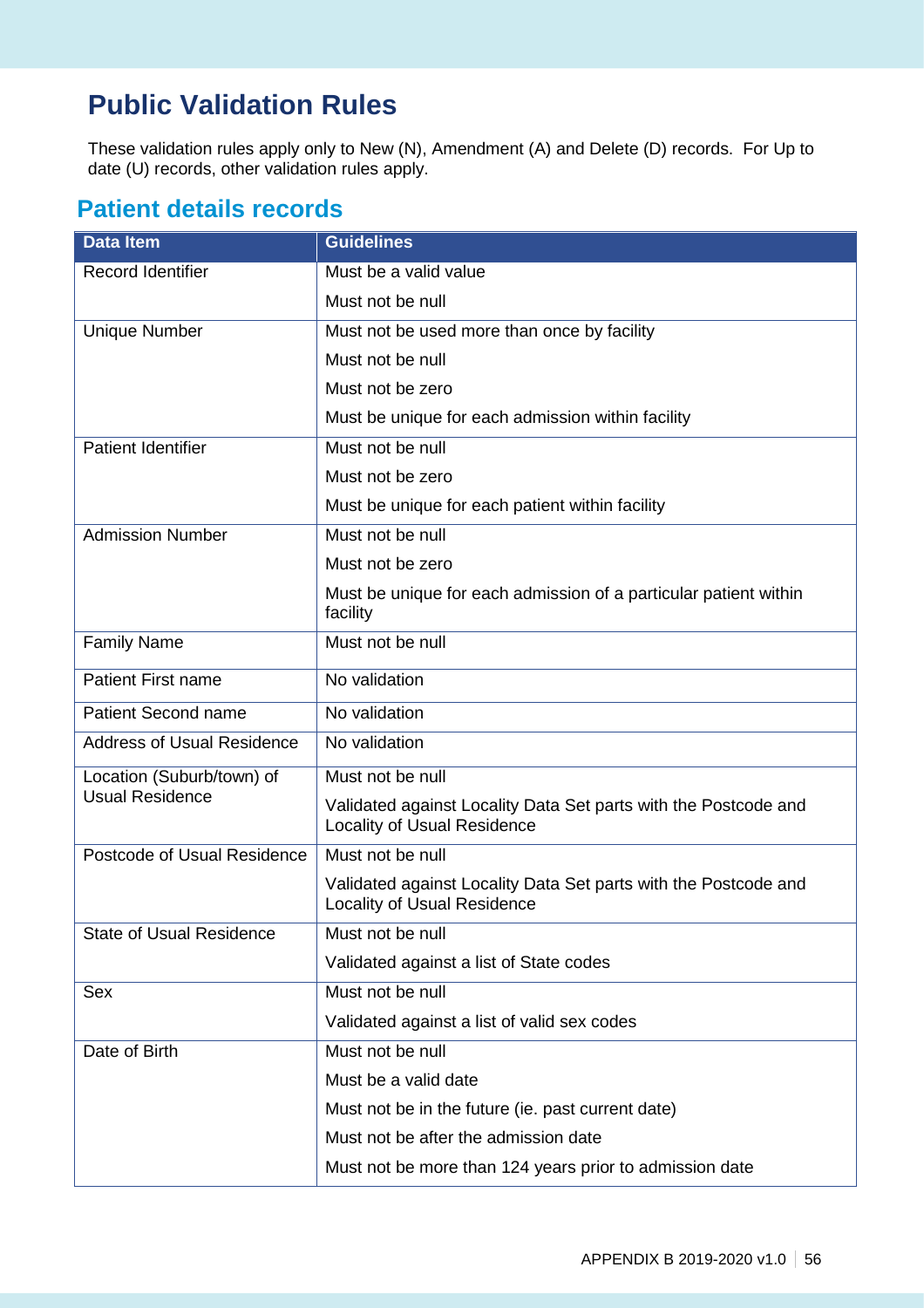| <b>Data Item</b>                              | <b>Guidelines</b>                                                                                             |
|-----------------------------------------------|---------------------------------------------------------------------------------------------------------------|
| <b>Estimated Date of Birth</b><br>Indicator   | Can be null                                                                                                   |
|                                               | Validated against a list of estimated date of birth indicator codes                                           |
| <b>Marital Status</b>                         | Must not be null                                                                                              |
|                                               | Validated against a list of marital status codes                                                              |
| Country of Birth                              | Must not be null                                                                                              |
|                                               | Validated against country codes                                                                               |
| <b>Indigenous Status</b>                      | Validated against a list of indigenous status codes                                                           |
|                                               | Must not be null                                                                                              |
| Occupation                                    | Currently not required, no validation                                                                         |
| <b>Labour Force Status</b>                    | Currently not required, no validation                                                                         |
| <b>Medicare Eligibility</b>                   | Must not be null                                                                                              |
|                                               | Validated against a list of Medicare eligibility codes                                                        |
| <b>Medicare Number</b>                        | Must be a valid Medicare number, if not null                                                                  |
|                                               | 11 digit Medicare number required                                                                             |
|                                               | The eleventh digit is the number that precedes the patient's name on<br>the card (the sub numerate).          |
|                                               | If a sub numerate cannot be supplied, the eleventh digit of the<br>Medicare number should be provided as zero |
| <b>Australian South Sea</b>                   | Must not be null                                                                                              |
| <b>Islander Status</b>                        | Must be 1, 2 or 9                                                                                             |
| <b>Contact for Feedback</b>                   | Must not be null                                                                                              |
| Indicator                                     | Must be Y, N or U                                                                                             |
| Telephone Number - Home                       | Can be null                                                                                                   |
| Telephone Number - Mobile                     | Can be null                                                                                                   |
| Telephone Number-<br><b>Business or Work</b>  | Can be null                                                                                                   |
| Hospital Insurance health                     | Can be null                                                                                                   |
| fund code                                     | Validated against a list of Hospital Insurance health fund codes                                              |
| Hospital Insurance health<br>fund description | Can be null                                                                                                   |
|                                               | Should contain description when health fund code is 'Other'                                                   |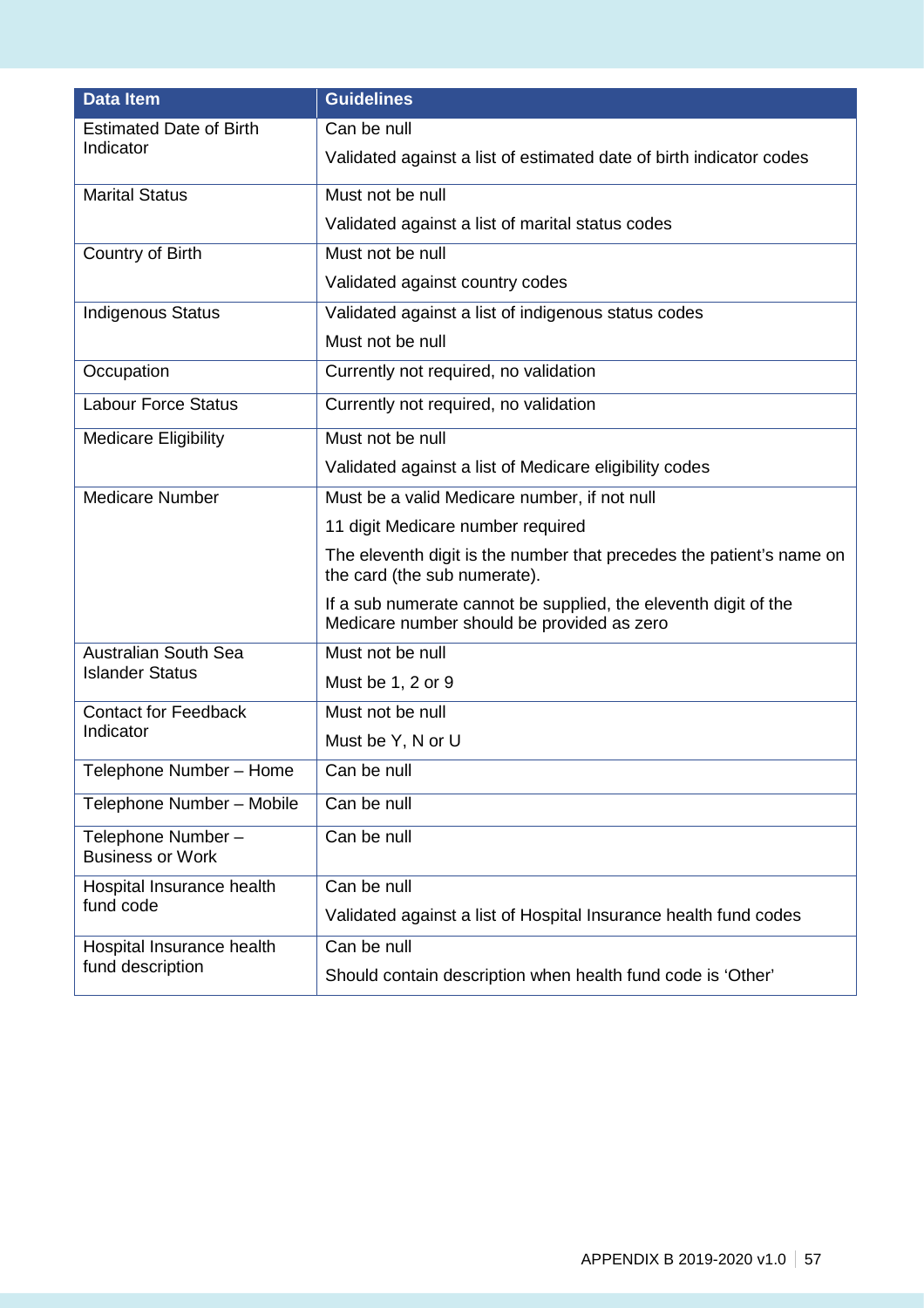# **Admission details records**

| <b>Data Item</b>                  | <b>Guidelines</b>                                                            |
|-----------------------------------|------------------------------------------------------------------------------|
| <b>Record Identifier</b>          | Must be a valid value                                                        |
|                                   | Must not be null                                                             |
| <b>Unique Number</b>              | Must not be used more than once by facility                                  |
|                                   | Must not be null                                                             |
|                                   | Must not be zero                                                             |
|                                   | Must be unique for each patient within facility                              |
| <b>Patient Identifier</b>         | Must not be null                                                             |
|                                   | Must not be zero                                                             |
|                                   | Must be unique for each patient within facility                              |
| <b>Admission Number</b>           | Must not be null                                                             |
|                                   | Must not be zero                                                             |
|                                   | Must be unique for each admission of a particular patient within<br>facility |
| <b>Admission Date</b>             | Must not be null                                                             |
|                                   | Must be a valid date                                                         |
|                                   | Must not be in the future (i.e. past current date)                           |
|                                   | Must not be before the birth date of the patient                             |
|                                   | Must be before or on separation date                                         |
| Time of Admission                 | Must not be null                                                             |
|                                   | Must be a valid time                                                         |
|                                   | Must be before the separation time, if admitted the same day as<br>separated |
| <b>Account Class</b>              | No Validation                                                                |
| <b>Chargeable Status</b>          | Validated against a list of chargeable status codes                          |
|                                   | Must not be null                                                             |
| Care Type                         | Validated against a list of care type codes                                  |
|                                   | Must not be null                                                             |
| <b>Compensable Status</b>         | Validated against a list of compensable status codes                         |
|                                   | Must not be null                                                             |
| <b>Band</b>                       | Validated against a list of band codes, if not null                          |
|                                   | Must be a same day patient                                                   |
| Source of Referral/Transfer       | Validated against a list of source of referral/transfer codes                |
|                                   | Must not be null                                                             |
| <b>Transferring from Facility</b> | Must not be null if source of referral/transfer is 16, 23, 24 or 25 or 31    |
|                                   | Only applicable if source of referral/transfer is 16, 23, 24 or 25 or 31     |
|                                   | Must be a valid facility number                                              |
|                                   |                                                                              |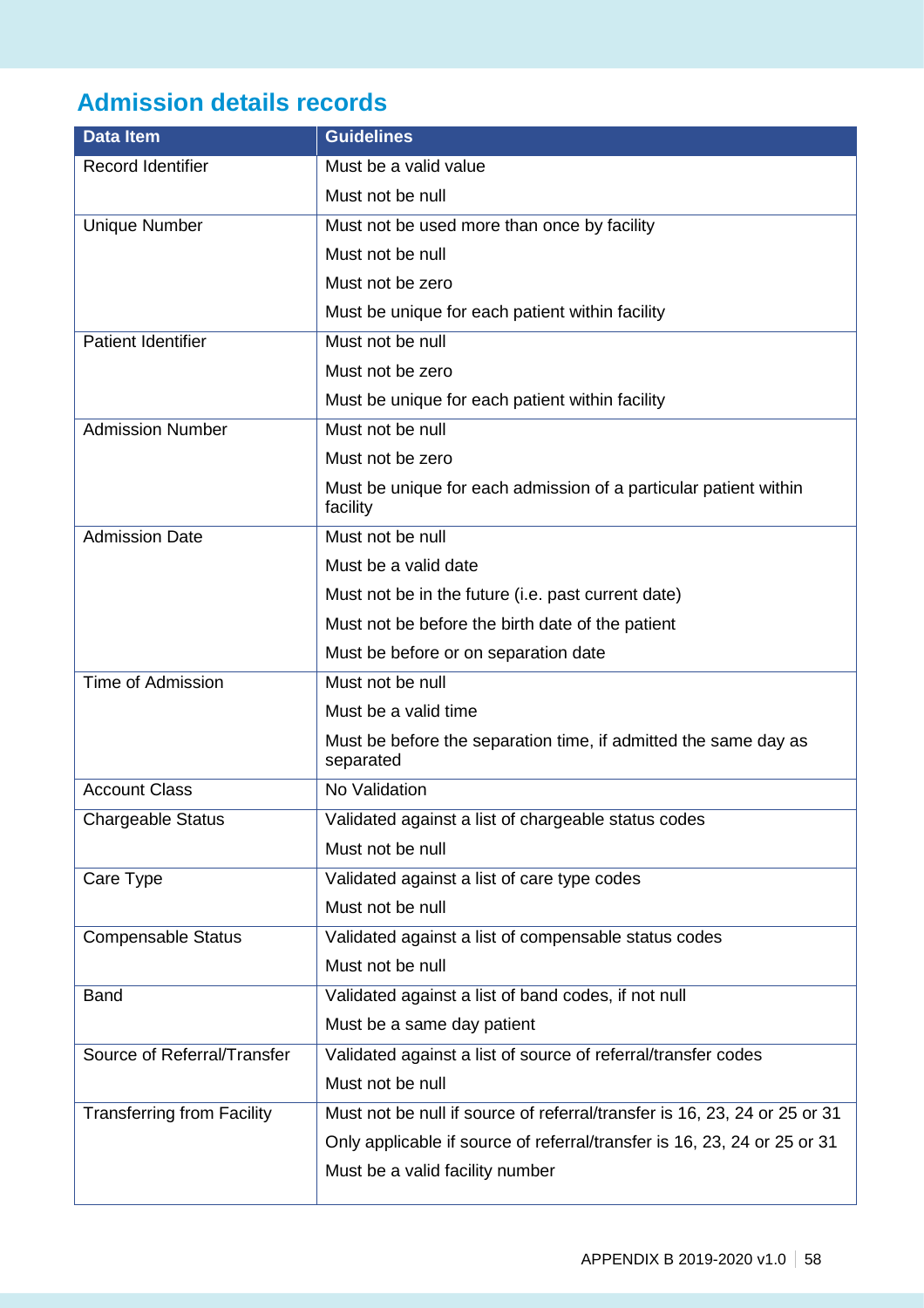| <b>Data Item</b>                    | <b>Guidelines</b>                                                                                |
|-------------------------------------|--------------------------------------------------------------------------------------------------|
| Hospital Insurance                  | Validated against a list of Hospital Insurance codes                                             |
|                                     | Must not be null                                                                                 |
| <b>Separation Date</b>              | Must not be null                                                                                 |
|                                     | Must be a valid date                                                                             |
|                                     | Must not be in the future (ie. past current date)                                                |
|                                     | Must be on or after admission date                                                               |
| <b>Separation Time</b>              | Must not be null                                                                                 |
|                                     | Must be a valid time                                                                             |
|                                     | Must be after admission time if separated on the same day                                        |
| Mode of Separation                  | Validated against a list of mode of separation codes                                             |
|                                     | Must not be null                                                                                 |
| <b>Transferring to Facility</b>     | Must not be null if mode of separation is 12, 15, 16 or 31                                       |
|                                     | Only applicable if mode of separation is 12, 15, 16 or 31                                        |
|                                     | Must be a valid facility number                                                                  |
| <b>DRG</b>                          | No validation                                                                                    |
| <b>MDC</b>                          | No validation                                                                                    |
| <b>Baby Admission Weight</b>        | Must not be null if patient age is under 29 days, or admission weight<br>is less than 2500 grams |
| <b>Admission Ward</b>               | Must not be null                                                                                 |
|                                     | No validation                                                                                    |
| <b>Admission Unit</b>               | No validation                                                                                    |
| <b>Standard Unit Code</b>           | Must not be null                                                                                 |
|                                     | Must be a valid standard unit code                                                               |
| <b>Treating Doctor at Admission</b> | Must not be null                                                                                 |
| Planned Same Day                    | Must be Y or N                                                                                   |
| <b>Elective Patient Status</b>      | Must not be null                                                                                 |
|                                     | Must be a valid elective patient status code                                                     |
| <b>Qualification Status</b>         | Can be null                                                                                      |
|                                     | Validated against a list of qualification status codes                                           |
|                                     | Must not be null if care type is 05                                                              |
| <b>Standard Ward Code</b>           | Can be null                                                                                      |
|                                     | Must be a valid standard ward code                                                               |
| <b>Contract Role</b>                | Can be null                                                                                      |
|                                     | Must be a valid contract role code                                                               |
|                                     | Must not be null if funding source is 10                                                         |
| <b>Contract Type</b>                | Can be null                                                                                      |
|                                     | Must be a valid contract type code                                                               |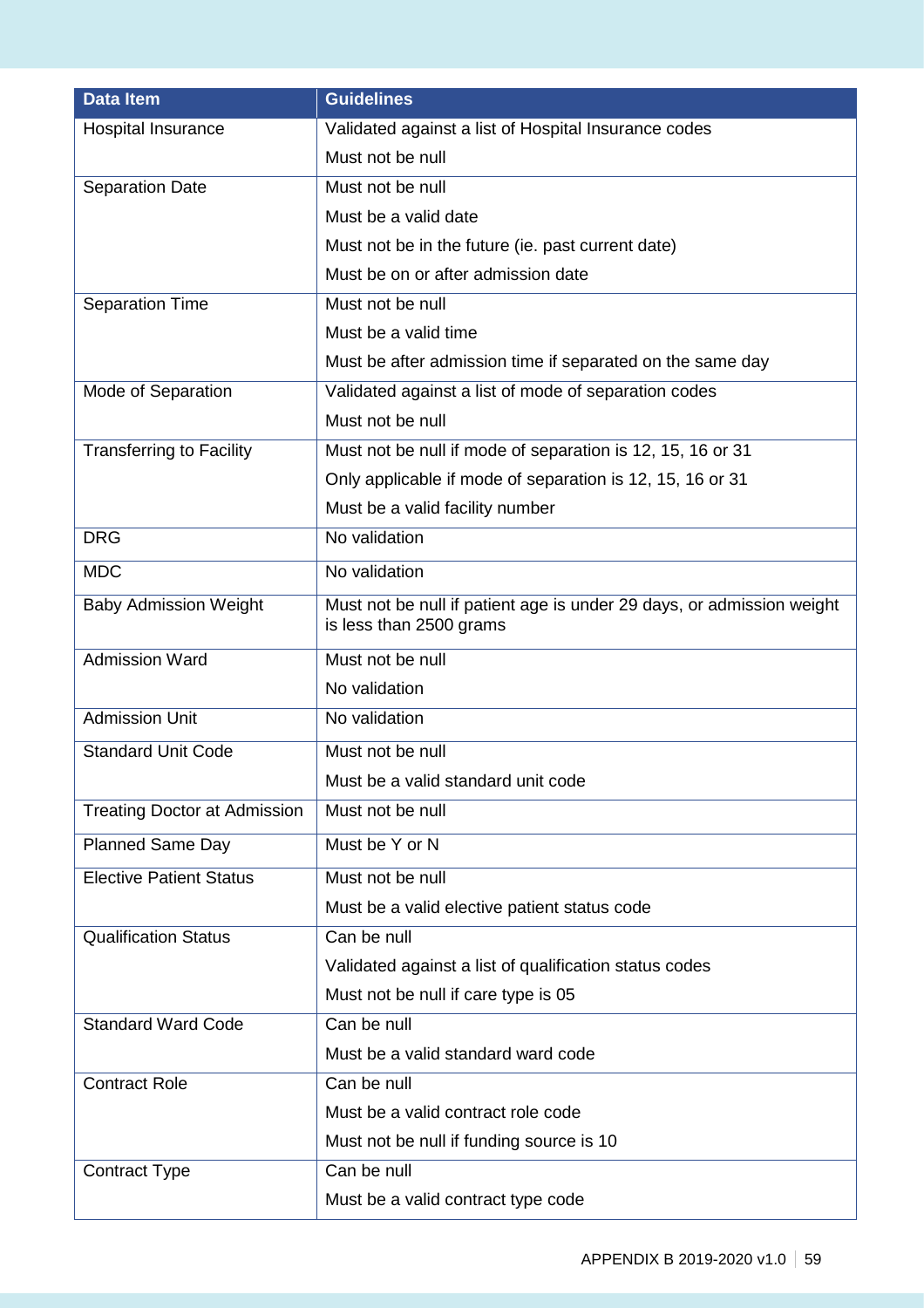| <b>Data Item</b>                                            | <b>Guidelines</b>                                                                                                          |
|-------------------------------------------------------------|----------------------------------------------------------------------------------------------------------------------------|
|                                                             | Must not be null if funding source is 10                                                                                   |
|                                                             |                                                                                                                            |
| <b>Funding Source</b>                                       | Must not be null                                                                                                           |
|                                                             | Validated against a list of funding source codes                                                                           |
| <b>Incident Date</b>                                        | Can be null                                                                                                                |
|                                                             | Must be a valid date                                                                                                       |
|                                                             | Must not be in the future (ie. past current date)                                                                          |
|                                                             | Must be on or before admission date                                                                                        |
| Incident Date Flag                                          | Can be null                                                                                                                |
|                                                             | Validated against a list of incident date flag codes                                                                       |
| <b>Workcover Queensland</b>                                 | Must not be null                                                                                                           |
| (Q-Comp) Consent                                            | Must be Y, N or U                                                                                                          |
| <b>Motor Accident Insurance</b>                             | Must not be null                                                                                                           |
| <b>Commission (MAIC) Consent</b>                            | Must be Y, N or U                                                                                                          |
| Department of Veterans'                                     | Must not be null                                                                                                           |
| Affairs (DVA) Consent                                       | Must be Y, N or U                                                                                                          |
| Department of Defence                                       | Must not be null                                                                                                           |
| Consent                                                     | Must be Y, N or U                                                                                                          |
| <b>Interpreter Required</b>                                 | Must not be null                                                                                                           |
|                                                             | Must be 1 or 2 or 9                                                                                                        |
| Religion                                                    | Not currently required, no validation                                                                                      |
| <b>QAS Patient Identification</b>                           | Can be null                                                                                                                |
| Number (eARF Number)                                        | Validated against source of referral/transfer                                                                              |
| Purchaser/Provider Identifier                               | Must be a valid establishment number                                                                                       |
|                                                             | Must not be null if contract role = A or B and contract type is 2, 3, 4<br>or $5$                                          |
|                                                             | Must not be null if contract role = B and contract type = 1 and<br>chargeable status is public                             |
| <b>Preferred Language</b>                                   | Must not be null                                                                                                           |
|                                                             | Validated against a list of language codes                                                                                 |
| Length of Stay in an Intensive<br><b>Care Unit</b>          | Must not be null if the treatment was provided in an ICU6 or CIC6                                                          |
| <b>Duration of Continuous</b><br><b>Ventilatory Support</b> | Must not be null if the patient received continuous ventilatory support                                                    |
| Criteria Led Discharge Type                                 | Must not be null                                                                                                           |
|                                                             | Validated against list of criteria led discharge type codes                                                                |
| <b>Smoking Status</b>                                       | Must not be null if care type <> 05 newborn, age of patient at<br>admission $>= 18$ years and mode of separation $\leq 05$ |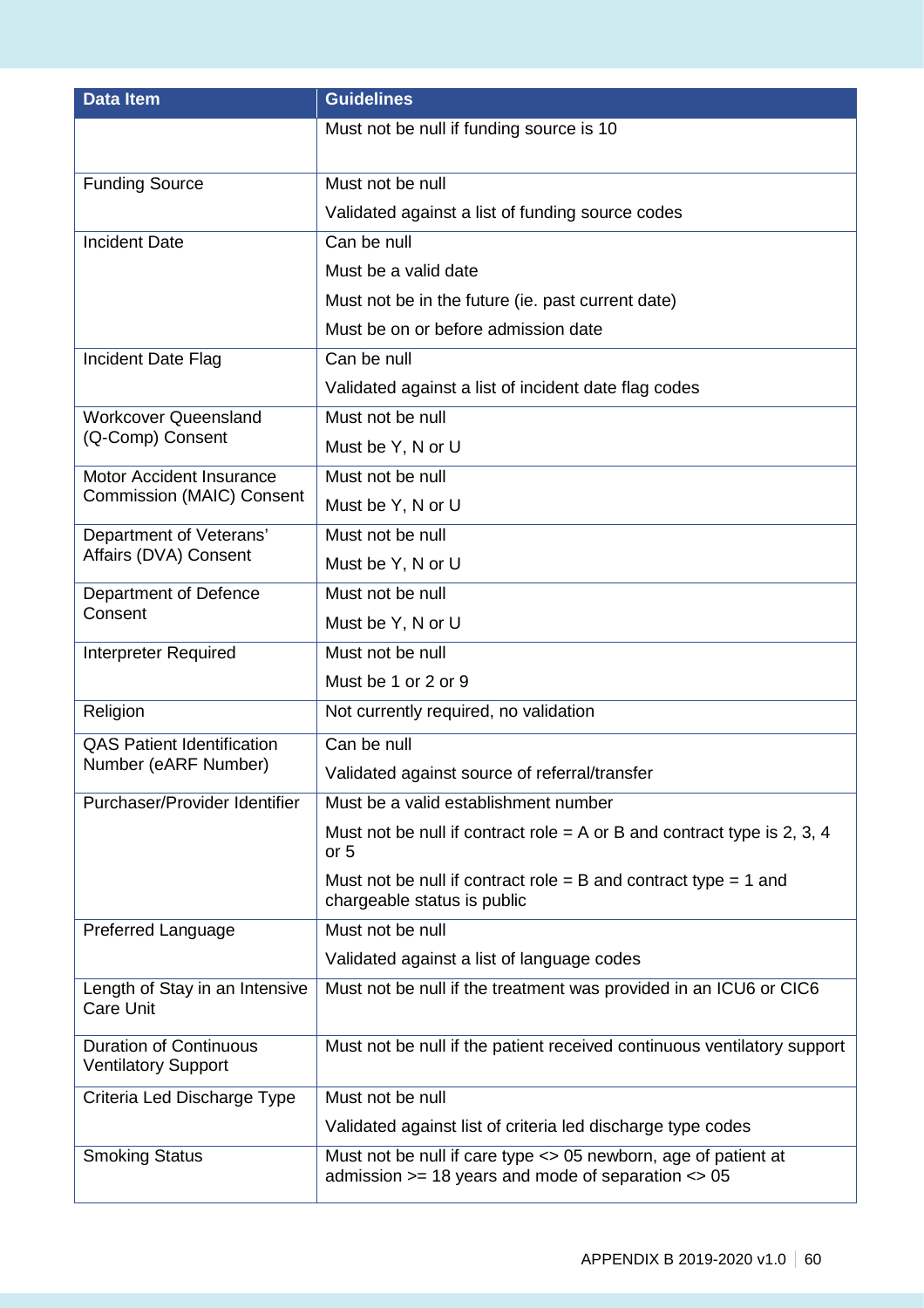| Data Item                                        | <b>Guidelines</b>                                                  |
|--------------------------------------------------|--------------------------------------------------------------------|
|                                                  | Smoking Pathway Completed   Must not be null if smoking status = 1 |
| Treating Doctor at Separation   Must not be null |                                                                    |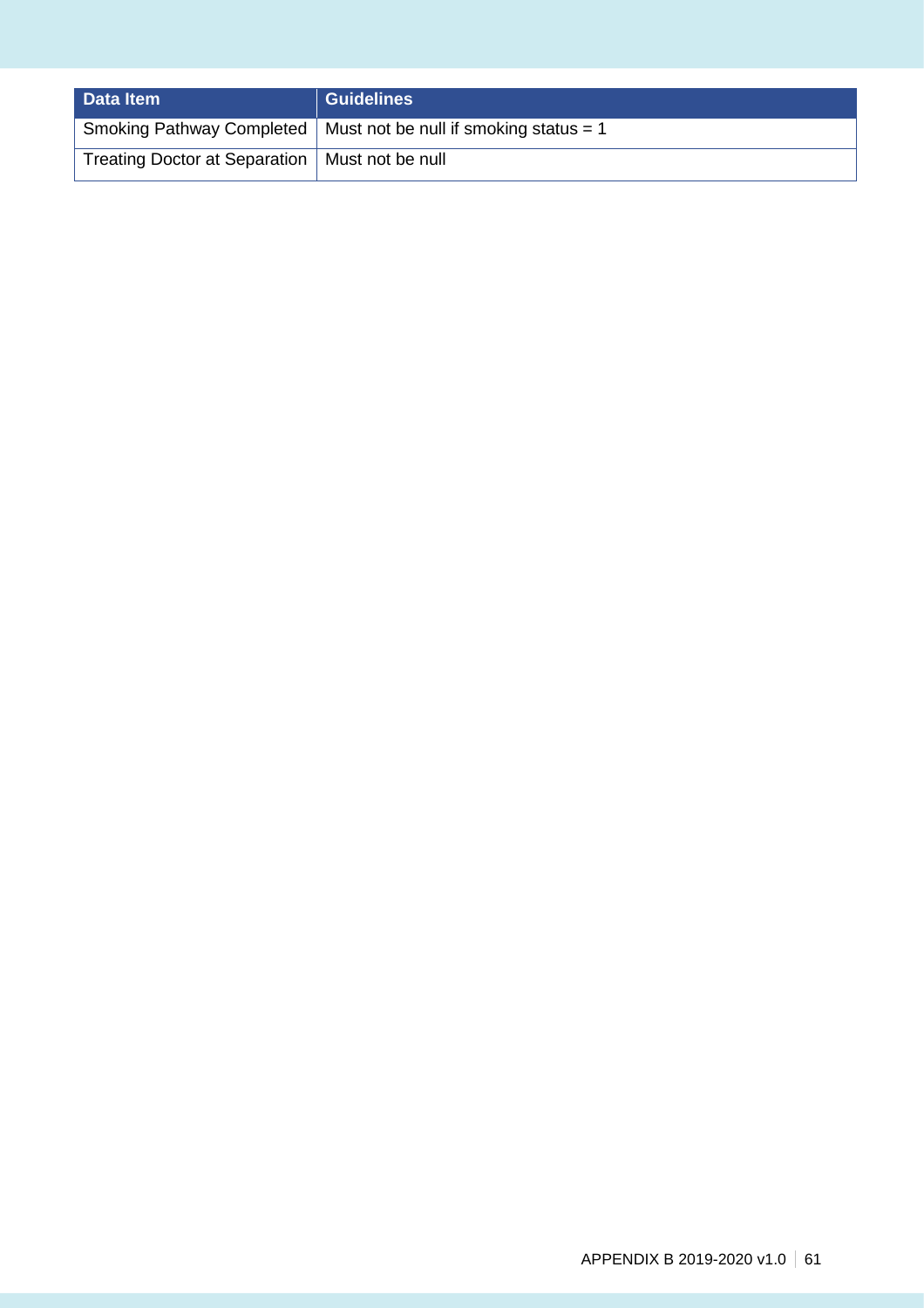# **Activity details records**

| <b>Data Item</b>          | <b>Guidelines</b>                                                                           |
|---------------------------|---------------------------------------------------------------------------------------------|
| Record Identifier         | Must be a valid value                                                                       |
|                           | Must not be null                                                                            |
| <b>Unique Number</b>      | Must not be used more than once by facility                                                 |
|                           | Must not be null                                                                            |
|                           | Must not be zero                                                                            |
|                           | Must be unique for each admission within facility                                           |
|                           | All records related to each admission must have the same unique<br>number of that admission |
| <b>Patient Identifier</b> | Must not be null                                                                            |
|                           | Must not be zero                                                                            |
|                           | Must be unique for each patient within facility                                             |
| <b>Admission Number</b>   | Must not be null                                                                            |
|                           | Must not be zero                                                                            |
|                           | Must be unique for each admission of a particular patient within<br>facility                |
| <b>Activity Code</b>      | Must be a valid code (A, L, W, C, N, E, Q, S, T, B, P)                                      |

## **Activity Code = A**

| <b>Data Item</b>          | <b>Guidelines</b>                                    |
|---------------------------|------------------------------------------------------|
| <b>Account Class Code</b> | No Validation                                        |
| <b>Chargeable Status</b>  | Validated against a list of chargeable status codes  |
| <b>Compensable Status</b> | Validated against a list of compensable status codes |
| Date of Change            | Valid date format                                    |
|                           | Must not be null                                     |
|                           | Must not be before the admission date                |
|                           | Must not be after the separation date                |
| Time of Change            | Not currently required, no validation                |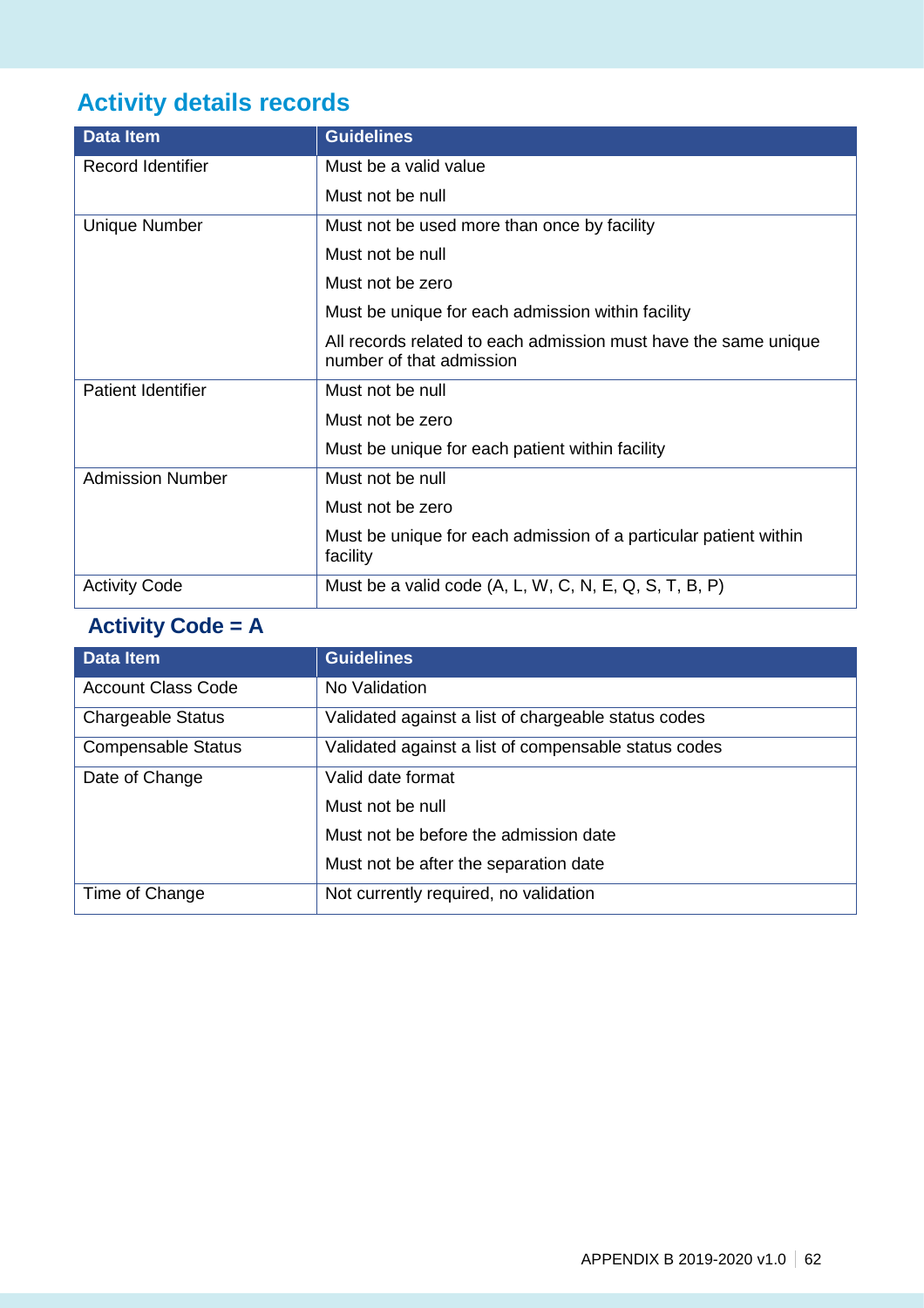# **Activity Code = L**

| <b>Data Item</b>                | <b>Guidelines</b>                            |
|---------------------------------|----------------------------------------------|
| Date of Starting Leave          | Must be a valid date                         |
|                                 | Must not be null                             |
|                                 | Must not be before the admission date        |
|                                 | Must not be after the separation date        |
|                                 | Must not fall within any other leave periods |
|                                 | Same day and overnight leave are required    |
| <b>Time of Starting Leave</b>   | Must be a valid time                         |
|                                 | Must not be null                             |
|                                 | Same day and overnight leave are required    |
| Date Returned from Leave        | Must be a valid date                         |
|                                 | Must not be null                             |
|                                 | Must be after the date of starting leave     |
|                                 | Must not be after the separation date        |
|                                 | Must not fall within any other leave periods |
|                                 | Same day and overnight leave are required    |
| <b>Time Returned from Leave</b> | Must be a valid time                         |
|                                 | Must not be null                             |
|                                 | Same day and overnight leave are required    |
|                                 |                                              |

# **Activity Code = W**

| <b>Data Item</b>          | <b>Guidelines</b>                     |
|---------------------------|---------------------------------------|
| Ward                      | Must not be null                      |
|                           | No validation                         |
| Unit                      | No validation                         |
| <b>Standard Unit Code</b> | Must be valid standard unit code      |
|                           | Must not be null                      |
| Date of Transfer          | Must be a valid date                  |
|                           | Must not be in the future             |
|                           | Must not be before the admission date |
|                           | Must not be within any leave periods  |
|                           | Must not be after the separation date |
|                           | Must not be null                      |
| Time of Transfer          | Must be a valid time                  |
|                           | Must not be null                      |
| <b>Standard Ward Code</b> | Must be a valid standard ward code    |
|                           | Can be null                           |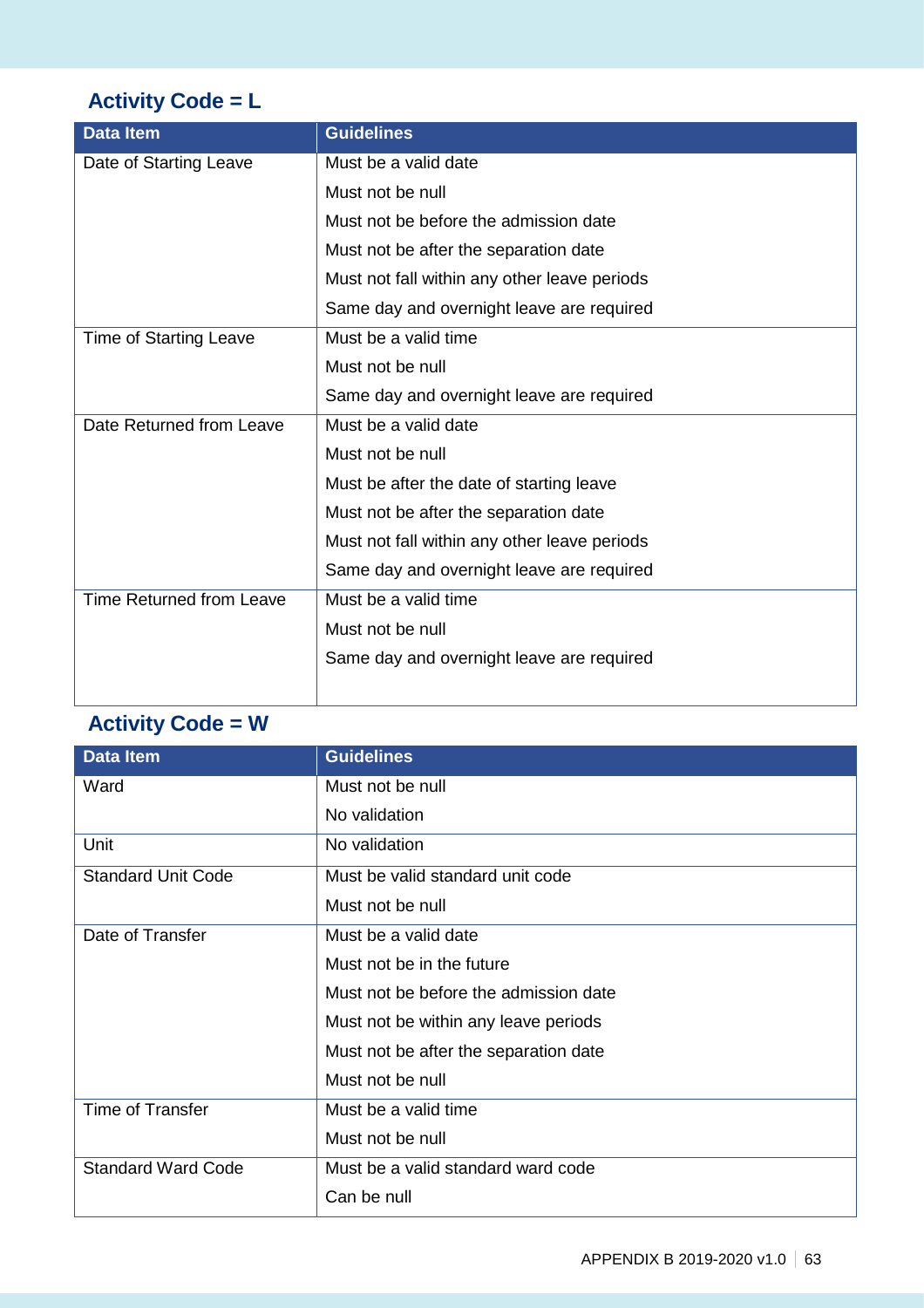# **Activity Code = C**

| <b>Data Item</b>              | <b>Guidelines</b>                                                                               |
|-------------------------------|-------------------------------------------------------------------------------------------------|
| Date Transferred for Contract | Must be a valid date                                                                            |
|                               | Must not be within any leave periods                                                            |
|                               | Must not be before the admission date                                                           |
|                               | Must not be after the separation date                                                           |
|                               | Must not be in future                                                                           |
|                               | Must not be null                                                                                |
|                               | Must not be after date returned from contract                                                   |
| Date Returned from Contract   | Must be a valid date                                                                            |
|                               | Must not be within any leave periods                                                            |
|                               | Must not be before the admission date                                                           |
|                               | Must not be after the separation date                                                           |
|                               | Must not be in future                                                                           |
|                               | Must not be null                                                                                |
|                               | Must not be before the date transferred for contract                                            |
| <b>Facility Contracted to</b> | Must not be null if there is a date transferred for contract<br>Must be a valid facility number |

# **Activity Code = N**

| <b>Data Item</b>                   | <b>Guidelines</b>                                     |
|------------------------------------|-------------------------------------------------------|
| <b>Entry Number</b>                | Must not be null                                      |
|                                    | Must not be zero                                      |
| Date Not Ready for Surgery         | Must be a valid date                                  |
|                                    | Must not be after the admission date                  |
|                                    | Must not be in the future                             |
|                                    | Must not be null                                      |
|                                    | Must not be after the last not ready for surgery date |
| Time Not Ready for Surgery         | Not currently collected, no validation                |
| Last Date Not Ready for            | Must be a valid date                                  |
| Surgery                            | Must not be after the admission date                  |
|                                    | Must not be in the future                             |
|                                    | Must not be null                                      |
|                                    | Must not be before the date not ready for surgery     |
| Last Time Not Ready for<br>Surgery | Not currently collected, no validation                |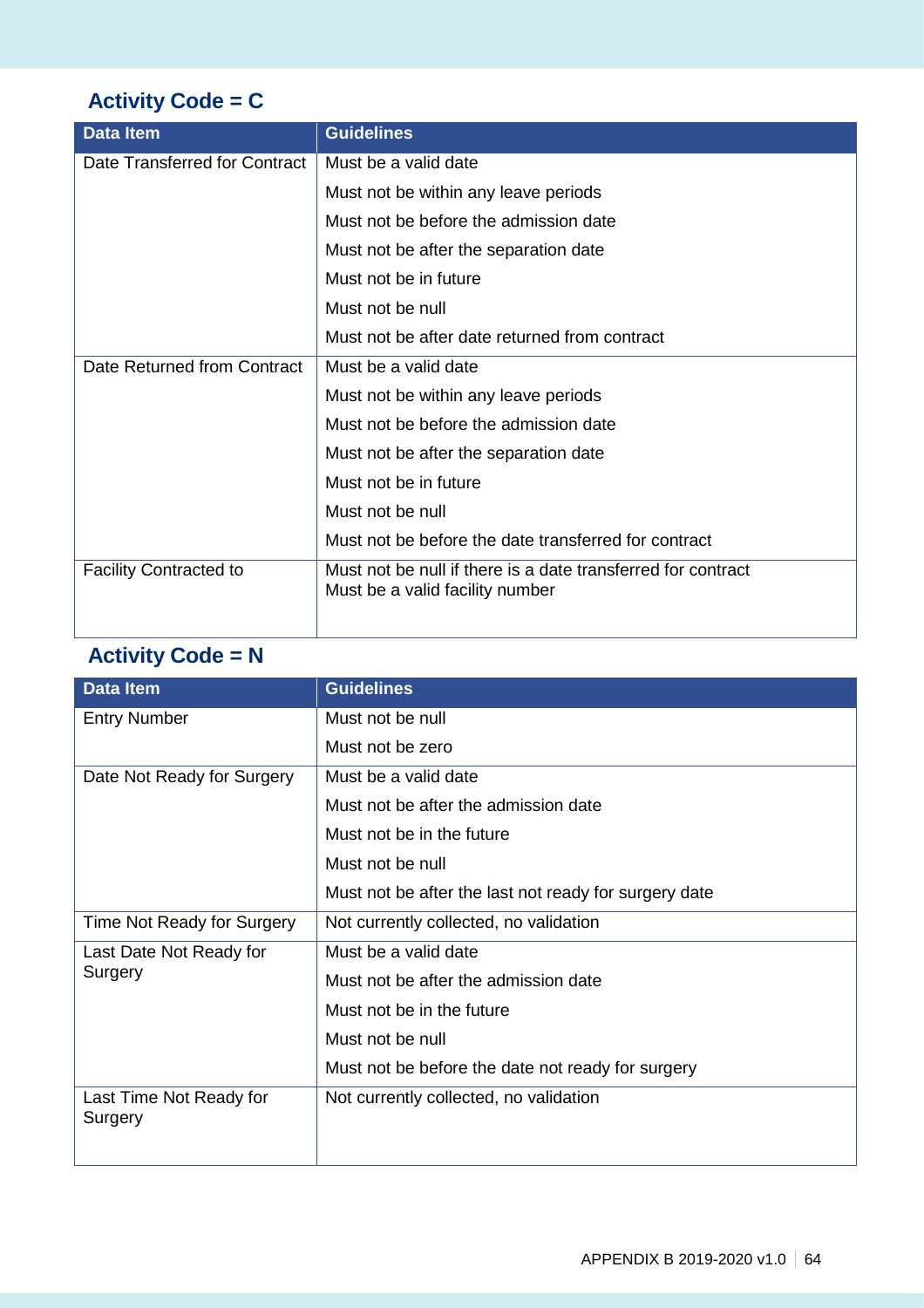# **Activity Code = E**

| <b>Data Item</b>              | <b>Guidelines</b>                                           |
|-------------------------------|-------------------------------------------------------------|
| <b>Entry Number</b>           | Must not be null                                            |
|                               | Must not be zero                                            |
| <b>Urgency Category</b>       | Must not be null                                            |
|                               | Validate against Waiting List Category codes reference file |
| Accommodation                 | Not currently required, no validation                       |
| Site Procedure Indicator      | Not currently required, no validation                       |
| National Procedure Indicator  | Not currently required, no validation                       |
| Planned Length of Stay        | Not currently required, no validation                       |
| <b>Planned Admission Date</b> | Not currently required, no validation                       |
| Date of Change                | Must be a valid date                                        |
|                               | Can be after the admission date                             |
|                               | Must not be null                                            |

# **Activity Code = Q**

| <b>Data Item</b>            | <b>Guidelines</b>                                    |
|-----------------------------|------------------------------------------------------|
| <b>Qualification Status</b> | Must not be null                                     |
|                             | Validated against list of qualification status codes |
| Date of Change              | Must be a valid date                                 |
|                             | Must not be before the admission date                |
|                             | Must not be after the separation date                |
|                             | Must not be in the future                            |
|                             | Must not be null                                     |
| Time of Change              | Not currently required, no validation                |

## **Activity Code = S**

| <b>Data Item</b>           | <b>Guidelines</b>                                                                                                                                             |
|----------------------------|---------------------------------------------------------------------------------------------------------------------------------------------------------------|
| <b>SNAP Episode Number</b> | Must not be null                                                                                                                                              |
|                            | Must not be zero                                                                                                                                              |
| ADL Type                   | Must not be null                                                                                                                                              |
|                            | Validated against a list of ADL type codes                                                                                                                    |
| <b>ADL Subtype</b>         | Must not be null                                                                                                                                              |
|                            | Validated against a list of ADL subtype codes                                                                                                                 |
| <b>ADL Score</b>           | Must not be null                                                                                                                                              |
|                            | Validated against a list of ADL scores                                                                                                                        |
|                            | ADL scores for each SNAP episode are to be supplied. Do not<br>provide more than one set of scores on the same date for the same<br>ADL Type and ADL Subtype. |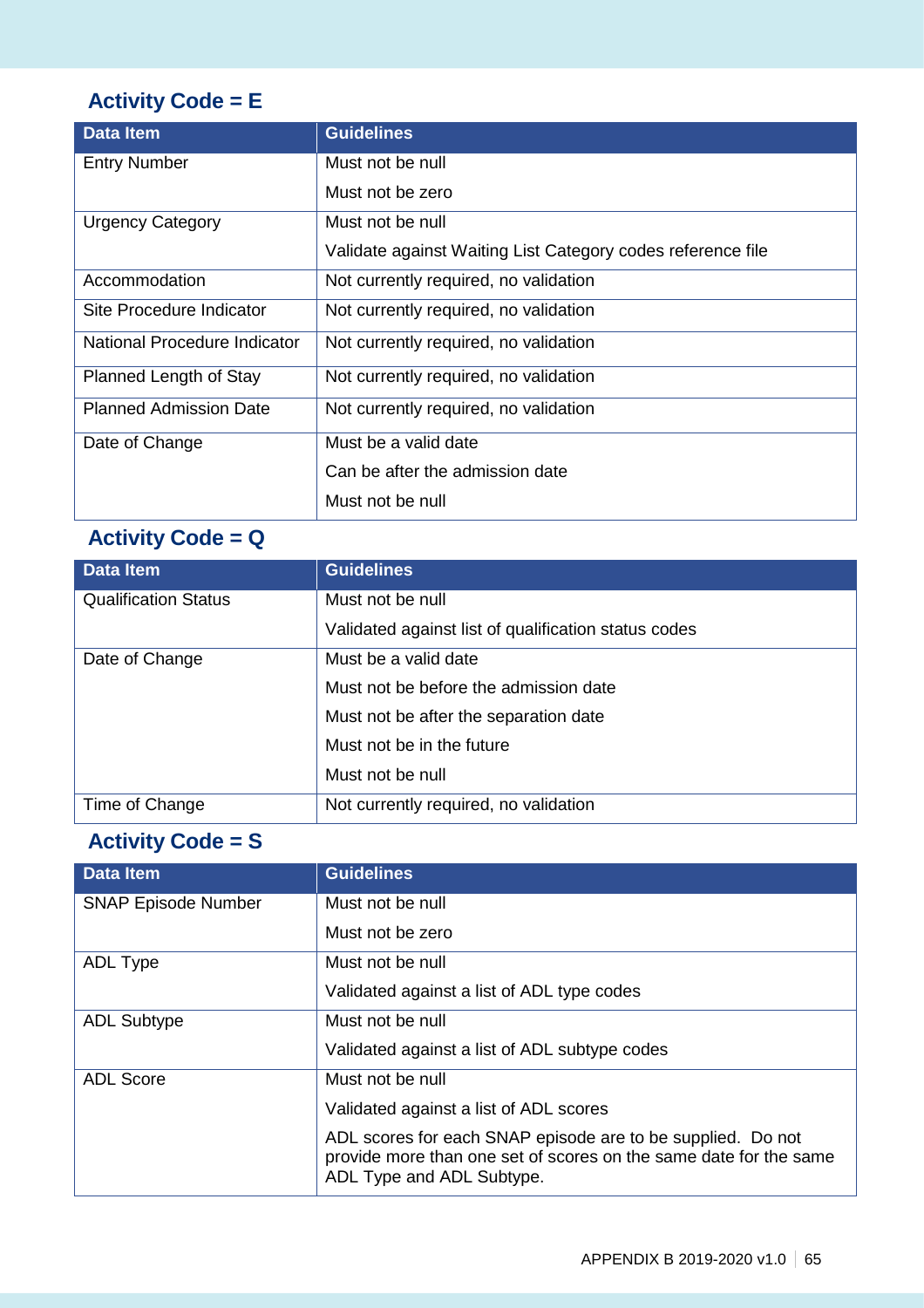| <b>Data Item</b> | <b>Guidelines</b>                                                           |
|------------------|-----------------------------------------------------------------------------|
|                  |                                                                             |
|                  | For all SNAP episodes:                                                      |
|                  | An ADL score of 999 is valid when an assessment has not been<br>undertaken. |
| <b>ADL Date</b>  | Must be a valid date                                                        |
|                  | Must not be before the admission date                                       |
|                  | Must not be after the separation date                                       |
|                  | Must not be in the future                                                   |
|                  | Must not be null                                                            |
| <b>ADL Time</b>  | Not currently collected, no validation                                      |
| Phase Type       | Can be null                                                                 |
|                  | Must not be null if SNAP type $=$ PAL                                       |
|                  | Validated against a list of phase type codes                                |

#### **Activity Code = T**

| <b>Data Item</b>        | <b>Guidelines</b>                               |
|-------------------------|-------------------------------------------------|
| Nursing Home Type Flag  | Must not be null                                |
|                         | Must be a valid Nursing Home Flag code          |
|                         | Not valid for patients with a care type of:     |
|                         | $01 - Acute$                                    |
|                         | 05 - Newborn                                    |
|                         | 07 - Organ Procurement                          |
|                         | $08 -$ Boarder                                  |
| Date Commenced NHT Care | Must be a valid date                            |
|                         | Must not be before the admission date           |
|                         | Must not be after the separation date           |
|                         | Must not be in the future                       |
|                         | Must not be null                                |
|                         | Must be before the date ceased NHT care         |
|                         | Must not fall within any other NHT periods      |
|                         | Same day and overnight NHT periods are required |
| Date Ceased NHT Care    | Must be a valid date                            |
|                         | Must not be before the admission date           |
|                         | Must not be after separation date               |
|                         | Must not be in the future                       |
|                         | Must not be null                                |
|                         | Must be after the date commenced NHT care       |
|                         | Must not fall within any other NHT periods      |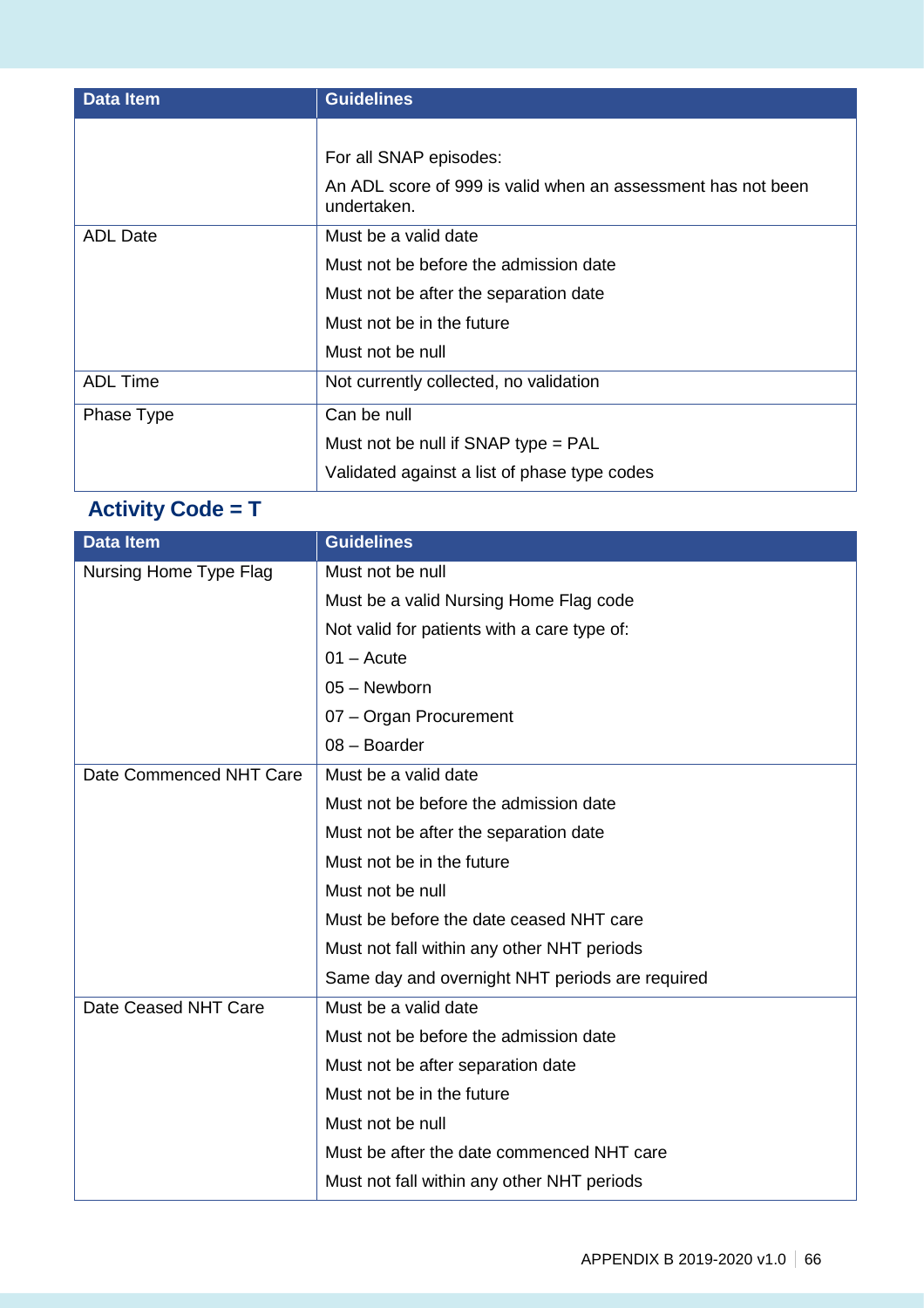| Data Item                                                   | Guidelines                                      |
|-------------------------------------------------------------|-------------------------------------------------|
|                                                             | Same day and overnight NHT periods are required |
| $\bullet$ $\bullet$ $\bullet$ $\bullet$ $\bullet$ $\bullet$ |                                                 |

#### **Activity Code = B**

| Data Item                   | <b>Guidelines</b>                                       |
|-----------------------------|---------------------------------------------------------|
| Mother's Patient Identifier | Must not be zero                                        |
|                             | Must be unique for each patient within the facility     |
|                             | Must not be null for Source of Referral/Transfer $= 09$ |

## **Activity Code = P**

Note: For separations on or after 1 July 2017, the reporting of Mental health phase of care is no longer required to be reported.

| <b>Data Item</b>                | <b>Guidelines</b>                                             |
|---------------------------------|---------------------------------------------------------------|
| Phase of Care                   | Must not be null                                              |
|                                 | Must be a valid phase of care code                            |
|                                 | Only required for patients assigned a mental health care type |
| <b>Phase of Care Start Date</b> | Must be a valid date                                          |
|                                 | Must not be before the admission date                         |
|                                 | Must not be after the separation date                         |
|                                 | Must not be in the future                                     |
|                                 | Must not be null                                              |
|                                 | Must be before the phase of care end date                     |
| <b>Phase of Care Start Time</b> | Must be a valid time                                          |
|                                 | Must not be null                                              |
| Phase of Care End Date          | Must be a valid date                                          |
|                                 | Must not be before the admission date                         |
|                                 | Must not be after the separation date                         |
|                                 | Must not be in the future                                     |
|                                 | Must not be null                                              |
|                                 | Must be after the phase of care start date                    |
| Phase of Care End Time          | Must be a valid time                                          |
|                                 | Must not be null                                              |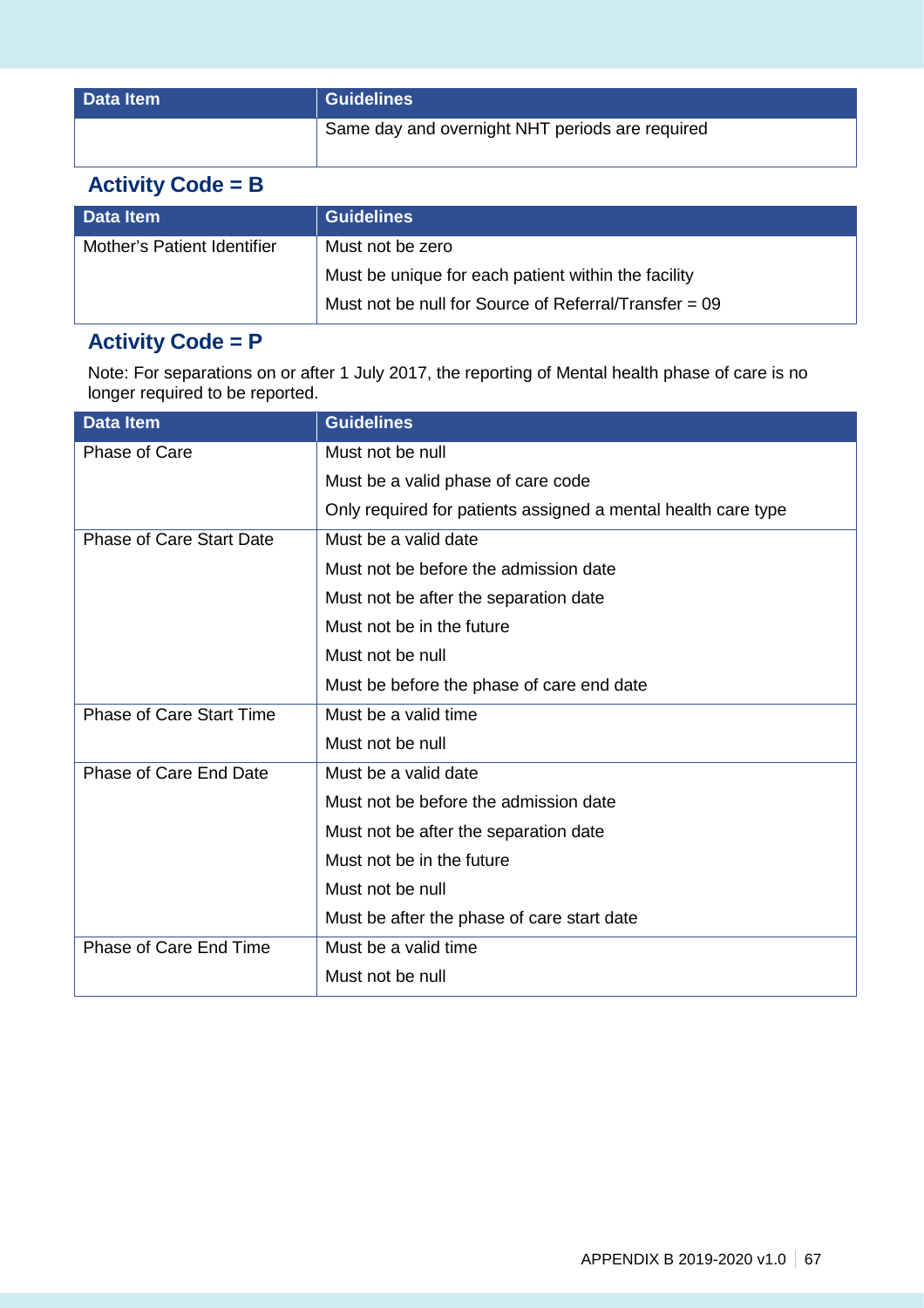# **Morbidity details records**

| <b>Data Item</b>                              | <b>Guidelines</b>                                                                                                         |
|-----------------------------------------------|---------------------------------------------------------------------------------------------------------------------------|
| <b>Record Identifier</b>                      | Must be a valid value                                                                                                     |
|                                               | Must not be null                                                                                                          |
| <b>Unique Number</b>                          | Must not be used more than once by the facility                                                                           |
|                                               | Must not be null                                                                                                          |
|                                               | Must not be zero                                                                                                          |
|                                               | Must be unique for each admission within facility                                                                         |
|                                               | All records related to each admission must have the same unique<br>number of that admission                               |
| <b>Patient Identifier</b>                     | Must not be null                                                                                                          |
|                                               | Must not be zero                                                                                                          |
|                                               | Must be unique for each patient within the facility                                                                       |
| <b>Admission Number</b>                       | Must not be null                                                                                                          |
|                                               | Must not be zero                                                                                                          |
|                                               | Must be unique for each admission of a particular patient within the<br>facility                                          |
| Diagnosis Code Identifier                     | Must not be null                                                                                                          |
|                                               | Validated against list of diagnosis code types                                                                            |
|                                               | Every separation must have one and only one PD                                                                            |
|                                               | Cannot have an OD, EX, PR or M without a PD                                                                               |
| ICD-10-AM/ACHI Code                           | Must not be null                                                                                                          |
| (11th edition)                                | Please refer to Queensland Hospital Admitted Patient Data<br>Collection guidelines for the sequencing of ICD-10-AM codes. |
| Diagnosis Text                                | Text is optional, as ICD-10-AM codes must be supplied.                                                                    |
| Date of Procedure                             | Must be a valid date                                                                                                      |
|                                               | Must not be in the future                                                                                                 |
|                                               | Must not be null for procedures with block codes between:                                                                 |
|                                               | 1<br>1059<br>to                                                                                                           |
|                                               | 1821<br>1062<br>to                                                                                                        |
|                                               | 1825<br>1866<br>to                                                                                                        |
|                                               | 1869<br>1892<br>to                                                                                                        |
|                                               | 1894<br>1912<br>to                                                                                                        |
|                                               | 2016<br>1920<br>to                                                                                                        |
| <b>Contract Flag</b>                          | Validated against a list of contract flag codes                                                                           |
| Diagnosis Onset Type                          | Validated against a list of Diagnosis Onset Type codes                                                                    |
| (Condition present on<br>admission indicator) | Must not be null if Diagnosis Code Identifier = $PD$ , $OD$ , $EX$ or M                                                   |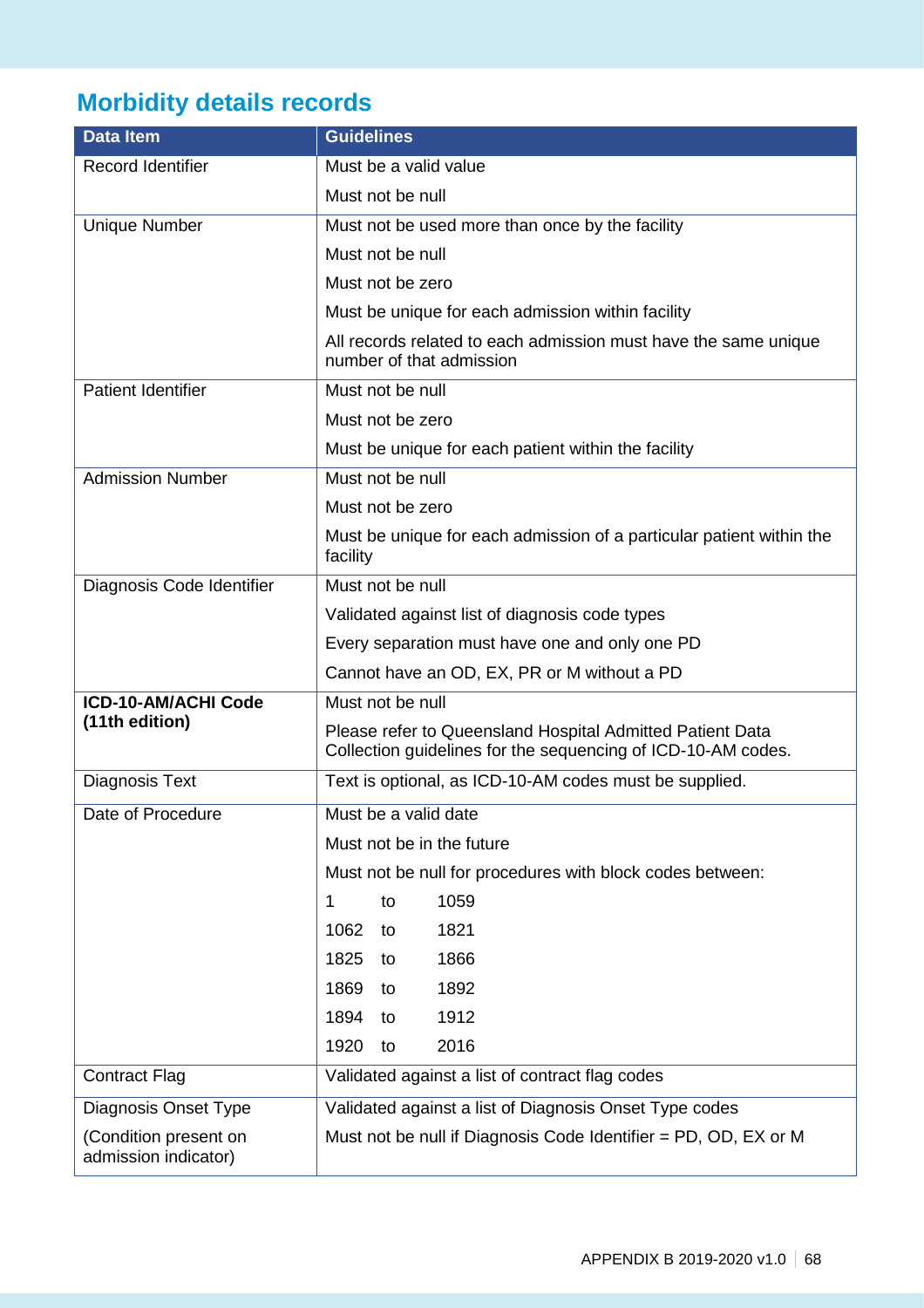| Most Resource Intensive<br><b>Condition Flag</b> | Not currently required, no validation                                  |
|--------------------------------------------------|------------------------------------------------------------------------|
| Flag                                             | Other Co-Morbidity of Interest   Not currently required, no validation |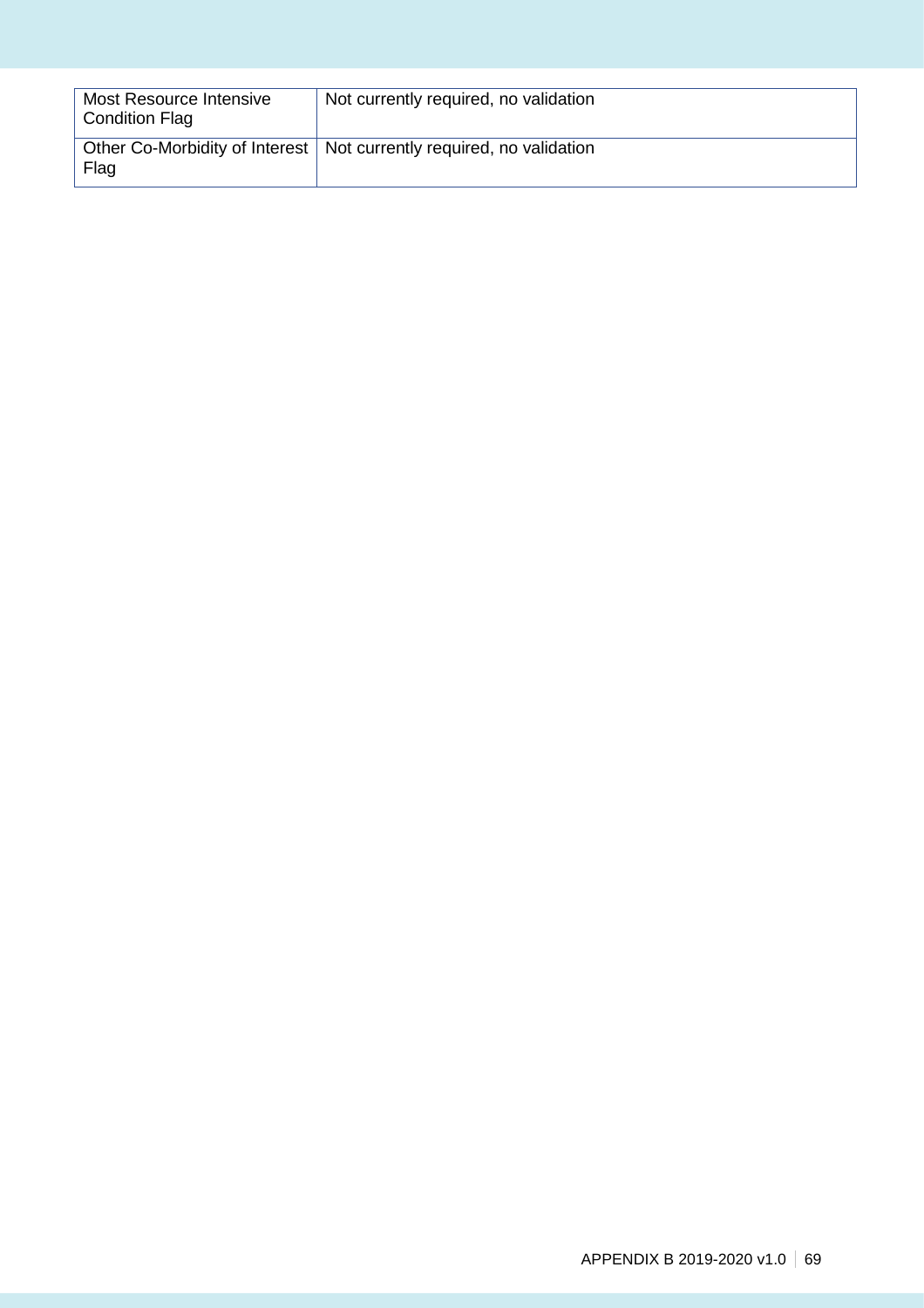#### **Mental Health details records**

A record is to be provided on the mental health details file for each episode of care where the standard unit code (either at admission to the episode or through a unit transfer during the episode) is in the range PYAA to PYZZ.

No record is to be provided if there were no standard unit codes in this range during the episode of care.

| <b>Data Item</b>                                           | <b>Guidelines</b>                                                                           |
|------------------------------------------------------------|---------------------------------------------------------------------------------------------|
| <b>Record Identifier</b>                                   | Must be a valid value                                                                       |
|                                                            | Must not be null                                                                            |
| <b>Unique Number</b>                                       | Must not be used more than once by a facility                                               |
|                                                            | Must not be null                                                                            |
|                                                            | Must not be zero                                                                            |
|                                                            | Must be unique for each admission within the facility                                       |
|                                                            | All records related to each admission must have the same unique<br>number of that admission |
| <b>Patient Identifier</b>                                  | Must not be null                                                                            |
|                                                            | Must not be zero                                                                            |
|                                                            | Must be unique for each patient within the facility                                         |
| <b>Admission Number</b>                                    | Must not be null                                                                            |
|                                                            | Must not be zero                                                                            |
|                                                            | Must be unique for each admission of a particular patient within the<br>facility            |
| <b>Type of Usual</b>                                       | Must not be null                                                                            |
| Accommodation                                              | Validated against the type of usual accommodation codes                                     |
| <b>Employment Status</b>                                   | Must not be null                                                                            |
|                                                            | Validated against the employment status codes                                               |
|                                                            | If 1 then age must be $<$ 18                                                                |
|                                                            | If 3, 4, or 6 then age must be $> 14$                                                       |
| <b>Pension Status</b>                                      | Must not be null                                                                            |
|                                                            | Validated against pension status codes                                                      |
|                                                            | If 1 then age must be $> 59$ if female and $> 64$ if male                                   |
|                                                            | If 2 to 5 then age must be between 14 and 65                                                |
| <b>First Admission For</b><br><b>Psychiatric Treatment</b> | Must not be null                                                                            |
|                                                            | Validated against the previous admission for psychiatric treatment<br>codes                 |
| <b>Referral To Further Care</b>                            | Must not be null                                                                            |
|                                                            | Validated against referral to further care codes                                            |
| Mental Health Legal Status<br>Indicator                    | Must not be null                                                                            |
|                                                            | Validated against legal status indicator codes                                              |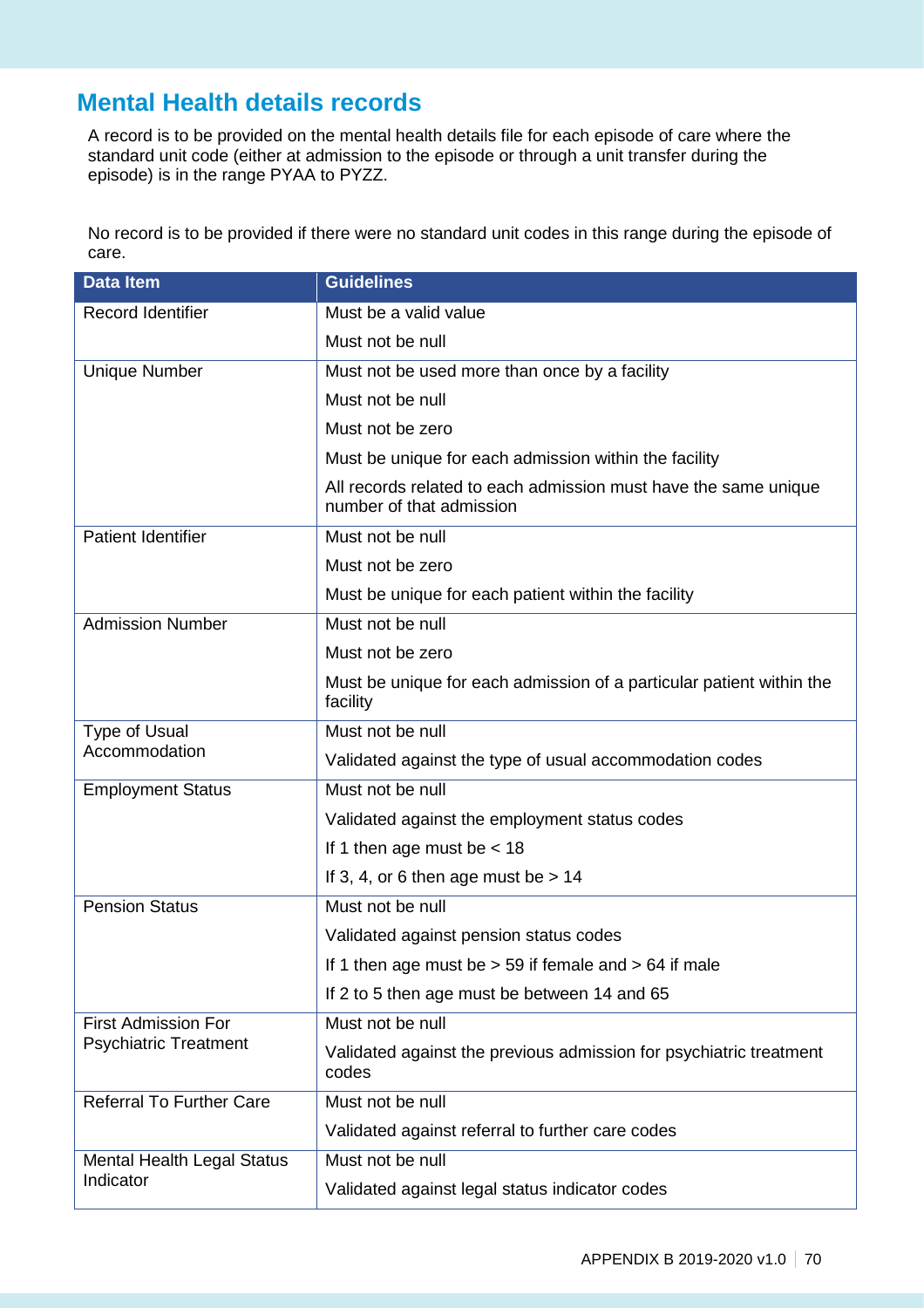| Data Item                        | <b>Guidelines</b>                                                   |
|----------------------------------|---------------------------------------------------------------------|
| <b>Previous Specialised Non-</b> | Must not be null                                                    |
| admitted Treatment               | Validated against previous specialised non-admitted treatment codes |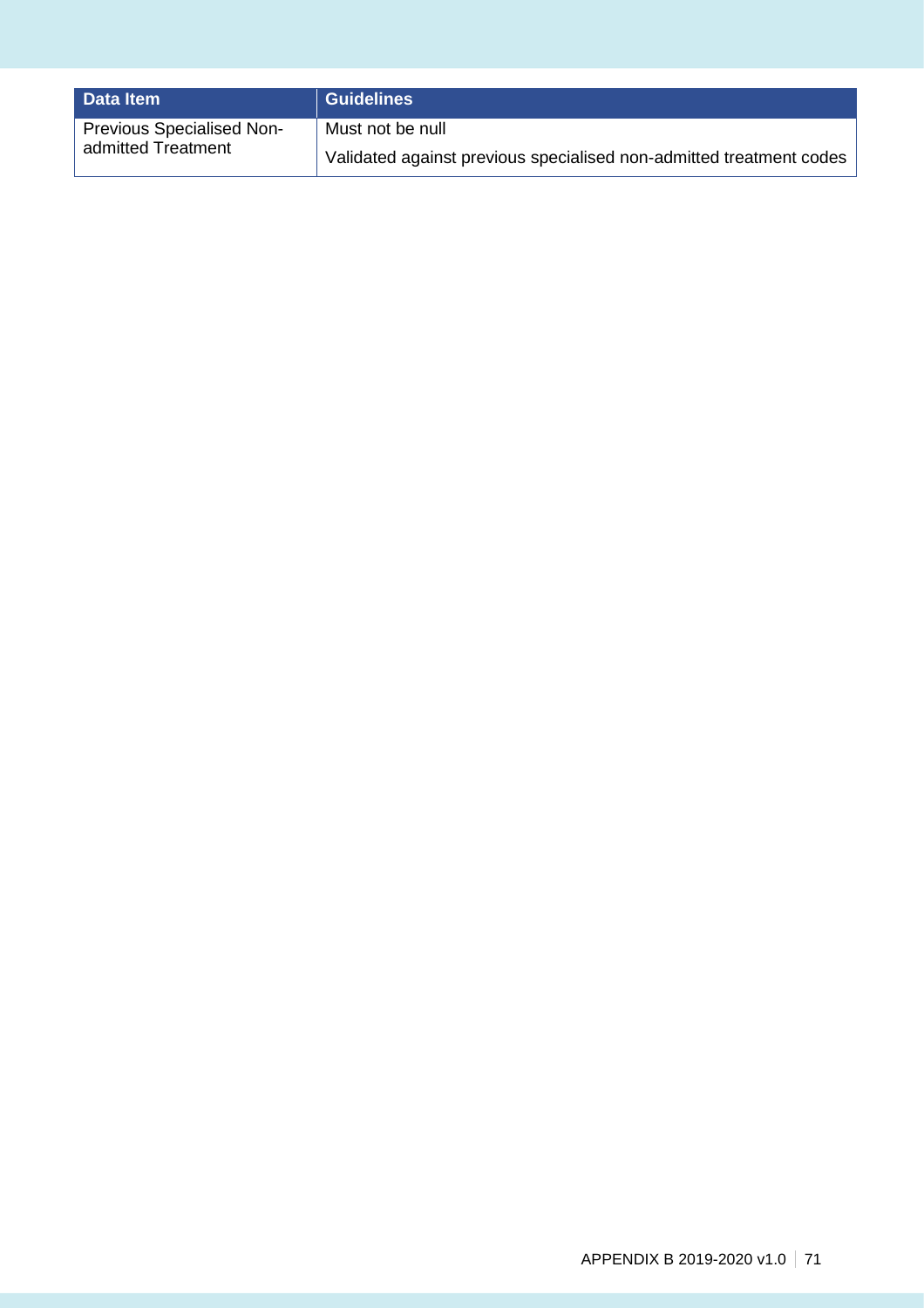## **Elective Admission Surgery details records**

A record is to be provided on the elective admissions details file for each episode of care where one or more completed EAS entries have been linked to the episode of care.

| Data Item                  | <b>Guidelines</b>                                                                           |
|----------------------------|---------------------------------------------------------------------------------------------|
| <b>Record Identifier</b>   | Must be a valid value                                                                       |
|                            | Must not be null                                                                            |
| <b>Unique Number</b>       | Must not be used more than once by the facility                                             |
|                            | Must not be null                                                                            |
|                            | Must not be zero                                                                            |
|                            | Must be unique for each admission within the facility                                       |
|                            | All records related to each admission must have the same unique<br>number of that admission |
| <b>Patient Identifier</b>  | Must not be null                                                                            |
|                            | Must not be zero                                                                            |
|                            | Must be unique for each patient within the facility                                         |
| <b>Admission Number</b>    | Must not be null                                                                            |
|                            | Must not be zero                                                                            |
|                            | Must be unique for each admission of a particular patient within the<br>facility            |
| <b>Entry Number</b>        | Must not be null                                                                            |
|                            | Must not be zero                                                                            |
| <b>Planned Unit</b>        | Not currently required, no validation                                                       |
| <b>Surgical Speciality</b> | Must not be null                                                                            |
|                            | Validated against the waiting list speciality codes                                         |
| <b>Waiting List Status</b> | Not currently required, no validation                                                       |
| <b>Reason for Removal</b>  | Can be null                                                                                 |
|                            | Validated against the waiting list status reference file                                    |
| <b>Listing Date</b>        | Must be a valid date                                                                        |
|                            | Must not be after the admission date                                                        |
|                            | Must not be in the future                                                                   |
|                            | Must not be null                                                                            |
| <b>Pre-admission Date</b>  | Not currently required, no validation                                                       |
| (planned)                  |                                                                                             |
| <b>Urgency Category</b>    | Must not be null                                                                            |
|                            | Validated against the waiting list category codes reference file                            |
| Accommodation              | Must not be null                                                                            |
|                            | Validated against the waiting list accommodation codes reference file                       |

Each episode of care can have one or more EAS entry linked to it.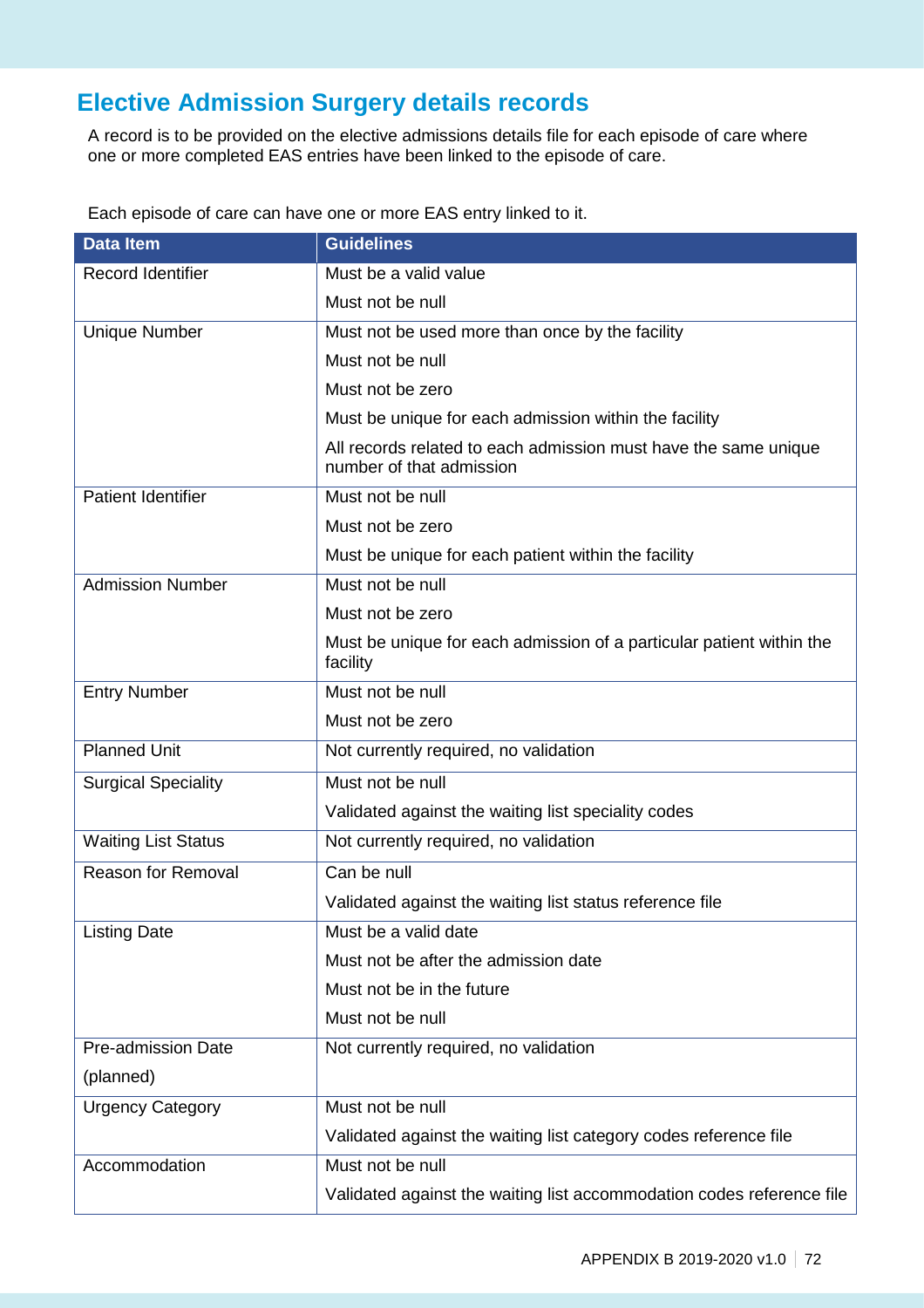| <b>Data Item</b>                                                    | <b>Guidelines</b>                                           |  |
|---------------------------------------------------------------------|-------------------------------------------------------------|--|
| Site Procedure Indicator                                            | Not currently required, no validation                       |  |
| National Procedure Indicator                                        | Not currently required, no validation                       |  |
| Planned Length of Stay                                              | Must not be null                                            |  |
|                                                                     | Must be numeric                                             |  |
|                                                                     | Zero values accepted                                        |  |
| <b>Planned Admission Date</b>                                       | Not currently required, no validation                       |  |
| <b>Pre-admission Clinic</b><br><b>Attendance Date</b>               | Not currently required, no validation                       |  |
| <b>Planned Procedure Date</b>                                       | Must be a valid date                                        |  |
|                                                                     | Can be after the admission date                             |  |
|                                                                     | Can be null                                                 |  |
|                                                                     | Must not be null if reason for removal $= 01$               |  |
|                                                                     | Cannot be greater than 15 years after the listing date      |  |
| Facility Identifier of the<br>hospital managing the waiting<br>list | Not currently required, no validation                       |  |
| <b>Primary Planned Procedure</b>                                    | Validated against a list of primary planned procedure codes |  |
| Code                                                                | Must not be null                                            |  |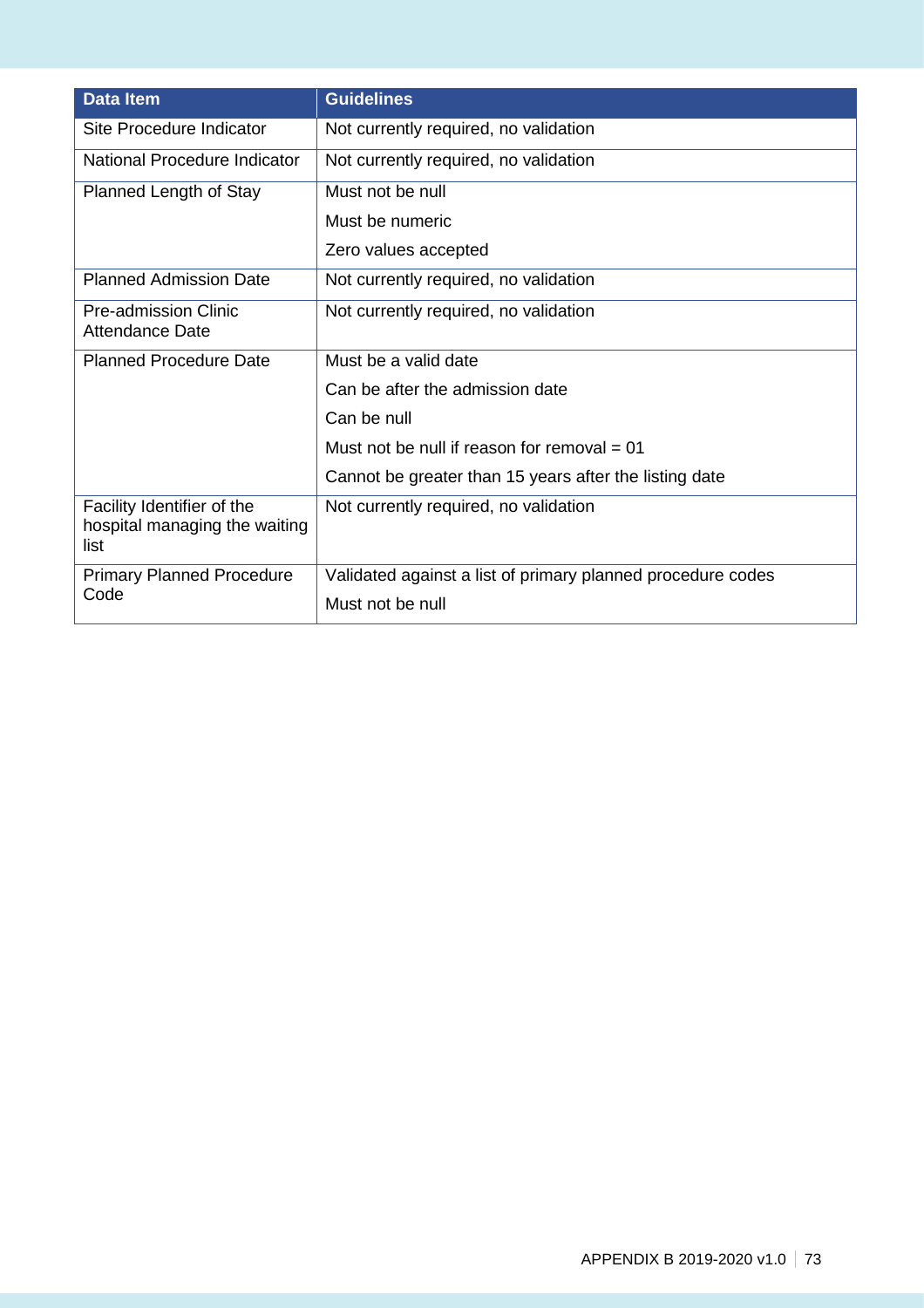## **Sub and Non-Acute Patient details records**

A record for each SNAP type is to be provided on the sub and non-acute patient details file for each episode of care where the care type is sub-acute or non-acute (ie Rehabilitation Care, Geriatric Evaluation and Management Care, Palliative Care, Psychogeriatric Care or Maintenance Care)

No record is to be provided if the care type is mental health, acute, newborn, boarder, organ procurement or other care.

| <b>Data Item</b>                       | <b>Guidelines</b>                                                                                                                     |
|----------------------------------------|---------------------------------------------------------------------------------------------------------------------------------------|
| <b>Record Identifier</b>               | Must be a valid value                                                                                                                 |
|                                        | Must not be null                                                                                                                      |
| <b>Unique Number</b>                   | Must not be used more than once by the facility                                                                                       |
|                                        | Must not be null                                                                                                                      |
|                                        | Must not be zero                                                                                                                      |
|                                        | Must be unique for each admission within the facility                                                                                 |
|                                        | All records related to each admission must have the same unique<br>number of that admission                                           |
| <b>Patient Identifier</b>              | Must not be null                                                                                                                      |
|                                        | Must not be zero                                                                                                                      |
|                                        | Must be unique for each patient within the facility                                                                                   |
| <b>Admission Number</b>                | Must not be null                                                                                                                      |
|                                        | Must not be zero                                                                                                                      |
|                                        | Must be unique for each admission of a particular patient within the<br>facility                                                      |
| <b>SNAP Episode Number</b>             | Must not be null                                                                                                                      |
|                                        | Must not be zero                                                                                                                      |
| <b>SNAP Type</b>                       | Must not be null                                                                                                                      |
|                                        | Validated against a list of SNAP type codes                                                                                           |
|                                        | For Palliative care only PAL is valid                                                                                                 |
|                                        | For Rehabilitation care only RCD, ROI, RST, RBD, RNE, RSC, RAL,<br>RPS, ROF, ROR, ROA, RCA, RMT, RPU, RDE, RDD, RBU, RAR<br>are valid |
|                                        | For Geriatric Evaluation and Management care only GEM is valid                                                                        |
|                                        | For Maintenance care only MRE, MNH, MCO, MOT are valid                                                                                |
|                                        | For Psychogeriatric care only PSG is valid                                                                                            |
| <b>AN-SNAP Group</b><br>Classification | Not currently required, no validation                                                                                                 |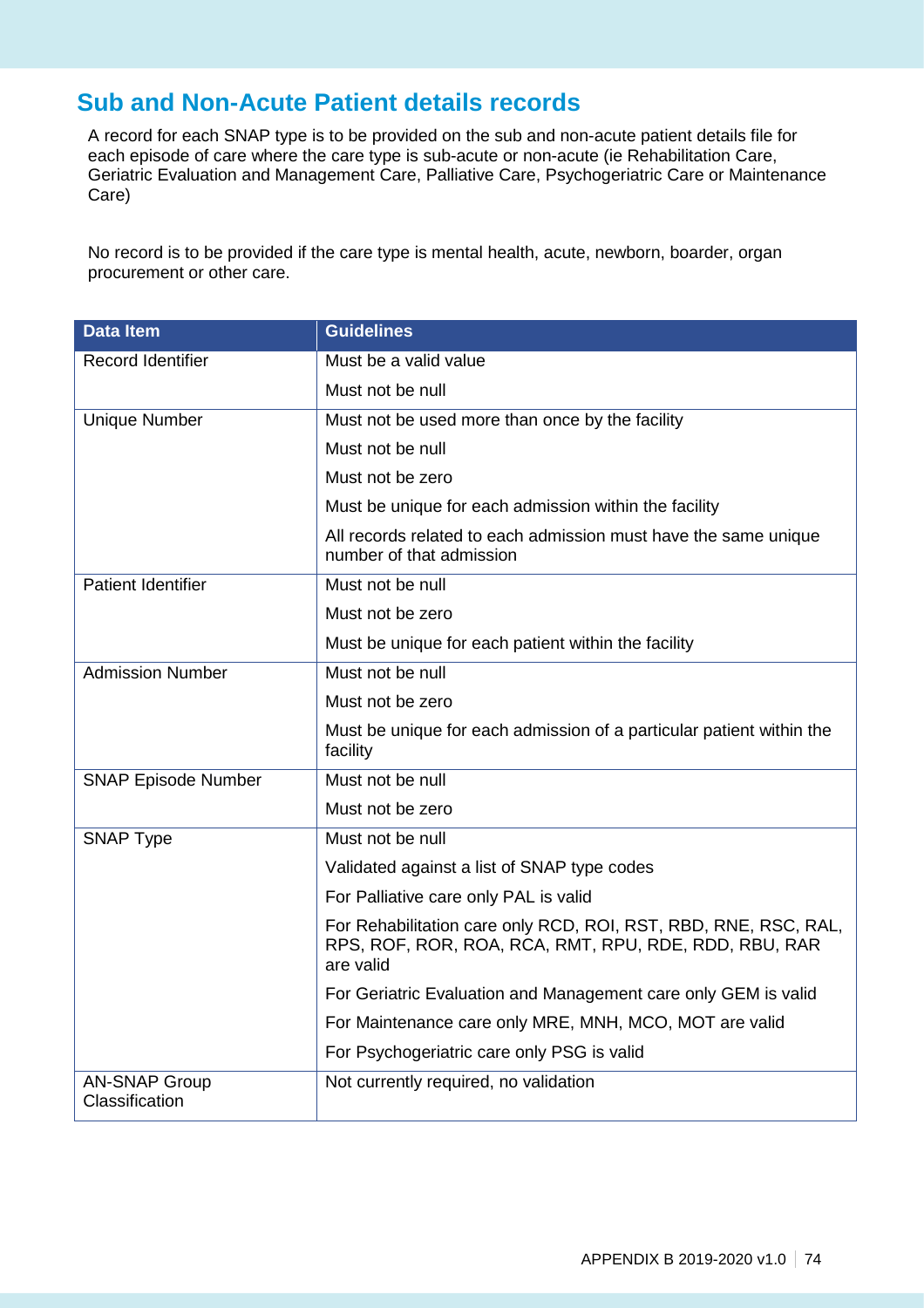| <b>Data Item</b>                              | <b>Guidelines</b>                                                                                                      |
|-----------------------------------------------|------------------------------------------------------------------------------------------------------------------------|
| <b>SNAP Episode Start Date</b>                | Must not be null                                                                                                       |
|                                               | Must be a valid date                                                                                                   |
|                                               | Must not be in the future (i.e. past current date)                                                                     |
|                                               | Must not be before the birth date of the patient                                                                       |
|                                               | Must be on or after the admission date                                                                                 |
|                                               | Must be before or on the separation date                                                                               |
| <b>SNAP Episode End Date</b>                  | Must not be null                                                                                                       |
|                                               | Must be a valid date                                                                                                   |
|                                               | Must not be in the future (ie. past current date)                                                                      |
|                                               | Must be on or after the admission date                                                                                 |
|                                               | Must be before or on the separation date                                                                               |
| Multidisciplinary Care Plan                   | Must be a valid value                                                                                                  |
| Flag                                          | Must not be null if SNAP Type is Rehabilitation, Geriatric Evaluation<br>and Management, Palliative or Psychogeriatric |
| Multidisciplinary Care Plan                   | Must be a valid date                                                                                                   |
| Date                                          | Must not be in the future (ie. past current date)                                                                      |
|                                               | Must be before or on the separation date                                                                               |
|                                               | Can be null                                                                                                            |
| <b>Proposed Principal Referral</b><br>Service | Must not be null if SNAP Type is Rehabilitation, Geriatric Evaluation<br>and Management, Palliative or Psychogeriatric |
|                                               | Validated against the list of proposed service codes                                                                   |
| <b>Primary Impairment Type</b>                | Must not be null if SNAP Type is Rehabilitation                                                                        |
|                                               | Validated against the list of Primary Impairment Type codes                                                            |
| <b>Clinical Assessment Only</b><br>Indicator  | Not currently required, no validation                                                                                  |

#### **For Maintenance Care SNAP Episodes:**

At least one set of mandatory ADL scores must be provided for each SNAP episode.

There must be at least one SNAP episode within a single non-acute episode of care.

If there is more than one SNAP episode then these must be contiguous.

The start date of the first SNAP episode must be the same as the start date of the episode of care.

The end date of the last SNAP episode must be the same as the end date of the episode of care.

#### **For Rehabilitation Care, Geriatric Evaluation and Management Care, Palliative Care and Psychogeriatric Care SNAP Episodes:**

At least one set of mandatory ADL scores must be provided for each SNAP episode.

There can only be one SNAP episode within a single sub-acute episode of care.

The start date of the SNAP episode must be the same as the start date of the episode of care.

The end date of the SNAP episode must be the same as the end date of the episode of care.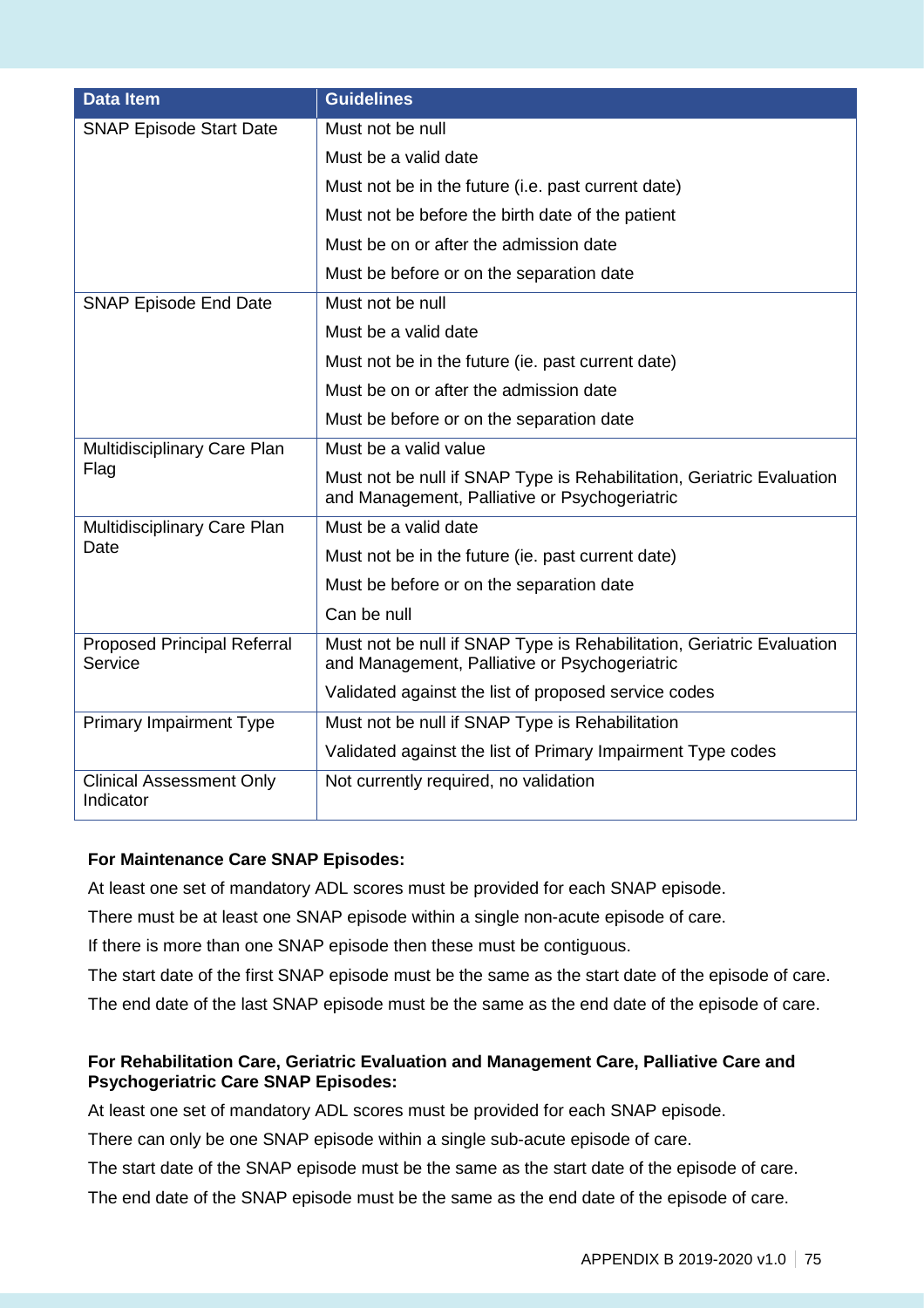# **Palliative care details records**

A record is to be provided on the palliative care details file for each episode of care where the care type is:  $30 =$  Palliative care

|  | No record is to be provided if the care type is NOT 30. |  |
|--|---------------------------------------------------------|--|
|--|---------------------------------------------------------|--|

| <b>Data Item</b>                             | <b>Guidelines</b>                                                                           |
|----------------------------------------------|---------------------------------------------------------------------------------------------|
| <b>Record Identifier</b>                     | Must be a valid value                                                                       |
|                                              | Must not be null                                                                            |
| <b>Unique Number</b>                         | Must not be used more than once by the facility                                             |
|                                              | Must not be null                                                                            |
|                                              | Must not be zero                                                                            |
|                                              | Must be unique for each admission within the facility                                       |
|                                              | All records related to each admission must have the same unique<br>number of that admission |
| <b>Patient Identifier</b>                    | Must not be null                                                                            |
|                                              | Must not be zero                                                                            |
|                                              | Must be unique for each patient within the facility                                         |
| <b>Admission Number</b>                      | Must not be null                                                                            |
|                                              | Must not be zero                                                                            |
|                                              | Must be unique for each admission of a particular patient within the<br>facility            |
| <b>First Admission For</b>                   | Must not be null                                                                            |
| <b>Palliative Care Treatment</b>             | Validated against the first admission for palliative care treatment<br>codes                |
| Previous Specialised Non-                    | Must not be null                                                                            |
| <b>Admitted Palliative Care</b><br>Treatment | Validated against the previous specialised non-admitted palliative care<br>treatment codes  |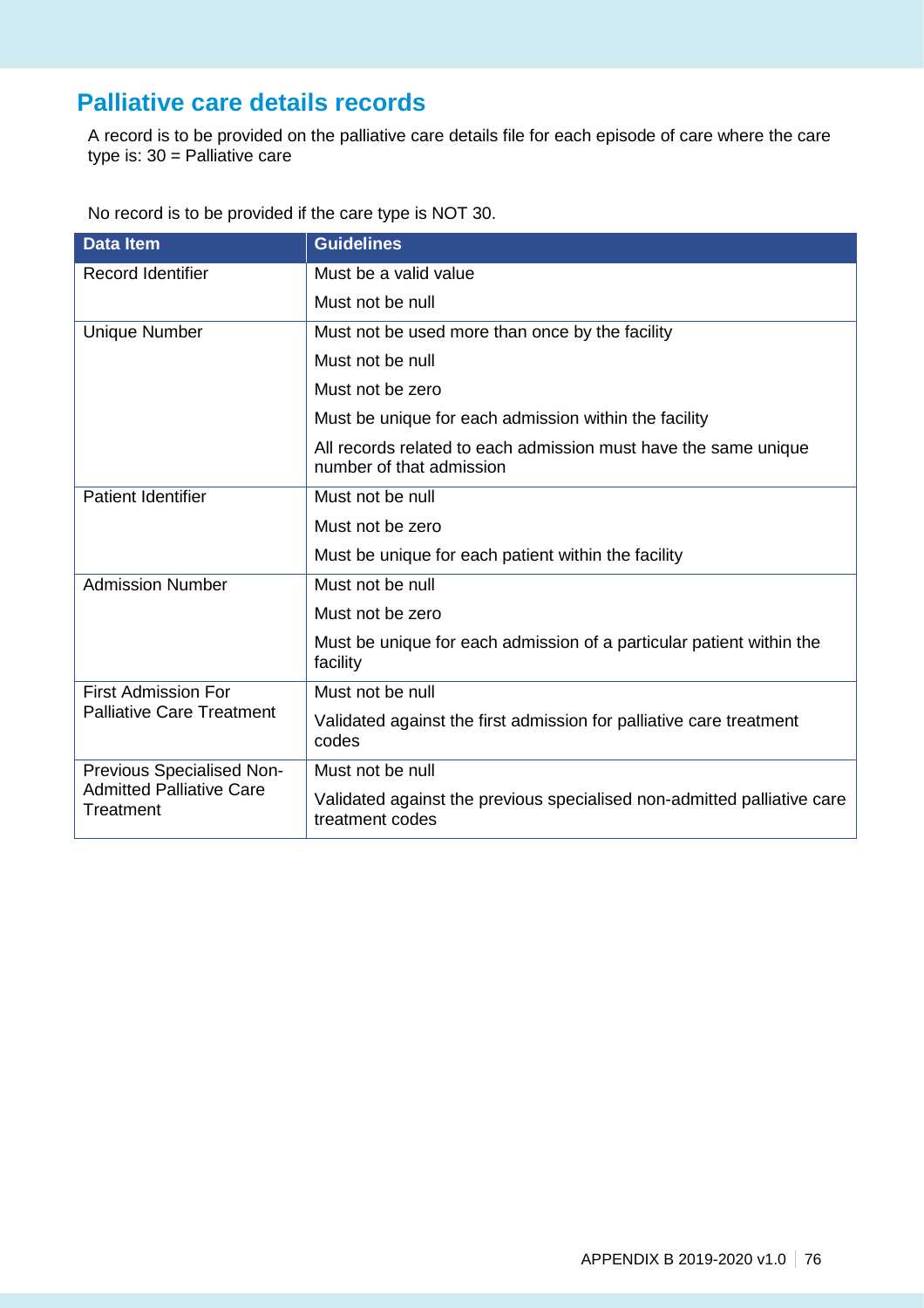# **Department of Veterans' Affairs details records**

A record is to be provided on the Department of Veterans' Affairs patient details file where the charges for the episode of care are met by the Department of Veterans' Affairs.

A record is not to be provided if the charges for the episode of care are not met by the Department of Veterans' Affairs.

| <b>Data Item</b>          | <b>Guidelines</b>                                                                           |
|---------------------------|---------------------------------------------------------------------------------------------|
| <b>Record Identifier</b>  | Must be a valid value                                                                       |
|                           | Must not be null                                                                            |
| <b>Unique Number</b>      | Must not be used more than once by the facility                                             |
|                           | Must not be null                                                                            |
|                           | Must not be zero                                                                            |
|                           | Must be unique for each admission within the facility                                       |
|                           | All records related to each admission must have the same unique<br>number of that admission |
| <b>Patient Identifier</b> | Must not be null                                                                            |
|                           | Must not be zero                                                                            |
|                           | Must be unique for each patient within the facility                                         |
| <b>Admission Number</b>   | Must not be null                                                                            |
|                           | Must not be zero                                                                            |
|                           | Must be unique for each admission of a particular patient within the<br>facility            |
| <b>DVA File Number</b>    | Must not be null                                                                            |
| DVA Card Type             | Must not be null                                                                            |
|                           | Must be a valid Card Type code                                                              |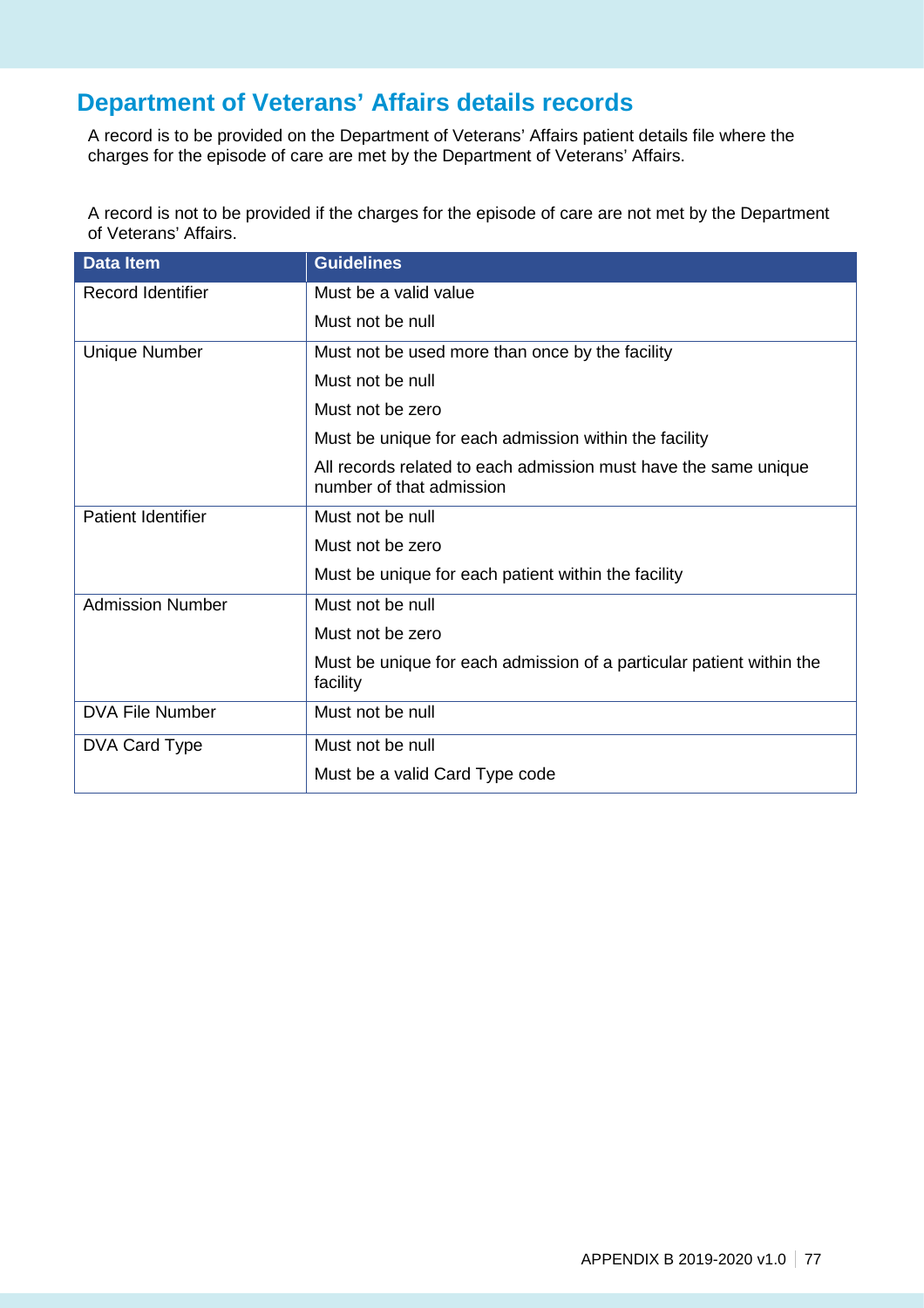# **Workers Compensation records**

A record is to be provided on the Workers' Compensation details file where the charges for the episode of care are met by WorkCover Queensland. This is currently defined as those episodes where the payment class is 'WCQ' or 'WCQI'.

A record is not to be provided if the charges for the episode of care are not met by WorkCover Queensland.

| <b>Data Item</b>                                     | <b>Guidelines</b>                                                                           |  |  |
|------------------------------------------------------|---------------------------------------------------------------------------------------------|--|--|
| <b>Record Identifier</b>                             | Must be a valid value                                                                       |  |  |
|                                                      | Must not be null                                                                            |  |  |
| <b>Unique Number</b>                                 | Must not be used more than once by the facility                                             |  |  |
|                                                      | Must not be null                                                                            |  |  |
|                                                      | Must not be zero                                                                            |  |  |
|                                                      | Must be unique for each admission within the facility                                       |  |  |
|                                                      | All records related to each admission must have the same unique<br>number of that admission |  |  |
| <b>Patient Identifier</b>                            | Must not be null                                                                            |  |  |
|                                                      | Must not be zero                                                                            |  |  |
|                                                      | Must be unique for each patient within the facility                                         |  |  |
| <b>Admission Number</b>                              | Must not be null                                                                            |  |  |
|                                                      | Must not be zero                                                                            |  |  |
|                                                      | Must be unique for each admission of a particular patient within the<br>facility            |  |  |
| <b>Workers' Compensation</b><br><b>Record Number</b> | Must not be null                                                                            |  |  |
| <b>Payment Class</b>                                 | Must be WCQ or WCQI                                                                         |  |  |
|                                                      | Must not be null                                                                            |  |  |
| <b>WC Incident Date</b>                              | Valid date format                                                                           |  |  |
|                                                      | Must not be null                                                                            |  |  |
|                                                      | Must not be after the separation date                                                       |  |  |
| <b>WC Incident Time</b>                              | Valid time format                                                                           |  |  |
|                                                      | Must not be null                                                                            |  |  |
|                                                      | Must be between 0000 and 2359                                                               |  |  |
| <b>WC Incident Date Flag</b>                         | Must be Y or N                                                                              |  |  |
|                                                      | Must not be null                                                                            |  |  |
| <b>WC Incident Location</b>                          | Default value will be UNKNOWN                                                               |  |  |
|                                                      | Must not be null                                                                            |  |  |
| Nature of Injury                                     | Default value will be UNKNOWN                                                               |  |  |
|                                                      | Must not be null                                                                            |  |  |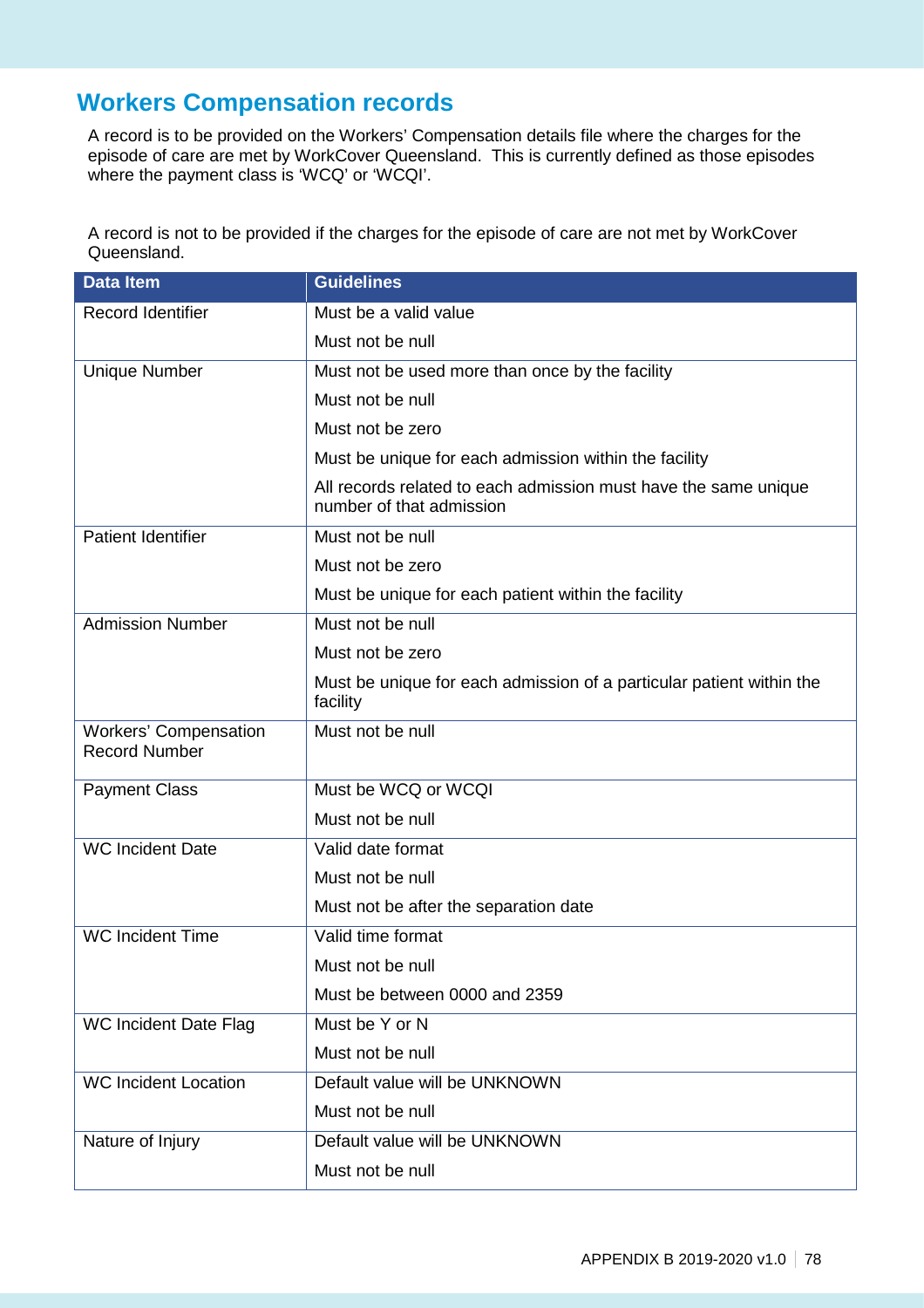| <b>Data Item</b>                | <b>Guidelines</b>                                                     |
|---------------------------------|-----------------------------------------------------------------------|
| <b>Employer Informed</b>        | Must be Y, or N, or U                                                 |
|                                 | Must not be null                                                      |
| <b>Authority Name</b>           | No validation                                                         |
| <b>Authority Address Line 1</b> | No validation                                                         |
| <b>Authority Address Line 2</b> | No validation                                                         |
| <b>Authority Suburb</b>         | Validated against locality data set parts with the Authority Postcode |
| <b>Authority Postcode</b>       | Validated against locality data set parts with the Authority Suburb   |
| <b>Employer Name</b>            | No validation                                                         |
| <b>Employer Address Line 1</b>  | No validation                                                         |
| <b>Employer Address Line 2</b>  | No validation                                                         |
| <b>Employer Suburb</b>          | Validated against locality data set parts with the Employer Postcode  |
| <b>Employer Postcode</b>        | Validated against locality data set parts with the Employer Suburb    |
| <b>Insurer Name</b>             | No validation                                                         |
| <b>Insurer Address Line 1</b>   | No validation                                                         |
| <b>Insurer Address Line 2</b>   | No validation                                                         |
| <b>Insurer Suburb</b>           | Validated against locality data set parts with the Insurer Postcode   |
| <b>Insurer Postcode</b>         | Validated against locality data set parts with the Insurer Suburb     |
| <b>Solicitor Name</b>           | No validation                                                         |
| Solicitor Address Line 1        | No validation                                                         |
| <b>Solicitor Address Line 2</b> | No validation                                                         |
| <b>Solicitor Suburb</b>         | Validated against locality data set parts with the Solicitor Postcode |
| <b>Solicitor Postcode</b>       | Validated against locality data set parts with the Solicitor Suburb   |
| Status 1                        | Must be AW, TW, FW or U                                               |
|                                 | Must not be null                                                      |
| Status <sub>2</sub>             | Must be C, D, MC, PA, PD or null                                      |
| <b>Claim Number</b>             | Must not be null                                                      |
| Occupation                      | Default value will be UNKNOWN                                         |
|                                 | Must not be null                                                      |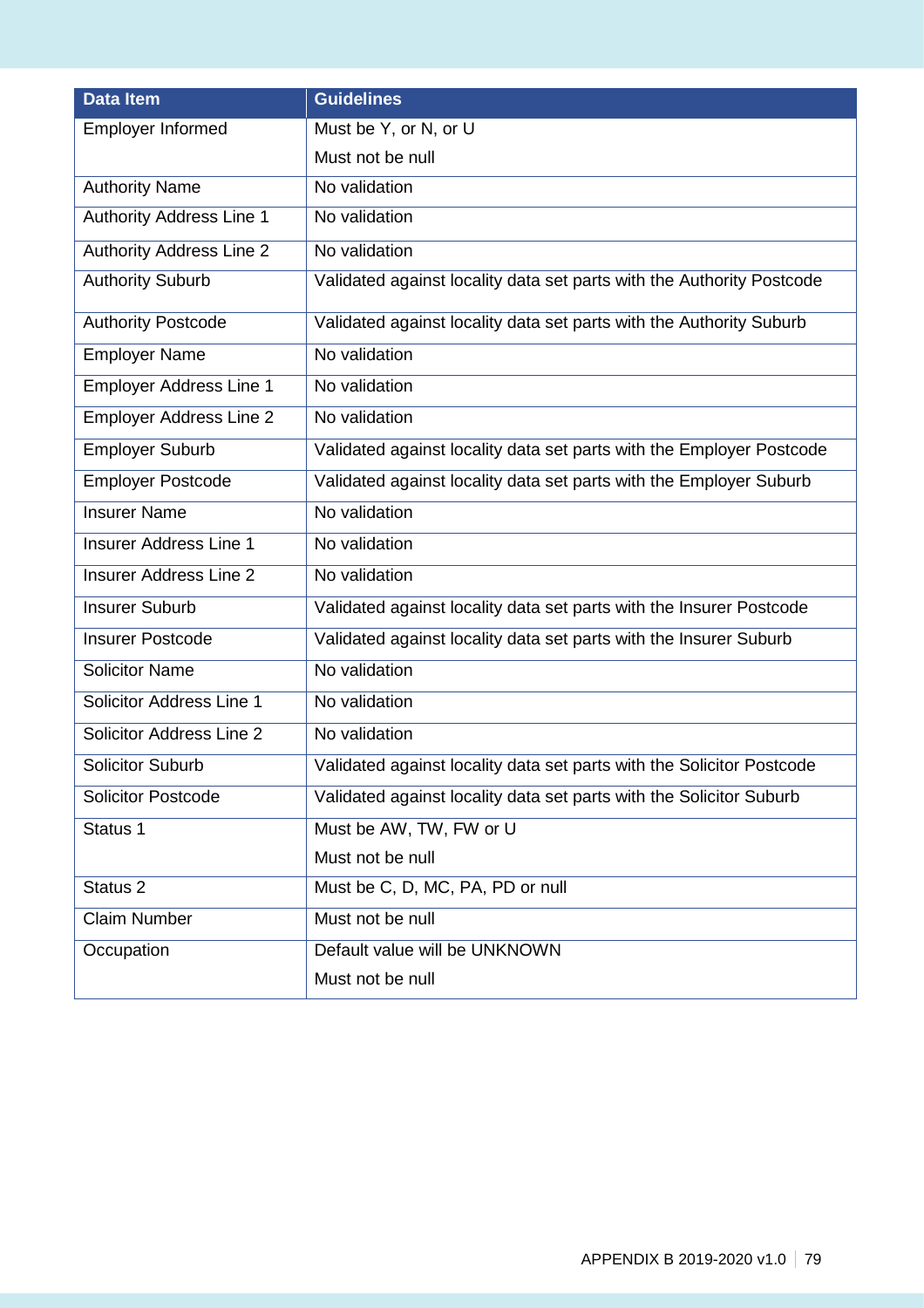# **Australian Rehabilitation Outcomes Centre records**

From 1 July 2013 AROC data will not be entered on HBCIS and only the header record will be provided in the AROC extract file.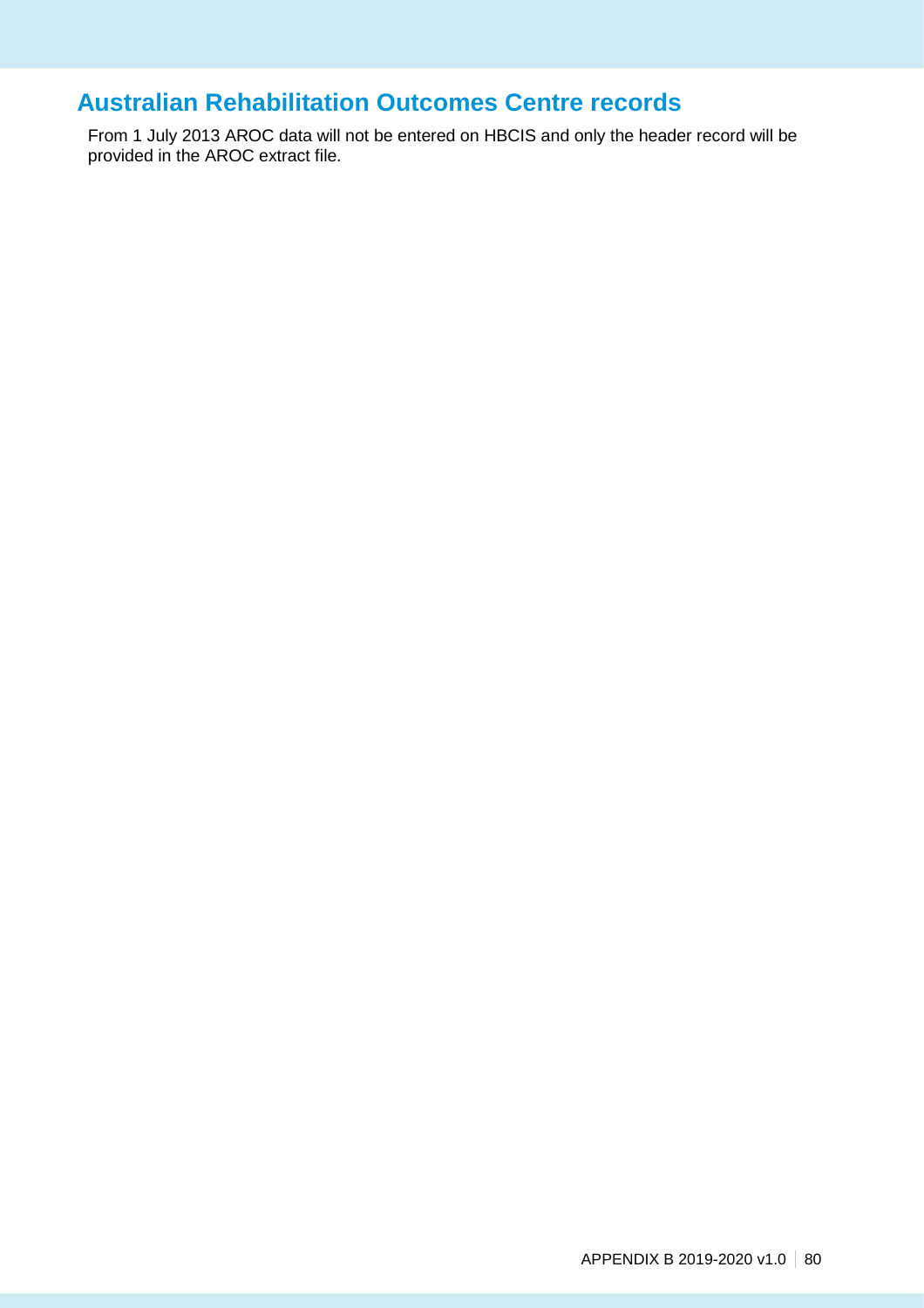# **Telehealth Admission details records**

A record is to be provided on the Telehealth admissions details file where a Telehealth service has been provided to an admitted patient.

| <b>Data Item</b>                              | <b>Guidelines</b>                                                                           |
|-----------------------------------------------|---------------------------------------------------------------------------------------------|
| <b>Record Identifier</b>                      | Must be a valid value                                                                       |
|                                               | Must not be null                                                                            |
| <b>Unique Number</b>                          | Must not be used more than once by the facility                                             |
|                                               | Must not be null                                                                            |
|                                               | Must not be zero                                                                            |
|                                               | Must be unique for each admission within the facility                                       |
|                                               | All records related to each admission must have the same unique<br>number of that admission |
| <b>Patient Identifier</b>                     | Must not be null                                                                            |
|                                               | Must not be zero                                                                            |
|                                               | Must be unique for each patient within the facility                                         |
| <b>Admission Number</b>                       | Must not be null                                                                            |
|                                               | Must not be zero                                                                            |
|                                               | Must be unique for each admission of a particular patient within the<br>facility            |
| Telehealth Event (session)                    | Must not be null                                                                            |
| <b>Identifier</b>                             | Must not be zero                                                                            |
|                                               | Must be a valid facility number                                                             |
| <b>Retrieval Services</b><br>Queensland (RSQ) | Not currently required, no validation                                                       |
| <b>Provider Facility</b>                      | Must not be null                                                                            |
|                                               | Must be a valid facility code                                                               |
| <b>Provider Unit</b>                          | If RSQ is 1 (yes), then provider unit must be null                                          |
| <b>Telehealth Event Type</b>                  | Must not be null                                                                            |
|                                               | Must be a valid Telehealth event type code                                                  |
| <b>Start Date</b>                             | Must be a valid date                                                                        |
|                                               | Must not be after the end date                                                              |
|                                               | Must not be in the future                                                                   |
|                                               | Must not be null                                                                            |
| <b>Start Time</b>                             | Must be a valid time                                                                        |
|                                               | Must not be null                                                                            |
| <b>End Date</b>                               | Must be a valid date                                                                        |
|                                               | Must be after the start date                                                                |
|                                               | Must not be in the future                                                                   |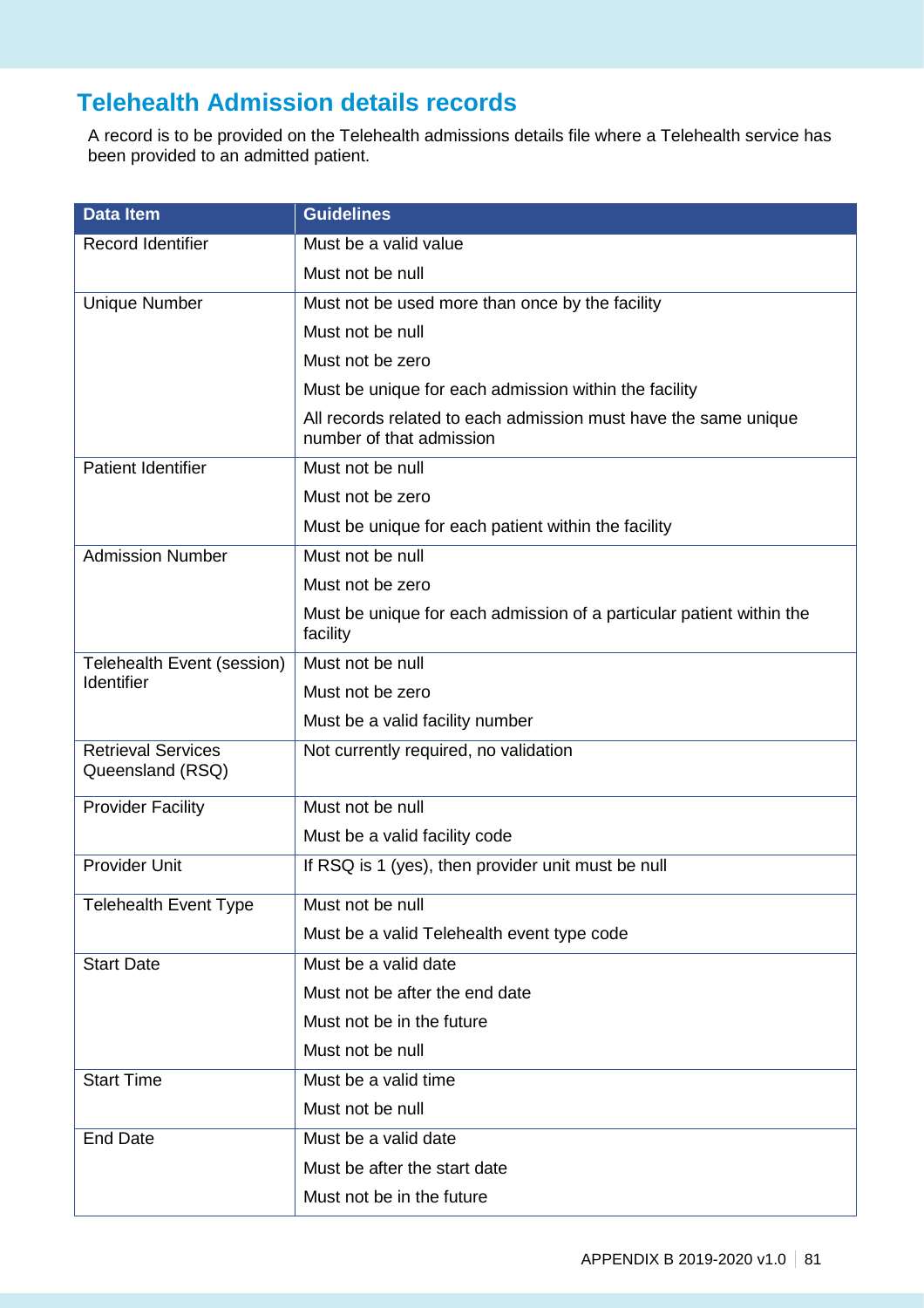| <b>Data Item</b>                | <b>Guidelines</b>                             |
|---------------------------------|-----------------------------------------------|
|                                 | Must not be null                              |
|                                 |                                               |
| End Time                        | Must be a valid time                          |
|                                 | Must not be null                              |
| <b>Event Count</b>              | Must not be null                              |
| <b>Total Duration</b>           | Must not be null                              |
|                                 | Must be numeric                               |
| <b>Average Duration</b>         | Must not be null                              |
|                                 | Must be numeric                               |
|                                 | Zero values accepted                          |
| <b>Telehealth Provider Type</b> | Must not be null                              |
|                                 | Must be a valid Telehealth provider type code |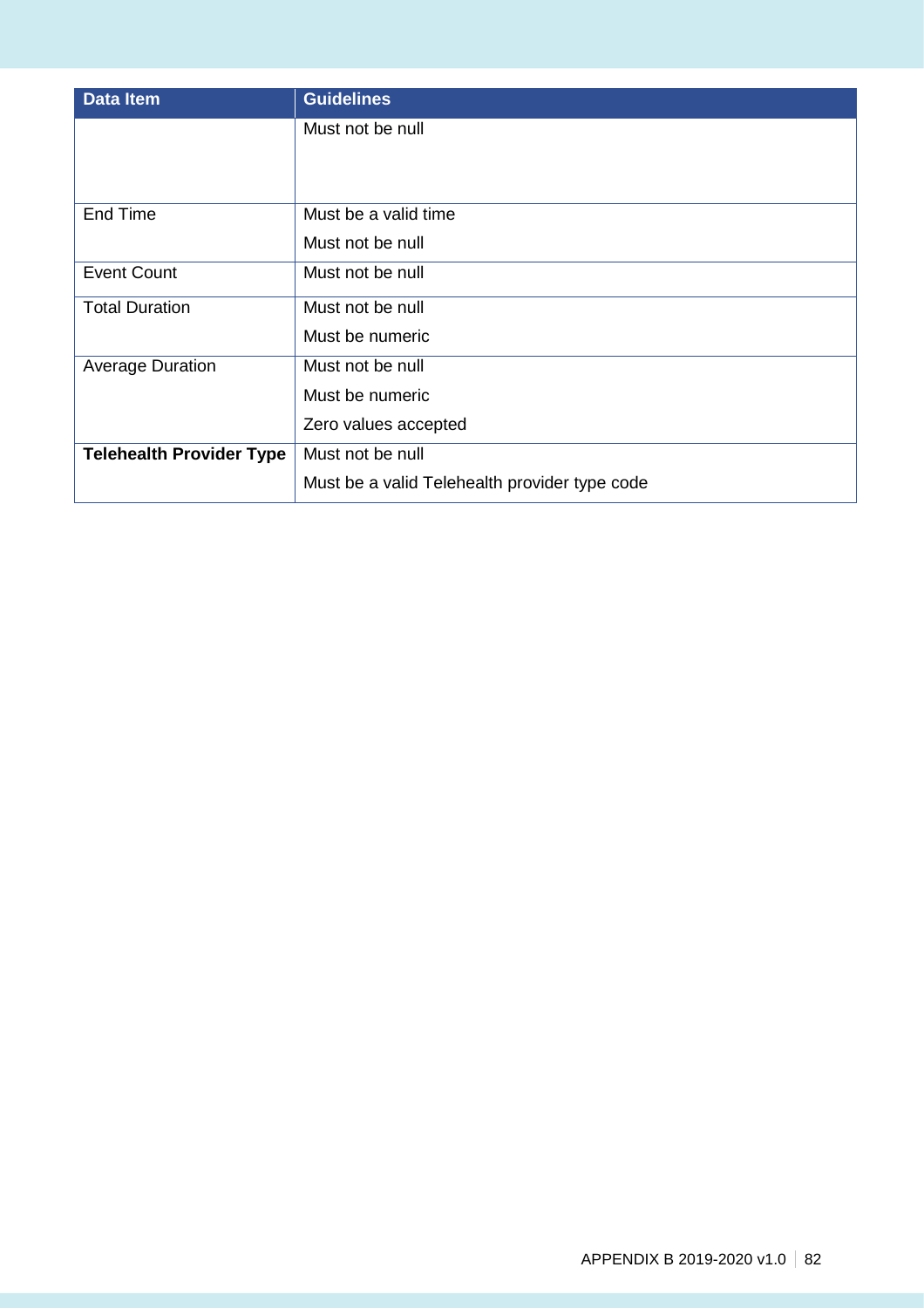# **Public Processing Rules**

The processing rules apply to New (N), Amendment (A), Delete (D) and Up to date (U) records.

## **RECORD IDENTIFIER = N**

#### **Description:**

Patient separated in the extract period or patient separated prior to the extract period but not previously submitted (late insertion).

## **Patient File**

• A corresponding record must exist in the admission file.

## **Admission File**

- Admission record must not already exist.
- A corresponding record must exist in the patient file.
- Patient must be separated in the extract period or patient separated prior to extract period but not previously submitted (late insertion).
- Late insertions for the current financial year can be received up to and including the extraction for August data of the next financial year (due in early October).

## **Activity File**

- A corresponding record must exist in the admission file and in the patient file.
- All activities must occur within the admission and separation dates.

Account Class Variations

o Must not already exist.

Leave

- o Must not already exist.
- o Leave period must not overlap with any other leave periods for admission.

Ward Transfer

o Must not already exist for admission.

Contract Status

- o Must not already exist for admission.
- Not Ready For Surgery
	- o Must not already exist for admission.
	- $\circ$  Not ready for surgery period must not overlap with any other not ready for surgery periods for admission.
- Qualification Status
	- o Must not already exist for admission.
- Elective Surgery Items
	- o Must not already exist for admission.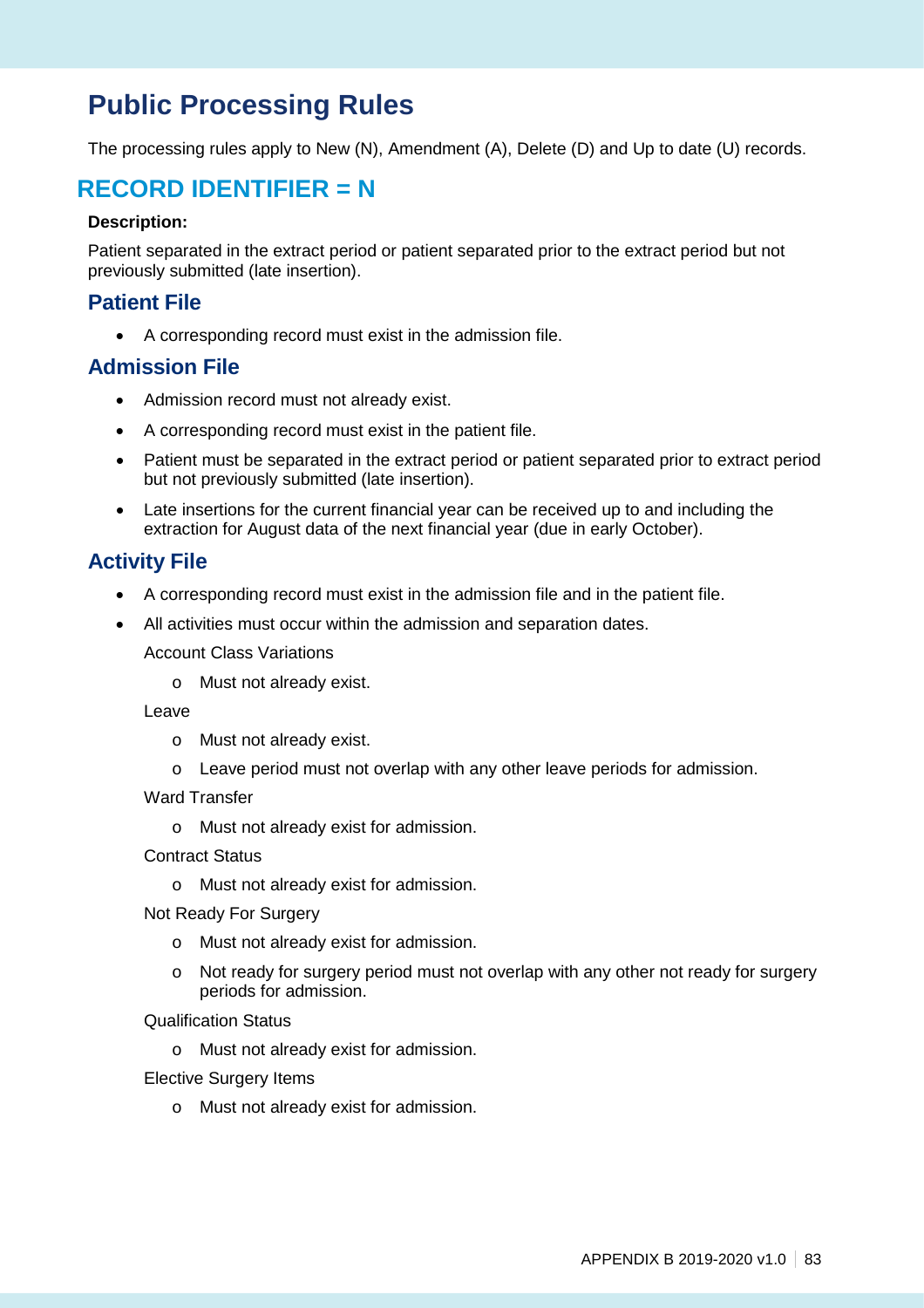#### Sub and Non-acute Patient Items

- o Must not already exist for admission.
- Nursing Home Type Patient Items
	- o Must not already exist for admission.
- Delayed Assessed Separation Event
	- o Must not already exist for admission.
	- o Event period must not overlap with any other event periods for admission.

Patient Identifier of mother of baby born in hospital

o Must not already exist for admission.

Mental Health Phase of Care

- o Must not already exist for admission.
- o For separations on or after 1 July 2017, the Mental Health Phase of Care is no longer required to be reported.

## **Morbidity File**

- A corresponding record must exist in the admission file and in the patient file.
- The ICD-10-AM code must not already exist for this admission except for procedure, morphology and external cause codes.

#### **Mental Health File**

- A corresponding record must exist in the admission file and in the patient file.
- Must not already exist for admission.
- Must exist if any standard unit code in the activity or admission file is in the range PYAA to PYZZ.

## **Elective Admission Surgery File**

- A corresponding record must exist in the admission file and in the patient file.
- Must not already exist for admission.

#### **Sub and Non-Acute Patient File**

- A corresponding record must exist in the admission file and in the patient file.
- Must not already exist for admission.

#### **Palliative Care File**

- A corresponding record must exist in the admission file and in the patient file.
- Must not already exist for admission.

#### **Department of Veterans' Affairs File**

- A corresponding record must exist in the admission file and in the patient file.
- Must not already exist for admission.

## **Workers' Compensation File**

- A corresponding record must exist in the admission file and in the patient file.
- Must not already exist for admission.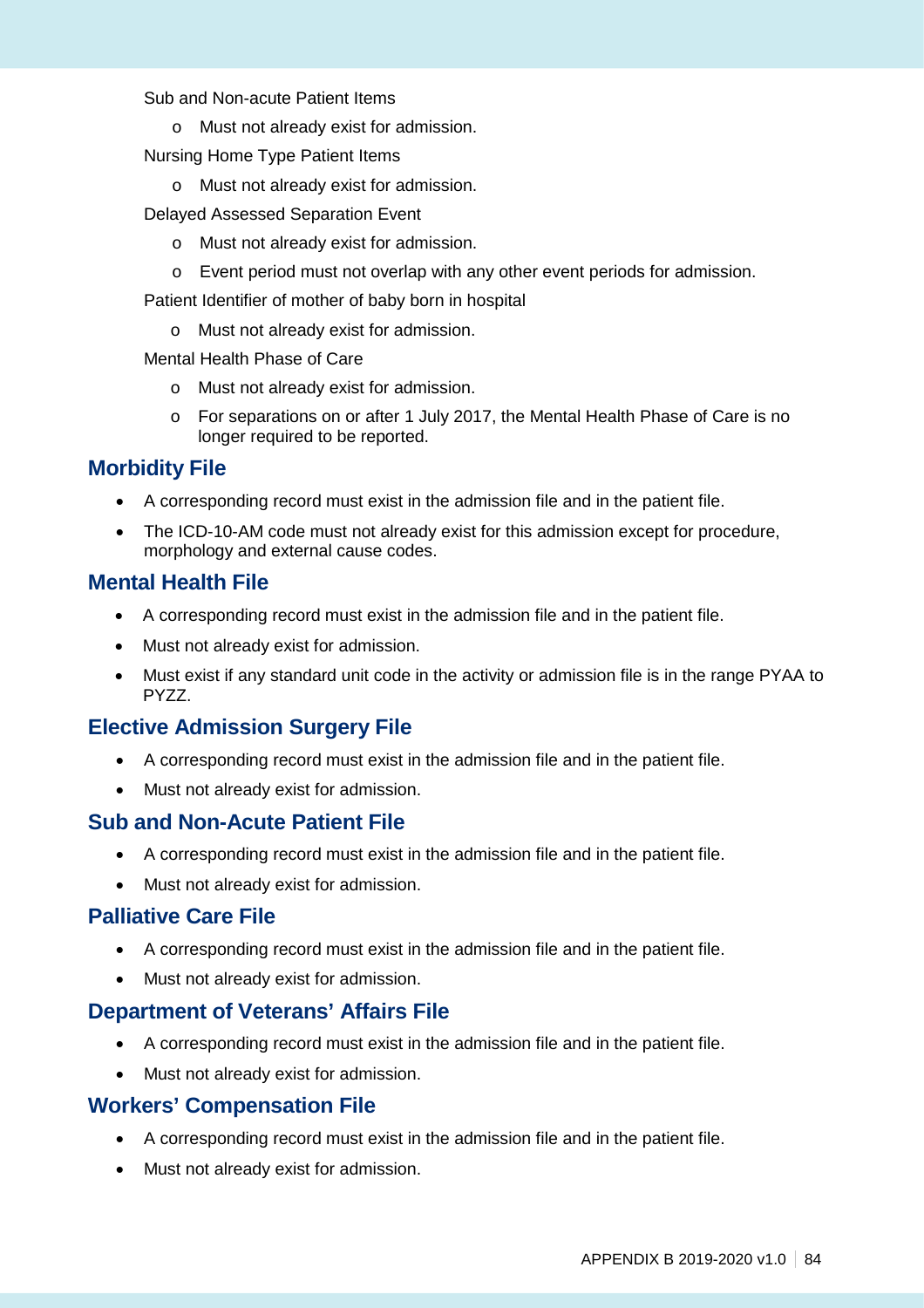## **Telehealth Inpatient Details File**

•

- A corresponding record must exist in the admission file and in the patient file.
- Must not already exist for admission.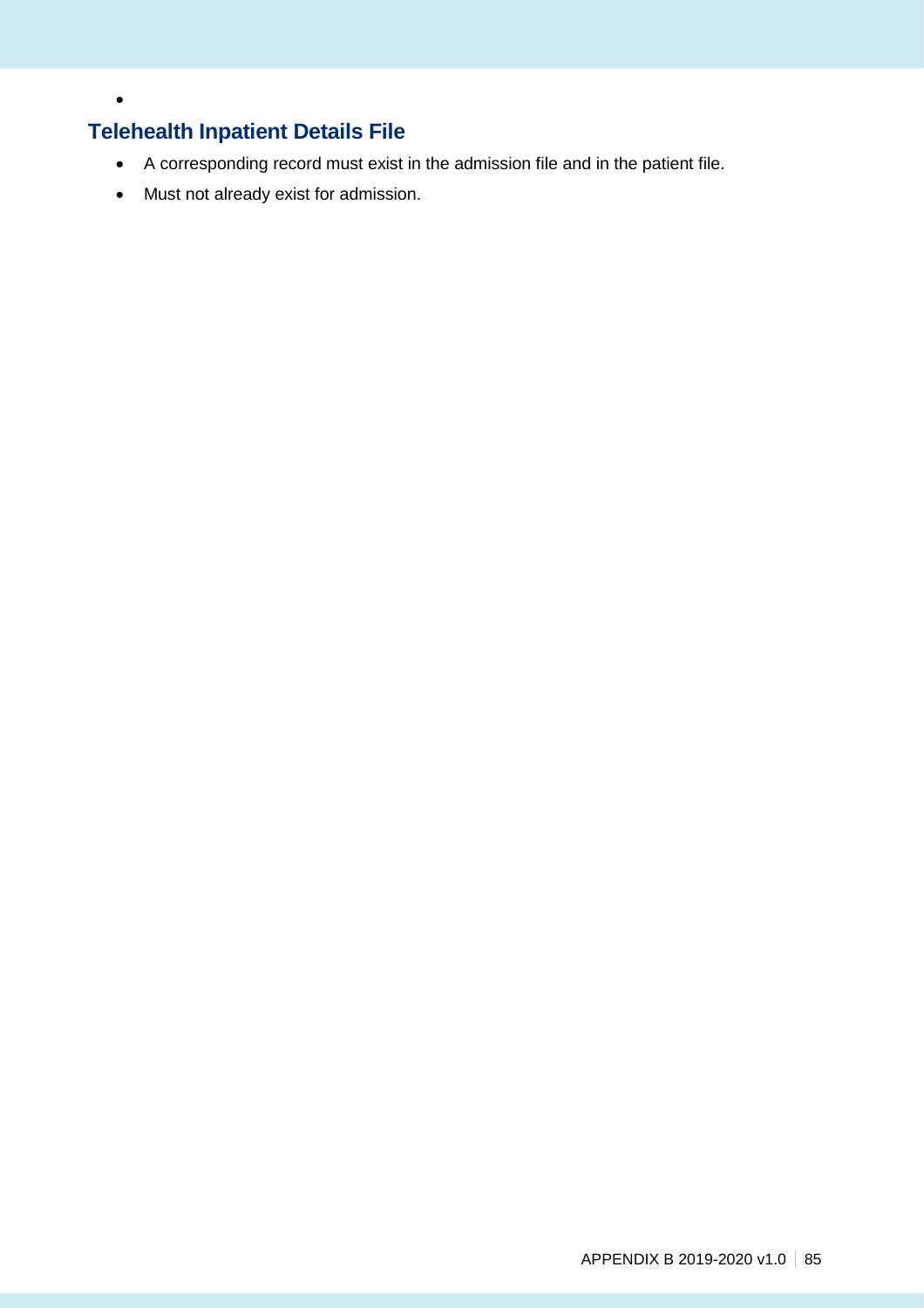# **RECORD IDENTIFIER = A**

#### **Description:**

Amendment to records submitted prior to the extract period. Amendment records for the current financial year can be received up to and including the extraction of July data of the next financial year (due in early September).

These processing rules also apply to Up to Date records previously sent.

#### **Patient File**

• Patient record must exist.

## **Admission File**

• Admission record must exist

#### **Activity File**

• Cannot be amended, must instead be deleted and re-created.

#### **Morbidity File**

• Cannot be amended, must instead be deleted and re-created.

#### **Mental Health File**

• Mental Health record must exist.

#### **Elective Admission Surgery File**

• Elective Admission Surgery record must exist.

#### **Sub and Non-acute Patient File**

• Sub and Non-acute Patient record must exist.

## **Palliative Care File**

• Palliative Care patient record must exist.

#### **Department of Veterans' Affairs File**

• Department of Veterans' Affairs record must exist.

#### **Workers' Compensation File**

• Workers' Compensation record must exist.

#### **Telehealth Inpatient Details File**

• Telehealth Inpatient record must exist.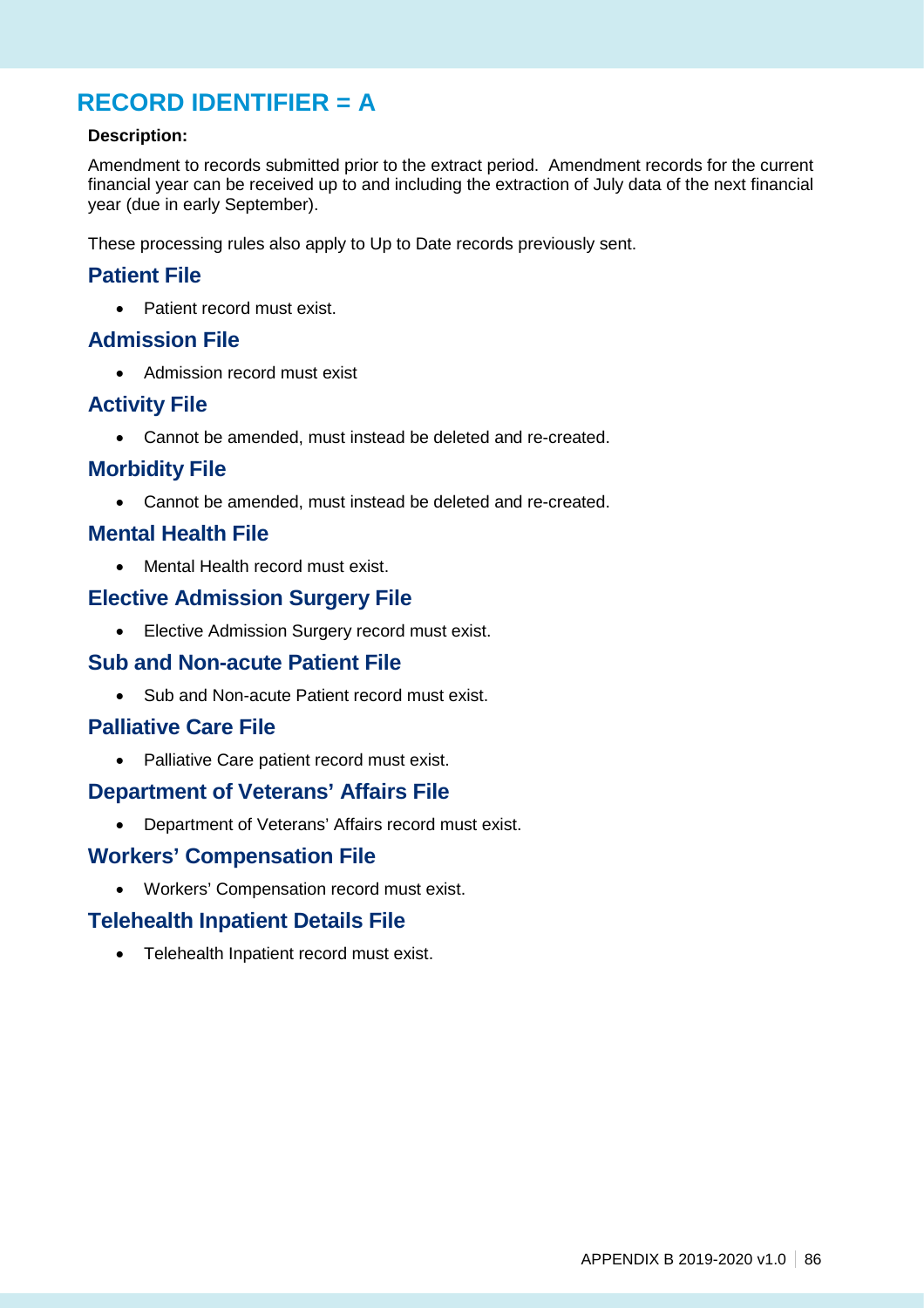# **RECORD IDENTIFIER = D**

#### **Description:**

Deletion of any record previously sent. Deletion records for the current financial year can be received up to and including the extraction of July data of the next financial year (due in early September).

These processing rules also apply to Up to Date records previously sent.

#### **Patient File**

• Deletion is not applicable to patient records.

#### **Admission File**

• The admission record must exist.

#### **Activity File**

• Only the one record matching the previously submitted record exactly will be deleted.

Account Class Variations

o The record must exist

Leave

o The record must exist

Ward Transfer

o The record must exist

Contract Status

o The record must exist

Not Ready For Surgery

- o The record must exist
- Qualification Status
	- o The record must exist

Elective Surgery Items

o The record must exist

Sub and Non-acute Items

o The record must exist

Nursing Home Type Patient Items

o The record must exist

Delayed Assessed Separation Event

o The record must exist

Patient Identifier of mother of baby born in hospital

o The record must exist

Mental Health Phase of Care

- o The record must exist.
- o For separations on or after 1 July 2017, the Mental Health Phase of Care is no longer required to be reported.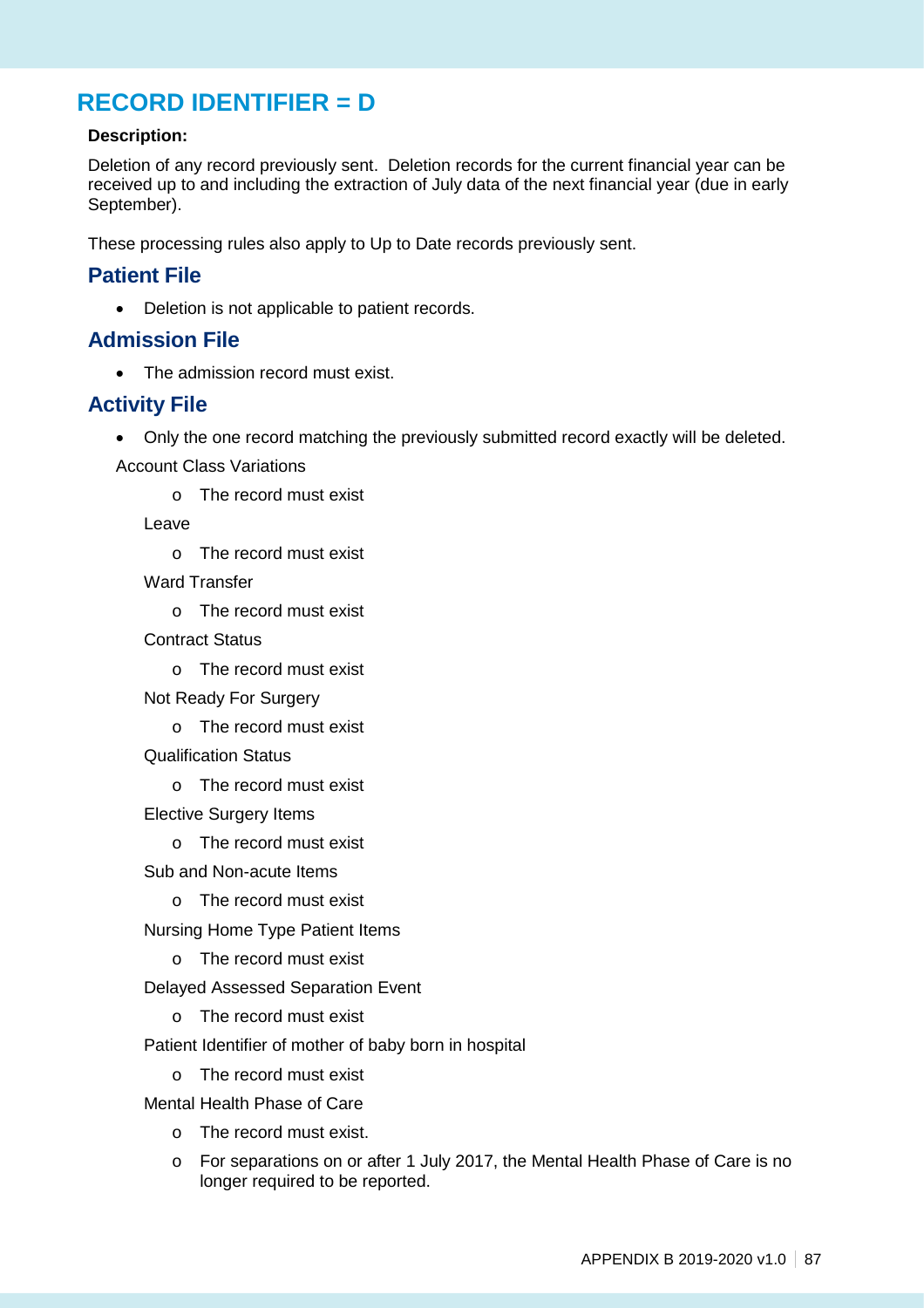## **Morbidity File**

- All morbidity records in relation to that admission will be deleted.
- The morbidity record must exist.

### **Mental Health File**

• Mental Health record must exist.

## **Elective Admission Surgery File**

• Elective Admission Surgery record must exist.

#### **Sub and Non-Acute Patient File**

• Sub and Non-acute Patient record must exist.

## **Palliative Care File**

• Palliative Care record must exist.

## **Department of Veterans' Affairs File**

• Department of Veterans' Affairs record must exist.

## **Workers' Compensation File**

• Workers' Compensation record must exist.

## **Telehealth Inpatient Details File**

• Telehealth Inpatient record must exist.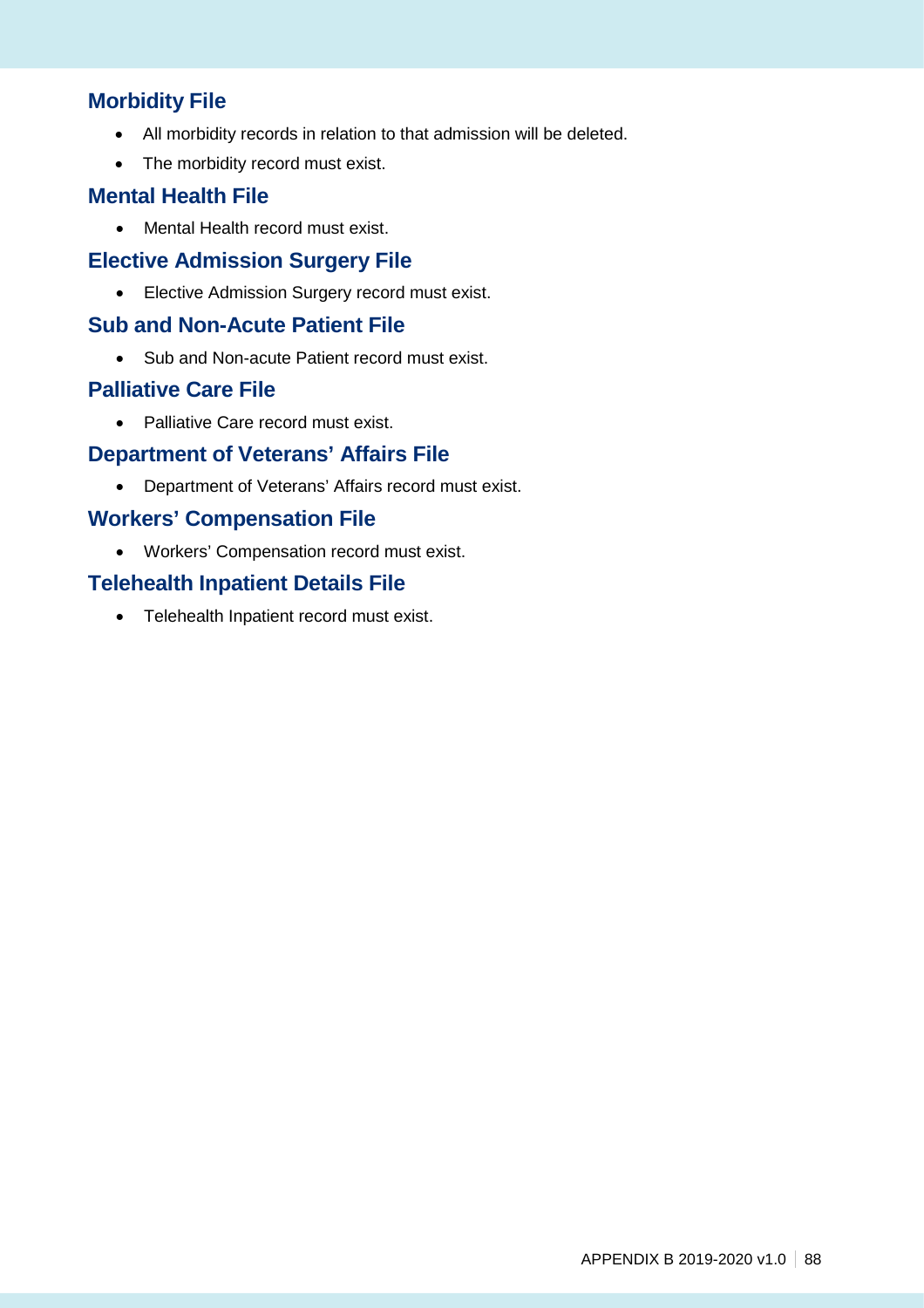# **RECORD IDENTIFIER = U**

#### **Description:**

Patient admitted during, or prior to, the extract period but who is not separated in the extract period.

A 'U' Up to Date record identifier replaces a 'N' New record identifier when the Up to Date record is first supplied in the extract. All amendments to an up to date record should be provided using the processing rules applied to end dated records. Following the separation of a patient the end date of the record will be provided in the extract as an amendment record within the admission file.

## **Patient File**

• A corresponding record must exist in the admission file.

#### **Admission File**

- Admission record must not already exist.
- A corresponding record must exist in the patient file.
- Patient admitted during or prior to extract period but who is not separated in extract period or separated prior to extract period but not previously submitted (late insertion).
- During each collection period there will be a 'refresh point' for U records. This will entail SSB deleting all existing U records. Therefore all records that meet the 'U' criteria, including those records that have been previously supplied, are required to be submitted in the first extract following the extract period for August data.

## **Activity File**

- A corresponding record must exist in the admission file and in the patient file.
- All activities must occur within the admission and extract period to dates.

Account Class Variations

o Must not already exist.

#### Leave

- o Must not already exist.
- o Leave period must not overlap with any other leave periods for admission.

Ward Transfer

- o Must not already exist for admission.
- Contract Status
	- o Must not already exist for admission.
- Not Ready For Surgery
	- o Must not already exist for admission.
	- o Not ready for surgery period must not overlap with any other not ready for surgery periods for admission.
- Qualification Status
	- o Must not already exist for admission.
- Elective Surgery Items
	- o Must not already exist for admission.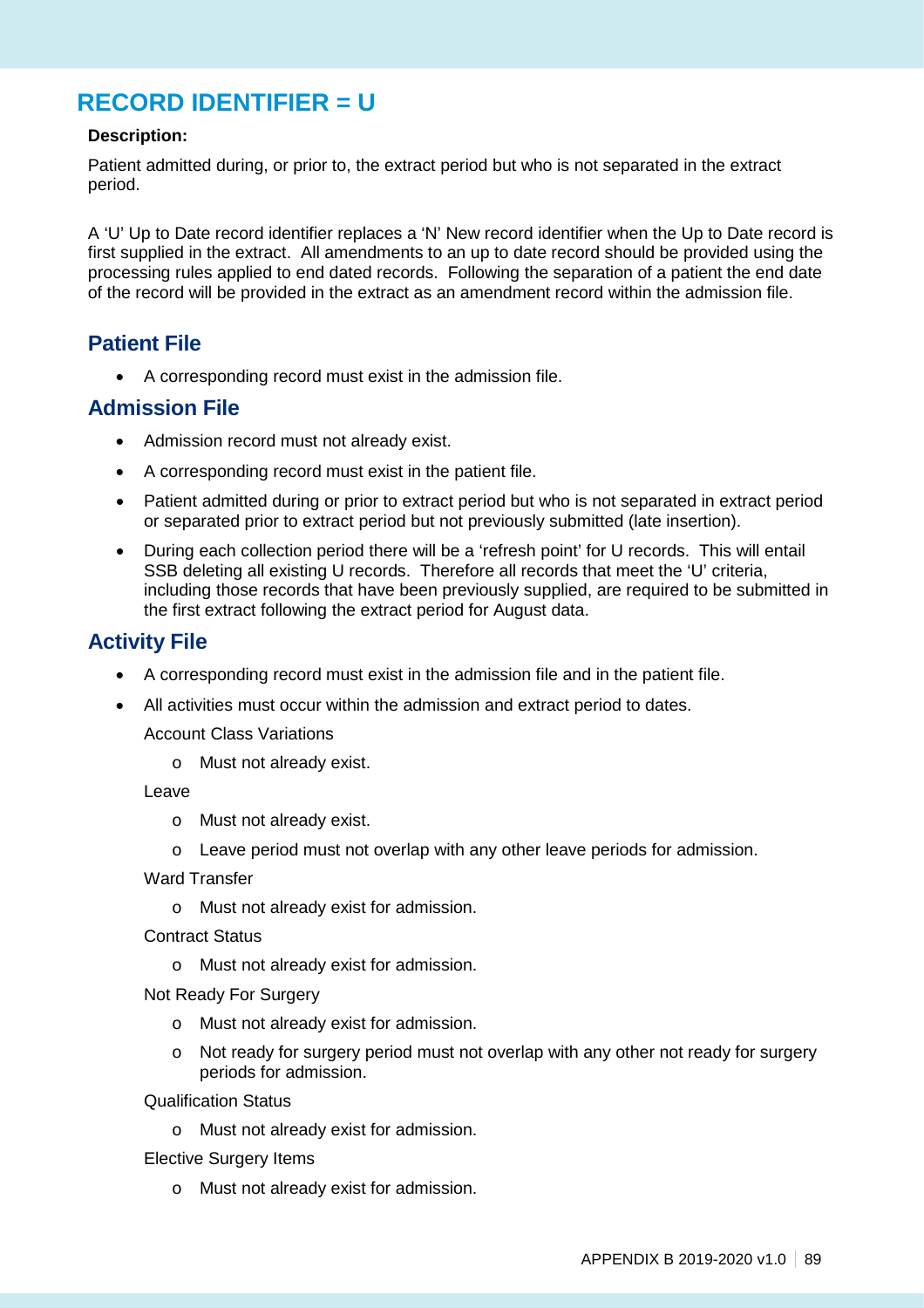#### Sub and Non-acute Patient Items

- o Must not already exist for admission.
- Nursing Home Type Patient Items
	- o Must not already exist for admission.
- Delayed Assessed Separation Event
	- o Must not already exist for admission.
	- o Event period must not overlap with any other event periods for admission.

Patient Identifier of mother of baby born in hospital

o Must not already exist for admission.

Mental Health Phase of Care

- o Must not already exist for admission.
- o Mental Health Phase of Care must not overlap with any other Mental Health Phases of Care.
- o For separations on or after 1 July 2017, the Mental Health Phase of Care is no longer required to be reported.

## **Morbidity File**

- A corresponding record must exist in the admission file and in the patient file.
- The ICD-10-AM code must not already exist for this admission except for procedure, morphology and external cause codes.

## **Mental Health File**

- A corresponding record must exist in the admission file and in the patient file.
- Must not already exist for admission.
- Must exist if any standard ward/unit code in the activity or admission file is in the range PYAA to PYZZ.

## **Elective Admission Surgery File**

- A corresponding record must exist in the admission file and in the patient file.
- Must not already exist for admission.

#### **Sub and Non-Acute Patient File**

- A corresponding record must exist in the admission file and in the patient file.
- Must not already exist for admission.

#### **Palliative Care File**

- A corresponding record must exist in the admission file and in the patient file.
- Must not already exist for admission.

#### **Department of Veterans' Affairs File**

- A corresponding record must exist in the admission file and in the patient file.
- Must not already exist for admission.

## **Workers' Compensation File**

• A corresponding record must exist in the admission file and in the patient file.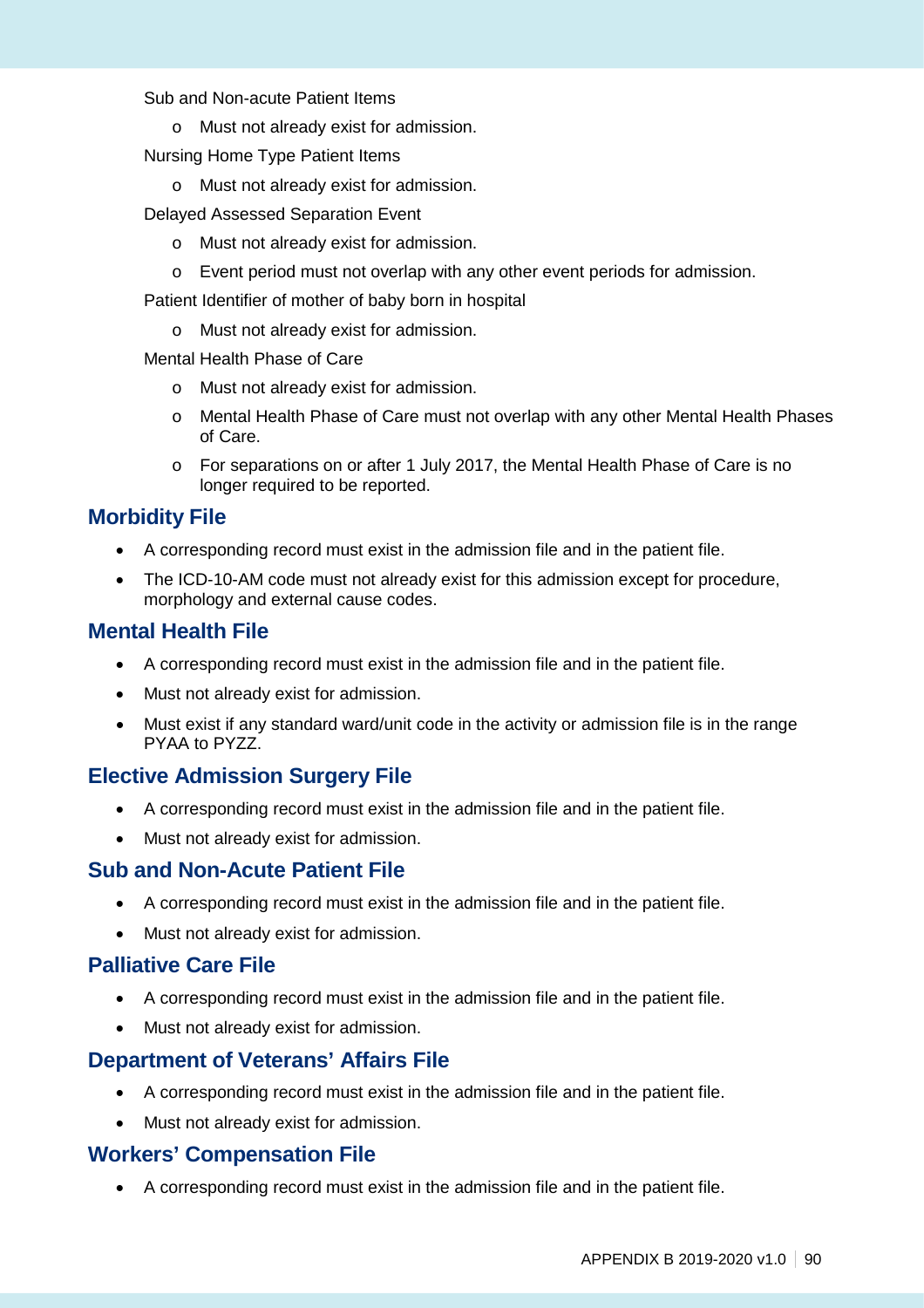• Must not already exist for admission.

## **Telehealth Inpatient Details File**

- A corresponding record must exist in the admission file and in the patient file.
- Must not already exist for admission.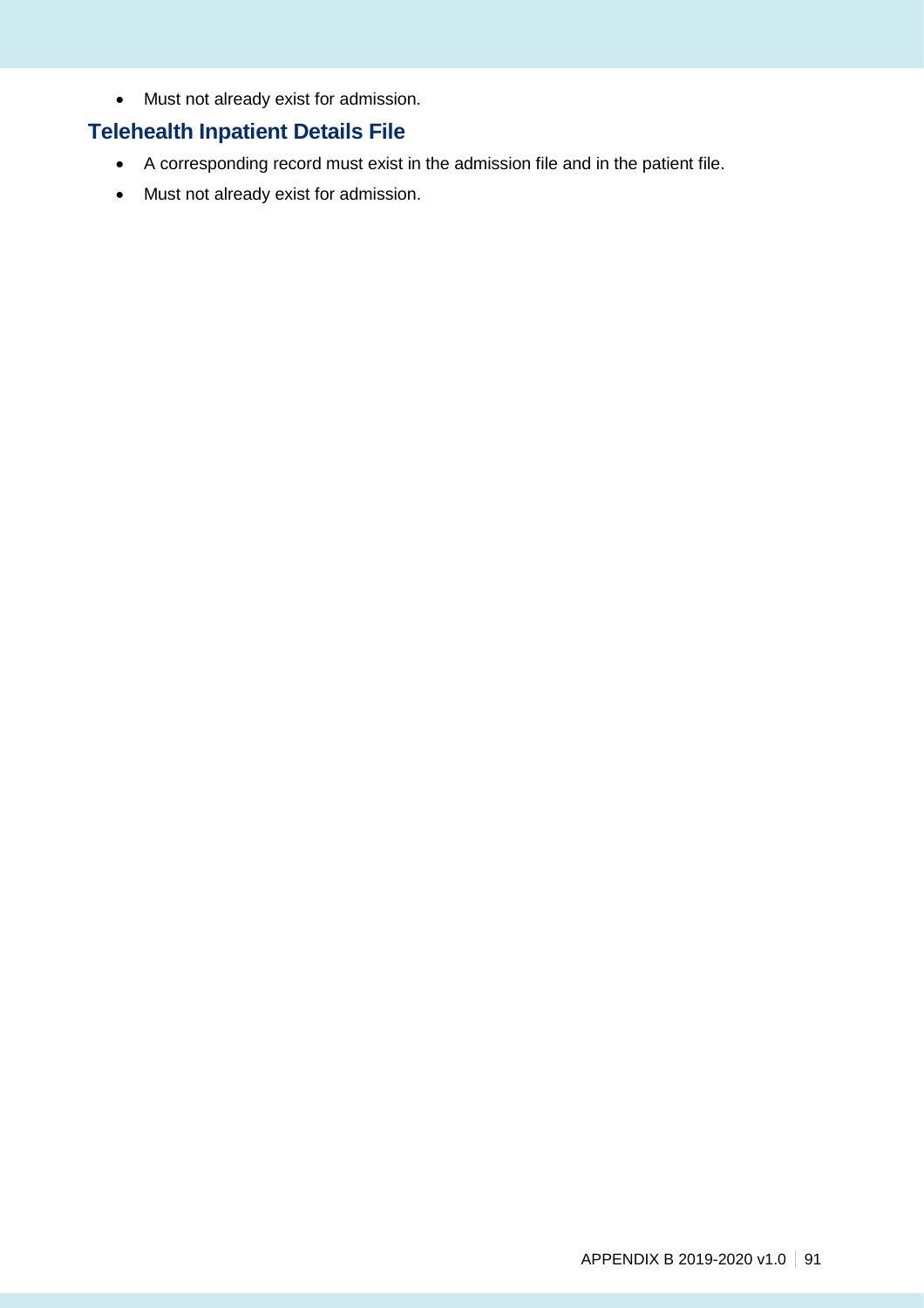#### APPENDIX B 2019-2020 v1.0 | 92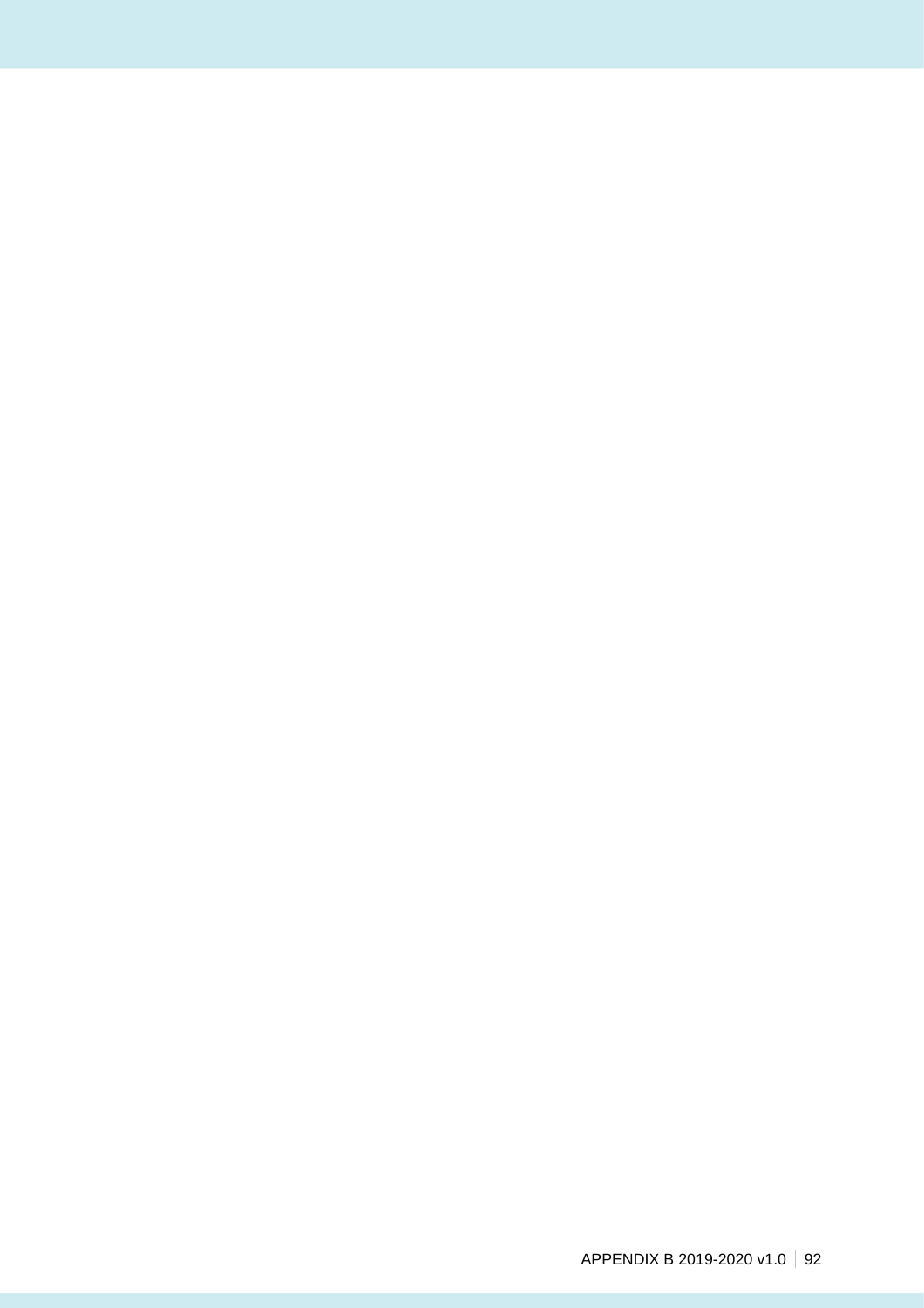# **Private Facility File Format 2019-2020 Collection Year**

## **Introduction**

This document specifies the file format for the electronic submission of admitted patient data by private facilities. This data is submitted to the Statistical Services Branch (SSB), Queensland Department of Health for the Queensland Hospital Admitted Patient Data Collection (QHAPDC).

A record must be provided for each admitted patient, including newborn babies, separated from any facility permitted to admit patients. Separated is an inclusive term meaning discharged, died, transferred or statistically separated.

All boarders and posthumous organ procurement donors are also included in the scope of the QHAPDC.

**SSB is able to electronically process amendments if the facility's patient record system is capable of supplying amendment and deletion records. These records have a record identifier of 'A' or 'D' as detailed in the following file format. Please inform your SSB contact prior to your facility commencing the reporting of any amendments and deletion records electronically.**

There are 9 files specified in this document: Header, Patient, Admission, Activity, Morbidity, Mental Health, Sub and Non-Acute Patient, Palliative Care and Department of Veterans' Affairs.

The following is our standard when naming the files:

#### fffffctyyctyynnn.filetype

- fffff five-digit facility number (zero filled from the left)
- ctyyctyy collection year to which the data relates
- nnn data extract number for collection year
- filetype HDR for the Header File
	-
	- PAT for the Patient File
	- ADM for the Admission File
	- ACT for the Activity File
	- MOR for the Morbidity File
	- MEN for the Mental Health File
	- SNP for the Sub and Non-Acute Patient File
	- PAL for the Palliative Care file
	- DVA for the Department of Veterans' Affairs File

#### **The 4th admission file for ABC Hospital (facility number 99999) for collection year 2019-2020 would be named:**

#### 9999920192020004.ADM

You are able to supply data for multiple months or for a partial month in the one extract file. The data extract number for a collection year must begin at '001' and be contiguous throughout the collection year.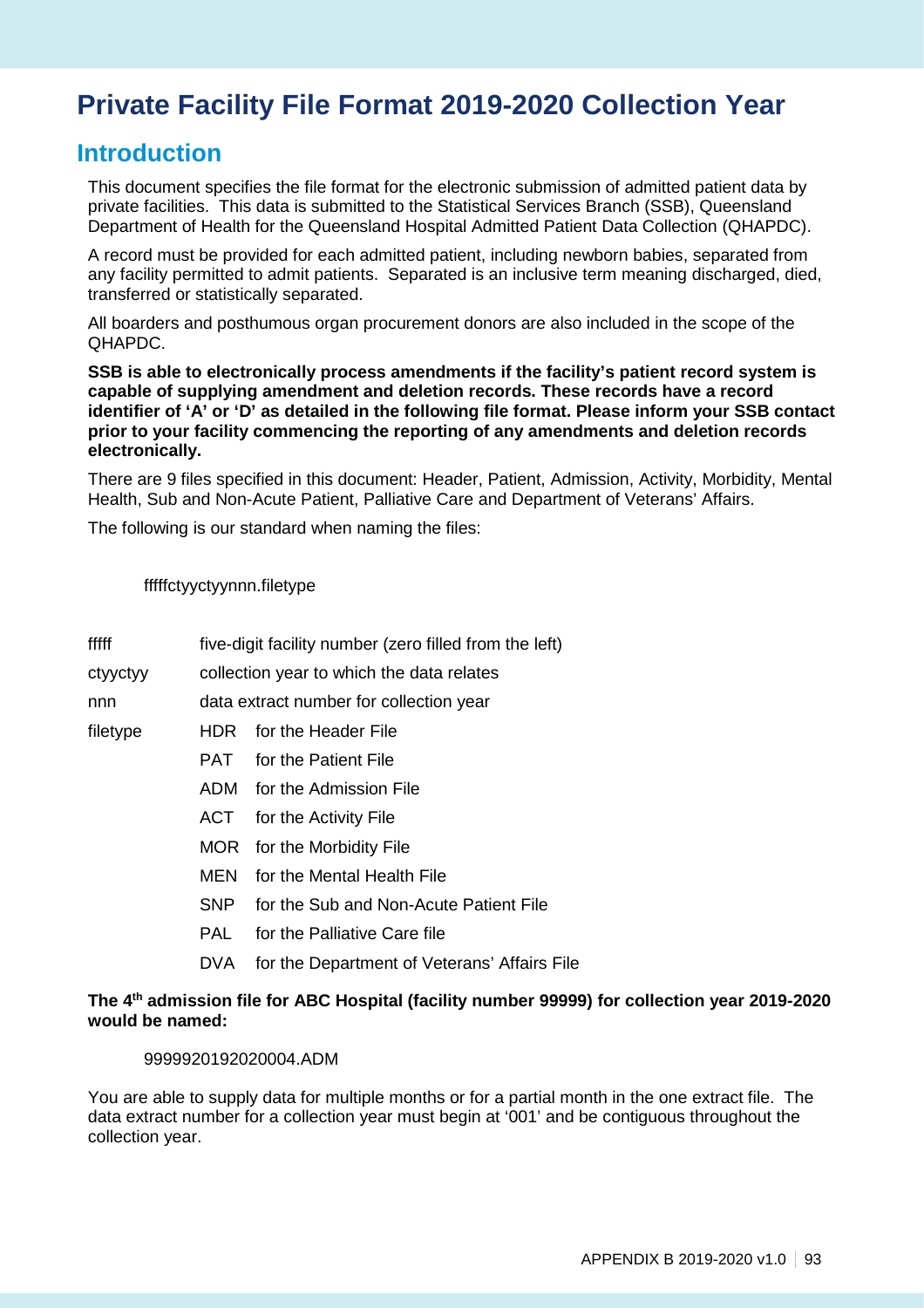# **Private Facility File Format**

## **Header File**

The header file contains an extraction details record (the facility and period for which data has been extracted, and the date the extraction took place) and file details records (the number the type of records on each file).

The extraction details record is the first record on the Header File. There should be only one extraction details record in the Header File.

For each file extracted, there must be a file details record on the Header File.

| <b>EXTRACTION DETAILS RECORD</b> |         |                                 |                                             |
|----------------------------------|---------|---------------------------------|---------------------------------------------|
| Record Identifier                | 1 char  | $E =$ Extraction details        |                                             |
| <b>Facility Number</b>           | 5 num   | Must be a valid facility number | Right adjusted and<br>zero filled from left |
| <b>Extract Period</b>            | 16 date | From date                       | ctyymmdd                                    |
|                                  |         | To date                         | ctyymmdd                                    |
| <b>Extract Date</b>              | 8 date  | Date data extracted             | ctyymmdd                                    |

| <b>FILE DETAILS RECORD</b>  |        |                                                 |                                                              |
|-----------------------------|--------|-------------------------------------------------|--------------------------------------------------------------|
| Record Identifier           | 1 char | $F =$ File details                              |                                                              |
| File Type                   | 3 char | <b>PAT</b><br>$=$ Patient                       |                                                              |
|                             |        | <b>ADM</b><br>$=$ Admission                     |                                                              |
|                             |        | ACT<br>$=$ Activity                             |                                                              |
|                             |        | <b>MOR</b><br>$=$ Morbidity                     |                                                              |
|                             |        | <b>MEN</b><br>$=$ Mental Health                 |                                                              |
|                             |        | <b>SNP</b><br>$=$ Sub and Non-Acute Patient     |                                                              |
|                             |        | <b>PAL</b><br>$=$ Palliative Care               |                                                              |
|                             |        | <b>DVA</b><br>= Department of Veterans' Affairs |                                                              |
| Record Type                 | 1 char | $N = New$                                       |                                                              |
| Number of<br><b>Records</b> | 5 num  | Number of new records                           | Right adjusted and<br>zero filled from left;<br>zero if null |
| Record Type                 | 1 char | $A =$ Amendment                                 |                                                              |
| Number of<br>Records        | 5 num  | Number of amendment records                     | Right adjusted and<br>zero filled from left;<br>zero if null |
| Record Type                 | 1 char | $D = Deletion$                                  |                                                              |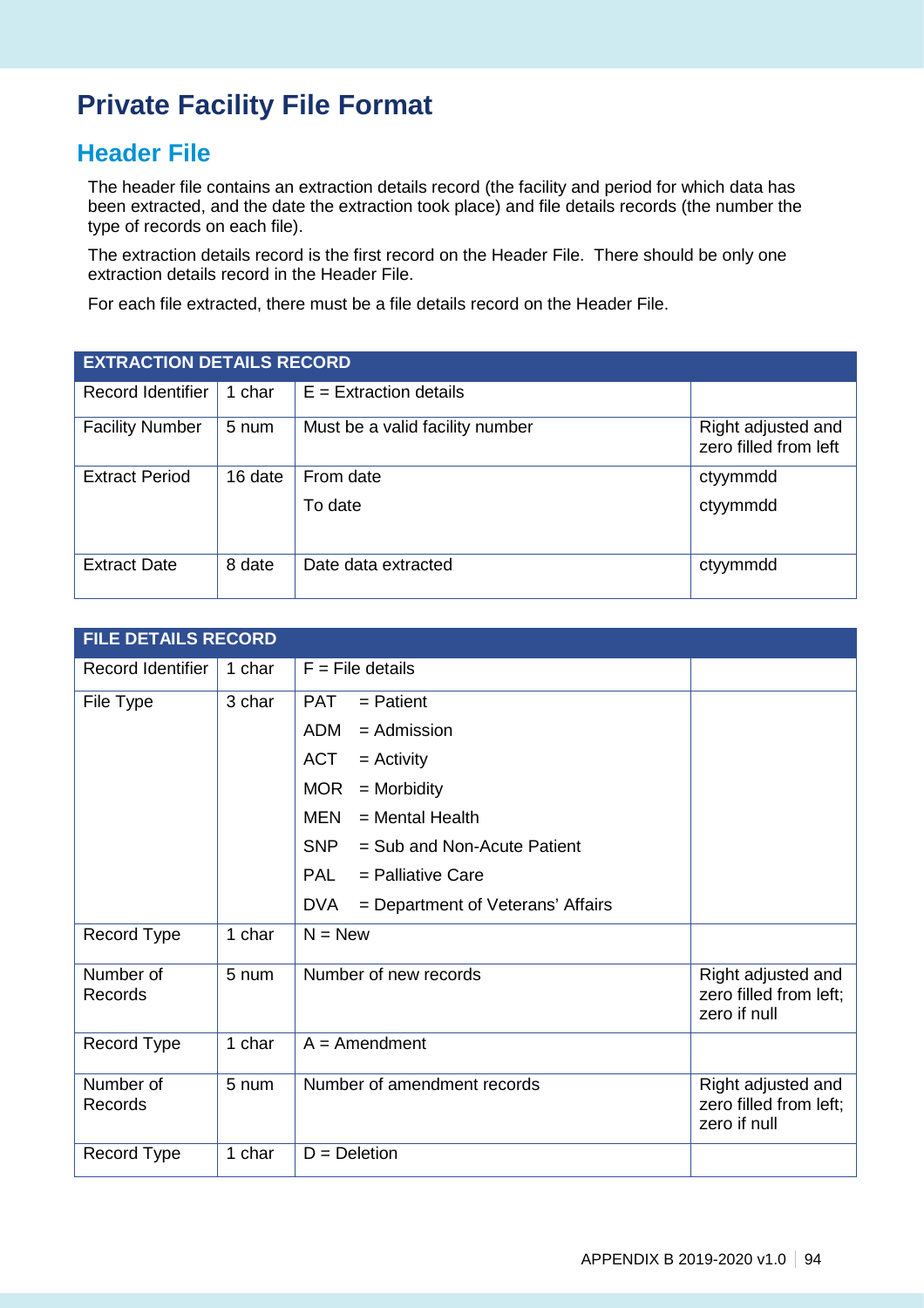| <b>FILE DETAILS RECORD</b> |       |                            |                                                              |  |
|----------------------------|-------|----------------------------|--------------------------------------------------------------|--|
| Number of<br>Records       | 5 num | Number of deletion records | Right adjusted and<br>zero filled from left;<br>zero if null |  |
| Filler                     | 8     | <b>Blank</b>               |                                                              |  |

An example of a header file is:

E99999201907012019073120190820 FPATN00420A00020D00000 FADMN00420A00124D00001 FACTN00080A00000D00010 FMORN01000A00000D00005 FMENN00020A00000D00001 FSNPN00010A00002D00001 FPALN00008A00001D00002 FDVAN00003A00001D00001

The details provided by the above example are:

#### **Extraction details**

| Facility                 | 99999 - ABC Private Hospital |
|--------------------------|------------------------------|
| <b>Extraction period</b> | 1 July 2019 to 31 July 2019  |
| <b>Extraction date</b>   | 20 August 2019               |

#### **File details**

Patient file

- 420 New records
- 20 Amendments
- 0 Deletions

#### Admission details

- 420 New records
- 124 Amendments
- 1 Deletions

#### Activity

- 80 New records
- 0 Amendments
- 10 Deletions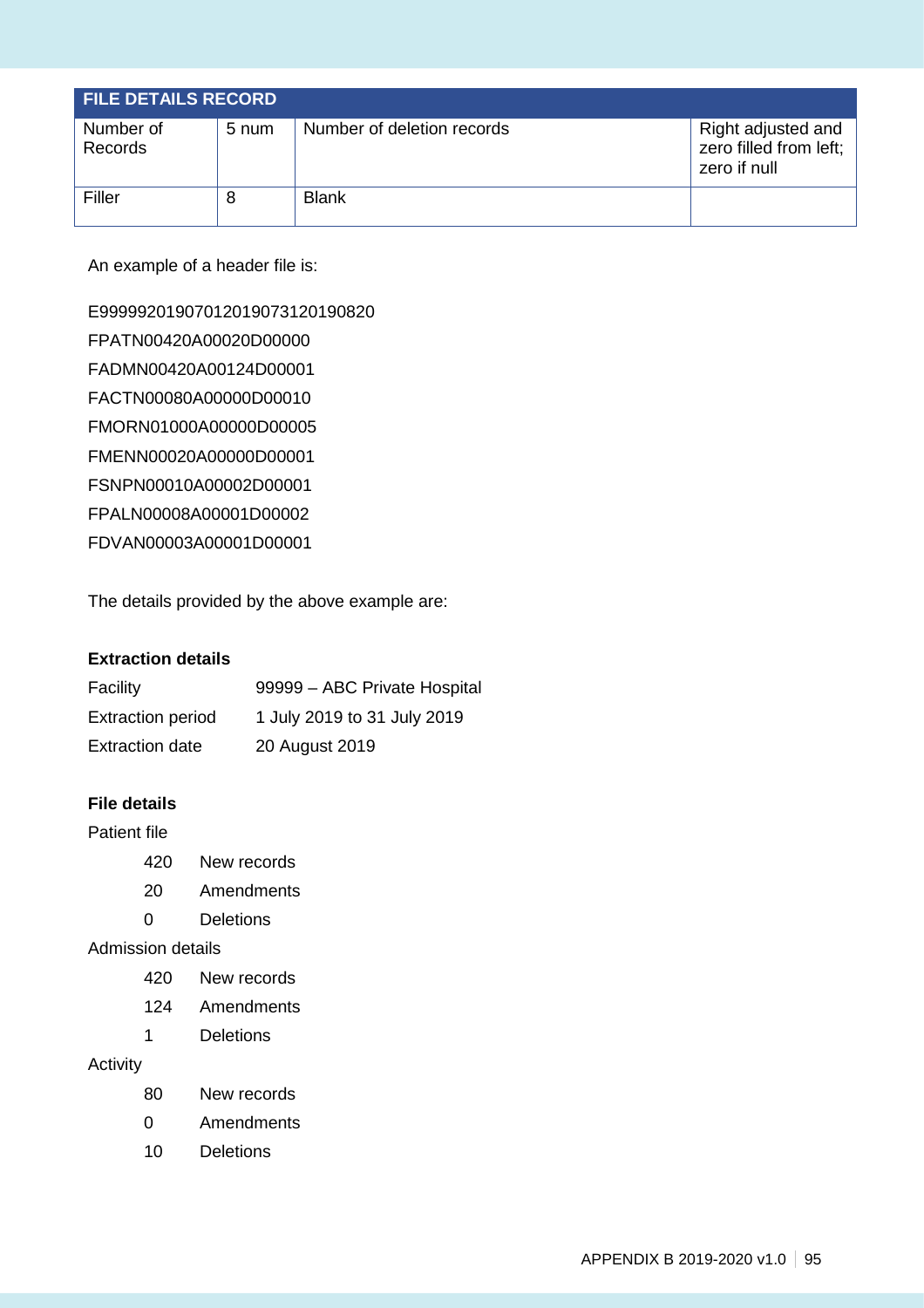#### Morbidity details

- 1000 New records
- 0 Amendments
- 5 Deletions

#### Mental Health details

- 20 New records
- 0 Amendments
- 1 Deletions

#### Sub and Non-Acute Patient file details

- 10 New records
- 2 Amendments
- 1 Deletions

#### Palliative Care details

- 8 New records
- 1 Amendments
- 2 Deletions

## Department of Veterans' Affairs details

- 3 New records
- 1 Amendments
- 1 Deletions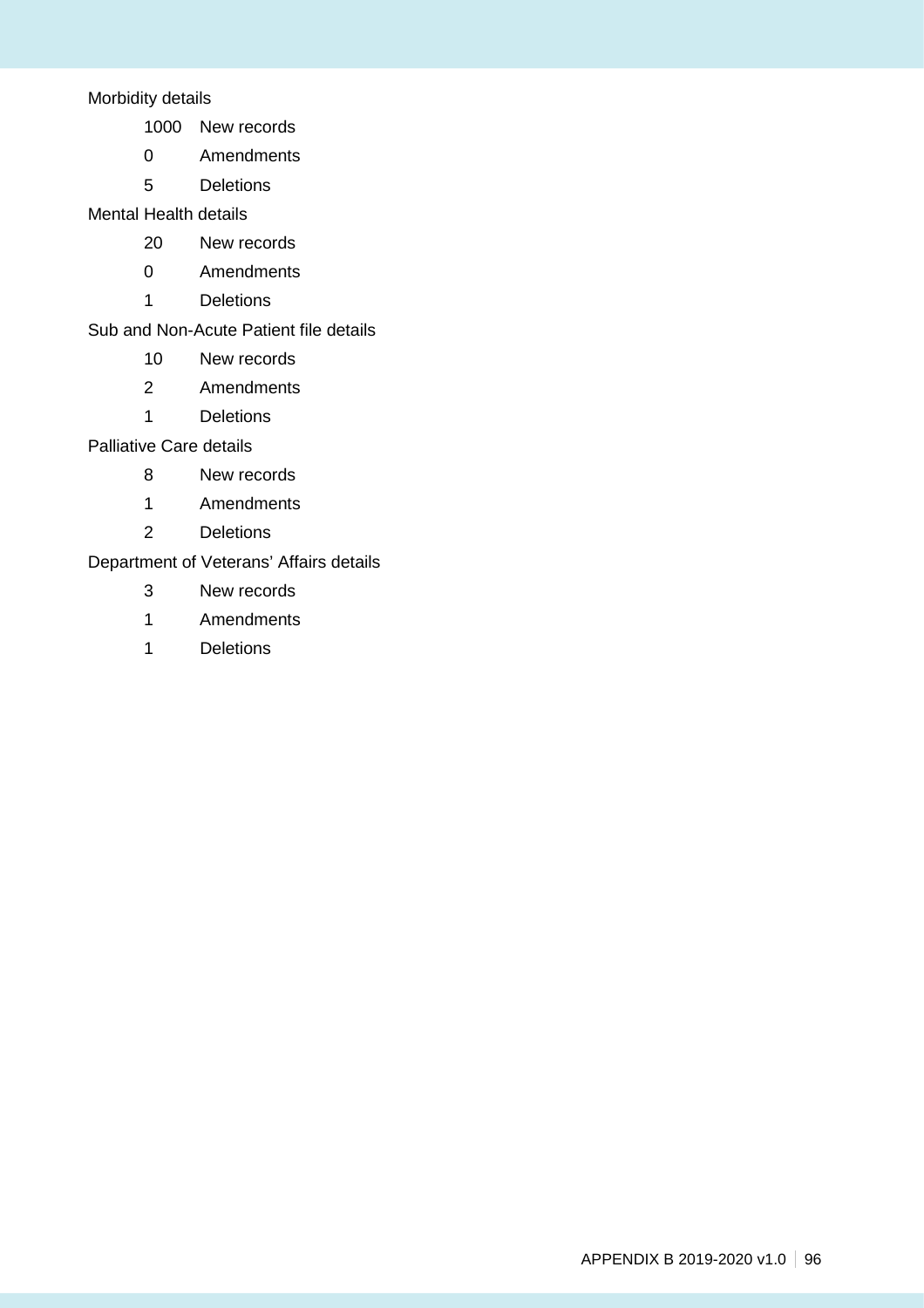# **Patient File**

The header record is the first record on the file. There is only one header record, followed by the patient details records.

| <b>HEADER RECORD</b>                        |                 |                                                                             |                                                              |  |
|---------------------------------------------|-----------------|-----------------------------------------------------------------------------|--------------------------------------------------------------|--|
| <b>Facility Number</b>                      | $5 \text{ num}$ | Must be the same as the facility number in the<br>corresponding header file | Right adjusted and<br>zero filled from left                  |  |
| <b>Extract Period</b>                       | 16 date         | From date                                                                   | ctyymmdd                                                     |  |
|                                             |                 | To date                                                                     | ctyymmdd                                                     |  |
| File Type                                   | 3 char          | Abbreviation to identify file type                                          |                                                              |  |
|                                             |                 | $PAT =$ Patient                                                             |                                                              |  |
| Number of<br>Records                        | 5 num           | Total number of records in the file                                         | Right adjusted and<br>zero filled from left;<br>zero if null |  |
| Extraction<br>Software<br><b>Identifier</b> | 10 char         | Code to identify the version of the software used                           | Left adjusted, blank<br>if null                              |  |
| Filler                                      | 234             | <b>Blank</b>                                                                |                                                              |  |

| <b>PATIENT DETAILS RECORDS</b>    |         |                                                                                                                                                                                     |                                             |
|-----------------------------------|---------|-------------------------------------------------------------------------------------------------------------------------------------------------------------------------------------|---------------------------------------------|
| <b>Record Identifier</b>          | 1 char  | $N = New$                                                                                                                                                                           |                                             |
|                                   |         | $A =$ Amendment                                                                                                                                                                     |                                             |
| Unique Number                     | 12 char | A number unique within the facility to identify each<br>admission. This number is not to be reused,<br>regardless of deletions, etc.                                                | Right adjusted and<br>zero filled from left |
| <b>Patient Identifier</b>         | 8 char  | Unique number to identify the patient within the<br>facility (e.g. Unit record number)                                                                                              | Right adjusted and<br>zero filled from left |
| Admission<br>Number               | 12 char | Admission number allocated by the facility                                                                                                                                          | Right adjusted and<br>zero filled from left |
| <b>Family Name</b>                | 24 char | First 24 characters of the patients surname                                                                                                                                         | Left adjusted                               |
| <b>First Given</b><br>name        | 15 char | First 15 characters of the patients first given name                                                                                                                                | Left adjusted, blank<br>if null             |
| Second Given<br>name              | 15 char | First 15 characters of second given name of<br>patient                                                                                                                              | Left adjusted, blank<br>if null             |
| Address of<br>Usual<br>Residence  | 40 char | Number and street of usual residential address of<br>patient                                                                                                                        | <b>Blank if null</b>                        |
|                                   |         | Note: Post office box numbers, property names<br>(with no other details, eg include access road<br>name with the property name), or mail service<br>numbers should NOT be recorded. |                                             |
| Location of<br>Usual<br>Residence | 40 char | Location associated with the permanent address                                                                                                                                      |                                             |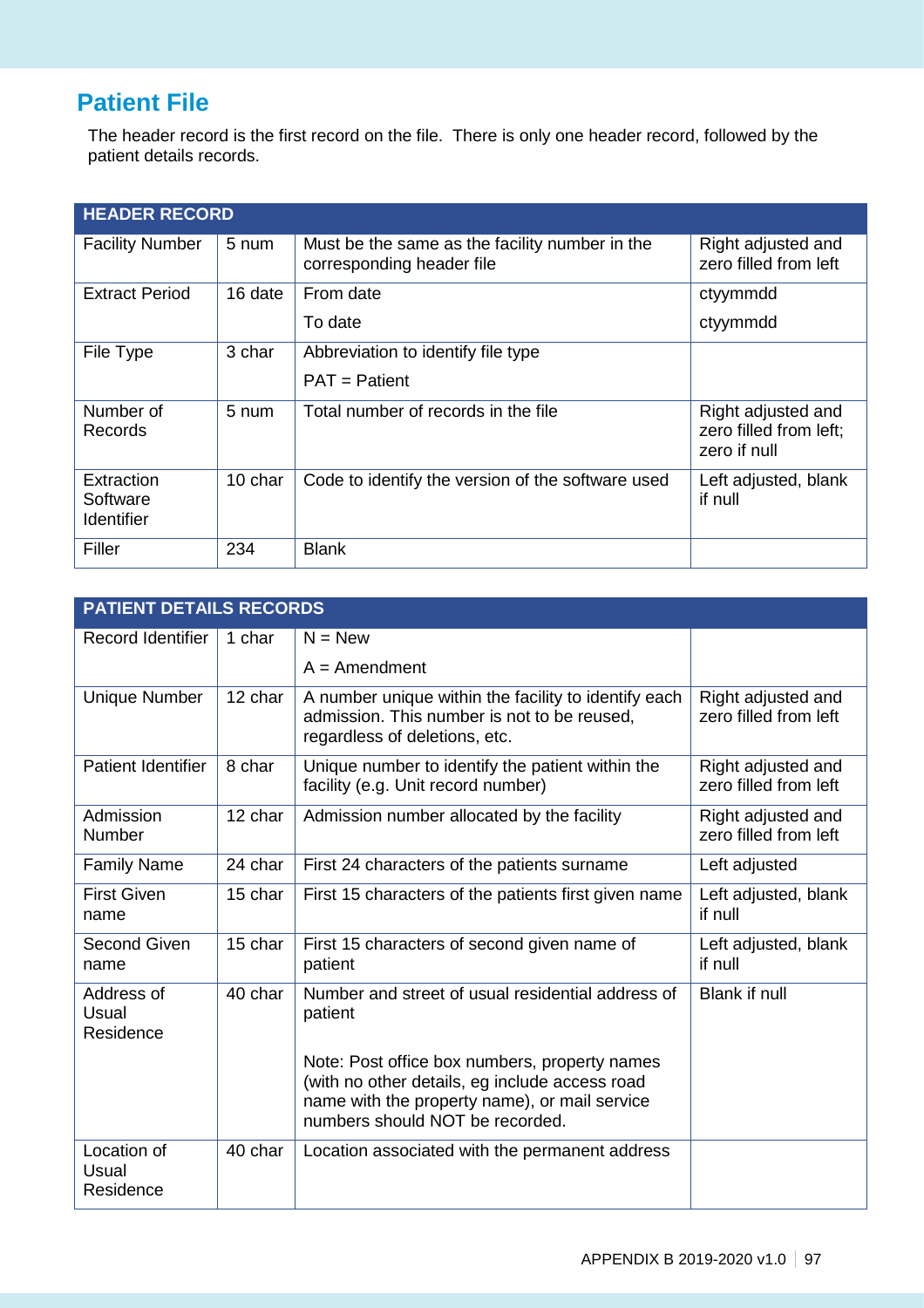| <b>PATIENT DETAILS RECORDS</b>              |                |                                                                                                                                                |                      |
|---------------------------------------------|----------------|------------------------------------------------------------------------------------------------------------------------------------------------|----------------------|
| Postcode of<br>Usual                        | 4 num          | Australian postcode associated with the<br>permanent address.                                                                                  |                      |
| Residence                                   |                | Supplementary codes as below (note that for<br>Australian External Territory addresses, the actual<br>postcode should be used).                |                      |
|                                             |                | 9301 = Papua New Guinea                                                                                                                        |                      |
|                                             |                | $9302$ = New Zealand                                                                                                                           |                      |
|                                             |                | 9399 = Overseas other (not PNG or NZ)                                                                                                          |                      |
|                                             |                | $9799 = At sea$                                                                                                                                |                      |
|                                             |                | $9989$ = No fixed address                                                                                                                      |                      |
|                                             |                | $0989$ = Not stated or unknown                                                                                                                 |                      |
| State of Usual<br>Residence                 | 1 num          | State associated with the permanent address<br>(note that for Australian External Territory<br>addresses, the actual state id should be used). |                      |
|                                             |                | $0 =$ Overseas                                                                                                                                 |                      |
|                                             |                | $1 = New South Wales$                                                                                                                          |                      |
|                                             |                | $2 = Victoria$                                                                                                                                 |                      |
|                                             |                | $3 =$ Queensland                                                                                                                               |                      |
|                                             |                | $4 =$ South Australia                                                                                                                          |                      |
|                                             |                | 5 = Western Australia                                                                                                                          |                      |
|                                             |                | $6 =$ Tasmania                                                                                                                                 |                      |
|                                             |                | $7 =$ Northern Territory                                                                                                                       |                      |
|                                             |                | 8 = Australian Capital Territory                                                                                                               |                      |
|                                             |                | 9 = Not stated/Unknown/No fixed address/At sea                                                                                                 |                      |
| Filler                                      | $\overline{4}$ | <b>Blank</b>                                                                                                                                   |                      |
| <b>Sex</b>                                  | 1 num          | $1 = Male$                                                                                                                                     |                      |
|                                             |                | $2 =$ Female                                                                                                                                   |                      |
|                                             |                | $3 = Other$                                                                                                                                    |                      |
| Date of Birth                               | 8 date         | Full date of birth of the patient                                                                                                              | ctyymmdd             |
|                                             |                | Where dd is unknown use 15                                                                                                                     |                      |
|                                             |                | Where mm is unknown use 06                                                                                                                     |                      |
|                                             |                | Where yy is unknown estimate year                                                                                                              |                      |
| <b>Estimated Date</b><br>of Birth Indicator | 1 char         | A flag to indicate whether any component of a<br>reported date of birth is estimated.                                                          | <b>Blank if null</b> |
|                                             |                | $1 =$ Estimated                                                                                                                                |                      |
| <b>Marital Status</b>                       | 1 num          | $1 =$ Never married                                                                                                                            |                      |
|                                             |                | $2$ = Married (registered and de facto)                                                                                                        |                      |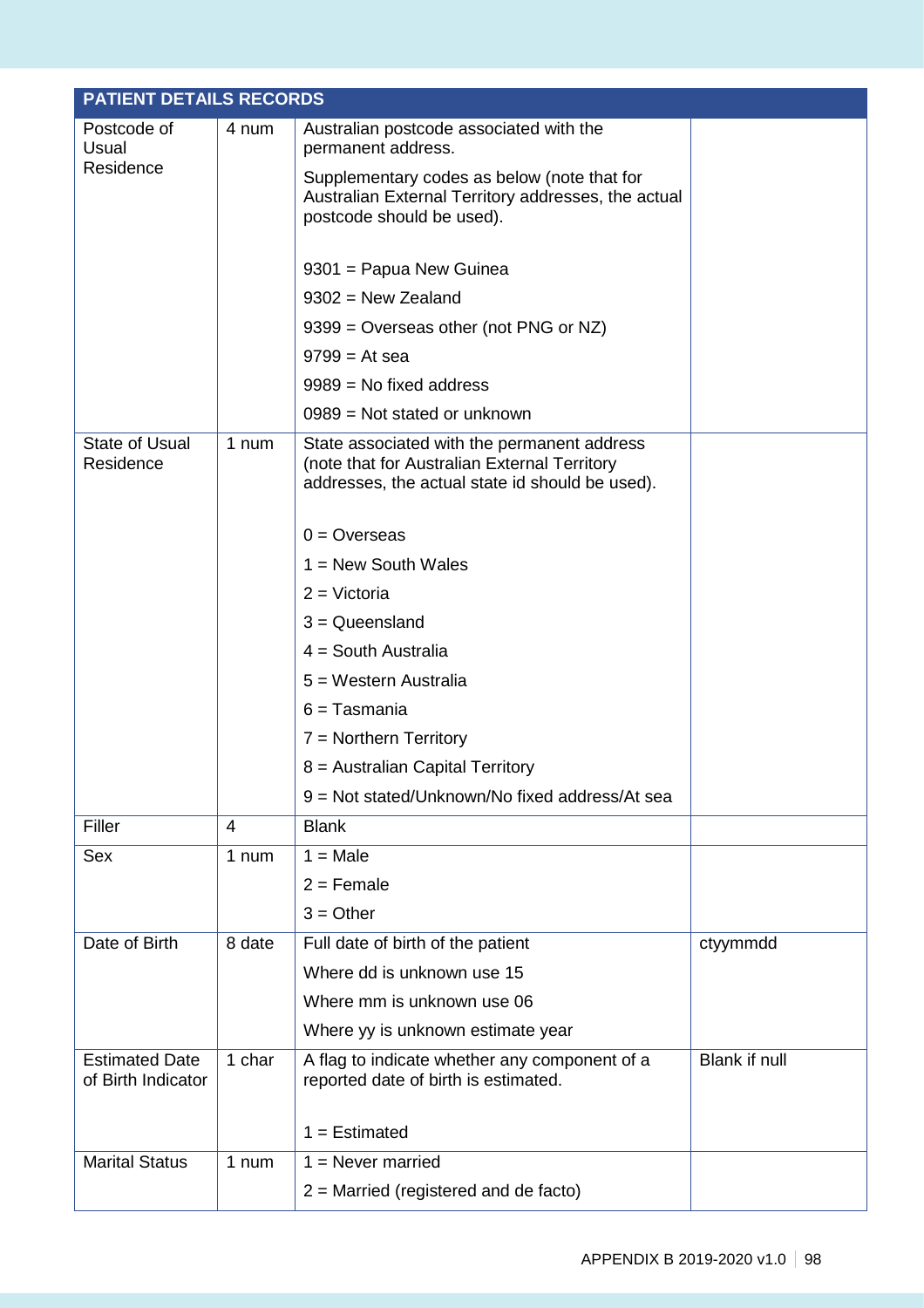| <b>PATIENT DETAILS RECORDS</b>                           |                |                                                                                                                   |                                             |  |
|----------------------------------------------------------|----------------|-------------------------------------------------------------------------------------------------------------------|---------------------------------------------|--|
|                                                          |                | $3 = Widowed$                                                                                                     |                                             |  |
|                                                          |                | $4 = Divorced$                                                                                                    |                                             |  |
|                                                          |                | $5 =$ Separated                                                                                                   |                                             |  |
|                                                          |                | $9 = Not stated/unknown$                                                                                          |                                             |  |
| Country of Birth                                         | 4 num          | Country of birth of patient                                                                                       | Right adjusted and<br>zero filled from left |  |
| Indigenous                                               | 1 num          | 1 = Aboriginal but not Torres Strait Islander origin                                                              |                                             |  |
| <b>Status</b>                                            |                | 2 = Torres Strait Islander but not Aboriginal origin                                                              |                                             |  |
|                                                          |                | 3 = Both Aboriginal and Torres Strait Islander<br>origin                                                          |                                             |  |
|                                                          |                | 4 = Neither Aboriginal nor Torres Strait Islander<br>origin                                                       |                                             |  |
|                                                          |                | $9 = Not stated/unknown$                                                                                          |                                             |  |
| Filler                                                   | $\overline{2}$ | Currently not required                                                                                            |                                             |  |
| Occupation                                               | 4              | Currently not required                                                                                            | <b>Blank if null</b>                        |  |
| Employment<br><b>Status</b>                              | 1              | Currently not required                                                                                            | <b>Blank if null</b>                        |  |
| Medicare                                                 | 1 num          | $1 =$ Eligible                                                                                                    |                                             |  |
| Eligibility                                              |                | $2 = Not$ eligible                                                                                                |                                             |  |
|                                                          |                | $9 = Not stated/unknown$                                                                                          |                                             |  |
| Medicare<br>Number                                       | 11 num         | Medicare number of the patient                                                                                    | Blank if not available<br>or if null        |  |
|                                                          |                | The eleventh digit is the number that precedes<br>the patient's name on the card (the sub<br>numerate).           |                                             |  |
|                                                          |                | If a sub numerate cannot be supplied, the<br>eleventh digit of the Medicare number should be<br>provided as zero. |                                             |  |
| <b>Australian South</b><br>Sea Islander<br><b>Status</b> | 1 char         | Denotes whether the patient is of Australian<br>South Sea Islander origin                                         |                                             |  |
|                                                          |                | $1 = Yes$                                                                                                         |                                             |  |
|                                                          |                | $2 = No$                                                                                                          |                                             |  |
|                                                          |                | $9 = Not stated/unknown$                                                                                          |                                             |  |
| Contact for<br>Feedback<br>Indicator                     | 1 char         | Currently not required                                                                                            | Blank if null                               |  |
| Telephone<br>Number - Home                               | 20 char        | Currently not required                                                                                            | <b>Blank if null</b>                        |  |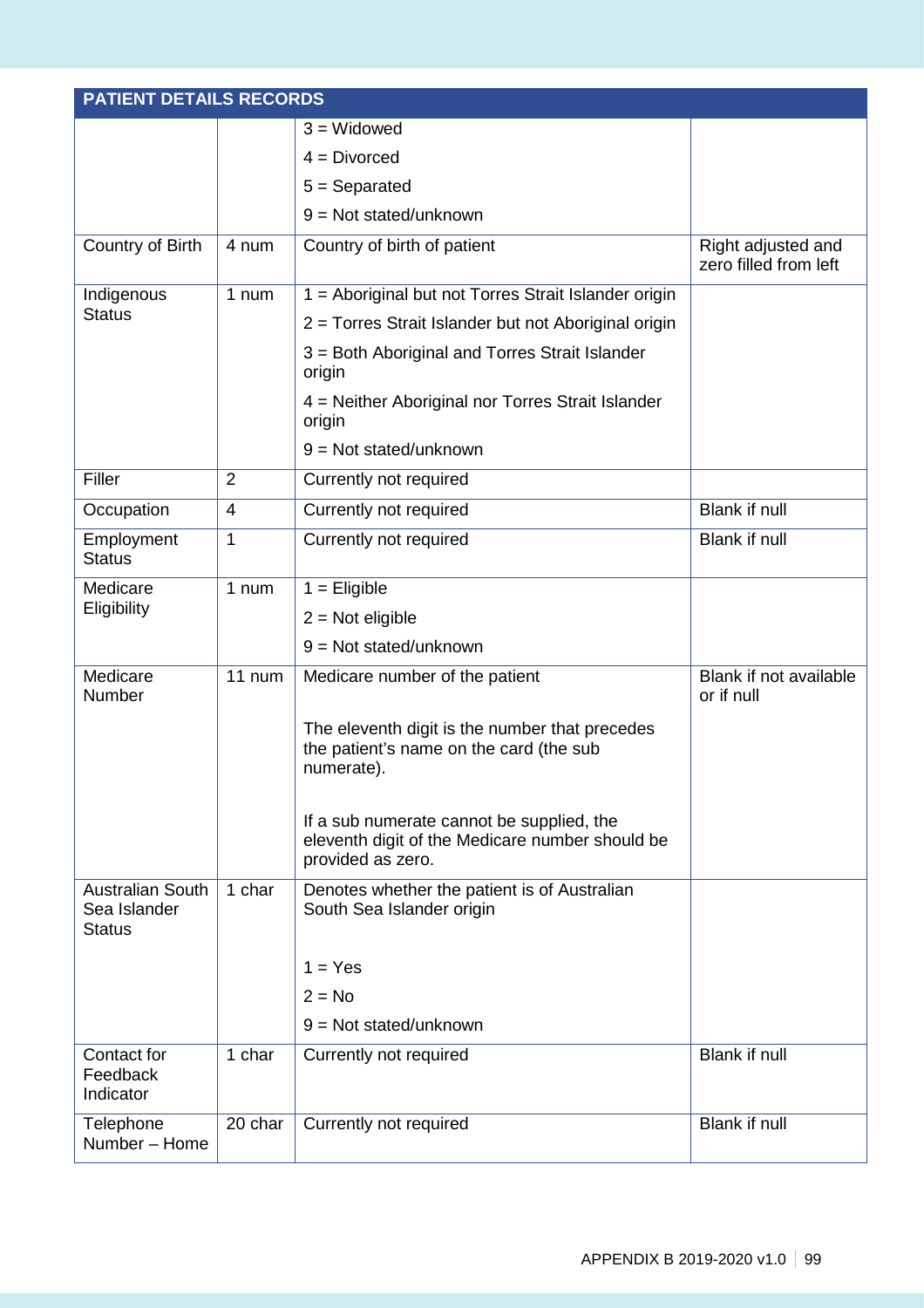| <b>PATIENT DETAILS RECORDS</b>                        |         |                        |                      |  |
|-------------------------------------------------------|---------|------------------------|----------------------|--|
| Telephone<br>Number $-$<br>Mobile                     | 20 char | Currently not required | <b>Blank if null</b> |  |
| Telephone<br>Number $-$<br><b>Business or</b><br>Work | 20 char | Currently not required | <b>Blank if null</b> |  |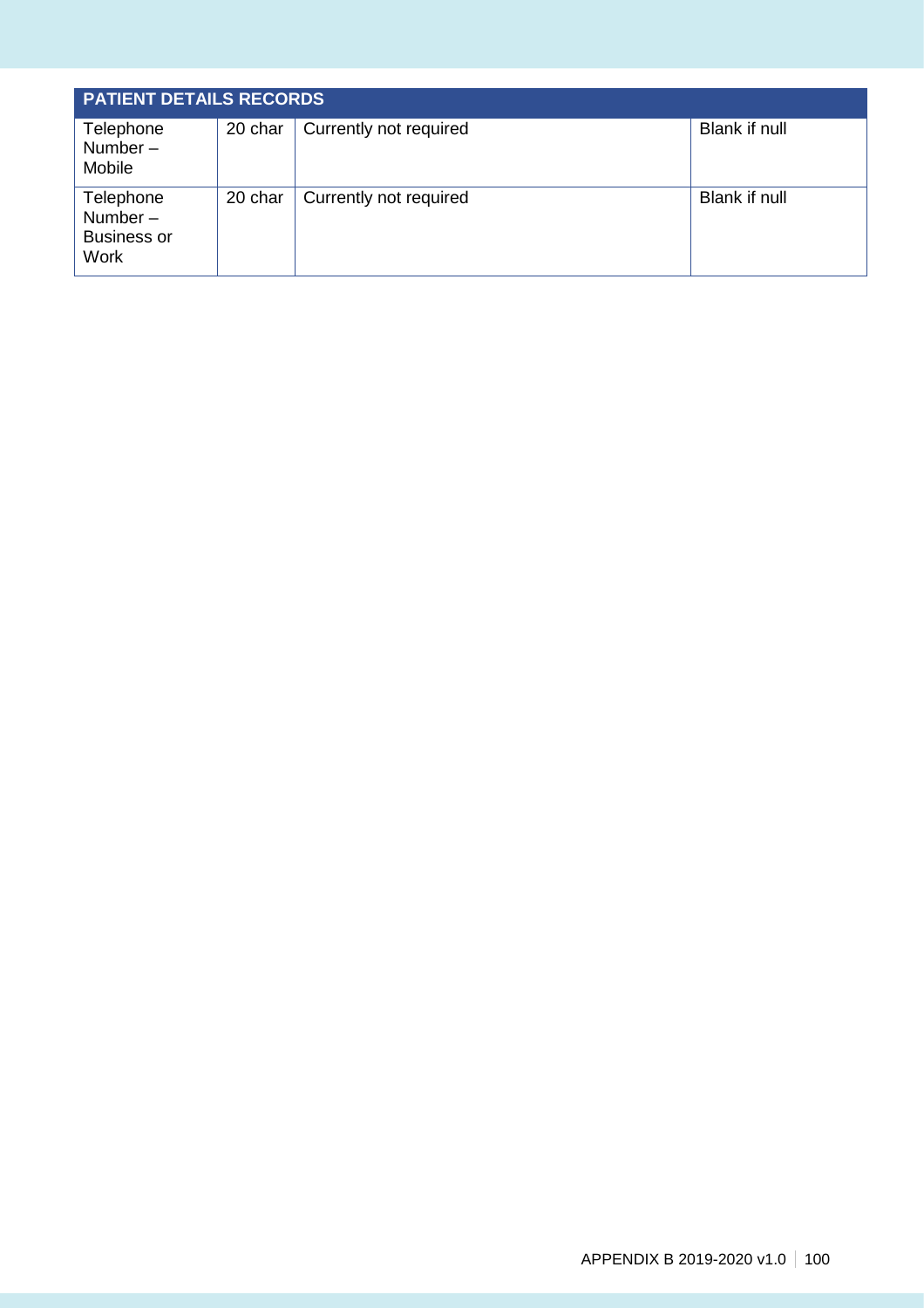# **Admission File**

The header record is the first record on the file. There is only one header record, followed by the admission details records.

|                                             | <b>HEADER RECORD</b> |                                                                             |                                                              |  |  |
|---------------------------------------------|----------------------|-----------------------------------------------------------------------------|--------------------------------------------------------------|--|--|
| Facility<br><b>Number</b>                   | 5 num                | Must be the same as the facility number in the<br>corresponding header file | Right adjusted and<br>zero filled from left                  |  |  |
| <b>Extract Period</b>                       | 16 date              | From date                                                                   | ctyymmdd                                                     |  |  |
|                                             |                      | To date                                                                     | ctyymmdd                                                     |  |  |
| File Type                                   | 3 char               | Abbreviation to identify file type<br>$ADM =$ Admission                     |                                                              |  |  |
| Number of<br>Records                        | 5 num                | Total number of records in the file                                         | Right adjusted and<br>zero filled from left;<br>zero if null |  |  |
| Extraction<br>Software<br><b>Identifier</b> | 10 char              | Code to identify the version of the software used                           | Left adjusted, blank<br>if null                              |  |  |
| Filler                                      | 133                  | <b>Blank</b>                                                                |                                                              |  |  |

| <b>ADMISSION DETAILS RECORDS</b> |                         |                                                                                                                                     |                                             |
|----------------------------------|-------------------------|-------------------------------------------------------------------------------------------------------------------------------------|---------------------------------------------|
| <b>Record Identifier</b>         | 1 char                  | $N = New$<br>$A =$ Amendment<br>$D = Deletion$                                                                                      |                                             |
| Unique Number                    | 12 <sup>2</sup><br>char | A number unique within the facility to identify each<br>admission. This number is not to be reused,<br>regardless of deletions etc. | Right adjusted and<br>zero filled from left |
| Patient Identifier               | 8 char                  | Unique number to identify the patient within the<br>facility (eg. unit record number)                                               | Right adjusted and<br>zero filled from left |
| Admission<br><b>Number</b>       | 12 <sup>2</sup><br>char | Admission number allocated by the facility                                                                                          | Right adjusted and<br>zero filled from left |
| <b>Admission Date</b>            | 8 date                  | Date of admission to the facility                                                                                                   | ctyymmdd                                    |
| <b>Admission Time</b>            | 4 num                   | Time of admission to the facility<br>(0000 to 2359)                                                                                 | hhmm (24 hour<br>clock)                     |
| <b>Account Class</b>             | 12<br>char              | Currently not required                                                                                                              | <b>Blank if null</b>                        |
| Chargeable<br><b>Status</b>      | 1 num                   | $1 =$ Public<br>$2$ = Private shared<br>$3$ = Private single                                                                        |                                             |
| Care Type                        | 2 num                   | $01 = Acute$<br>$20 =$ Rehabilitation                                                                                               | Right adjusted, zero<br>filled from left    |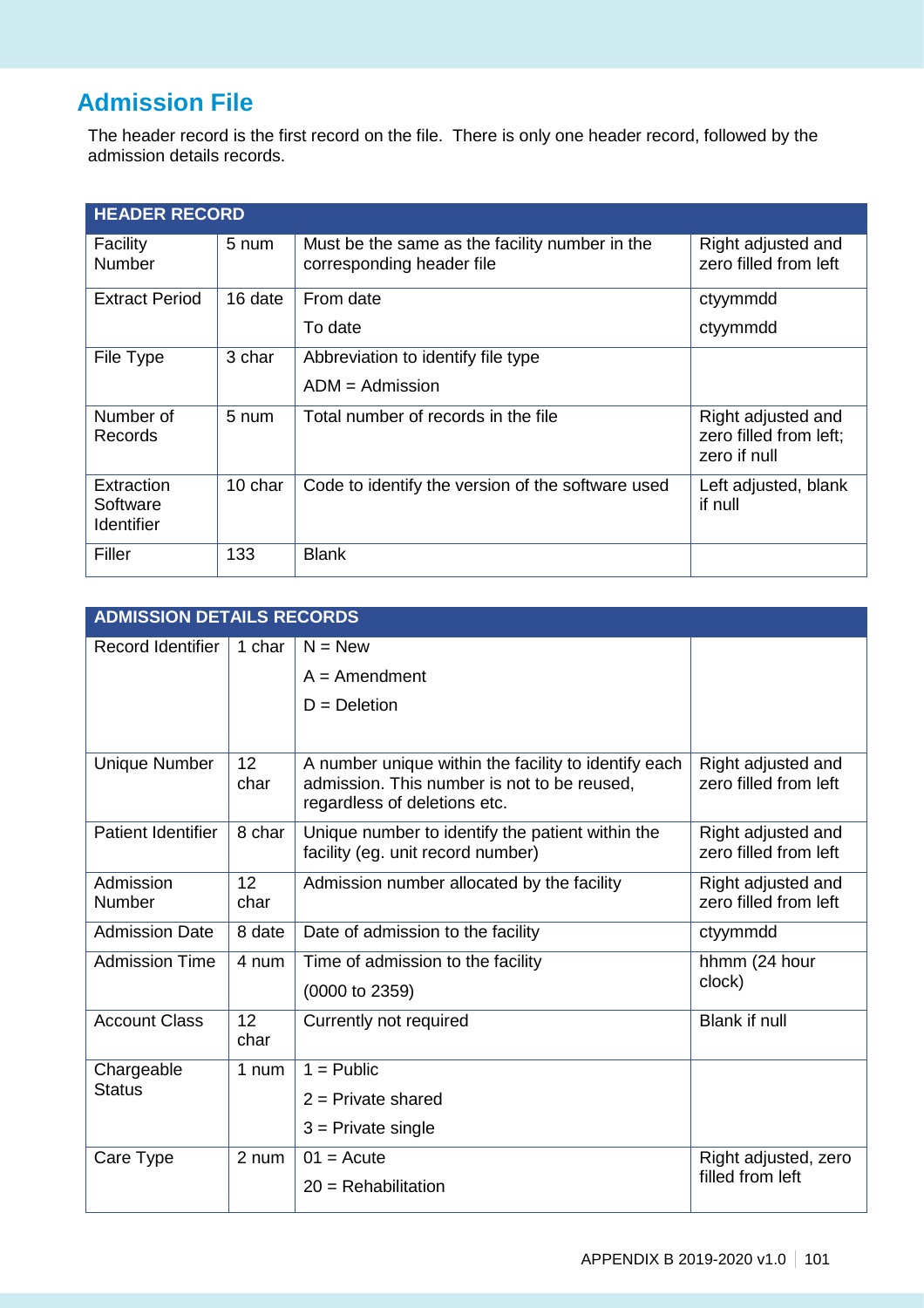| <b>ADMISSION DETAILS RECORDS</b> |        |                                                                                  |                                          |
|----------------------------------|--------|----------------------------------------------------------------------------------|------------------------------------------|
|                                  |        | $30$ = Palliative                                                                |                                          |
|                                  |        | $05 =$ Newborn                                                                   |                                          |
|                                  |        | 09 = Geriatric evaluation and management                                         |                                          |
|                                  |        | $10 =$ Psychogeriatric                                                           |                                          |
|                                  |        | $11 =$ Maintenance                                                               |                                          |
|                                  |        | $12$ = Mental health                                                             |                                          |
|                                  |        | $06 =$ Other care                                                                |                                          |
|                                  |        | $07 =$ Organ procurement                                                         |                                          |
|                                  |        | $08 =$ Boarder                                                                   |                                          |
| Compensable                      | 1 num  | 1 = Workers' Compensation Queensland                                             |                                          |
| <b>Status</b>                    |        | 2 = Workers' Compensation (Other)                                                |                                          |
|                                  |        | $6 =$ Motor Vehicle (QLD)                                                        |                                          |
|                                  |        | $7 =$ Motor Vehicle (Other)                                                      |                                          |
|                                  |        | $3 =$ Compensable third party                                                    |                                          |
|                                  |        | $4 =$ Other compensable                                                          |                                          |
|                                  |        | 5 = Department of Veterans' Affairs                                              |                                          |
|                                  |        | $9 = Department of Defense$                                                      |                                          |
|                                  |        | $8 =$ None of the above                                                          |                                          |
| <b>Band</b>                      | 2 char | Classification to categorise same day procedures<br>into the Commonwealth Bands. | Left adjusted, blank<br>if null.         |
|                                  |        | $1A = Band 1A$                                                                   |                                          |
|                                  |        | $1B = Band 1B$                                                                   |                                          |
|                                  |        | $2 =$ Band 2                                                                     |                                          |
|                                  |        | $3 =$ Band 3                                                                     |                                          |
|                                  |        | $4 =$ Band 4                                                                     |                                          |
| Source of<br>Referral/           | 2 num  | 01 = Private medical practitioner (excl.<br>Psychiatrist)                        | Right adjusted, zero<br>filled from left |
| Transfer                         |        | $02$ = Emergency dept – this hospital                                            |                                          |
|                                  |        | $03$ = Outpatient dept $-$ this hospital                                         |                                          |
|                                  |        | 23 = Residential aged care service                                               |                                          |
|                                  |        | $06$ = Episode change                                                            |                                          |
|                                  |        | $09 =$ Born in hospital                                                          |                                          |
|                                  |        | $15$ = Private psychiatrist                                                      |                                          |
|                                  |        | $16$ = Correctional facility                                                     |                                          |
|                                  |        | $17$ = Law enforcement agency                                                    |                                          |
|                                  |        | $18 =$ Community service                                                         |                                          |
|                                  |        | 19 = Routine readmission not requiring referral                                  |                                          |
|                                  |        |                                                                                  |                                          |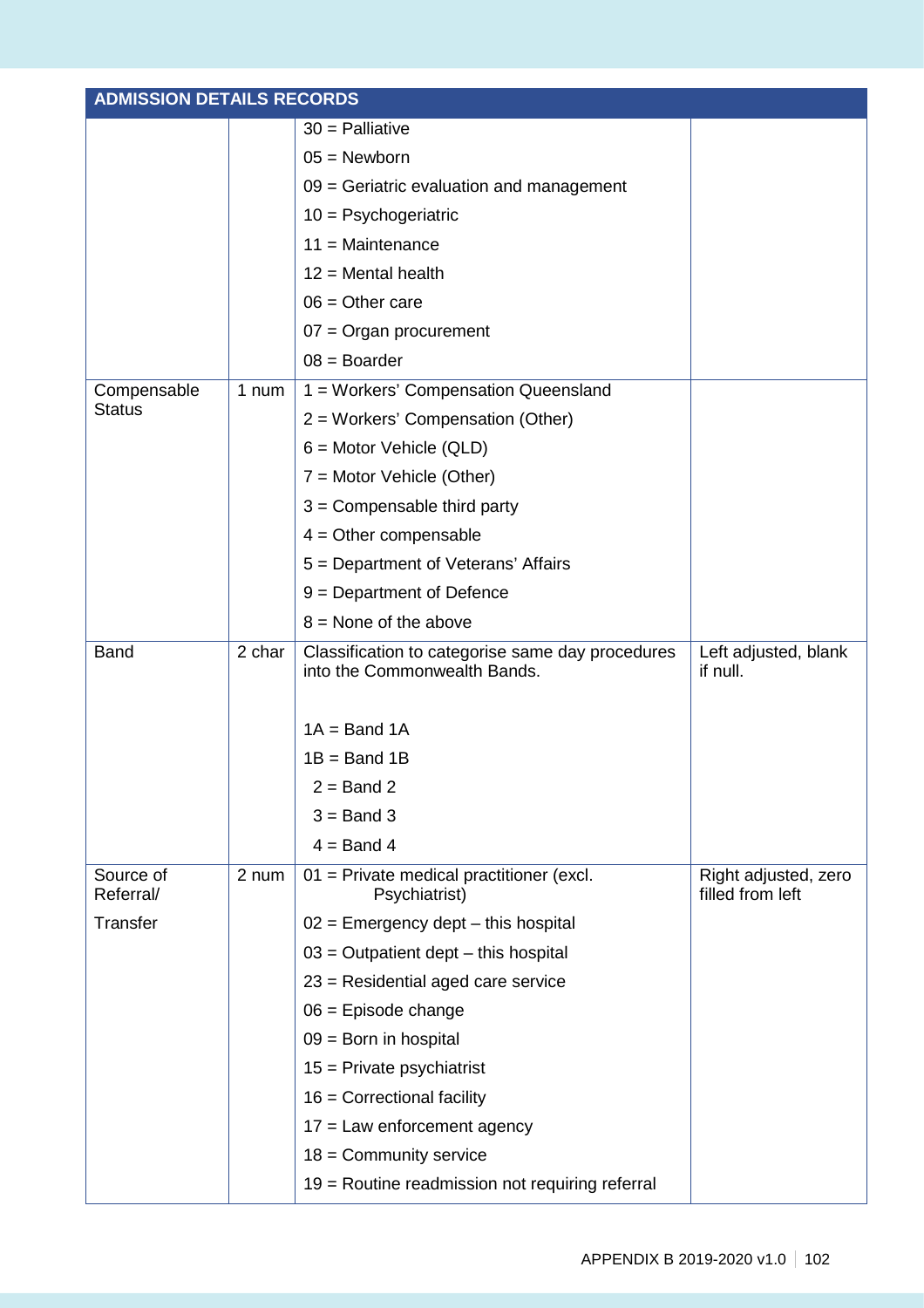| <b>ADMISSION DETAILS RECORDS</b> |        |                                                                               |                                                               |
|----------------------------------|--------|-------------------------------------------------------------------------------|---------------------------------------------------------------|
|                                  |        | $14 =$ Other health care establishment                                        |                                                               |
|                                  |        | $20 =$ Organ procurement                                                      |                                                               |
|                                  |        | $21 = Boarder$                                                                |                                                               |
|                                  |        | 24 = Admitted patient transferred from another<br>hospital                    |                                                               |
|                                  |        | $25$ = Non-admitted patient referred from other<br>hospital                   |                                                               |
|                                  |        | $29 = Other$                                                                  |                                                               |
|                                  |        | 31 = Residential mental health care facility                                  |                                                               |
| Transferring<br>from Facility    | 5 num  | Facility number from which the patient was<br>transferred or referred         | Right adjusted and<br>zero filled from left;<br>blank if null |
|                                  |        | Provide facility code if Source of Referral/Transfer<br>is 16, 23, 24, 25, 31 |                                                               |
| Hospital                         | 1 num  | $7 =$ Hospital insurance                                                      |                                                               |
| Insurance                        |        | $8 = No$ hospital insurance                                                   |                                                               |
|                                  |        | $9 = Not stated/unknown$                                                      |                                                               |
| <b>Separation Date</b>           | 8 date | Date of separation from the facility                                          | Ctyymmdd                                                      |
| <b>Separation Time</b>           | 4 num  | Time of separation from the facility                                          | hhmm (24 hour                                                 |
|                                  |        | (0000 to 2359)                                                                | clock)                                                        |
| Mode of                          | 2 num  | $01$ = Home/usual residence                                                   | Right adjusted and                                            |
| Separation                       |        | $16$ = Transferred to another hospital                                        | zero filled from left                                         |
|                                  |        | $15$ = Residential aged care service                                          |                                                               |
|                                  |        | $05 =$ Died in hospital                                                       |                                                               |
|                                  |        | $06$ = Episode change                                                         |                                                               |
|                                  |        | 07 = Discharged at own risk                                                   |                                                               |
|                                  |        | $09$ = Non return from leave                                                  |                                                               |
|                                  |        | $12$ = Correctional facility                                                  |                                                               |
|                                  |        | $04 =$ Other health care establishment                                        |                                                               |
|                                  |        | $13 =$ Organ procurement                                                      |                                                               |
|                                  |        | $14 = \text{Boarder}$                                                         |                                                               |
|                                  |        | $19 = Other$                                                                  |                                                               |
|                                  |        | $17 = Medi-Hotel$                                                             |                                                               |
|                                  |        | 31 = Residential mental health care facility                                  |                                                               |
| Transferring to<br>Facility      | 5 num  | Facility number to which the patient was<br>transferred                       | Right adjusted and<br>zero filled from left,<br>blank if null |
|                                  |        | Provide facility code if Mode of Separation is 12,<br>15, 16, 31              |                                                               |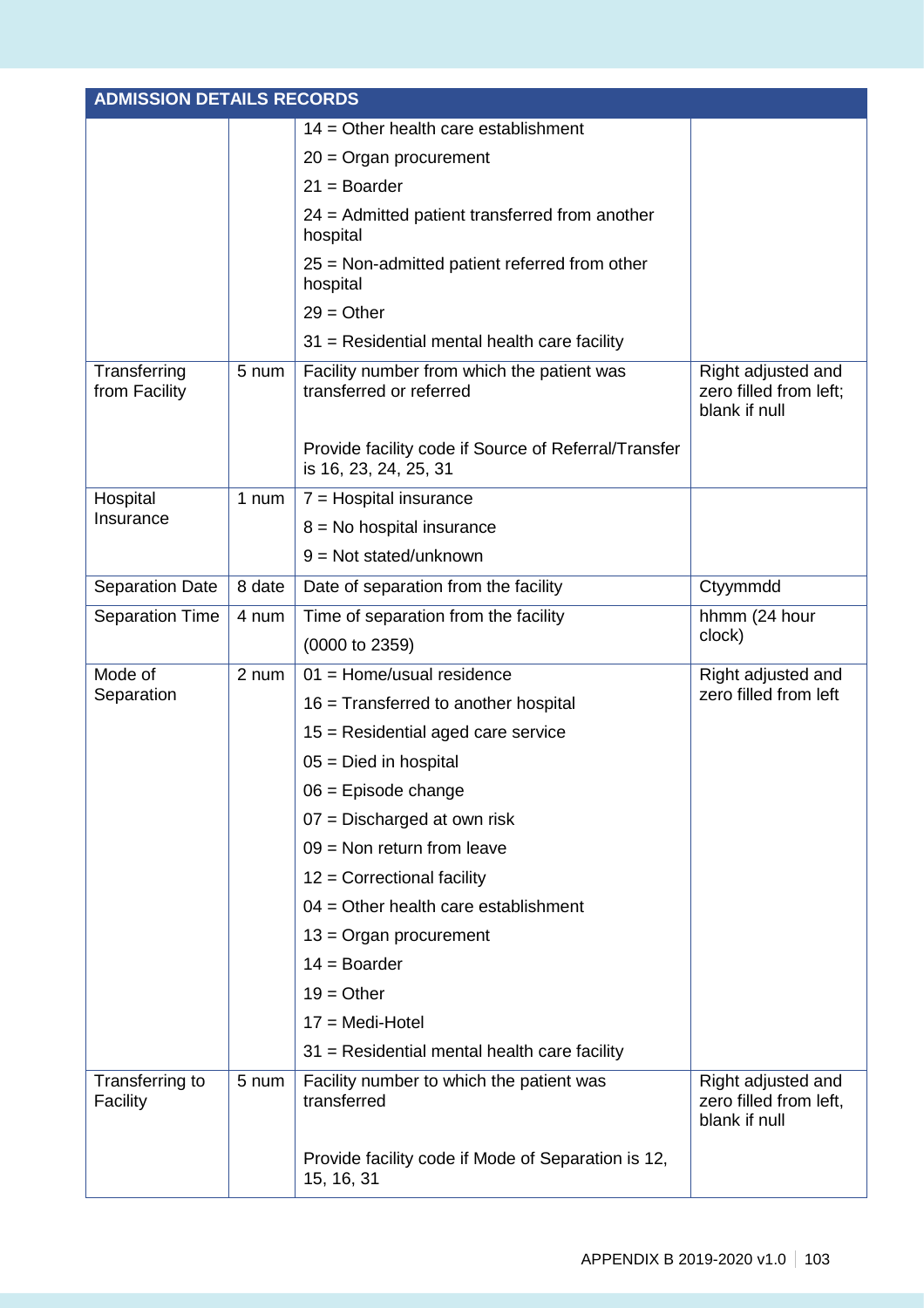| <b>ADMISSION DETAILS RECORDS</b>       |        |                                                                                                                                                                                                                |                                                               |  |
|----------------------------------------|--------|----------------------------------------------------------------------------------------------------------------------------------------------------------------------------------------------------------------|---------------------------------------------------------------|--|
| <b>DRG</b>                             | 5      | Currently not required                                                                                                                                                                                         | Blank if null                                                 |  |
| <b>MDC</b>                             | 3      | Currently not required                                                                                                                                                                                         | <b>Blank if null</b>                                          |  |
| <b>Baby Admission</b><br>Weight        | 4 num  | Admission weight in grams for neonates who are<br>under 29 days or weigh less than 2500 grams at<br>time of admission.                                                                                         | Right adjusted and<br>zero filled from left,<br>blank if null |  |
| <b>Admission Ward</b>                  | 6 char | Code to describe the admitting ward                                                                                                                                                                            | Left adjusted                                                 |  |
| <b>Admission Unit</b>                  | 4 char | Code to describe admitting unit                                                                                                                                                                                | <b>Blank if null</b>                                          |  |
| <b>Standard Unit</b><br>Code           | 4 char | Standard code to describe the treating doctor<br>speciality/unit                                                                                                                                               | Left adjusted                                                 |  |
| <b>Treating Doctor</b><br>at Admission | 6 char | Code to identify the treating doctor at the<br>admission of the episode of care                                                                                                                                | Left adjusted, blank<br>if null                               |  |
| <b>Planned Same</b><br>Day             | 1 char | $Y = Yes$ , planned to be separated from the<br>hospital on the same day                                                                                                                                       |                                                               |  |
|                                        |        | $N = No$ , planned to stay at least one night                                                                                                                                                                  |                                                               |  |
| <b>Elective Patient</b>                | 1 char | $1 =$ Emergency admission                                                                                                                                                                                      |                                                               |  |
| <b>Status</b>                          |        | $2$ = Elective admission                                                                                                                                                                                       |                                                               |  |
|                                        |        | $3 = Not assigned$                                                                                                                                                                                             |                                                               |  |
| Qualification                          | 1 char | $A = Acute$                                                                                                                                                                                                    | <b>Blank if null</b>                                          |  |
| <b>Status</b>                          |        | $U =$ Unqualified                                                                                                                                                                                              |                                                               |  |
| <b>Standard Ward</b><br>Code           | 4 char | Denotes whether the ward is assigned to a<br><b>Designated SNAP Unit</b>                                                                                                                                       | Blank if null                                                 |  |
|                                        |        | SNAP = Designated SNAP Unit                                                                                                                                                                                    |                                                               |  |
| <b>Contract Role</b>                   | 1 char | $A = Hospital A (contracting hospital)$                                                                                                                                                                        | Blank if null                                                 |  |
|                                        |        | $B =$ Hospital B (contracted hospital)                                                                                                                                                                         |                                                               |  |
|                                        |        | Identifies whether the hospital is 'Hospital $A'$ – the<br>purchaser of hospital care (contracting hospital)<br>or 'Hospital B' - the provider of an admitted or<br>non-admitted service (contracted hospital) |                                                               |  |
| <b>Contract Type</b>                   | 1 char | $1 = B$                                                                                                                                                                                                        | Blank if null                                                 |  |
|                                        |        | $2 = ABA$                                                                                                                                                                                                      |                                                               |  |
|                                        |        | $3 = AB$                                                                                                                                                                                                       |                                                               |  |
|                                        |        | $4 = (A)B$                                                                                                                                                                                                     |                                                               |  |
|                                        |        | $5 = BA$                                                                                                                                                                                                       |                                                               |  |
|                                        |        | Describes the contract arrangement between the<br>contracting hospital ('Hospital A') and the<br>contracted hospital ('Hospital B')                                                                            |                                                               |  |
| <b>Funding Source</b>                  | 2 char | Expected principal source of funds for the<br>episode.                                                                                                                                                         | Right adjusted and<br>zero filled from left                   |  |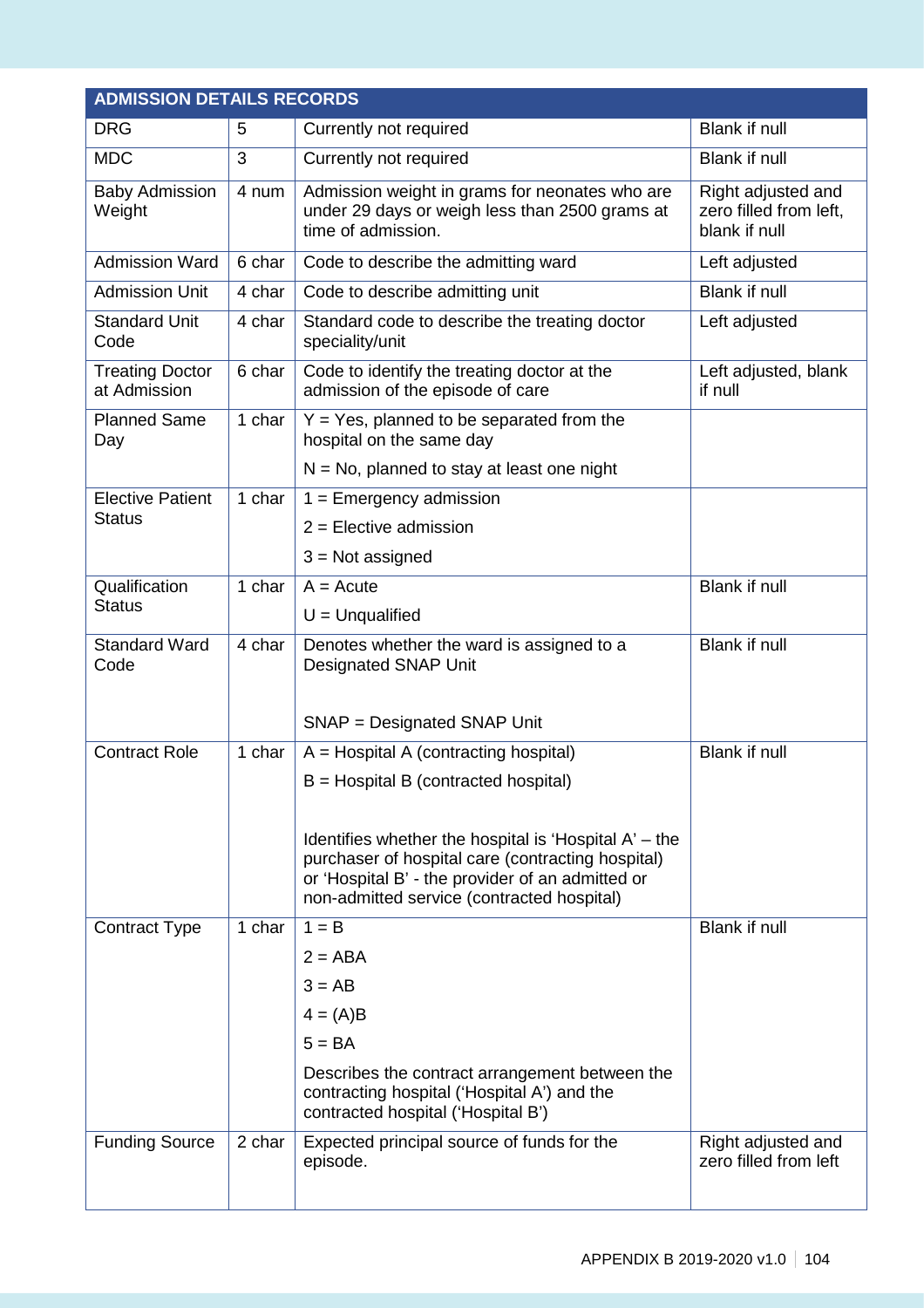| <b>ADMISSION DETAILS RECORDS</b>                            |           |                                                                                                              |                                  |
|-------------------------------------------------------------|-----------|--------------------------------------------------------------------------------------------------------------|----------------------------------|
|                                                             |           | 01 = Health service budget (not covered<br>elsewhere)                                                        |                                  |
|                                                             |           | $02$ = Private health insurance                                                                              |                                  |
|                                                             |           | $03 = Self$ -funded                                                                                          |                                  |
|                                                             |           | $04 = \text{Works}'$ compensation                                                                            |                                  |
|                                                             |           | 05 = Motor vehicle third party personal claim                                                                |                                  |
|                                                             |           | $06$ = Other compensation (e.g. Public liability,<br>common law and medical negligence)                      |                                  |
|                                                             |           | 07 = Department of Veterans' Affairs                                                                         |                                  |
|                                                             |           | $08 = Department of Defense$                                                                                 |                                  |
|                                                             |           | $09$ = Correctional facility                                                                                 |                                  |
|                                                             |           | $10 =$ Other hospital or public authority (contracted<br>care)                                               |                                  |
|                                                             |           | $11$ = Health service budget (due to eligibility for<br>Reciprocal Health Care)                              |                                  |
|                                                             |           | $12$ = Other funding source                                                                                  |                                  |
|                                                             |           | 13 = Health service budget (no charge raised due<br>to hospital decision)                                    |                                  |
|                                                             |           | $99 = Not known$                                                                                             |                                  |
| <b>Incident Date</b>                                        | 8 date    | Currently not required                                                                                       | ctyymmdd<br><b>Blank if null</b> |
| <b>Incident Date</b><br>Flag                                | 1 char    | Currently not required                                                                                       | <b>Blank if null</b>             |
| Workcover<br>Queensland (Q-<br>Comp) Consent                | 1 char    | Currently not required                                                                                       | Blank if null                    |
| Motor Accident<br>Insurance<br>Commission<br>(MAIC) Consent | 1 char    | Currently not required                                                                                       | Blank if null                    |
| Department of<br>Veterans' Affairs<br>(DVA) Consent         | 1 char    | Currently not required                                                                                       | Blank if null                    |
| Department of<br>Defence<br>Consent                         | 1 char    | Currently not required                                                                                       | Blank if null                    |
| Preferred<br>Language                                       | 4 num     | Currently not required                                                                                       | <b>Blank if null</b>             |
| Interpreter<br>Required                                     | 1 num     | Currently not required                                                                                       | Blank if null                    |
| Religion                                                    | 4 num     | Currently not required                                                                                       | <b>Blank if null</b>             |
| <b>QAS Patient</b><br>Identification                        | 12<br>num | QAS patient identification number provided by the<br>QAS team when delivering a patient to this<br>facility. | Left adjusted, blank<br>if null  |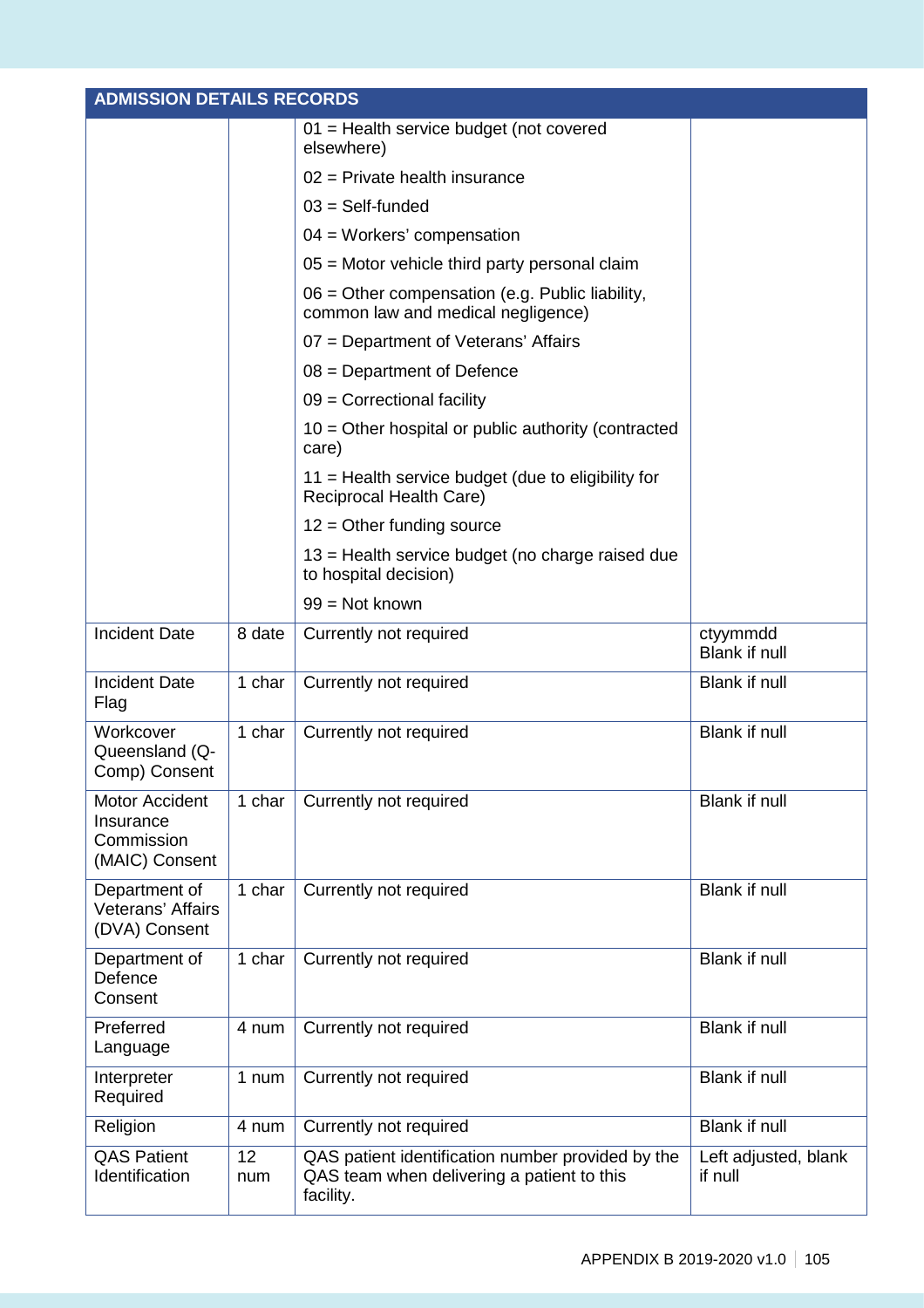| <b>ADMISSION DETAILS RECORDS</b>                      |       |                                                                                                                                                                                                 |                                                               |
|-------------------------------------------------------|-------|-------------------------------------------------------------------------------------------------------------------------------------------------------------------------------------------------|---------------------------------------------------------------|
| Number (eARF<br>Number)                               |       |                                                                                                                                                                                                 |                                                               |
| Purchaser/Provi<br>der Identifier                     | 5 num | The identifier of the 'other' facility or purchaser<br>involved in the contracted care.                                                                                                         | Right adjusted and<br>zero filled from left;<br>blank if null |
|                                                       |       | Record the Facility ID of the other hospital if<br>contract type = $2, 3, 4, 5$                                                                                                                 |                                                               |
|                                                       |       | Record the ID of the jurisdiction, HHS or other<br>external purchaser that has purchased the public<br>contracted hospital care if contract type $= 1$ and<br>contract role = $B$ (Hospital B). |                                                               |
| Filler                                                | 6     | <b>Blank</b>                                                                                                                                                                                    |                                                               |
| Length of Stay<br>in an Intensive<br><b>Care Unit</b> | 7 num | The total amount of time spent by an admitted<br>patient in an approved intensive care unit (Adult<br>Intensive Care Unit - ICU6 or Children's Intensive                                        | Right adjusted and<br>zero filled from left;                  |
|                                                       |       | Care Service Level 6 - CIC6)                                                                                                                                                                    | blank if null                                                 |
|                                                       |       | Format HHHHHMM                                                                                                                                                                                  |                                                               |
|                                                       |       | $H =$ Hours, M = Minutes                                                                                                                                                                        |                                                               |
| Duration of<br>continuous<br>ventilatory<br>support   | 7 num | The total amount of time an admitted patient has<br>spent on continuous ventilatory support (ie<br>invasive ventilation)                                                                        | Right adjusted and<br>zero filled from left;<br>blank if null |
|                                                       |       | Format HHHHHMM                                                                                                                                                                                  |                                                               |
|                                                       |       | $H =$ Hours, M = Minutes                                                                                                                                                                        |                                                               |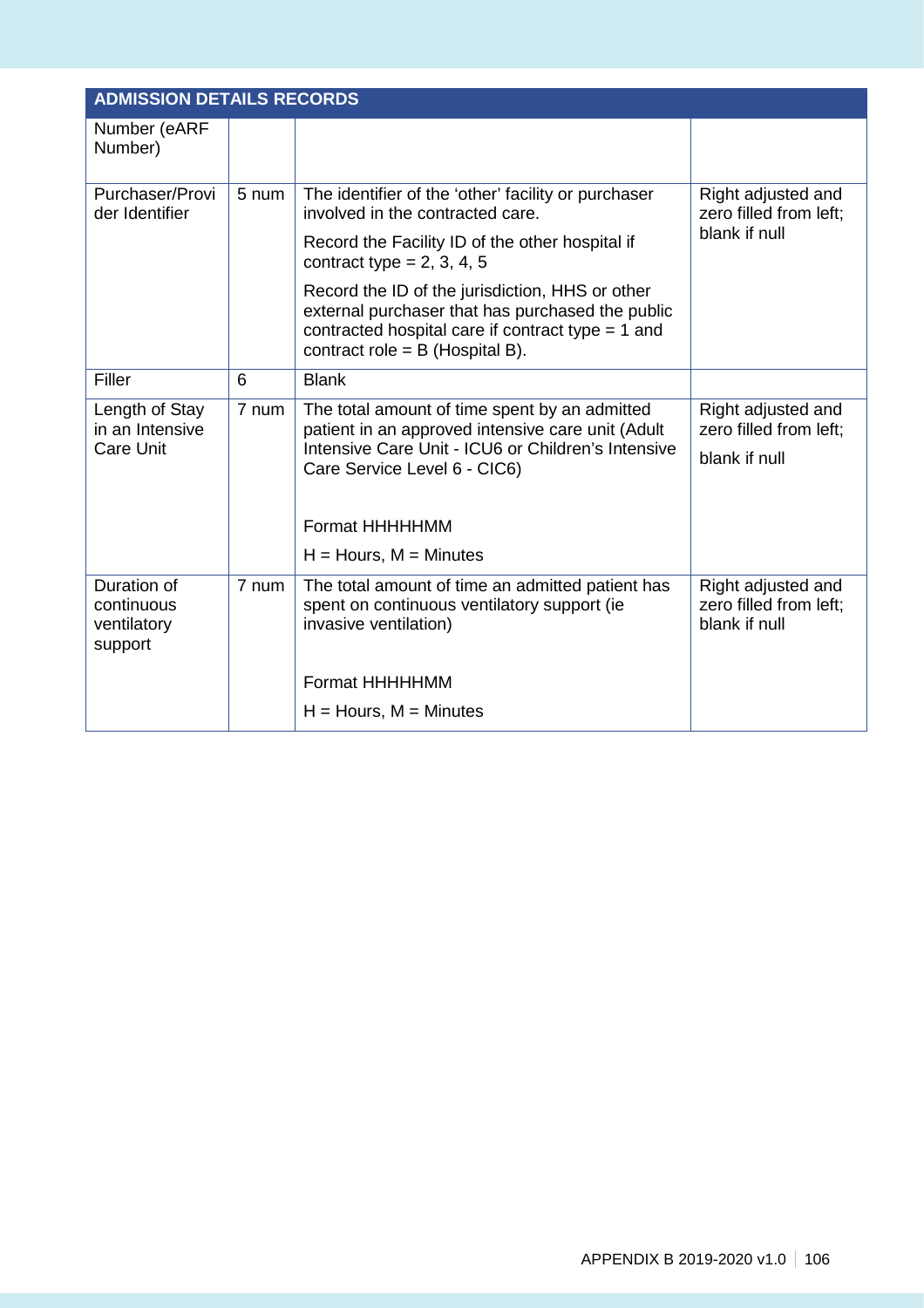# **Activity File**

The header record is the first record on the file. There is only one header record, followed by the activity details records.

| <b>HEADER RECORD</b>                        |         |                                                                             |                                                              |
|---------------------------------------------|---------|-----------------------------------------------------------------------------|--------------------------------------------------------------|
| Facility<br><b>Number</b>                   | 5 num   | Must be the same as the facility number in the<br>corresponding header file | Right adjusted and<br>zero filled from left                  |
| <b>Extract Period</b>                       | 16 date | From date                                                                   | ctyymmdd                                                     |
|                                             |         | To date                                                                     | ctyymmdd                                                     |
| File Type                                   | 3 char  | Abbreviation to identify file type                                          |                                                              |
|                                             |         | $ACT = Activity$                                                            |                                                              |
| Number of<br>Records                        | 5 num   | Total number of records in the file                                         | Right adjusted and<br>zero filled from left;<br>zero if null |
| Extraction<br>Software<br><b>Identifier</b> | 10 char | Code to identify the version of the software used                           | Left adjusted, blank<br>if null                              |
| Filler                                      | 25      | <b>Blank</b>                                                                |                                                              |

| <b>ACTIVITY DETAILS RECORDS</b> |         |                                                                                                                                      |                                             |
|---------------------------------|---------|--------------------------------------------------------------------------------------------------------------------------------------|---------------------------------------------|
| Record<br><b>Identifier</b>     | 1 char  | $N = New$                                                                                                                            |                                             |
|                                 |         | $D = Deletion$                                                                                                                       |                                             |
| Unique<br><b>Number</b>         | 12 char | A number unique within the facility to identify each<br>admission. This number is not to be reused,<br>regardless of deletions, etc. | Right adjusted and<br>zero filled from left |
| Patient<br>Identifier           | 8 char  | Unique number to identify the patient within the<br>facility (e.g. Unit record number)                                               | Right adjusted and<br>zero filled from left |
| Admission<br><b>Number</b>      | 12 char | Admission number allocated by the facility                                                                                           | Right adjusted and<br>zero filled from left |
| <b>Activity Code</b>            | 1 char  | A<br>$=$ Account class variation                                                                                                     |                                             |
|                                 |         | = Leave episode<br>L                                                                                                                 |                                             |
|                                 |         | $=$ Ward/unit transfer<br>W                                                                                                          |                                             |
|                                 |         | $\mathsf{C}$<br>$=$ Contract status                                                                                                  |                                             |
|                                 |         | $=$ Qualification status<br>Q                                                                                                        |                                             |
|                                 |         | S<br>$=$ Sub and non-acute items                                                                                                     |                                             |
|                                 |         | T<br>$=$ Nursing home type                                                                                                           |                                             |
|                                 |         | B<br>= Mother's patient identifier of baby born in<br>hospital                                                                       |                                             |
| <b>Activity Details</b>         |         | See below for record details                                                                                                         |                                             |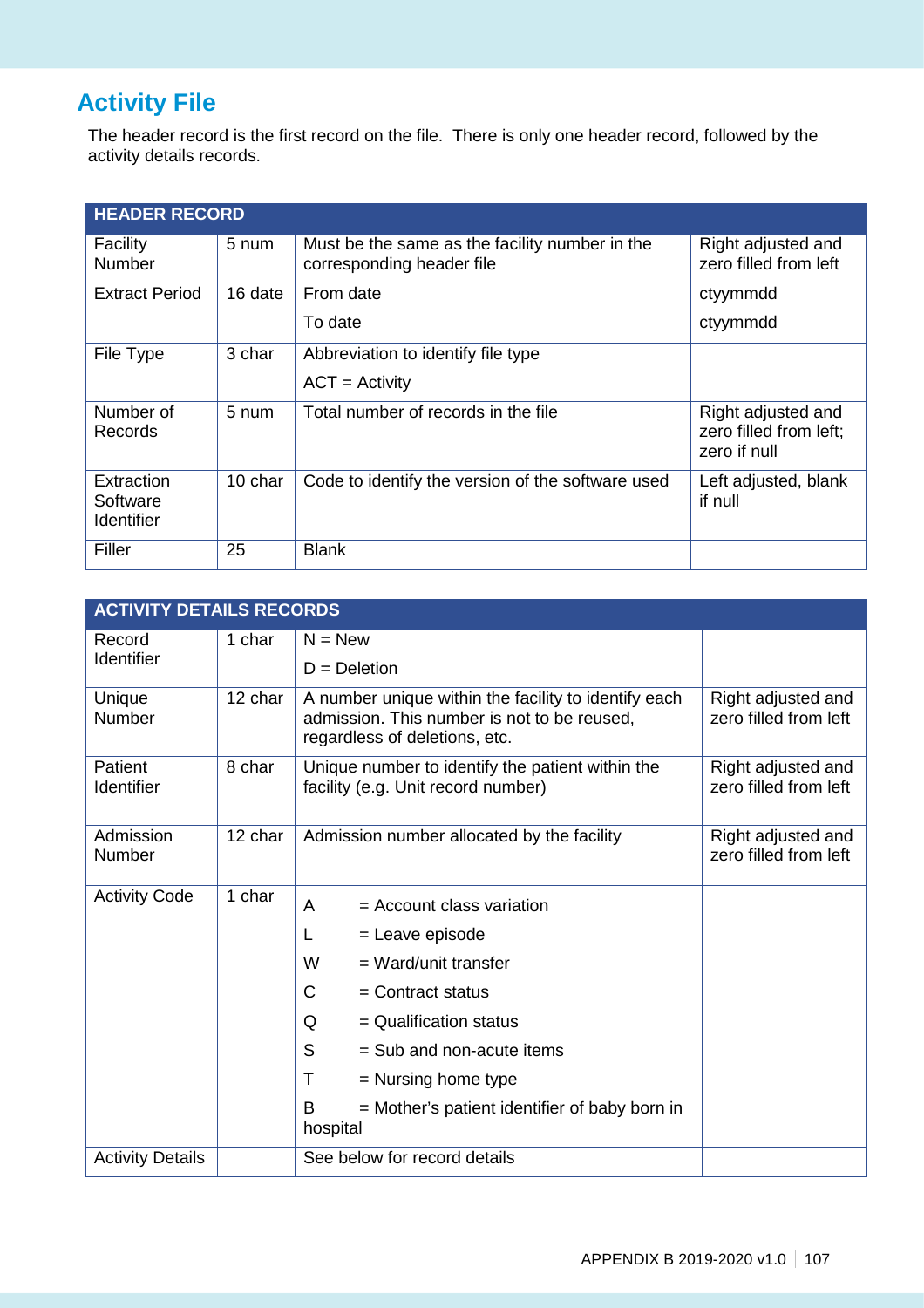# **Activity Details if Activity Code = A (Account Class Variation)**

| <b>Account Class</b> | 12 char | Currently not required                     | Left adjusted, blank<br>if null |
|----------------------|---------|--------------------------------------------|---------------------------------|
| Filler               | 2       | <b>Blank</b>                               |                                 |
| Chargeable           | 1 num   | $1 =$ Public                               |                                 |
| <b>Status</b>        |         | $2$ = Private shared                       |                                 |
|                      |         | $3$ = Private single                       |                                 |
| Compensable          | 1 num   | 1 = Workers' Compensation Queensland       |                                 |
| <b>Status</b>        |         | 2 = Workers' Compensation (Other)          |                                 |
|                      |         | $6 =$ Motor Vehicle (Qld)                  |                                 |
|                      |         | $7 =$ Motor Vehicle (Other)                |                                 |
|                      |         | 3 = Compensable Third Party                |                                 |
|                      |         | $4 =$ Other Compensable                    |                                 |
|                      |         | 5 = Department of Veterans' Affairs        |                                 |
|                      |         | $9 = Department of Defense$                |                                 |
|                      |         | $8 =$ None of the above                    |                                 |
| Filler               | 2       | <b>Blank</b>                               |                                 |
| Date of<br>Change    | 8 date  | Date that change to account class occurred | ctyymmdd                        |
| Time of<br>Change    | 4 num   | Currently not required                     | Blank if null                   |

# **Activity Details if Activity Code = L (Leave Episode)**

| Date of<br><b>Starting Leave</b>   | 8 date | Date the patient went on leave       | ctyymmdd                |
|------------------------------------|--------|--------------------------------------|-------------------------|
| Time of<br><b>Starting Leave</b>   | 4 num  | Time the patient started leave       | hhmm (24 hour<br>clock) |
| Date Returned<br>from Leave        | 8 date | Date the patient returned from leave | ctyymmdd                |
| <b>Time Returned</b><br>from leave | 4 num  | Time the patient returned from leave | hhmm (24 hour<br>clock) |
| Filler                             | 6      | <b>Blank</b>                         |                         |

# **Activity Details if Activity Code = W (Ward/Unit Transfer)**

| Ward                         | 6 char | Ward that the patient was transferred to          |               |
|------------------------------|--------|---------------------------------------------------|---------------|
| Unit                         | 4 char | Unit that the patient was transferred to          | Blank if null |
| <b>Standard Unit</b><br>Code | 4 char | Standard unit that the patient was transferred to |               |
| Date of<br>Transfer          | 8 date | Date the patient transferred                      | ctyymmdd      |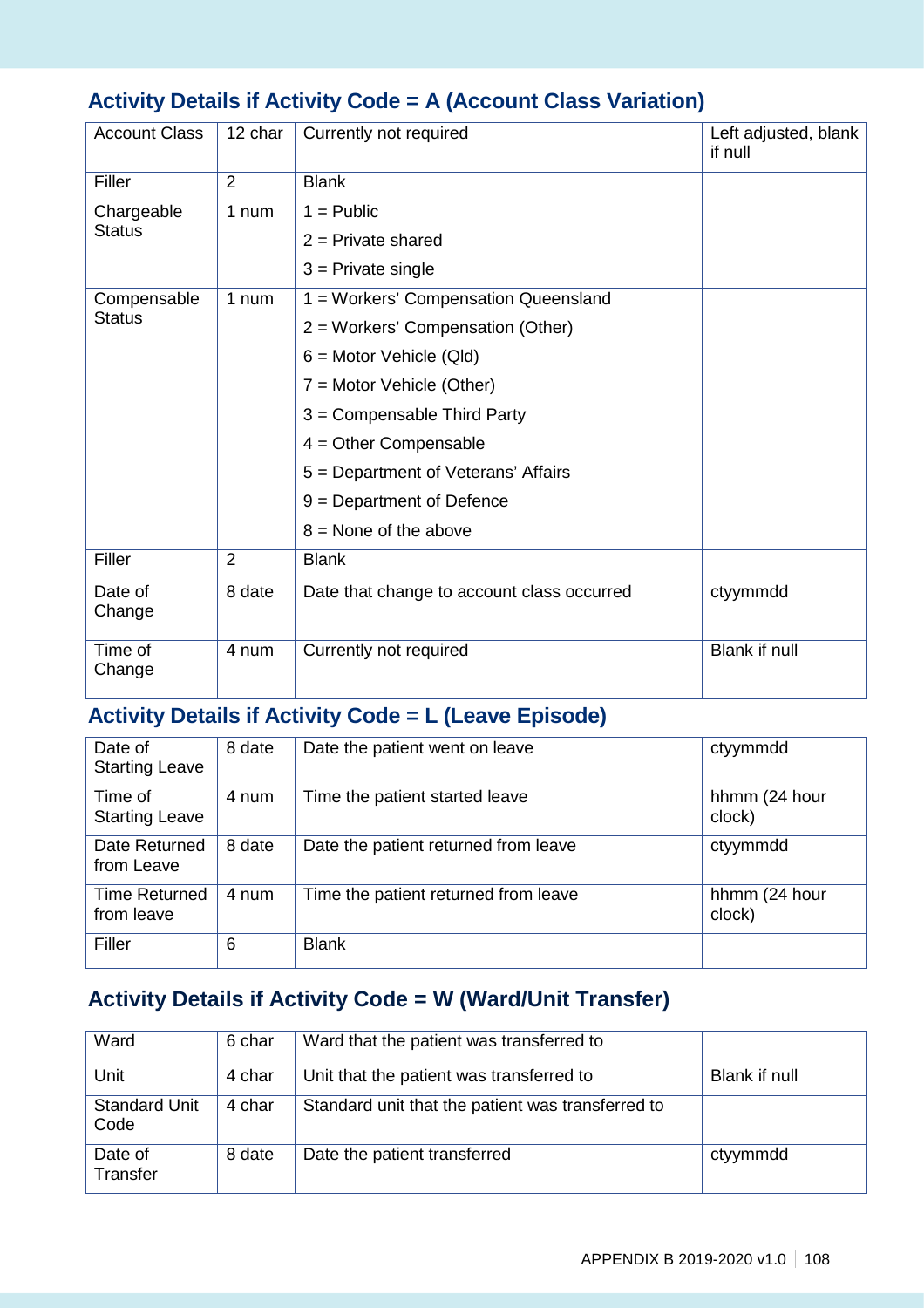| Time of<br>Transfer          | 4 num  | Time the patient transferred                                      | hhmm (24 hour<br>clock) |
|------------------------------|--------|-------------------------------------------------------------------|-------------------------|
| <b>Standard Ward</b><br>Code | 4 char | Denotes whether the ward is assigned to a<br>Designated SNAP unit | Blank if null           |
|                              |        | SNAP = Designated SNAP Unit                                       |                         |

#### **Activity Details if Activity Code = C (Contract Status)**

| Date<br>Transferred for<br>Contract | 8 date | Date the patient transferred for a contract service                   | ctyymmdd |
|-------------------------------------|--------|-----------------------------------------------------------------------|----------|
| Date returned<br>from Contract      | 8 date | Date the patient returned from a contract service                     | ctyymmdd |
| Facility<br>Contracted to           | 5 num  | Facility number for the facility performing the<br>contracted service |          |
| Filler                              | 9      | <b>Blank</b>                                                          |          |

### **Activity Details if Activity Code = Q (Qualification Status)**

| Qualification<br><b>Status</b>                                                                          | 1 char | $A = Acute$                                  |               |  |
|---------------------------------------------------------------------------------------------------------|--------|----------------------------------------------|---------------|--|
|                                                                                                         |        | $U =$ Unqualified                            |               |  |
| Date of                                                                                                 | 8 date | Date that the change of qualification status | ctyymmdd      |  |
| Change                                                                                                  |        | occurred                                     |               |  |
| Time of                                                                                                 | 4 num  | Currently not required                       | Blank if null |  |
| Change                                                                                                  |        |                                              |               |  |
| Filler                                                                                                  | 17     | <b>Blank</b>                                 |               |  |
| all ekonomia de la citization atotua per del de la constitución de la constanza de quelification atotua |        |                                              |               |  |

*All changes of qualification status must be provided. If more than one change of qualification status occurs on a single day, then the final qualification status for that day should be provided.*

#### **Activity Details if Activity Code = S (Sub and Non-Acute Items)**

SNAP information is required for all sub and non-acute patients with a public chargeable status.

| <b>SNAP Episode</b><br><b>Number</b> | 3 num  | The unique SNAP episode number                                                                              | Right adjusted,       |
|--------------------------------------|--------|-------------------------------------------------------------------------------------------------------------|-----------------------|
|                                      |        |                                                                                                             | zero filled from left |
| ADL Type                             | 3 char | Measure of physical, psychosocial, vocational and<br>cognitive functions of an individual with a disability |                       |
|                                      |        | <b>FIM</b><br>$=$ Functional Independence Measure (FIM)                                                     |                       |
|                                      |        | $=$ Health of the Nation Outcomes Scale 65+<br>HON.<br>$(HoNOS 65+)$                                        |                       |
|                                      |        | RUG = Resource Utilisation Groups-Activities of<br>Daily Living (RUG-ADL)                                   |                       |
|                                      |        | $SMM = Standardised Mini-Mental State$<br>Examination (SMME)                                                |                       |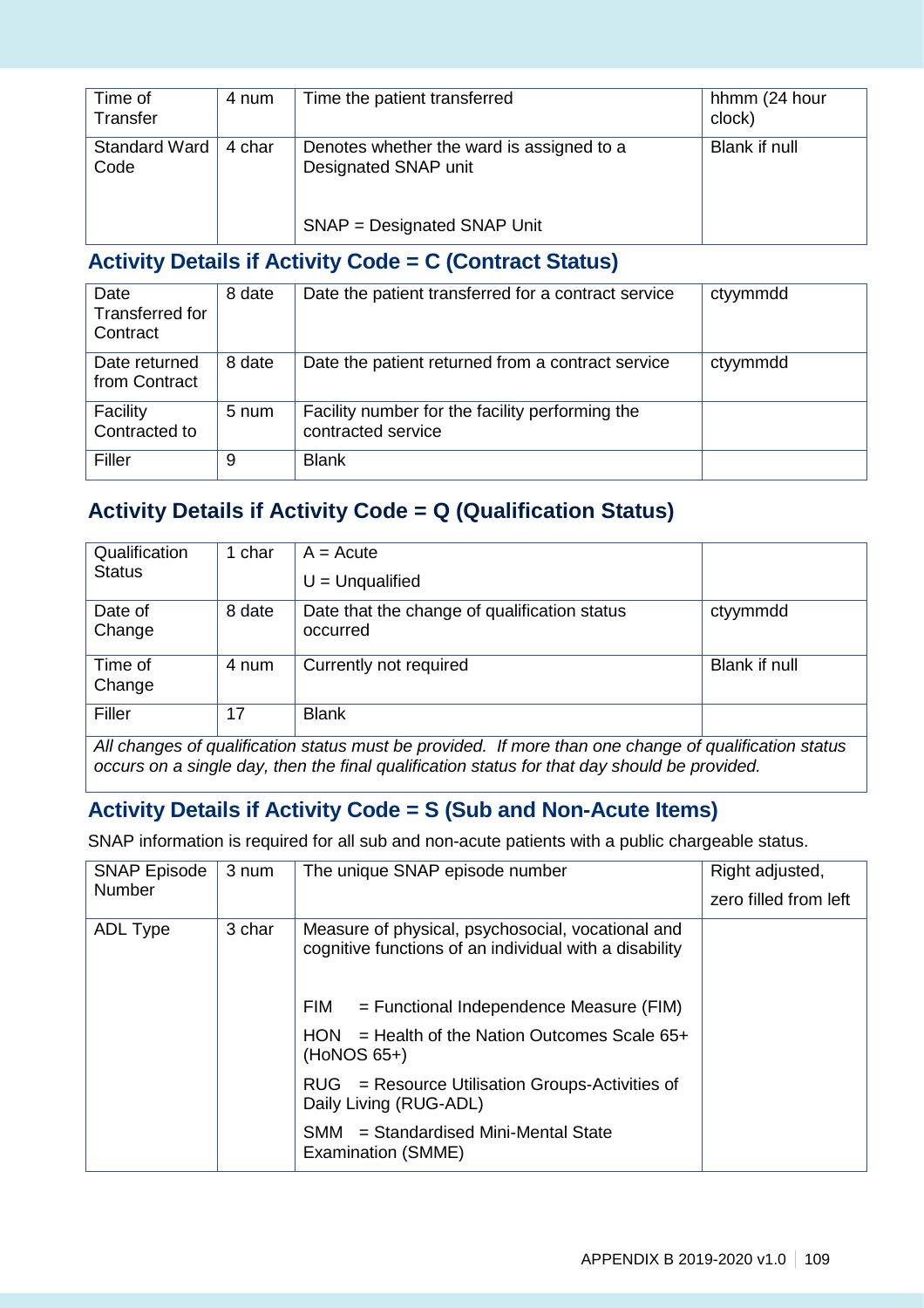| <b>ADL Subtype</b> | 3 char | For patients assigned a Psychogeriatric care type:                                                                                                       |
|--------------------|--------|----------------------------------------------------------------------------------------------------------------------------------------------------------|
|                    |        | ADL Type = HON and record scores for 12 ADL<br>Subtypes and a Total ADL Subtype:                                                                         |
|                    |        |                                                                                                                                                          |
|                    |        | = Behavioural disturbance<br>BEH                                                                                                                         |
|                    |        | <b>NAS</b><br>$=$ Non-accidental self-injury                                                                                                             |
|                    |        | <b>DDU</b><br>= Problem drinking or drug use                                                                                                             |
|                    |        | <b>CGP</b><br>$=$ Cognitive problems                                                                                                                     |
|                    |        | <b>PID</b><br>= Problems related to physical illness or<br>disability                                                                                    |
|                    |        | = Problems associated with hallucinations<br>HAD.<br>and delusions                                                                                       |
|                    |        | DPS<br>= Problems with depressive symptoms                                                                                                               |
|                    |        | <b>OMB</b><br>= Other mental and behavioural problems                                                                                                    |
|                    |        | <b>SSR</b><br>= Problems with social or supportive<br>relationships                                                                                      |
|                    |        | ADL<br>$=$ Problems with activities of daily living                                                                                                      |
|                    |        | LVC<br>= Overall problems with living conditions                                                                                                         |
|                    |        | <b>WLQ</b><br>$=$ Problems with work and leisure activities<br>and the quality of the daytime environment.                                               |
|                    |        | <b>TOT</b><br>$=$ Total                                                                                                                                  |
|                    |        | The FIM tool has a cognitive and a motor sub-<br>scale.                                                                                                  |
|                    |        | For patients assigned a Rehabilitation or Geriatric<br>Evaluation and Management care type:                                                              |
|                    |        | ADL Type $=$ FIM and record scores for the 13<br>Motor ADL Subtypes, 5 Cognitive ADL Subtypes<br>and a Total Cognitive and a Total Motor ADL<br>Subtype: |
|                    |        | EAT<br>$=$ Eating                                                                                                                                        |
|                    |        | <b>GRM</b><br>$=$ Grooming                                                                                                                               |
|                    |        | <b>BTH</b><br>$=$ Bathing                                                                                                                                |
|                    |        | <b>DRU</b><br>= Dressing upper body                                                                                                                      |
|                    |        | <b>DRL</b><br>= Dressing lower body                                                                                                                      |
|                    |        | TLT<br>$=$ Toileting                                                                                                                                     |
|                    |        | <b>BDR</b><br>= Bladder management                                                                                                                       |
|                    |        | <b>BWL</b><br>= Bowel management                                                                                                                         |
|                    |        | <b>TBC</b><br>= Transfer (bed/chair/wheelchair)                                                                                                          |
|                    |        | <b>TTL</b><br>$=$ Transfer (toileting)                                                                                                                   |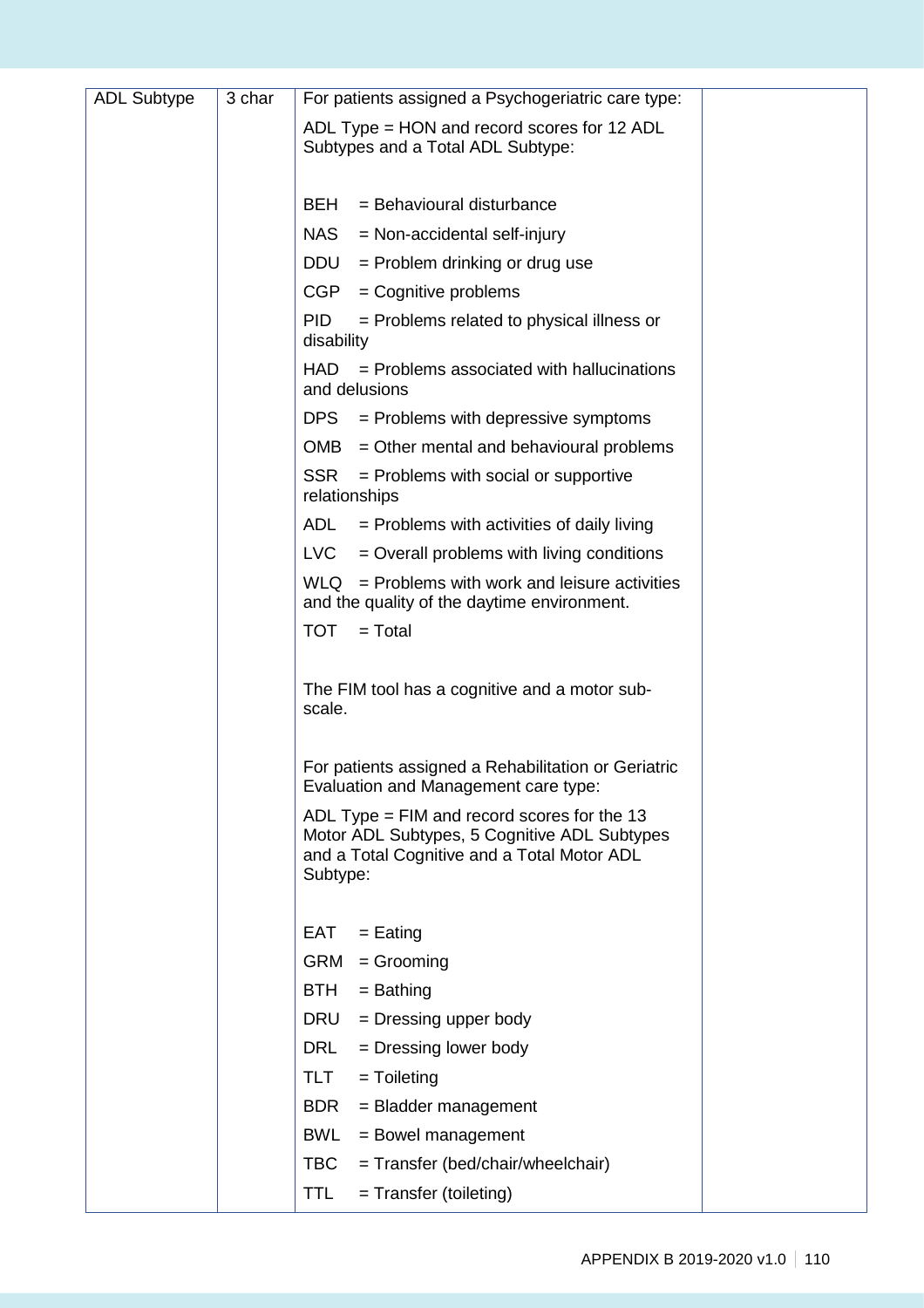| <b>TBS</b><br>= Transfer (bath/shower)                                                                                                                                                                                   |
|--------------------------------------------------------------------------------------------------------------------------------------------------------------------------------------------------------------------------|
| LWW<br>= Locomotion (walk/wheelchair)                                                                                                                                                                                    |
| LST<br>= Locomotion (stairs)                                                                                                                                                                                             |
| $CMP = Comprehension$                                                                                                                                                                                                    |
| EXP<br>= Expression                                                                                                                                                                                                      |
| SOC = Social interaction                                                                                                                                                                                                 |
| $PRS = Problem$ solving                                                                                                                                                                                                  |
| $MEM = Memory$                                                                                                                                                                                                           |
| $MOT = Motor (total)$                                                                                                                                                                                                    |
| $COG = Cognitive (total)$                                                                                                                                                                                                |
|                                                                                                                                                                                                                          |
| The RUG tool requires the collection of the total<br>RUG score when assigning to a Maintenance or<br>Palliative care type.                                                                                               |
| ADL Type = RUG and record 1 ADL Subtype:                                                                                                                                                                                 |
| $TOT = Total$                                                                                                                                                                                                            |
|                                                                                                                                                                                                                          |
| Reporting of Standardised Mini-Mental State<br>Examination scores is optional for patients<br>assigned a Geriatric Evaluation and Management<br>care type and not required for any other sub and<br>non-acute care type. |
| ADL Type $=$ SMM and record scores for the 12<br>ADL Subtypes and a Total ADL Subtype:                                                                                                                                   |
| <b>ORT</b><br>$=$ Orientation - time                                                                                                                                                                                     |
| <b>ORP</b><br>= Orientation - place                                                                                                                                                                                      |
| MIM<br>$=$ Memory - immediate                                                                                                                                                                                            |
| <b>LAT</b><br>$=$ Language/attention                                                                                                                                                                                     |
| <b>MSH</b><br>$=$ Memory - short                                                                                                                                                                                         |
| <b>LMW</b><br>$=$ Language memory $-$ long (wristwatch)                                                                                                                                                                  |
| LMP<br>= Language memory - long (pencil)                                                                                                                                                                                 |
| LAV<br>= Language/abstract thinking/verbal fluency                                                                                                                                                                       |
| <b>LNG</b><br>$=$ Language                                                                                                                                                                                               |
| LAC<br>= Language/attention/comprehension                                                                                                                                                                                |
| <b>ACD</b><br>= Attention/comprehension/follow<br>commands/constructional (diagram)                                                                                                                                      |
| ACP<br>= Attention/comprehension/construction/<br>follow commands (paper)                                                                                                                                                |
| <b>TOT</b><br>$=$ Total                                                                                                                                                                                                  |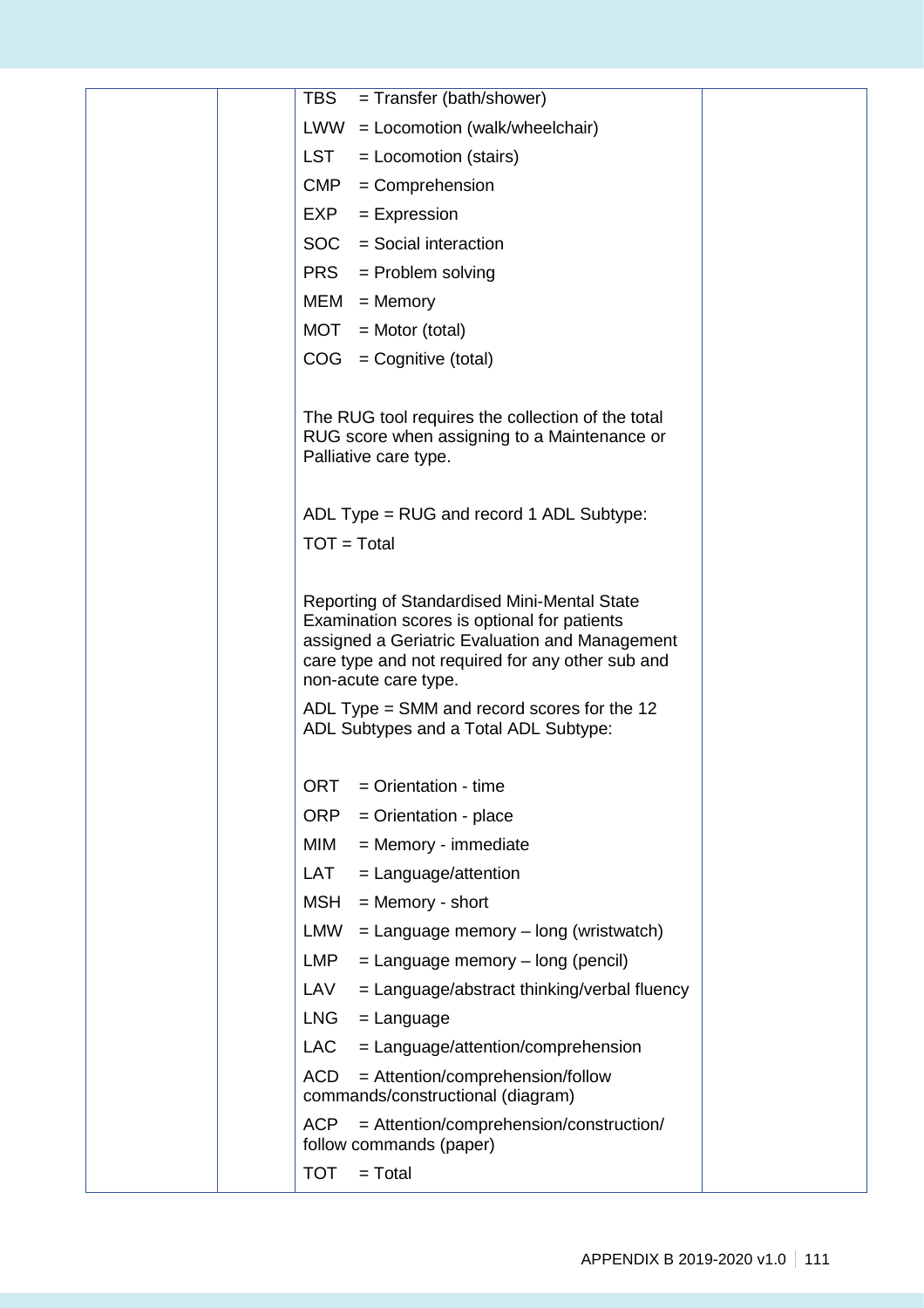| <b>ADL Score</b> | 3 num | Numerical rating from the ADL tool used as a                                         | Right adjusted,       |
|------------------|-------|--------------------------------------------------------------------------------------|-----------------------|
|                  |       | measurement of different components of functional                                    | zero filled from left |
|                  |       | ability                                                                              |                       |
|                  |       | Where ADL Type is FIM and ADL Subtype is;                                            |                       |
|                  |       | EAT score must be between 1 and 7 or 999                                             |                       |
|                  |       | GRM score must be between 1 and 7 or 999                                             |                       |
|                  |       | BTH score must be between 1 and 7 or 999                                             |                       |
|                  |       | DRU score must be between 1 and 7 or 999                                             |                       |
|                  |       | DRL score must be between 1 and 7 or 999                                             |                       |
|                  |       | TLT score must be between 1 and 7 or 999                                             |                       |
|                  |       | BDR score must be between 1 and 7 or 999                                             |                       |
|                  |       | BWL score must be between 1 and 7 or 999                                             |                       |
|                  |       | TBC score must be between 1 and 7 or 999                                             |                       |
|                  |       | TTL score must be between 1 and 7 or 999                                             |                       |
|                  |       | TBS score must be between 1 and 7 or 999                                             |                       |
|                  |       | LWW score must be between 1 and 7 or 999                                             |                       |
|                  |       | LST score must be between 1 and 7 or 999                                             |                       |
|                  |       | CMP score must be between 1 and 7 or 999                                             |                       |
|                  |       | EXP score must be between 1 and 7 or 999                                             |                       |
|                  |       | SOC score must be between 1 and 7 or 999                                             |                       |
|                  |       | PRS score must be between 1 and 7 or 999                                             |                       |
|                  |       | MEM score must be between 1 and 7 or 999                                             |                       |
|                  |       | COG score must be between 5 and 35 or 999                                            |                       |
|                  |       | MOT score must be between 13 and 91 or 999                                           |                       |
|                  |       |                                                                                      |                       |
|                  |       | Where ADL Type is HON and ADL Subtype is;                                            |                       |
|                  |       | BEH score must be between 0 and 4 or 999<br>NAS score must be between 0 and 4 or 999 |                       |
|                  |       | DDU score must be between 0 and 4 or 999                                             |                       |
|                  |       | CGP score must be between 0 and 4 or 999                                             |                       |
|                  |       | PID score must be between 0 and 4 or 999                                             |                       |
|                  |       | HAD score must be between 0 and 4 or 999                                             |                       |
|                  |       | DPS score must be between 0 and 4 or 999                                             |                       |
|                  |       | OMB score must be between 0 and 4 or 999                                             |                       |
|                  |       | SSR score must be between 0 and 4 or 999                                             |                       |
|                  |       | ADL score must be between 0 and 4 or 999                                             |                       |
|                  |       | LVC score must be between 0 and 4 or 999                                             |                       |
|                  |       | WLQ score must be between 0 and 4 or 999                                             |                       |
|                  |       |                                                                                      |                       |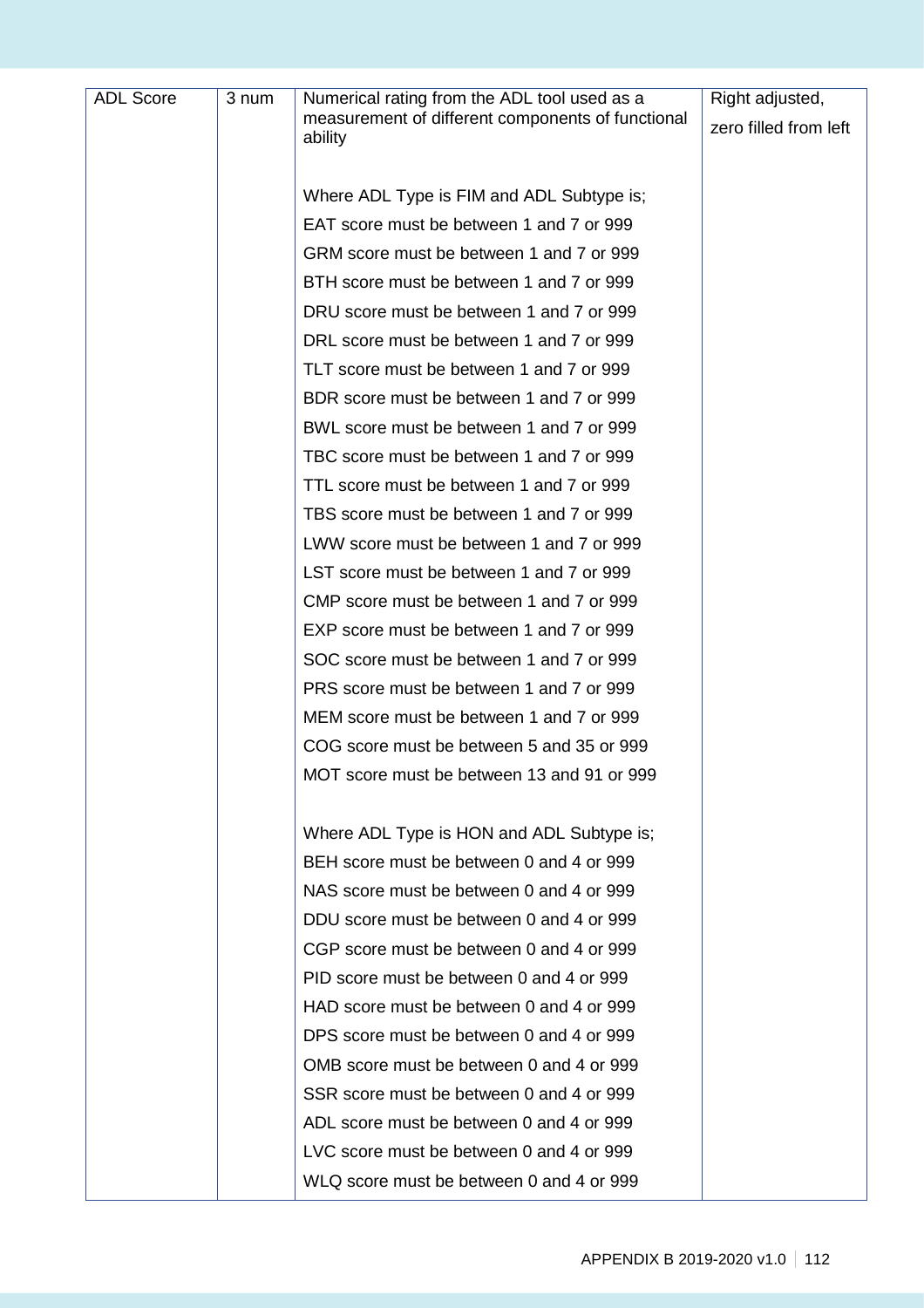|                 |        | TOT score must be between 0 and 48 or 999                                             |                      |
|-----------------|--------|---------------------------------------------------------------------------------------|----------------------|
|                 |        | Where ADL Type is SMM and ADL Subtype is;                                             |                      |
|                 |        | ORT score must be between 0 and 5 or 999                                              |                      |
|                 |        | ORP score must be between 0 and 5 or 999                                              |                      |
|                 |        | MIM score must be between 0 and 3 or 999                                              |                      |
|                 |        | LAT score must be between 0 and 5 or 999                                              |                      |
|                 |        | MSH score must be between 0 and 3 or 999                                              |                      |
|                 |        | LMW score must be between 0 and 1 or 999                                              |                      |
|                 |        | LMP score must be between 0 and 1 or 999                                              |                      |
|                 |        | LAV score must be between 0 and 1 or 999                                              |                      |
|                 |        | LNG score must be between 0 and 1 or 999                                              |                      |
|                 |        | LAC score must be between 0 and 1 or 999                                              |                      |
|                 |        | ACD score must be between 0 and 1 or 999                                              |                      |
|                 |        | ACP score must be between 0 and 3 or 999                                              |                      |
|                 |        | TOT score must be between 0 and 30 or 999                                             |                      |
|                 |        |                                                                                       |                      |
|                 |        | Where ADL Type is RUG and ADL Subtype is;                                             |                      |
|                 |        | TOT score must be between 4 and 18 or 999                                             |                      |
| <b>ADL Date</b> | 8 date | Date the ADL score was recorded                                                       | ctyymmdd             |
| <b>ADL Time</b> | 4 num  | Not currently required                                                                | <b>Blank if null</b> |
| Phase Type      | 2 num  | A distinct period or stage of illness relating to                                     | <b>Blank if null</b> |
|                 |        | palliative care patients. For example, when SNAP<br>Type = PAL record one phase type: | Must not be null if  |
|                 |        |                                                                                       | $SNAP$ Type = PAL    |
|                 |        | $01 =$ Stable                                                                         |                      |
|                 |        | $02 =$ Unstable                                                                       |                      |
|                 |        | $03$ = Deteriorating                                                                  |                      |
|                 |        | $04 = Terminal Care$                                                                  |                      |
| Filler          |        |                                                                                       |                      |
|                 | 4      | <b>Blank</b>                                                                          |                      |

*ADL scores for each SNAP episode are to be supplied. Do not provide more than one set of scores on the same date for the same ADL Type and ADL Subtype.* 

*For all SNAP episodes:* 

*An ADL score of 999 is valid when an assessment has not been undertaken.*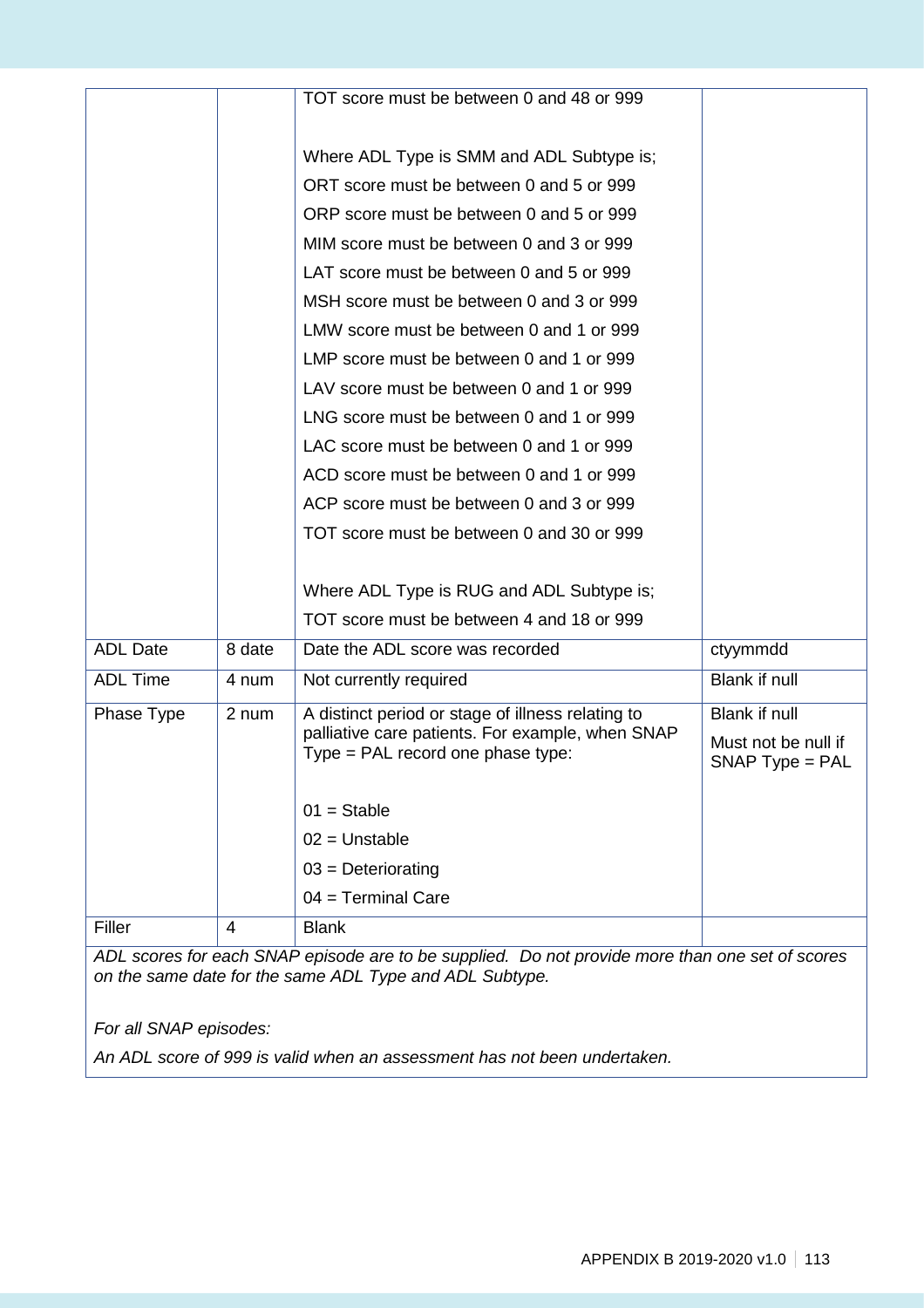## **Activity Details if Activity Code = T (Nursing Home Type)**

| <b>Nursing Home</b><br>Type Flag     | 3 char | $NHT = Nursing Home Flag$                                 | Not valid for<br>patients with a care<br>type of: |
|--------------------------------------|--------|-----------------------------------------------------------|---------------------------------------------------|
|                                      |        |                                                           | $01 -$ Acute                                      |
|                                      |        |                                                           | $05 -$ Newborn                                    |
|                                      |        |                                                           | $07 -$ Organ<br>Procurement                       |
|                                      |        |                                                           | 08 - Boarder                                      |
| Date<br>Commenced<br><b>NHT Care</b> | 8 date | Date when the patient commenced Nursing Home<br>Type care | ctyymmdd                                          |
| Date Ceased<br><b>NHT Care</b>       | 8 date | Date when the patient ceased Nursing Home Type<br>care    | ctyymmdd                                          |
| Filler                               | 11     | <b>Blank</b>                                              |                                                   |

### **Activity Details if Activity Code = B (Mother's Patient Identifier of Baby Born in Hospital)**

| Mother's<br>Patient<br>Identifier | 8 char | Mother's Patient Identifier of baby born in the<br>hospital | Right adjusted and<br>zero filled from left |
|-----------------------------------|--------|-------------------------------------------------------------|---------------------------------------------|
| Filler                            | 22     | <b>Blank</b>                                                |                                             |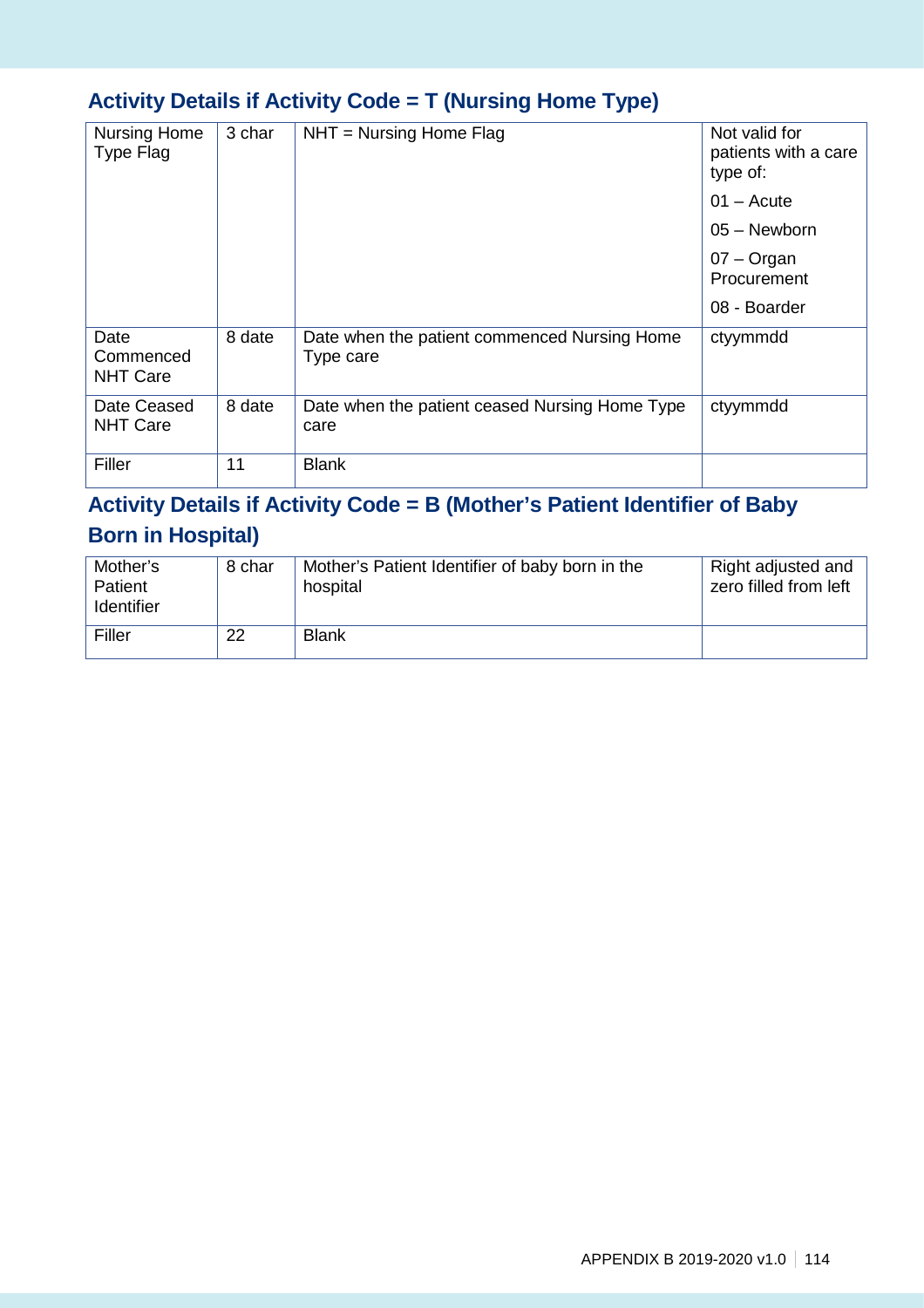# **Morbidity File**

The header record is the first record on the file. There is only one header record, followed by the morbidity details records.

|                                      | <b>HEADER RECORD</b> |                                                                             |                                                              |  |  |
|--------------------------------------|----------------------|-----------------------------------------------------------------------------|--------------------------------------------------------------|--|--|
| Facility<br><b>Number</b>            | 5 num                | Must be the same as the facility number in the<br>corresponding header file | Right adjusted and<br>zero filled from left                  |  |  |
| <b>Extract Period</b>                | 16 date              | From date                                                                   | ctyymmdd                                                     |  |  |
|                                      |                      | To date                                                                     | ctyymmdd                                                     |  |  |
| File Type                            | 3 char               | Abbreviation to identify file type                                          |                                                              |  |  |
|                                      |                      | $MOR = Morbidity$                                                           |                                                              |  |  |
| Number of<br><b>Records</b>          | 5 num                | Total number of records in the file                                         | Right adjusted and<br>zero filled from left;<br>zero if null |  |  |
| Extraction<br>Software<br>Identifier | 10 char              | Code to identify the version of the software used                           | Left adjusted, blank<br>if null                              |  |  |
| Filler                               | 66                   | <b>Blank</b>                                                                |                                                              |  |  |

| <b>MORBIDITY DETAILS RECORDS</b>                 |         |                                                                                                                                                                                           |                                             |
|--------------------------------------------------|---------|-------------------------------------------------------------------------------------------------------------------------------------------------------------------------------------------|---------------------------------------------|
| Record<br><b>Identifier</b>                      | 1 char  | $N = New$<br>$D = Deletion$                                                                                                                                                               |                                             |
|                                                  |         |                                                                                                                                                                                           |                                             |
| Unique<br>Number                                 | 12 char | A number unique within the facility to identify each<br>admission. This number is not to be reused,<br>regardless of deletions, etc.                                                      | Right adjusted and<br>zero filled from left |
| Patient<br>Identifier                            | 8 char  | Unique number to identify the patient within the<br>facility (eg. unit record number)                                                                                                     | Right adjusted and<br>zero filled from left |
| Admission<br>Number                              | 12 char | Admission number allocated by facility                                                                                                                                                    | Right adjusted and<br>zero filled from left |
| Diagnosis<br>Code Identifier                     | 3 char  | <b>PD</b><br>$=$ Principal diagnosis                                                                                                                                                      | Left adjusted                               |
|                                                  |         | OD<br>$=$ Other diagnosis                                                                                                                                                                 |                                             |
|                                                  |         | EX.<br>$=$ External cause code                                                                                                                                                            |                                             |
|                                                  |         | PR.<br>$=$ Procedure                                                                                                                                                                      |                                             |
|                                                  |         | $=$ Morphology<br>м                                                                                                                                                                       |                                             |
| ICD-10-AM<br><b>/ACHI Code</b><br>(11th edition) | 7 char  | Code assigned from The International Statistical<br><b>Classification of Diseases and Related Health</b><br>Problems, 10 <sup>th</sup> Revision, Australian Modification,<br>11th edition | Left adjusted                               |
| Diagnosis Text                                   | 50 char | Textual description of diseases and procedures are<br>optional                                                                                                                            | Left adjusted, blank<br>if null             |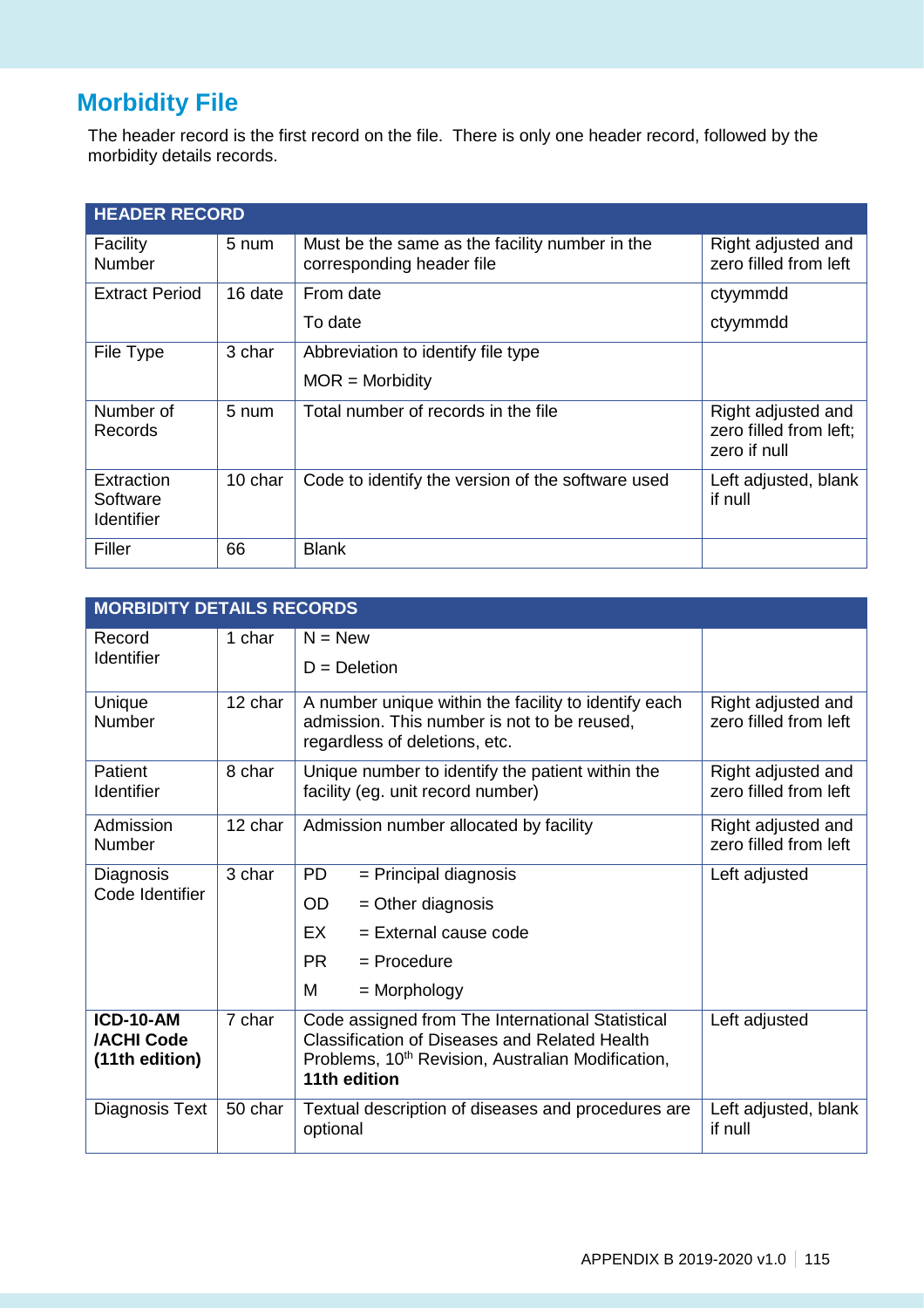|                                                                                | <b>MORBIDITY DETAILS RECORDS</b> |                                                                                                                                                                                                                                                                                                                                       |                      |  |  |
|--------------------------------------------------------------------------------|----------------------------------|---------------------------------------------------------------------------------------------------------------------------------------------------------------------------------------------------------------------------------------------------------------------------------------------------------------------------------------|----------------------|--|--|
| Date of                                                                        | 8 date                           | Date that the procedure was performed.                                                                                                                                                                                                                                                                                                | ctyymmdd, blank if   |  |  |
| Procedure                                                                      |                                  | The date must be provided if the procedure is<br>within the following block ranges:                                                                                                                                                                                                                                                   | null                 |  |  |
|                                                                                |                                  | 1059<br>1<br>to                                                                                                                                                                                                                                                                                                                       |                      |  |  |
|                                                                                |                                  | 1062<br>1821<br>to                                                                                                                                                                                                                                                                                                                    |                      |  |  |
|                                                                                |                                  | 1825<br>1866<br>to                                                                                                                                                                                                                                                                                                                    |                      |  |  |
|                                                                                |                                  | 1869<br>1892<br>to                                                                                                                                                                                                                                                                                                                    |                      |  |  |
|                                                                                |                                  | 1894<br>1912<br>to                                                                                                                                                                                                                                                                                                                    |                      |  |  |
|                                                                                |                                  | 1920<br>2016<br>to                                                                                                                                                                                                                                                                                                                    |                      |  |  |
| <b>Contract Flag</b>                                                           | 1 num                            | Recorded by Hospital A when a patient receives an<br>admitted or non-admitted contracted service from<br>the contracted hospital (Hospital B)<br>$1 =$ Contracted admitted procedure<br>$2 =$ Contracted non-admitted procedure                                                                                                       | <b>Blank if null</b> |  |  |
| Diagnosis<br>Onset Type<br>(Condition<br>present on<br>admission<br>indicator) | 1 char                           | An indicator for each diagnosis to indicate the<br>onset and/or significance of the diagnosis to the<br>episode of care.<br>$1 =$ Condition present on admission to the episode<br>of admitted patient care<br>$2$ = Condition arises during the current episode of<br>admitted patient care<br>9 = Condition onset unknown/uncertain | Blank if null        |  |  |
| Most Resource<br>Intensive<br><b>Condition Flag</b>                            | 1 char                           | Currently not required                                                                                                                                                                                                                                                                                                                | Blank if null        |  |  |
| Other Co-<br>Morbidity of<br><b>Interest Flag</b>                              | 1 char                           | Currently not required                                                                                                                                                                                                                                                                                                                | Blank if null        |  |  |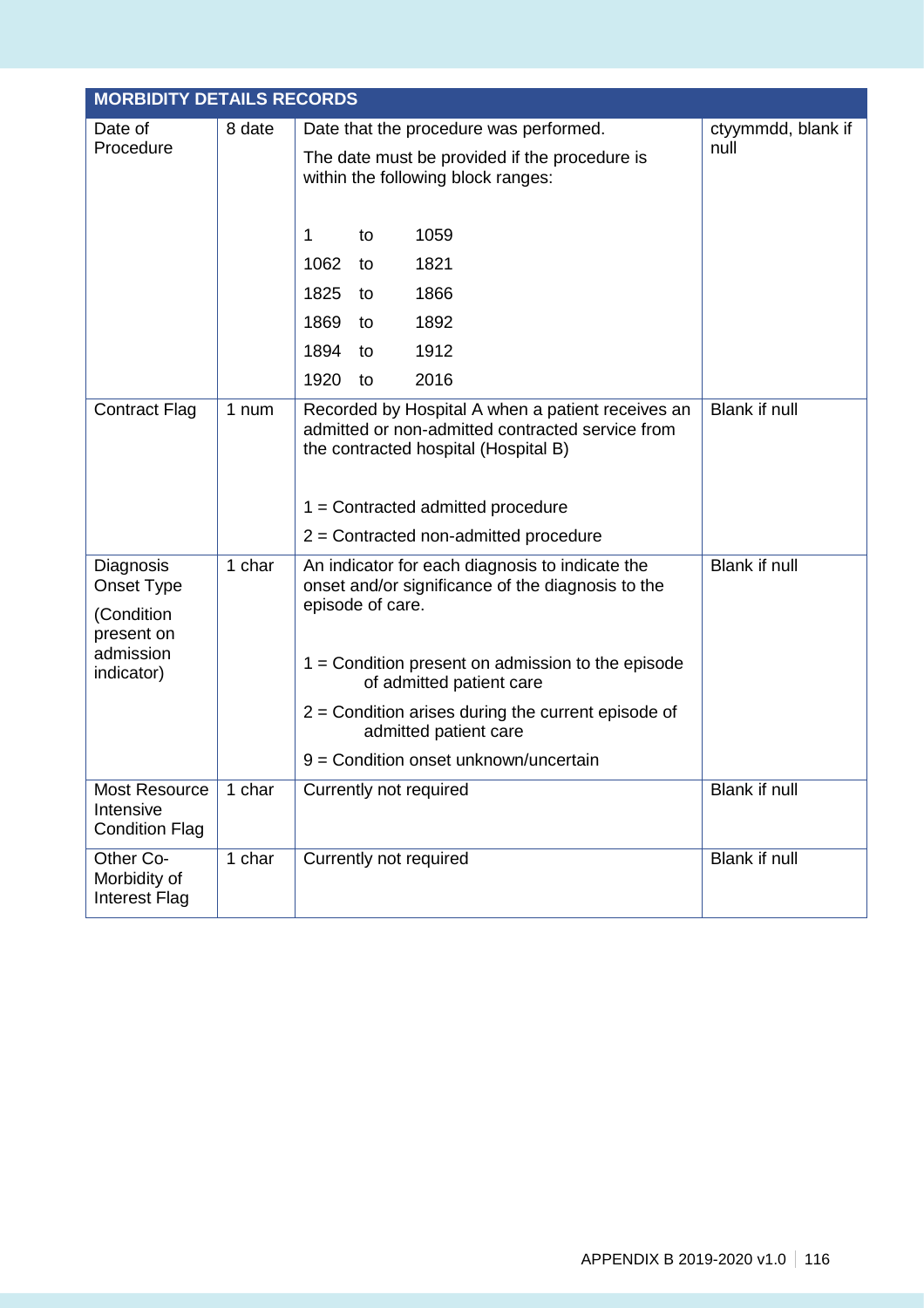### **Mental Health File**

A record is to be provided on the mental health details file for each episode of care where the standard unit code (either at admission to the episode or through a unit transfer during the episode) is in the range PYAA to PYZZ.

No record is to be provided if there were no standard unit codes in this range during the episode of care.

The header record is the first record on the file. There is only one header record, followed by the mental health details records.

| <b>HEADER RECORD</b>                        |                 |                                                                             |                                                              |  |  |
|---------------------------------------------|-----------------|-----------------------------------------------------------------------------|--------------------------------------------------------------|--|--|
| Facility<br>Number                          | 5 num           | Must be the same as the facility number in the<br>corresponding header file | Right adjusted and<br>zero filled from left                  |  |  |
| <b>Extract Period</b>                       | 16 date         | From date                                                                   | ctyymmdd                                                     |  |  |
|                                             |                 | To date                                                                     | ctyymmdd                                                     |  |  |
| File Type                                   | 3 char          | Abbreviation to identify file type                                          |                                                              |  |  |
|                                             |                 | $MEN = Mental$ health                                                       |                                                              |  |  |
| Number of<br>Records                        | $5 \text{ num}$ | Total number of records in the file                                         | Right adjusted and<br>zero filled from left;<br>zero if null |  |  |
| Extraction<br>Software<br><b>Identifier</b> | 10 char         | Code to identify the version of the software used                           | Left adjusted, blank<br>if null                              |  |  |
| Filler                                      | 2               | <b>Blank</b>                                                                |                                                              |  |  |

|                                | <b>MENTAL HEALTH DETAILS RECORDS</b> |                                                                                                                                     |                                                |  |  |
|--------------------------------|--------------------------------------|-------------------------------------------------------------------------------------------------------------------------------------|------------------------------------------------|--|--|
| Record Identifier              | 1 char                               | $N = New$ ,                                                                                                                         |                                                |  |  |
|                                |                                      | $A =$ Amendment                                                                                                                     |                                                |  |  |
|                                |                                      | $D = Deletion$                                                                                                                      |                                                |  |  |
| <b>Unique Number</b>           | 12 char                              | A number unique within the facility to identify each<br>admission. This number is not to be reused,<br>regardless of deletions etc. | Right adjusted<br>and zero filled<br>from left |  |  |
| <b>Patient Identifier</b>      | 8 char                               | Unique number to identify the patient within the<br>facility (eg. Unit record number)                                               | Right adjusted<br>and zero filled<br>from left |  |  |
| Admission<br>Number            | 12 char                              | Admission number allocated by facility                                                                                              | Right adjusted<br>and zero filled<br>from left |  |  |
| Type of Usual<br>Accommodation | 1 char                               | $1 =$ House or flat                                                                                                                 |                                                |  |  |
|                                |                                      | $2$ = Independent unit as part of a retirement<br>village or similar                                                                |                                                |  |  |
|                                |                                      | $3$ = Hostel or hostel type accommodation                                                                                           |                                                |  |  |
|                                |                                      | $4 =$ Psychiatric hospital                                                                                                          |                                                |  |  |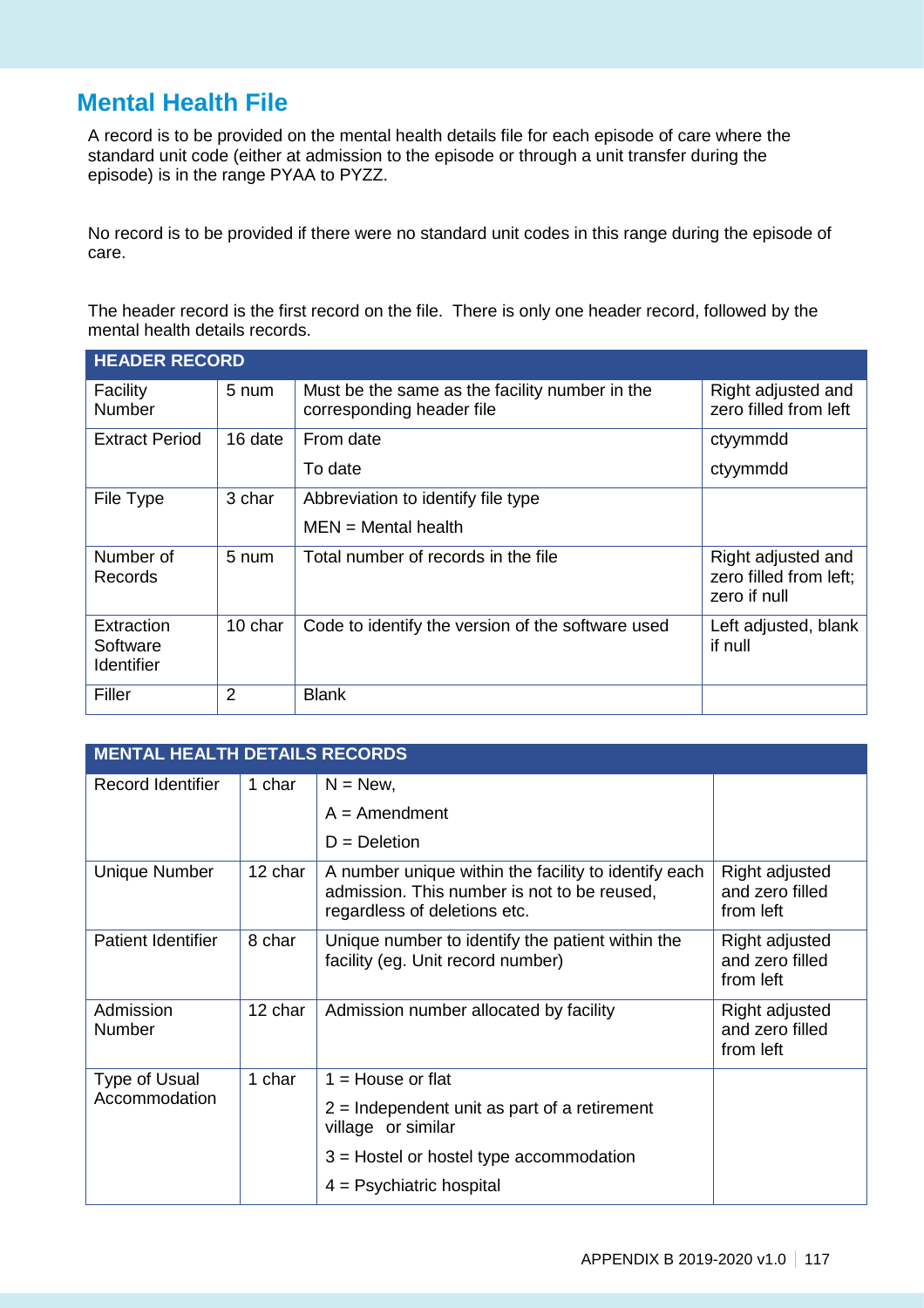| <b>MENTAL HEALTH DETAILS RECORDS</b>      |        |                                                                         |                              |
|-------------------------------------------|--------|-------------------------------------------------------------------------|------------------------------|
|                                           |        | $5 =$ Acute hospital                                                    |                              |
|                                           |        | $7 =$ Other accommodation                                               |                              |
|                                           |        | $8 = No$ usual residence                                                |                              |
|                                           |        | $6$ = Residential mental health care facility                           |                              |
| Employment                                | 1 char | $1 =$ Child not at school                                               |                              |
| <b>Status</b>                             |        | $2 = Student$                                                           |                              |
|                                           |        | $3 =$ Employed                                                          |                              |
|                                           |        | $4 =$ Unemployed                                                        |                              |
|                                           |        | $5 =$ Home duties                                                       |                              |
|                                           |        | $6 =$ Pensioner                                                         |                              |
|                                           |        | $8 = Other$                                                             |                              |
| <b>Pension Status</b>                     | 1 char | $1 =$ Aged pension                                                      |                              |
|                                           |        | $2$ = Repatriation pension                                              |                              |
|                                           |        | $3 =$ Invalid pension                                                   |                              |
|                                           |        | $4 =$ Unemployment benefit                                              |                              |
|                                           |        | $5 = Sickness$ benefit                                                  |                              |
|                                           |        | $7 = Other$                                                             |                              |
|                                           |        | $8 = No$ pension/benefit                                                |                              |
| <b>First Admission</b><br>for Psychiatric | 1 char | $1 = No$ previous admission for psychiatric<br>treatment                |                              |
| Treatment                                 |        | $2$ = Previous admission for psychiatric treatment                      |                              |
| Referral to                               | 2 char | $01 = Not referred$                                                     | Right adjusted               |
| <b>Further Care</b>                       |        | $02$ = Private psychiatrist                                             | and zero filled<br>from left |
|                                           |        | $03$ = Other private medical practitioner                               |                              |
|                                           |        | $04$ = Mental health/alcohol and drug facility -<br>admitted patient    |                              |
|                                           |        | 05 = Mental health/alcohol and drug facility - non-<br>admitted patient |                              |
|                                           |        | $06$ = Acute hospital - admitted patient                                |                              |
|                                           |        | 07 = Acute hospital - non-admitted patient                              |                              |
|                                           |        | $08 =$ Community health program                                         |                              |
|                                           |        | 09 = General Practitioner                                               |                              |
|                                           |        | $10$ = Residential mental health care facility                          |                              |
|                                           |        | $29 = Other$                                                            |                              |
|                                           |        | $98 = Not Applicable$                                                   |                              |
| <b>Mental Health</b>                      | 1 char | $1 =$ Involuntary patient for any part of the episode                   |                              |
| <b>Legal Status</b><br>Indicator          |        | $2$ = Voluntary patient for all of the episode                          |                              |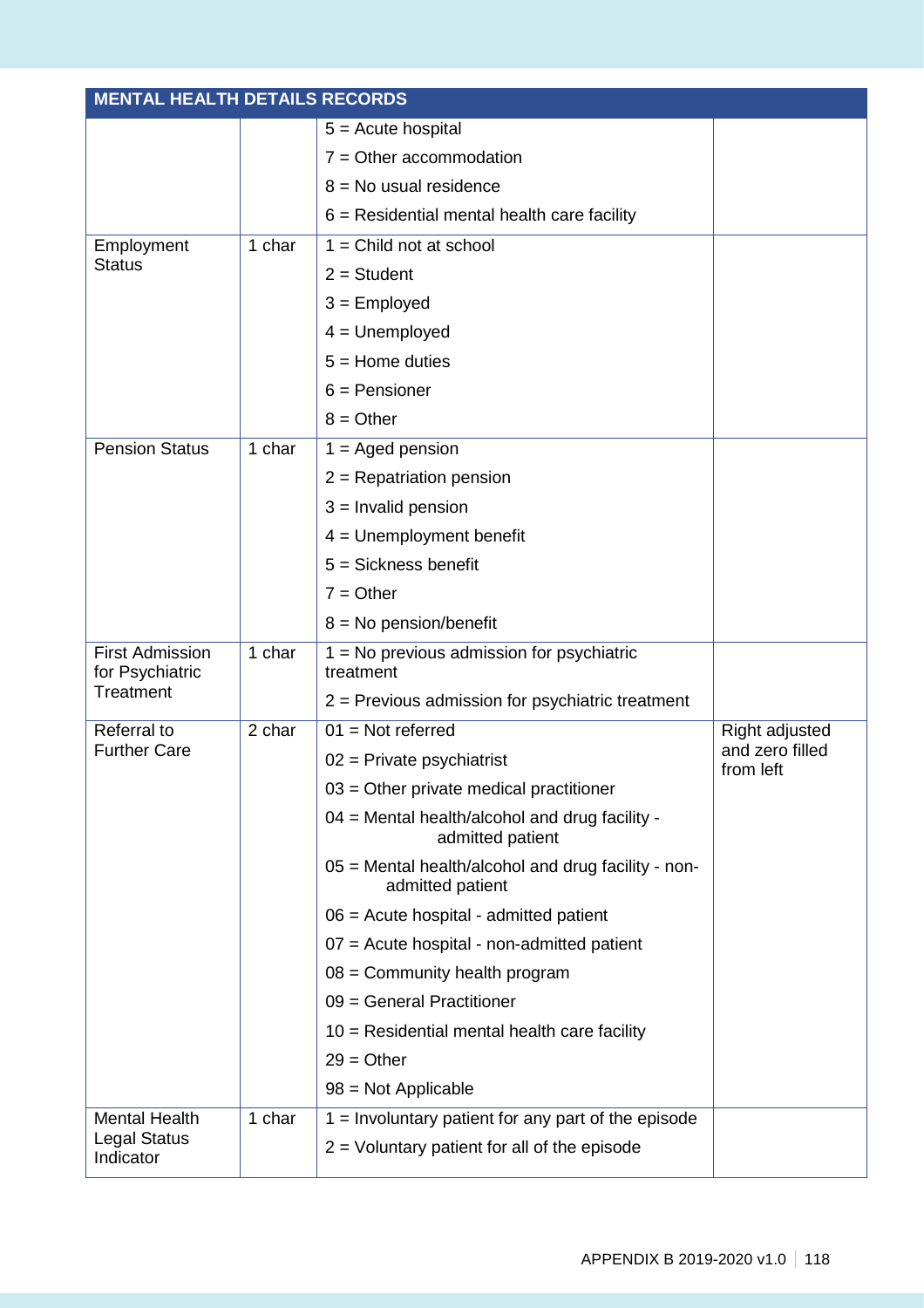| <b>MENTAL HEALTH DETAILS RECORDS</b>                         |        |                                                                                                                                                                                   |  |  |
|--------------------------------------------------------------|--------|-----------------------------------------------------------------------------------------------------------------------------------------------------------------------------------|--|--|
| Previous<br><b>Specialised Non-</b><br>Admitted<br>Treatment | 1 char | $1 =$ Patient has no previous non-admitted service<br>contacts for psychiatric treatment<br>$2$ = Patient has previous non-admitted service<br>contacts for psychiatric treatment |  |  |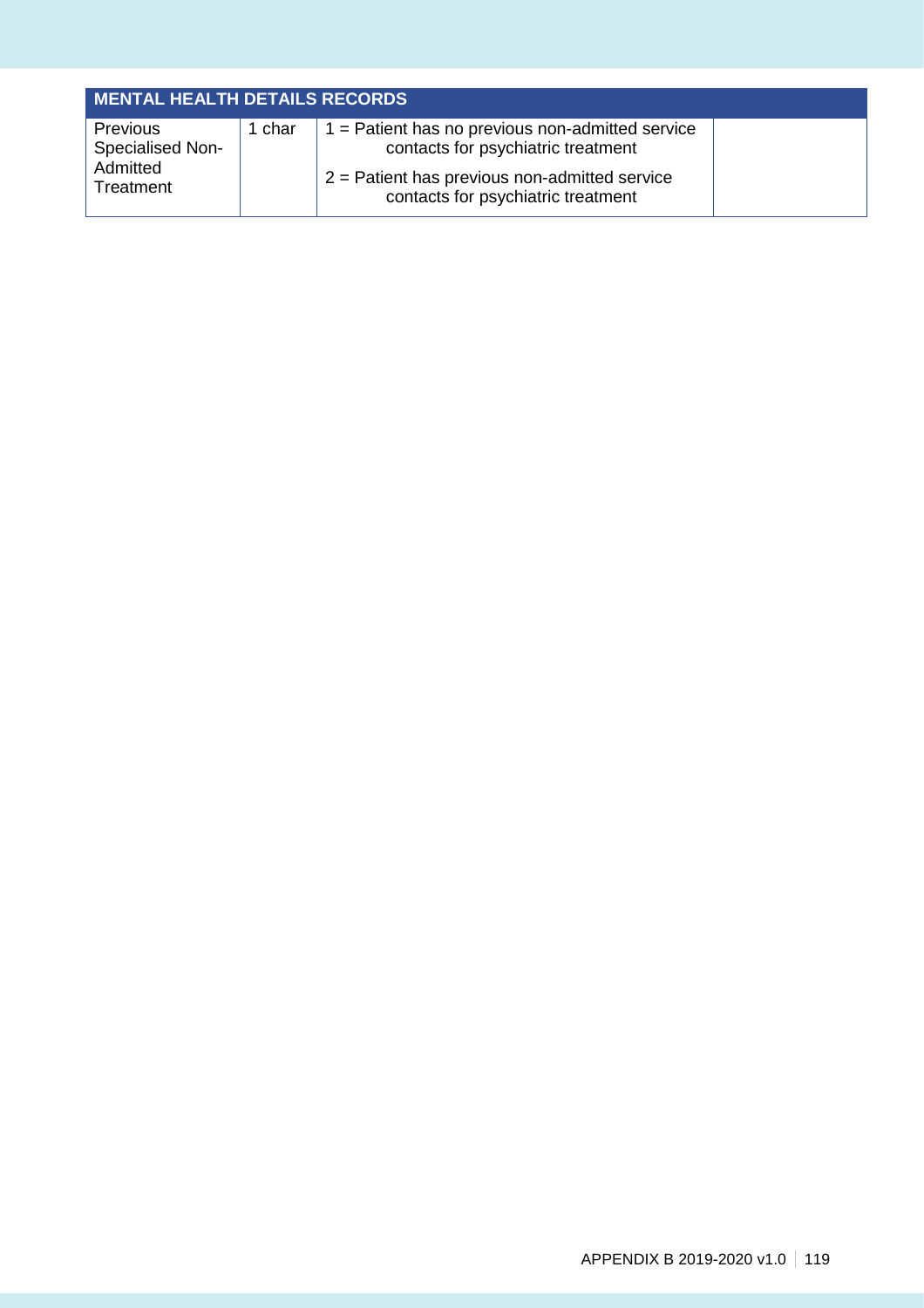### **Sub and Non-Acute Patient Details File**

SNAP information is required for all sub and non-acute patients with a public chargeable status**.**

A record for each SNAP type is to be provided on the sub and non-acute patient details file for each episode of care where the care type is sub-acute or non-acute (ie Rehabilitation Care, Geriatric Evaluation and Management Care, Palliative Care, Psychogeriatric Care or Maintenance Care)

No record is to be provided if the care type is mental health, acute, newborn, boarder, organ procurement or other care.

The header record is the first record on the file. There is only one header record, followed by the sub and non-acute patient details records.

| <b>HEADER RECORD</b>                 |         |                                                                             |                                                              |  |
|--------------------------------------|---------|-----------------------------------------------------------------------------|--------------------------------------------------------------|--|
| Facility<br><b>Number</b>            | 5 num   | Must be the same as the facility number in the<br>corresponding header file | Right adjusted and<br>zero filled from left                  |  |
| <b>Extract Period</b>                | 16 date | From date                                                                   | ctyymmdd                                                     |  |
|                                      |         | To date                                                                     | ctyymmdd                                                     |  |
| File Type                            | 3 char  | Abbreviation to identify file type                                          |                                                              |  |
|                                      |         | $SNP = Sub$ and Non-Acute Patient                                           |                                                              |  |
| Number of<br>Records                 | 5 num   | Total number of records in the file                                         | Right adjusted and<br>zero filled from left;<br>zero if null |  |
| Extraction<br>Software<br>Identifier | 10 char | Code to identify the version of the software used                           | Left adjusted, blank if<br>null                              |  |
| Filler                               | 31      | <b>Blank</b>                                                                |                                                              |  |

| <b>SUB AND NON-ACUTE PATIENT DETAILS RECORDS</b> |         |                                                                                                                                      |                                             |  |
|--------------------------------------------------|---------|--------------------------------------------------------------------------------------------------------------------------------------|---------------------------------------------|--|
| Record                                           | 1 char  | $N = New$                                                                                                                            |                                             |  |
| <b>Identifier</b>                                |         | $A =$ Amendment                                                                                                                      |                                             |  |
|                                                  |         | $D = Deletion$                                                                                                                       |                                             |  |
| Unique<br>Number                                 | 12 char | A number unique within the facility to identify<br>each admission. This number is not to be<br>reused, regardless of deletions, etc. | Right adjusted and<br>zero filled from left |  |
| Patient<br><b>Identifier</b>                     | 8 char  | Unique number to identify the patient within the<br>facility<br>(e.g. Unit record number)                                            | Right adjusted and<br>zero filled from left |  |
| Admission<br><b>Number</b>                       | 12 char | Admission number allocated by facility                                                                                               | Right adjusted, zero<br>filled from left    |  |
| <b>SNAP Episode</b><br>Number                    | 3 num   | The unique SNAP episode number                                                                                                       | Right adjusted, zero<br>filled from left    |  |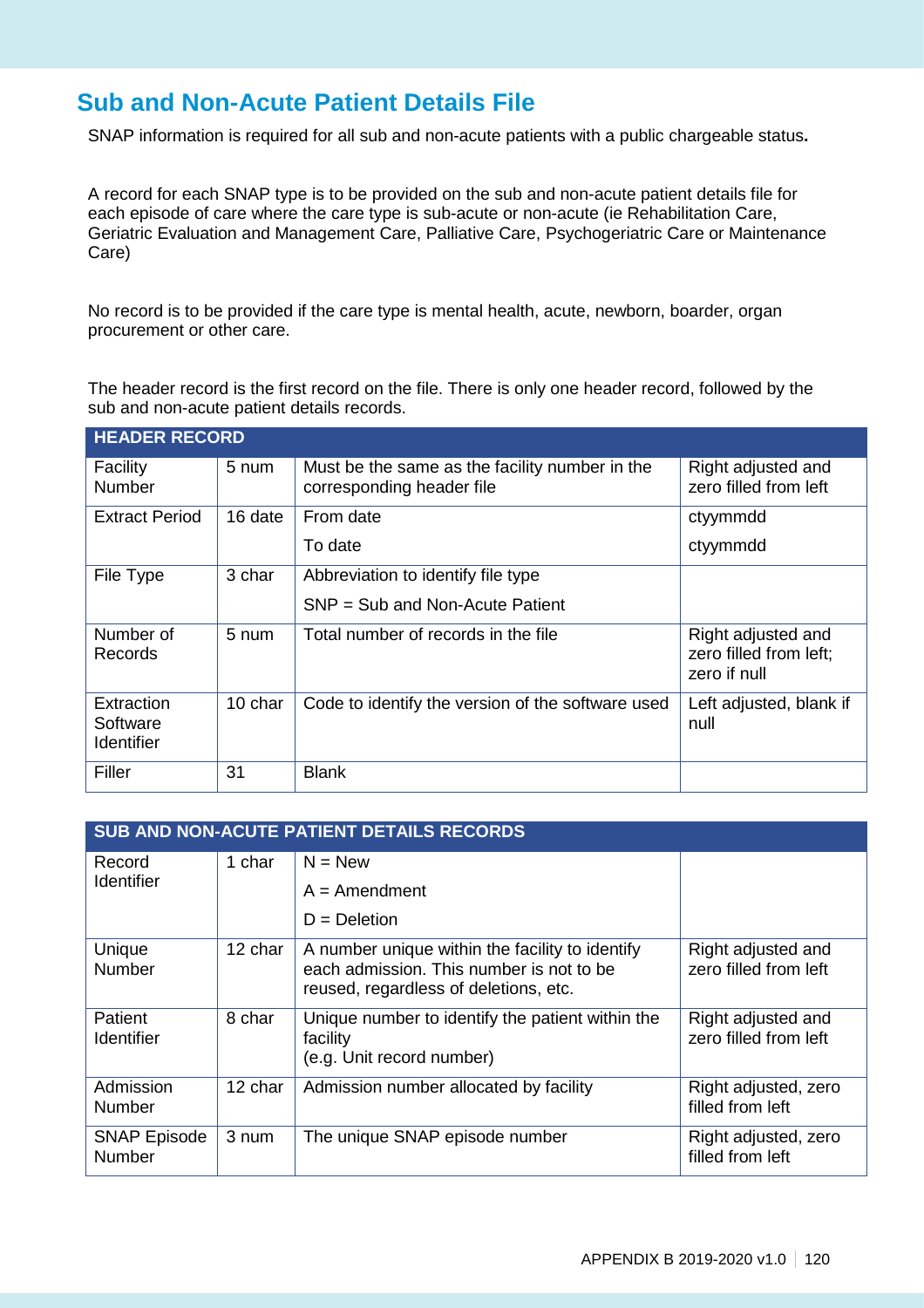|                                           |        | SUB AND NON-ACUTE PATIENT DETAILS RECORDS                                                                                      |                      |
|-------------------------------------------|--------|--------------------------------------------------------------------------------------------------------------------------------|----------------------|
| <b>SNAP Type</b>                          | 3 char | Classification of a patient's care type based on<br>characteristics of the person, the primary<br>treatment goal and evidence. |                      |
|                                           |        | PAL.<br>$=$ Palliative care                                                                                                    |                      |
|                                           |        | <b>RCD</b><br>$=$ Rehabilitation – congenital deformities                                                                      |                      |
|                                           |        | <b>ROI</b><br>$=$ Rehabilitation - other disabling<br>impairments                                                              |                      |
|                                           |        | <b>RST</b><br>$=$ Rehabilitation $-$ stroke                                                                                    |                      |
|                                           |        | RBD<br>$=$ Rehabilitation $-$ brain dysfunction                                                                                |                      |
|                                           |        | <b>RNE</b><br>$=$ Rehabilitation – neurological                                                                                |                      |
|                                           |        | <b>RSC</b><br>$=$ Rehabilitation - spinal cord dysfunction                                                                     |                      |
|                                           |        | <b>RAL</b><br>$=$ Rehabilitation – amputation of limb                                                                          |                      |
|                                           |        | <b>RPS</b><br>$=$ Rehabilitation - pain syndromes                                                                              |                      |
|                                           |        | <b>ROF</b><br>$=$ Rehabilitation $-$ orthopaedic<br>conditions, fractures                                                      |                      |
|                                           |        | <b>ROR</b><br>$=$ Rehabilitation – orthopaedic<br>conditions, replacement                                                      |                      |
|                                           |        | $ROA = Rehabilitation - orthopaedic, all other$                                                                                |                      |
|                                           |        | $RCA = Rehabilitation - cardiac$                                                                                               |                      |
|                                           |        | RMT<br>= Rehabilitation - major multiple trauma                                                                                |                      |
|                                           |        | RPU<br>$=$ Rehabilitation – pulmonary                                                                                          |                      |
|                                           |        | <b>RDE</b><br>$=$ Rehabilitation $-$ debility<br>(reconditioning)                                                              |                      |
|                                           |        | RDD<br>$=$ Rehabilitation $-$ developmental<br>disabilities                                                                    |                      |
|                                           |        | <b>RBU</b><br>$=$ Rehabilitation $-$ burns                                                                                     |                      |
|                                           |        | $=$ Rehabilitation $-$ arthritis<br><b>RAR</b>                                                                                 |                      |
|                                           |        | <b>GEM</b><br>= Geriatric evaluation and management<br>care                                                                    |                      |
|                                           |        | <b>MRE</b><br>$=$ Maintenance $-$ respite                                                                                      |                      |
|                                           |        | <b>MNH</b><br>= Maintenance - nursing home type                                                                                |                      |
|                                           |        | <b>MCO</b><br>= Maintenance - convalescent care                                                                                |                      |
|                                           |        | MOT<br>$=$ Maintenance $-$ other                                                                                               |                      |
|                                           |        | <b>PSG</b><br>= Psychogeriatric care                                                                                           |                      |
| <b>AN-SNAP</b><br>Group<br>Classification | 3 num  | Currently not required                                                                                                         | <b>Blank if null</b> |
| <b>SNAP Episode</b><br><b>Start Date</b>  | 8 date | The start date of each SNAP episode                                                                                            | ctyymmdd             |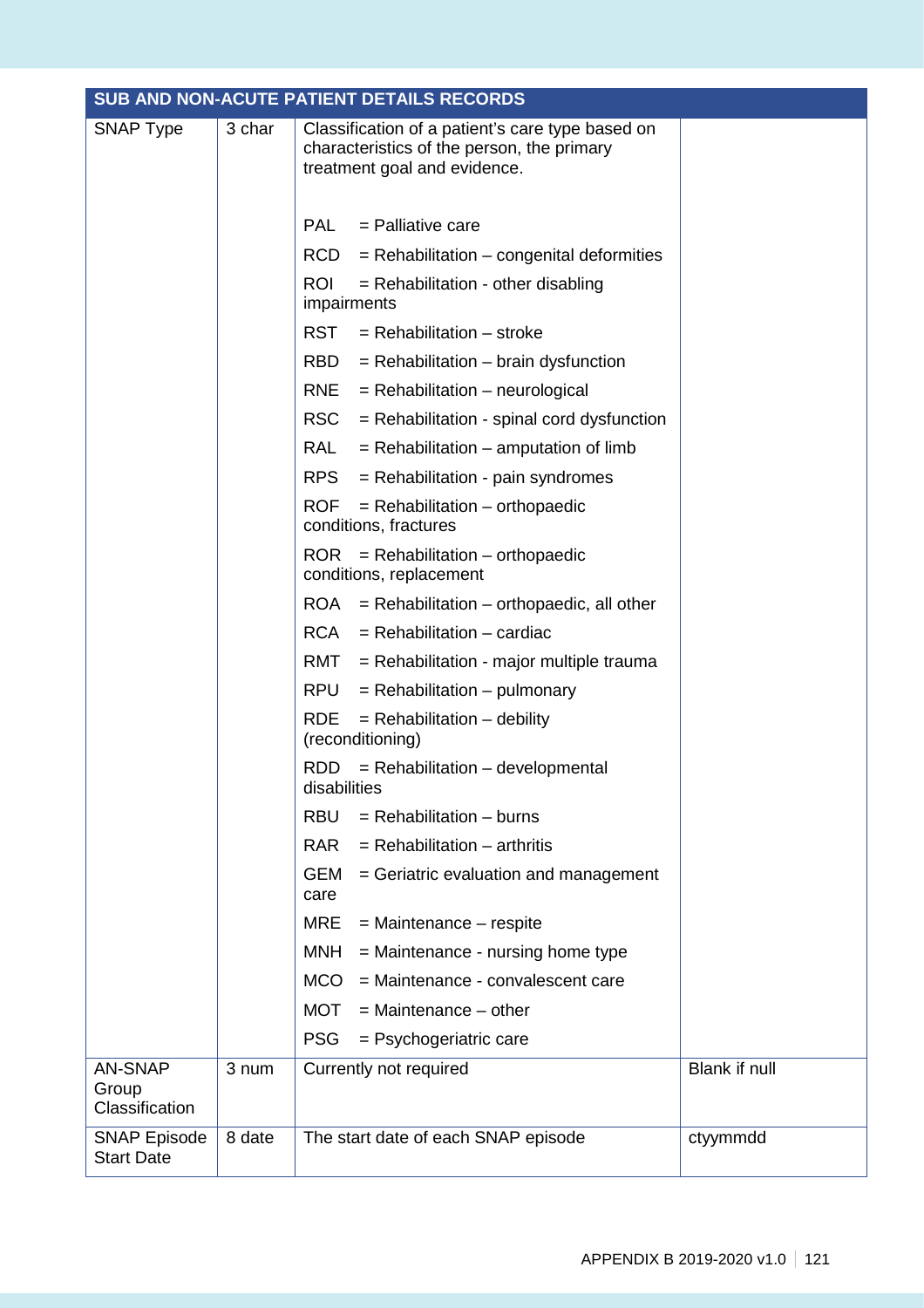| SUB AND NON-ACUTE PATIENT DETAILS RECORDS    |        |                                                                                                                                                                                                        |                                                                                                                                                                                                                     |  |
|----------------------------------------------|--------|--------------------------------------------------------------------------------------------------------------------------------------------------------------------------------------------------------|---------------------------------------------------------------------------------------------------------------------------------------------------------------------------------------------------------------------|--|
| <b>SNAP Episode</b><br><b>End Date</b>       | 8 date | The end date of each SNAP episode                                                                                                                                                                      | ctyymmdd                                                                                                                                                                                                            |  |
| Multidisciplinar<br>y Care Plan<br>Flag      | 1 char | There is documented evidence of an agreed<br>multidisciplinary care plan.                                                                                                                              | Required for patients<br>with a Rehabilitation,<br><b>Geriatric Evaluation</b><br>and Management,                                                                                                                   |  |
|                                              |        | $Y = Yes$                                                                                                                                                                                              | Psychogeriatric or                                                                                                                                                                                                  |  |
|                                              |        | $N = No$                                                                                                                                                                                               | Palliative SNAP Type.                                                                                                                                                                                               |  |
|                                              |        | $U =$ Unknown                                                                                                                                                                                          | Blank if null                                                                                                                                                                                                       |  |
| Multidisciplinar<br>y Care Plan<br>Date      | 8 date | The date of the establishment of the<br>multidisciplinary care plan                                                                                                                                    | Ctyymmdd<br>Required for patients<br>with a Rehabilitation,<br><b>Geriatric Evaluation</b><br>and Management,<br>Psychogeriatric or<br><b>Palliative SNAP Type</b><br>and Multidisciplinary<br>Care Plan Flag = 'Y' |  |
|                                              |        |                                                                                                                                                                                                        | <b>Blank if null</b>                                                                                                                                                                                                |  |
| Proposed<br>Principal<br>Referral<br>Service | 3 num  | The principal type of service proposed for a<br>patient post discharge. Only one proposed<br>service can be provided. If there is more than<br>one proposed service, provide the principal<br>service. | Required for patients<br>with a Rehabilitation,<br><b>Geriatric Evaluation</b><br>and Management,<br>Psychogeriatric or<br>Palliative SNAP Type.                                                                    |  |
|                                              |        | $001$ = No service is required                                                                                                                                                                         | <b>Blank if null</b>                                                                                                                                                                                                |  |
|                                              |        | 101 = Community/home based rehabilitation                                                                                                                                                              |                                                                                                                                                                                                                     |  |
|                                              |        | 102 = Community/home based palliative                                                                                                                                                                  |                                                                                                                                                                                                                     |  |
|                                              |        | 103 = Community/home based geriatric<br>evaluation and management                                                                                                                                      |                                                                                                                                                                                                                     |  |
|                                              |        | $111 =$ Community/home based -<br>nursing/domiciliary                                                                                                                                                  |                                                                                                                                                                                                                     |  |
|                                              |        | 104 = Community/home based respite                                                                                                                                                                     |                                                                                                                                                                                                                     |  |
|                                              |        | $105$ = Community/home based psychogeriatric                                                                                                                                                           |                                                                                                                                                                                                                     |  |
|                                              |        | $106$ = Home and community care                                                                                                                                                                        |                                                                                                                                                                                                                     |  |
|                                              |        | 107 = Community aged care package, extended<br>aged care in the home                                                                                                                                   |                                                                                                                                                                                                                     |  |
|                                              |        | $108$ = Flexible care package                                                                                                                                                                          |                                                                                                                                                                                                                     |  |
|                                              |        | $109$ = Transition care program (includes<br>intermittent care service)                                                                                                                                |                                                                                                                                                                                                                     |  |
|                                              |        | $110 =$ Outreach Service                                                                                                                                                                               |                                                                                                                                                                                                                     |  |
|                                              |        | $198$ = Community/home based – other                                                                                                                                                                   |                                                                                                                                                                                                                     |  |
|                                              |        | 201 = Hospital based (admitted) – rehabilitation                                                                                                                                                       |                                                                                                                                                                                                                     |  |
|                                              |        | 202 = Hospital based (admitted) – maintenance                                                                                                                                                          |                                                                                                                                                                                                                     |  |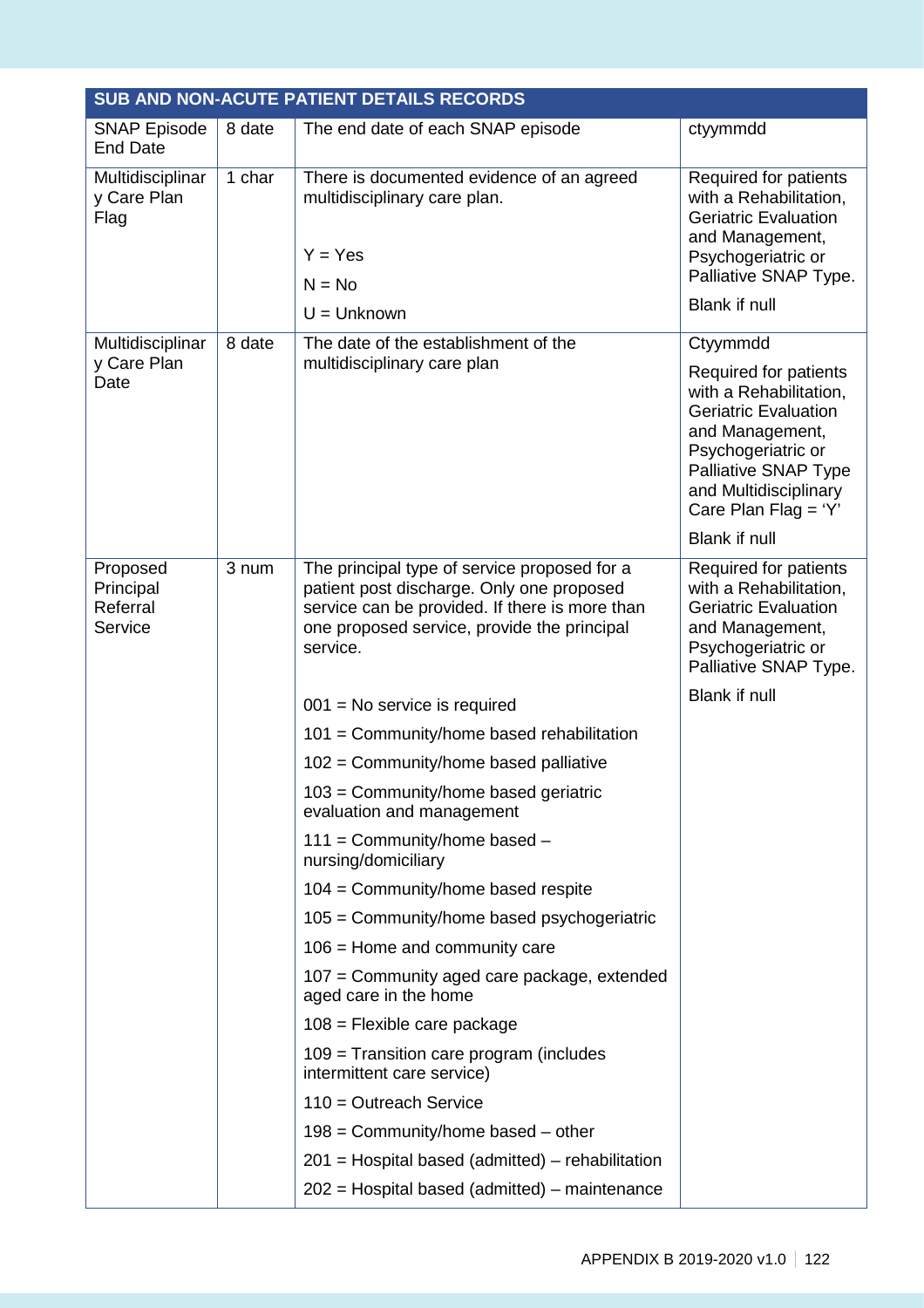| SUB AND NON-ACUTE PATIENT DETAILS RECORDS |        |                                                                            |                                                                     |  |
|-------------------------------------------|--------|----------------------------------------------------------------------------|---------------------------------------------------------------------|--|
|                                           |        | $203$ = Hospital based (admitted) – palliative                             |                                                                     |  |
|                                           |        | $204$ = Hospital based (admitted) – geriatric<br>evaluation and management |                                                                     |  |
|                                           |        | $205$ = Hospital based (admitted) – respite                                |                                                                     |  |
|                                           |        | $206$ = Hospital based (admitted) –<br>psychogeriatric                     |                                                                     |  |
|                                           |        | $207$ = Hospital based (admitted) – acute                                  |                                                                     |  |
|                                           |        | $208$ = Hospital based – non-admitted services                             |                                                                     |  |
|                                           |        | $298$ = Hospital based – other                                             |                                                                     |  |
|                                           |        | $998 =$ Other service                                                      |                                                                     |  |
|                                           |        | $999 = Not stated/unknown service$                                         |                                                                     |  |
| Primary                                   | 7 char | The impairment which is the primary reason for                             | Left adjusted,                                                      |  |
| Impairment<br>Type                        |        | admission to the episode.                                                  | Blank if null.                                                      |  |
|                                           |        |                                                                            | Only required for<br>patients with a<br>rehabilitation SNAP<br>type |  |
| Clinical<br>Assessment<br>Only Indicator  | 1 num  | Currently not required                                                     | Blank if null                                                       |  |

*For Rehabilitation Care, Geriatric Evaluation and Management Care, Palliative Care, Psychogeriatric Care SNAP Episodes*

*At least one set of mandatory ADL scores must be provided for each SNAP episode.*

*There can only be one SNAP episode within a single sub-acute episode of care.* 

*The start date of the SNAP episode must be the same as the start date of the episode of care.*

*The end date of the SNAP episode must be the same as the end date of the episode of care.* 

#### *For Maintenance SNAP Episodes*

*At least one set of mandatory ADL scores must be provided for each SNAP episode.*

*There must be at least one SNAP episode within a single non-acute episode of care.* 

*If there is more than one SNAP episode then these must be contiguous.*

*The start date of the first SNAP episode must be the same as the start date of the episode of care. The end date of the last SNAP episode must be the same as the end date of the episode of care.*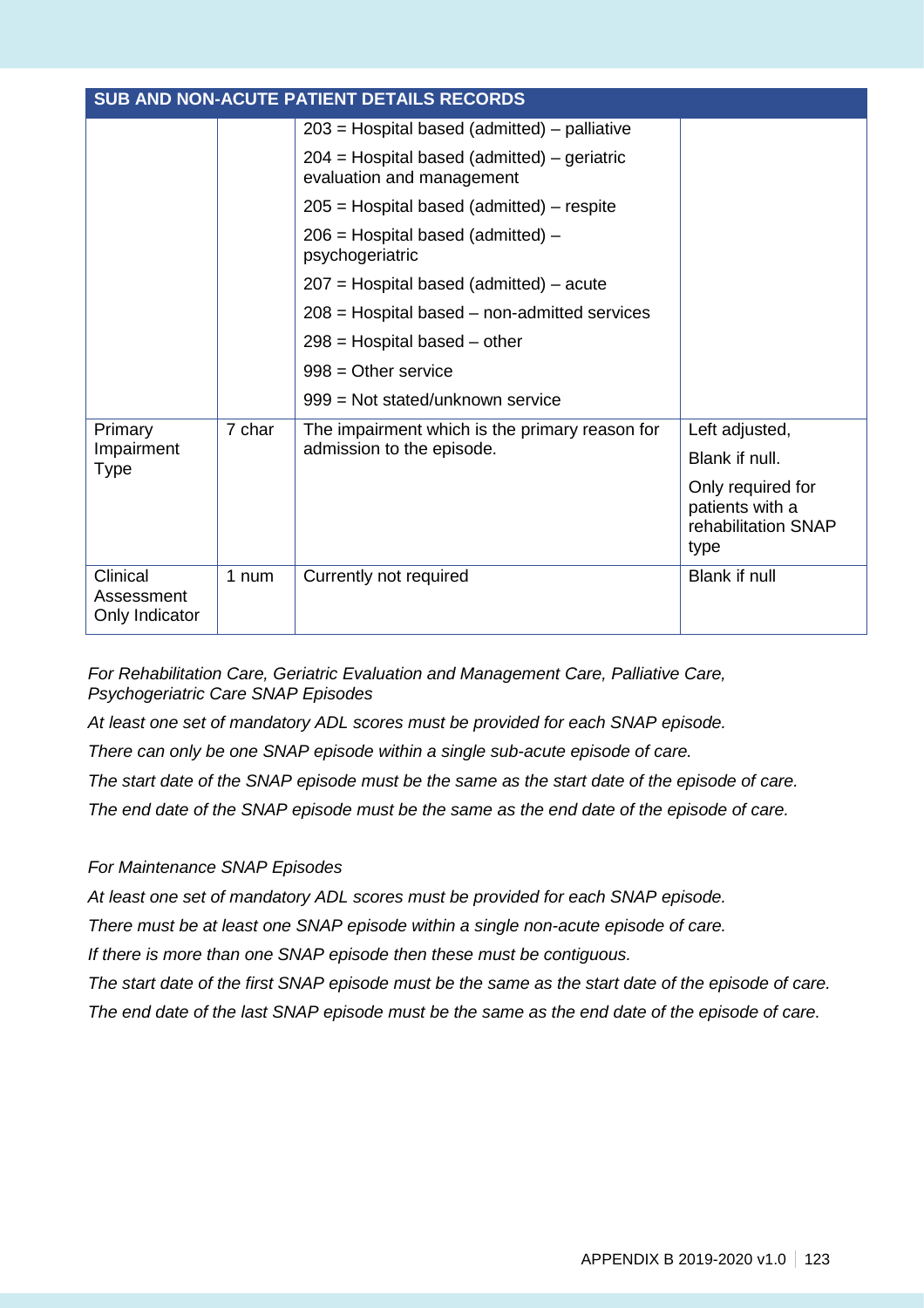### **Palliative Care File**

A record is to be provided on the palliative care details file for each episode of care where the care type is: 30 = Palliative care

No record is to be provided if the care type is NOT 30.

The header record is the first record on the file. There is only one header record, followed by the palliative care details records.

| <b>HEADER RECORD</b>                 |         |                                                                             |                                                              |  |
|--------------------------------------|---------|-----------------------------------------------------------------------------|--------------------------------------------------------------|--|
| Facility<br><b>Number</b>            | 5 num   | Must be the same as the facility number in the<br>corresponding header file | Right adjusted and<br>zero filled from left                  |  |
| <b>Extract Period</b>                | 16 date | From date                                                                   | ctyymmdd                                                     |  |
|                                      |         | To date                                                                     | ctyymmdd                                                     |  |
| File Type                            | 3 char  | Abbreviation to identify file type                                          |                                                              |  |
|                                      |         | <b>PAL</b> = Palliative Care                                                |                                                              |  |
| Number of<br>Records                 | 5 num   | Total number of records in the file                                         | Right adjusted and<br>zero filled from left;<br>zero if null |  |
| Extraction<br>Software<br>Identifier | 10 char | Code to identify the version of the software used                           | Left adjusted, blank<br>if null                              |  |

| <b>PALLIATIVE CARE DETAILS RECORDS</b>              |         |                                                                                                                                      |                                             |
|-----------------------------------------------------|---------|--------------------------------------------------------------------------------------------------------------------------------------|---------------------------------------------|
| Record                                              | 1 char  | $N = New$                                                                                                                            |                                             |
| Identifier                                          |         | $A =$ Amendment                                                                                                                      |                                             |
|                                                     |         | $D = Deletion$                                                                                                                       |                                             |
| Unique<br><b>Number</b>                             | 12 char | A number unique within the facility to identify each<br>admission. This number is not to be reused,<br>regardless of deletions, etc. | Right adjusted and<br>zero filled from left |
| Patient<br>Identifier                               | 8 char  | Unique number to identify the patient within the<br>facility (e.g. Unit record number)                                               | Right adjusted and<br>zero filled from left |
| Admission<br>Number                                 | 12 char | Admission number allocated by facility                                                                                               | Right adjusted and<br>zero filled from left |
| First<br>Admission For                              | 1 char  | $1 = No$ previous admission for palliative care<br>treatment                                                                         |                                             |
| <b>Palliative Care</b><br>Treatment                 |         | 2 = Previous admission for Palliative care<br>treatment                                                                              |                                             |
| Previous<br>Specialised                             | 1 char  | $1 =$ Patient has no previous non-admitted service<br>contacts for Palliative care treatment                                         |                                             |
| Non-Admitted<br><b>Palliative Care</b><br>Treatment |         | $2$ = Patient has previous non-admitted service<br>contacts for Palliative care treatment                                            |                                             |
| Filler                                              | 4       | <b>Blank</b>                                                                                                                         |                                             |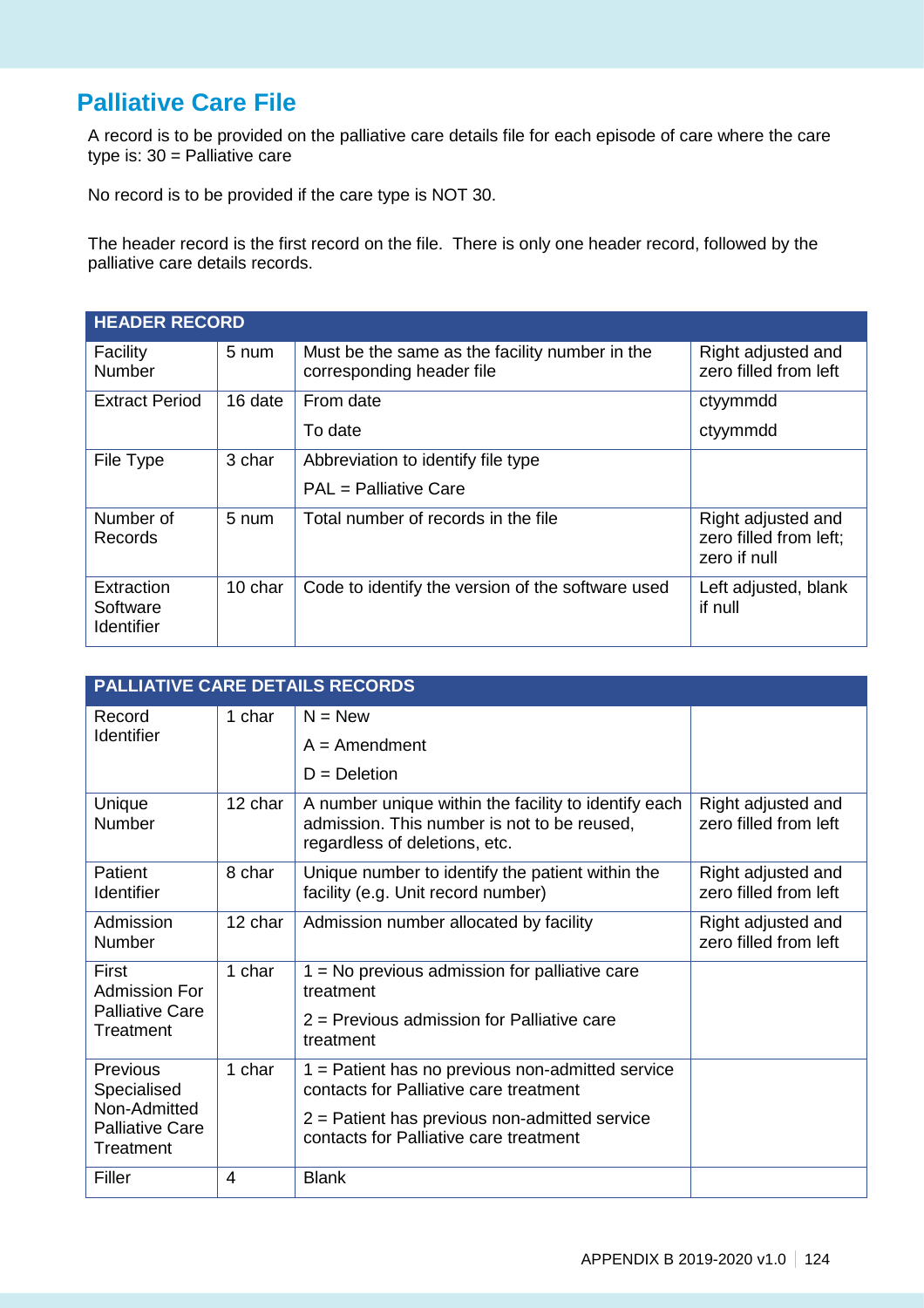## **Department of Veterans' Affairs File**

A record is to be provided on the Department of Veterans' Affairs patient details file where the charges for the episode of care are met by the Department of Veterans' Affairs.

A record is not to be provided if the charges for the episode of care are not met by the Department of Veterans' Affairs.

The header record is the first record on the file. There is only one header record, followed by the Department of Veterans' Affairs details records.

| <b>HEADER RECORD</b>                 |                 |                                                                             |                                                              |
|--------------------------------------|-----------------|-----------------------------------------------------------------------------|--------------------------------------------------------------|
| Facility<br><b>Number</b>            | 5 num           | Must be the same as the facility number in the<br>corresponding header file | Right adjusted and<br>zero filled from left                  |
| <b>Extract Period</b>                | 16 date         | From date                                                                   | ctyymmdd                                                     |
|                                      |                 | To date                                                                     | ctyymmdd                                                     |
| File Type                            | 3 char          | Abbreviation to identify file type                                          |                                                              |
|                                      |                 | DVA = Department of Veterans' Affairs                                       |                                                              |
| Number of<br><b>Records</b>          | $5 \text{ num}$ | Total number of records in the file                                         | Right adjusted and<br>zero filled from left;<br>zero if null |
| Extraction<br>Software<br>Identifier | 10 char         | Code to identify the version of the software used                           | Left adjusted, blank<br>if null                              |
| Filler                               | 5               | <b>Blank</b>                                                                |                                                              |

| <b>DEPARTMENT OF VETERANS' AFFAIRS DETAILS RECORDS</b> |         |                                                                                                                                     |                                                     |
|--------------------------------------------------------|---------|-------------------------------------------------------------------------------------------------------------------------------------|-----------------------------------------------------|
| Record<br><b>Identifier</b>                            | 1 char  | $N = New$                                                                                                                           |                                                     |
|                                                        |         | $A =$ Amendment                                                                                                                     |                                                     |
|                                                        |         | $D = Deletion$                                                                                                                      |                                                     |
| Unique<br>Number                                       | 12 char | A number unique within the facility to identify<br>each admission. This number is not to be<br>reused, regardless of deletions etc. | Right adjusted and<br>zero filled from left         |
| Patient<br><b>Identifier</b>                           | 8 char  | Unique number to identify the patient within the<br>facility (eg. unit record number)                                               | Right adjusted and<br>zero filled from left         |
| Admission<br>Number                                    | 12 char | Admission number allocated by facility                                                                                              | Right adjusted and<br>zero filled from left         |
| <b>DVA File</b><br><b>Number</b>                       | 10 char | The patient's Department of Veterans' Affairs<br>identification number                                                              | Left adjusted and<br>space filled from the<br>right |
| <b>DVA Card</b><br>Type                                | 1 char  | Denotes whether the patient is a gold or white<br>card holder                                                                       |                                                     |
|                                                        |         | $G = Gold$                                                                                                                          |                                                     |
|                                                        |         | $W = White$                                                                                                                         |                                                     |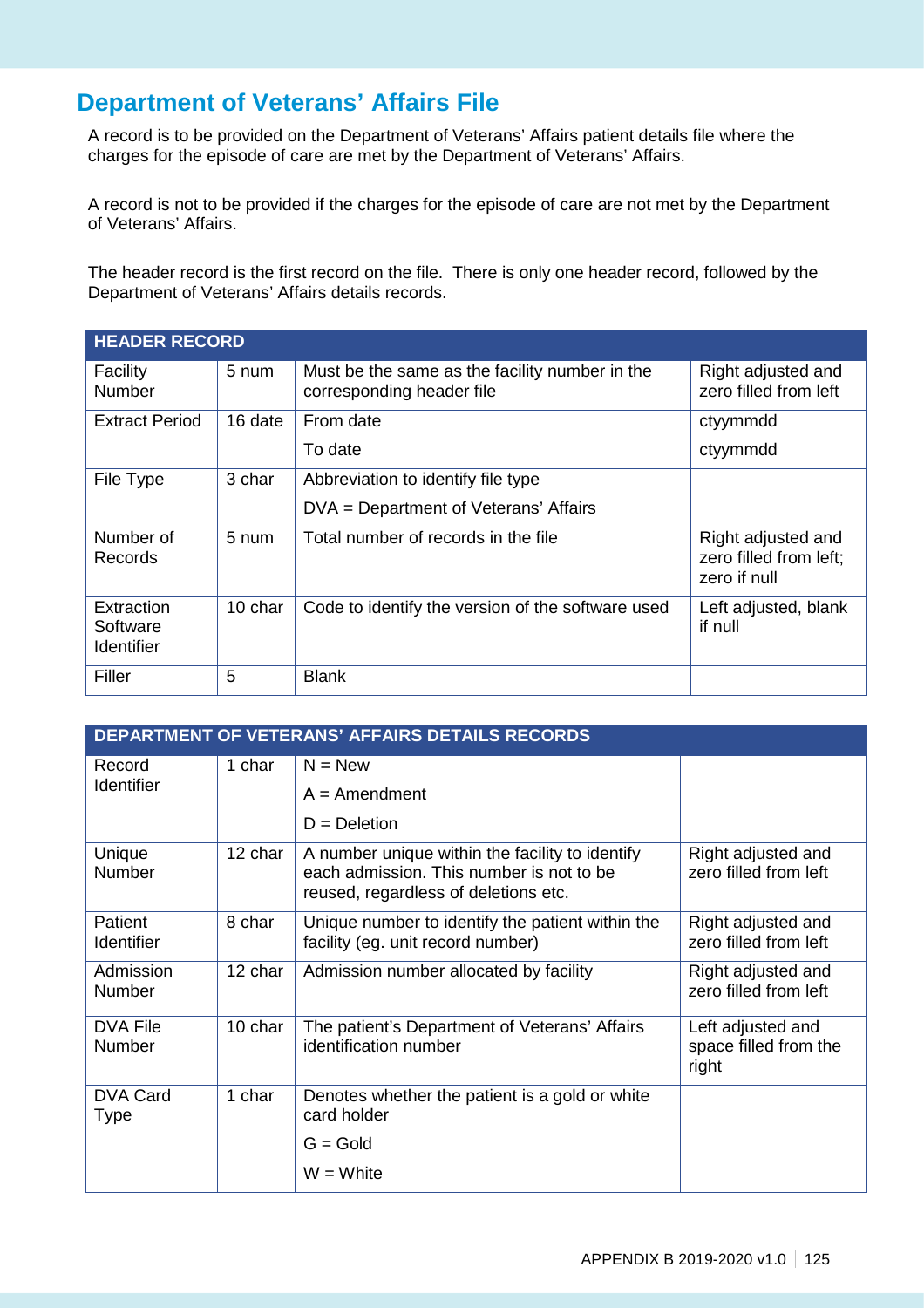# **Private Validation Rules**

### **Patient details records**

| <b>Data Item</b>                     | Guidelines                                                                                            |
|--------------------------------------|-------------------------------------------------------------------------------------------------------|
| <b>Record Identifier</b>             | Must be a valid value                                                                                 |
|                                      | Must not be null                                                                                      |
| <b>Unique Number</b>                 | Must not be used more than once by facility                                                           |
|                                      | Must not be null                                                                                      |
|                                      | Must not be zero                                                                                      |
|                                      | Must be unique for each admission within facility                                                     |
| <b>Patient Identifier</b>            | Must not be null                                                                                      |
|                                      | Must not be zero                                                                                      |
|                                      | Must be unique for each patient within facility                                                       |
| <b>Admission Number</b>              | Must not be null                                                                                      |
|                                      | Must not be zero                                                                                      |
|                                      | Must be unique for each admission of a particular patient within facility                             |
| <b>Family Name</b>                   | Must not be null                                                                                      |
| <b>Patient First name</b>            | No validation                                                                                         |
| <b>Patient Second name</b>           | No validation                                                                                         |
| <b>Address of Usual</b><br>Residence | No validation                                                                                         |
| Location (Suburb/town) of            | Must not be null                                                                                      |
| <b>Usual Residence</b>               | Validated against Locality Data Set parts with the Postcode and<br><b>Locality of Usual Residence</b> |
| Postcode of Usual                    | Must not be null                                                                                      |
| Residence                            | Validated against Locality Data Set parts with the Postcode and<br>Locality of Usual Residence        |
| <b>State of Usual Residence</b>      | Must not be null                                                                                      |
|                                      | Validated against a list of State codes                                                               |
| <b>Sex</b>                           | Must not be null                                                                                      |
|                                      | Validated against a list of valid sex codes                                                           |
| Date of Birth                        | Must not be null                                                                                      |
|                                      | Must be a valid date                                                                                  |
|                                      | Must not be in the future (ie. past current date)                                                     |
|                                      | Must not be after the admission date                                                                  |
|                                      | Must not be more than 124 years prior to admission date                                               |
| <b>Estimated Date of Birth</b>       | Can be null                                                                                           |
| Indicator                            | Validated against a list of estimated date of birth indicator codes                                   |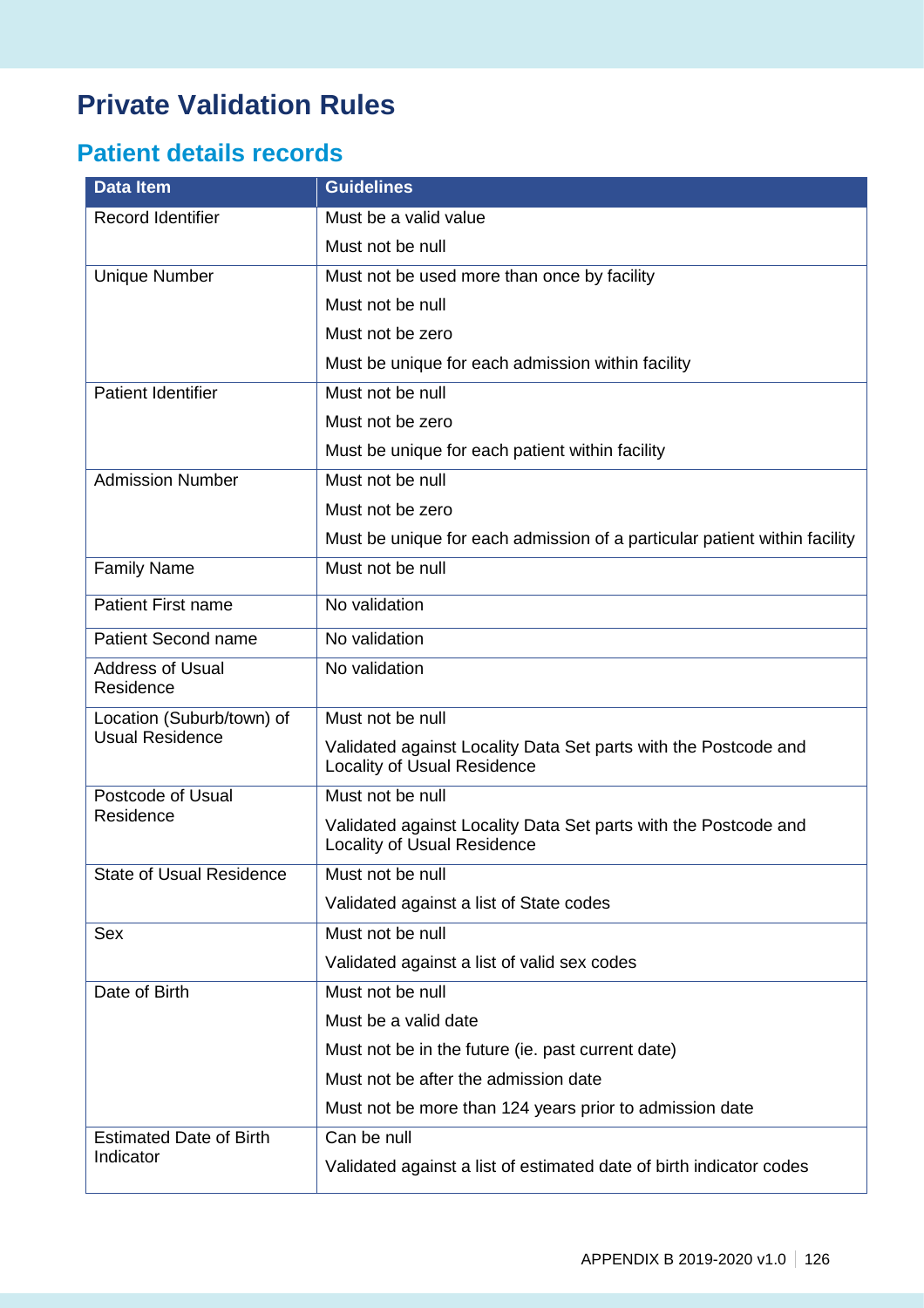| <b>Data Item</b>                             | <b>Guidelines</b>                                                                                             |
|----------------------------------------------|---------------------------------------------------------------------------------------------------------------|
| <b>Marital Status</b>                        | Must not be null                                                                                              |
|                                              | Validated against a list of marital status codes                                                              |
| Country of Birth                             | Must not be null                                                                                              |
|                                              | Validated against country codes                                                                               |
| <b>Indigenous Status</b>                     | Must not be null                                                                                              |
|                                              | Validated against a list of indigenous status codes                                                           |
| Occupation                                   | Currently not required, no validation                                                                         |
| <b>Employment Status</b>                     | Currently not required, no validation                                                                         |
| <b>Medicare Eligibility</b>                  | Must not be null                                                                                              |
|                                              | Validated against a list of Medicare eligibility codes                                                        |
| <b>Medicare Number</b>                       | Must be a valid Medicare number, if not null                                                                  |
|                                              | 11 digit Medicare number required                                                                             |
|                                              | The eleventh digit is the number that precedes the patient's name on<br>the card (the sub numerate).          |
|                                              | If a sub numerate cannot be supplied, the eleventh digit of the<br>Medicare number should be provided as zero |
| <b>Australian South Sea</b>                  | Must not be null                                                                                              |
| <b>Islander Status</b>                       | Must be 1, 2 or 9                                                                                             |
| <b>Contact for Feedback</b><br>Indicator     | Currently not required, no validation                                                                         |
| Telephone Number - Home                      | Currently not required, no validation                                                                         |
| Telephone Number-<br>Mobile                  | Currently not required, no validation                                                                         |
| Telephone Number-<br><b>Business or Work</b> | Currently not required, no validation                                                                         |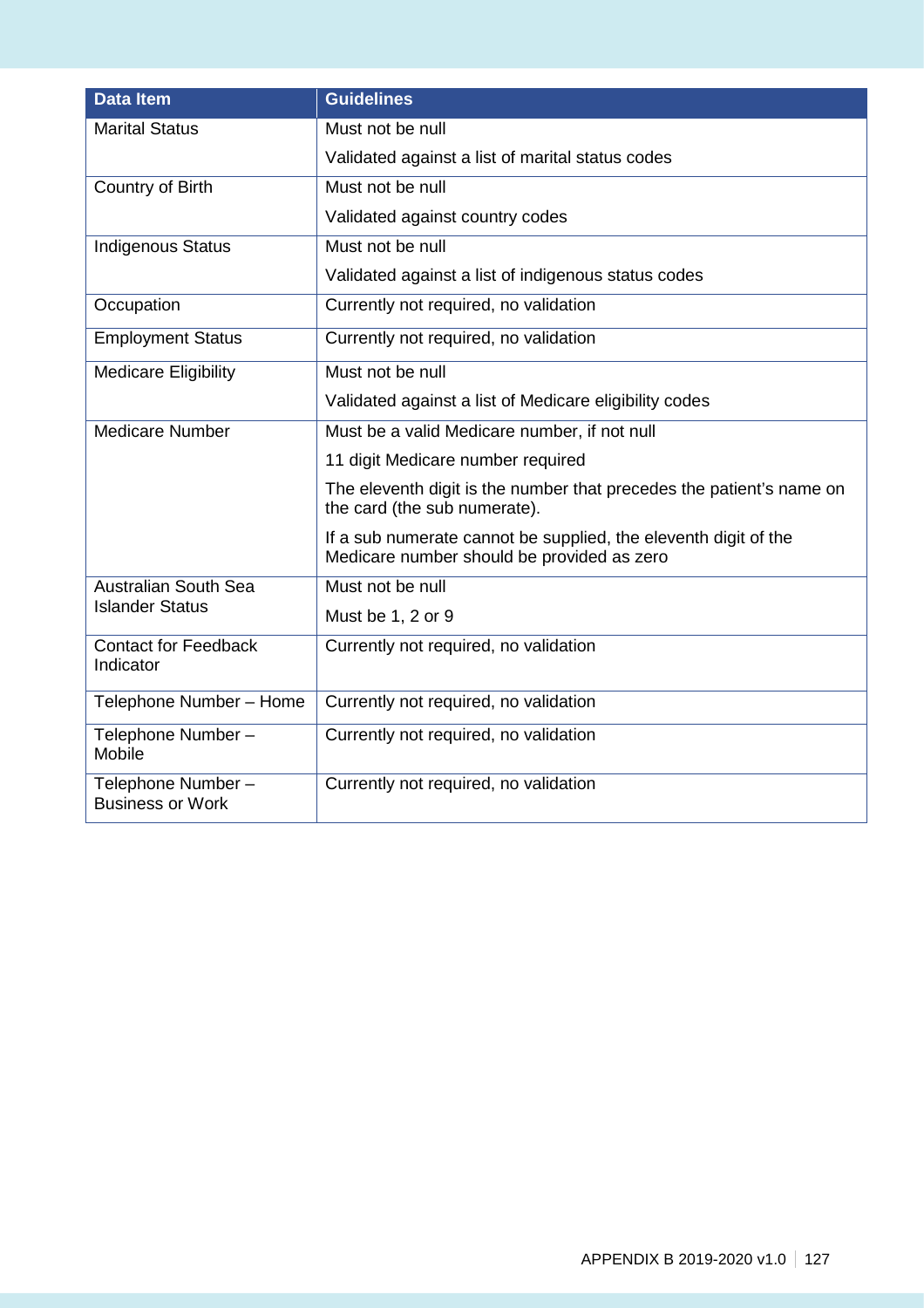# **Admission details records**

| <b>Data Item</b>                  | <b>Guidelines</b>                                                                |
|-----------------------------------|----------------------------------------------------------------------------------|
| <b>Record Identifier</b>          | Must be a valid value                                                            |
|                                   | Must not be null                                                                 |
| <b>Unique Number</b>              | Must not be used more than once by the facility                                  |
|                                   | Must not be null                                                                 |
|                                   | Must not be zero                                                                 |
|                                   | Must be unique for each admission within the facility                            |
| <b>Patient Identifier</b>         | Must not be null                                                                 |
|                                   | Must not be zero                                                                 |
|                                   | Must be unique for each patient within the facility                              |
| <b>Admission Number</b>           | Must not be null                                                                 |
|                                   | Must not be zero                                                                 |
|                                   | Must be unique for each admission of a particular patient within the<br>facility |
| <b>Admission Date</b>             | Must not be null                                                                 |
|                                   | Must be a valid date                                                             |
|                                   | Must not be in the future (i.e. past current date)                               |
|                                   | Must not be before the birth date of the patient                                 |
|                                   | Must be before or on the separation date                                         |
| Time of Admission                 | Must not be null                                                                 |
|                                   | Must be a valid time                                                             |
|                                   | Must be before the separation time, if admitted the same day as<br>separated     |
| <b>Account Class</b>              | Not currently required, no validation                                            |
| <b>Chargeable Status</b>          | Validated against a list of chargeable status codes                              |
|                                   | Must not be null                                                                 |
| Care Type                         | Validated against a list of type of episode codes                                |
|                                   | Must not be null                                                                 |
| <b>Compensable Status</b>         | Validated against a list of compensable status codes                             |
|                                   | Must not be null                                                                 |
| <b>Band</b>                       | Validated against a list of band codes, if not null                              |
|                                   | Must be a same day patient                                                       |
| Source of Referral/Transfer       | Validated against a list of source of referral/transfer codes                    |
|                                   | Must not be null                                                                 |
| <b>Transferring from Facility</b> | Must not be null if source of referral/transfer is 16, 23, 24, 25 or 31          |
|                                   | Only applicable if source of referral/transfer is 16, 23, 24, 25 or 31           |
|                                   | Must be a valid facility number                                                  |
|                                   |                                                                                  |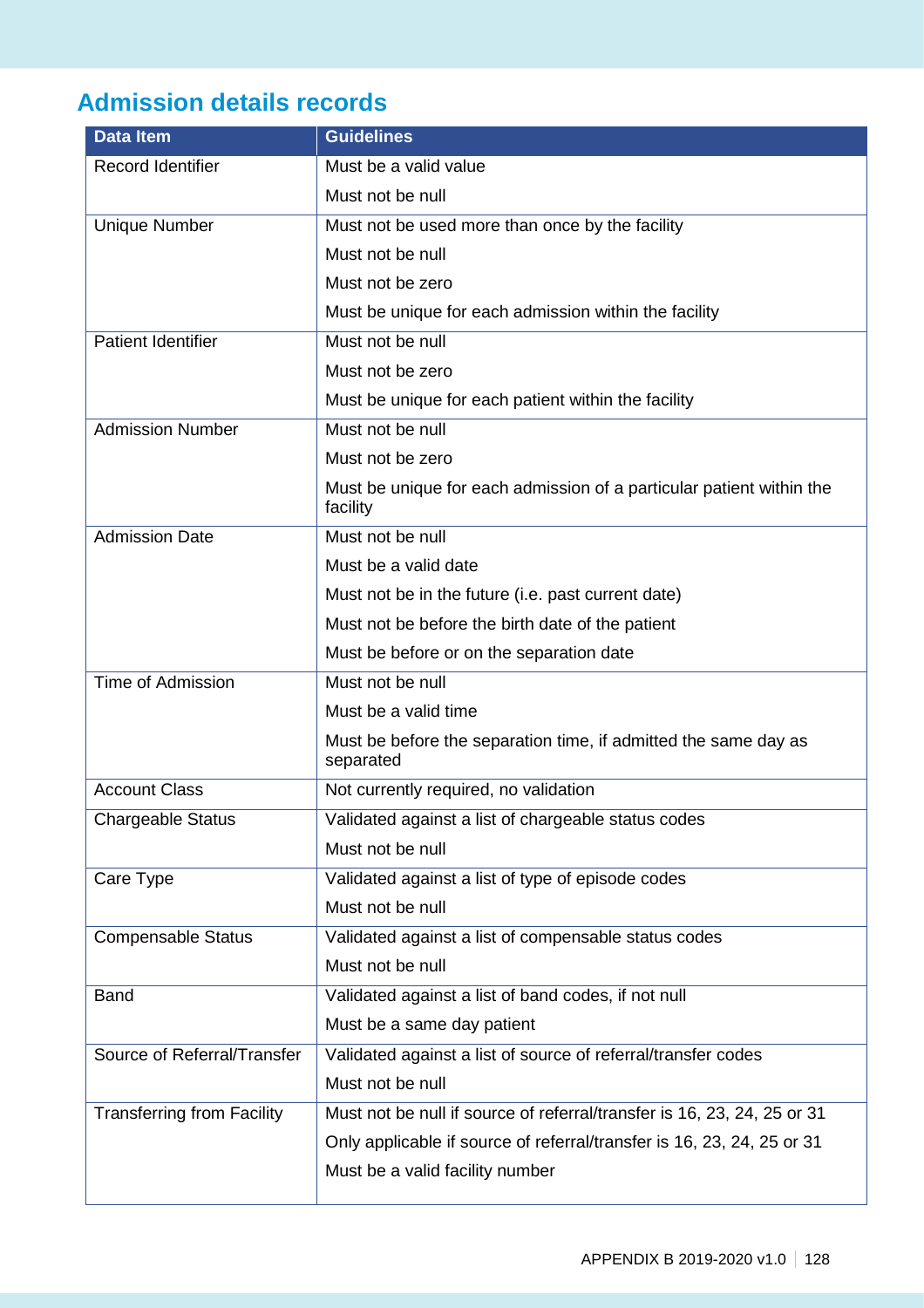| <b>Data Item</b>                       | <b>Guidelines</b>                                                                                |
|----------------------------------------|--------------------------------------------------------------------------------------------------|
| Hospital Insurance                     | Validated against list of hospital insurance codes                                               |
|                                        | Must not be null                                                                                 |
| <b>Separation Date</b>                 | Must not be null                                                                                 |
|                                        | Must be a valid date                                                                             |
|                                        | Must not be in the future (ie. past current date)                                                |
|                                        | Must be on or after the admission date                                                           |
| <b>Separation Time</b>                 | Must not be null                                                                                 |
|                                        | Must be a valid time                                                                             |
|                                        | Must be after admission time, if separated the same day                                          |
| Mode of Separation                     | Must not be null                                                                                 |
|                                        | Validated against a list of mode of separation codes                                             |
| <b>Transferring to Facility</b>        | Must not be null if mode of separation is 12, 15, 16 or 31                                       |
|                                        | Only applicable if mode of separation is 12, 15, 16 or 31                                        |
|                                        | Must be a valid facility number                                                                  |
| <b>DRG</b>                             | Not currently required, no validation                                                            |
| <b>MDC</b>                             | Not currently required, no validation                                                            |
| <b>Baby Admission Weight</b>           | Must not be null if patient age is under 29 days, or admission weight is<br>less than 2500 grams |
| <b>Admission Ward</b>                  | Must not be null                                                                                 |
|                                        | No validation                                                                                    |
| <b>Admission Unit</b>                  | No validation                                                                                    |
| <b>Standard Unit Code</b>              | Must not be null                                                                                 |
|                                        | Must be a valid standard unit code                                                               |
| <b>Treating Doctor at</b><br>admission | No validation                                                                                    |
| <b>Planned Same Day</b>                | Must be Y or N                                                                                   |
| <b>Elective Patient Status</b>         | Must not be null                                                                                 |
|                                        | Must be a valid elective patient status code                                                     |
| <b>Qualification Status</b>            | Can be null                                                                                      |
|                                        | Validated against a list of qualification status codes                                           |
| <b>Standard Ward Code</b>              | Can be null                                                                                      |
|                                        | Must be a valid standard ward code                                                               |
| <b>Contract Role</b>                   | Can be null                                                                                      |
|                                        | Must be a valid contract role code                                                               |
| <b>Contract Type</b>                   | Can be null                                                                                      |
|                                        | Must be a valid contract type code                                                               |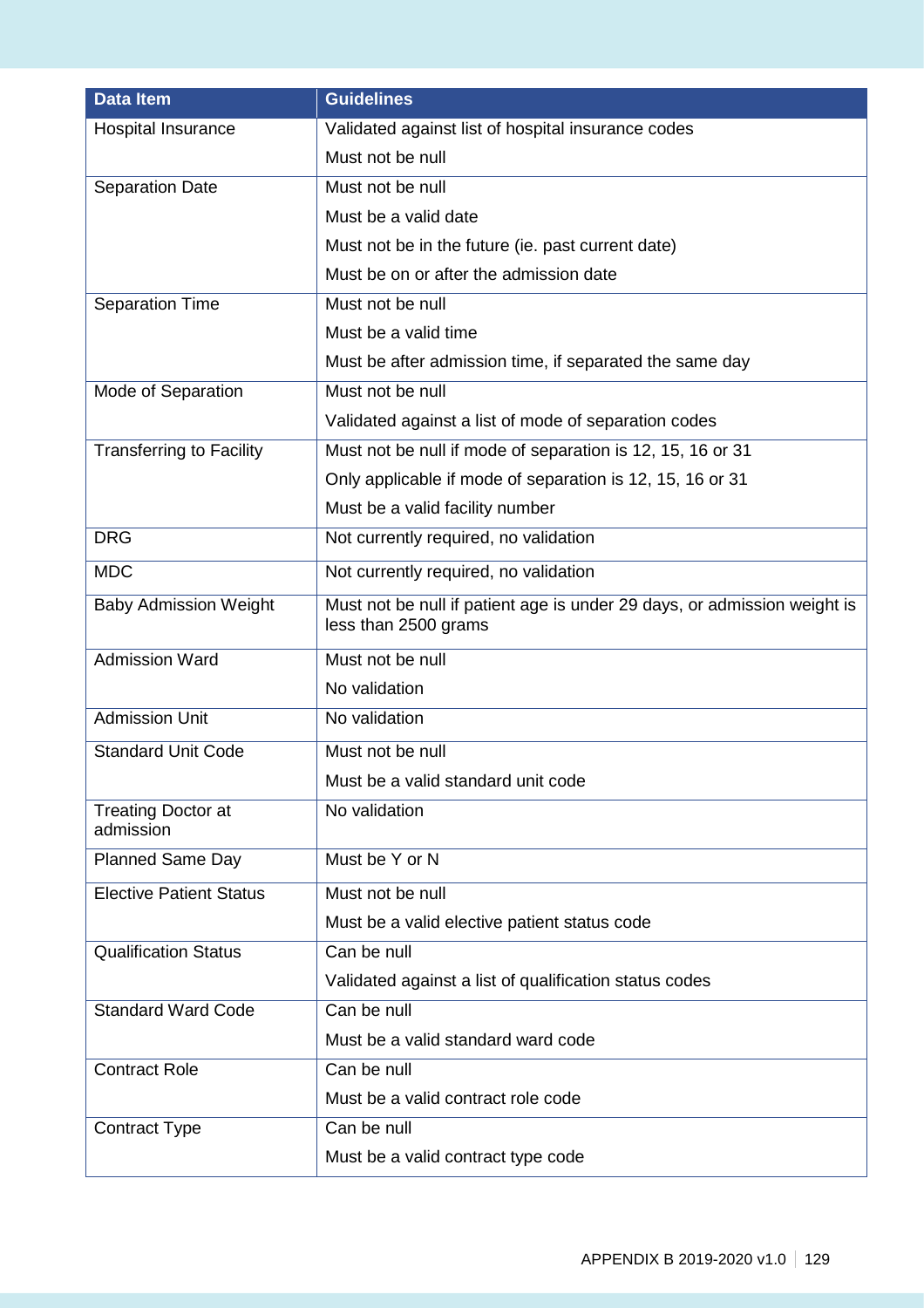| <b>Data Item</b>                                                | <b>Guidelines</b>                                                                              |
|-----------------------------------------------------------------|------------------------------------------------------------------------------------------------|
| <b>Funding Source</b>                                           | Must not be null                                                                               |
|                                                                 | Validated against a list of funding source codes                                               |
|                                                                 | If Funding Source $= 10$ then contract role and contract type cannot be<br>null                |
| <b>Incident Date</b>                                            | Not currently required, no validation                                                          |
| Incident Date Flag                                              | Not currently required, no validation                                                          |
| <b>WorkCover Queensland (Q-</b><br>Comp) Consent                | Not currently required, no validation                                                          |
| <b>Motor Accident Insurance</b><br>Commission (MAIC)<br>Consent | Not currently required, no validation                                                          |
| Department of Veterans'<br>Affairs (DVA) Consent                | Not currently required, no validation                                                          |
| Department of Defence<br>Consent                                | Not currently required, no validation                                                          |
| <b>Interpreter Required</b>                                     | Not currently required, no validation                                                          |
| Religion                                                        | Not currently required, no validation                                                          |
| <b>QAS Patient Identification</b>                               | Can be null                                                                                    |
| Number (eARF Number)                                            | Validated against source of referral/transfer                                                  |
| Purchaser/Provider                                              | Must be a valid establishment number                                                           |
| Identifier                                                      | Must not be null if contract role = A or B and contract type = 2, 3, 4 or<br>5                 |
|                                                                 | Must not be null if contract role = B and Contract Type = 1 and<br>chargeable status is public |
| Length of Stay in an<br><b>Intensive Care Unit</b>              | Must not be null if treatment was provided in an ICU Level 6 or CIC<br>Service Level 6         |
| <b>Duration of Continuous</b><br><b>Ventilatory Support</b>     | Must not be null if the patient received continuous ventilatory support                        |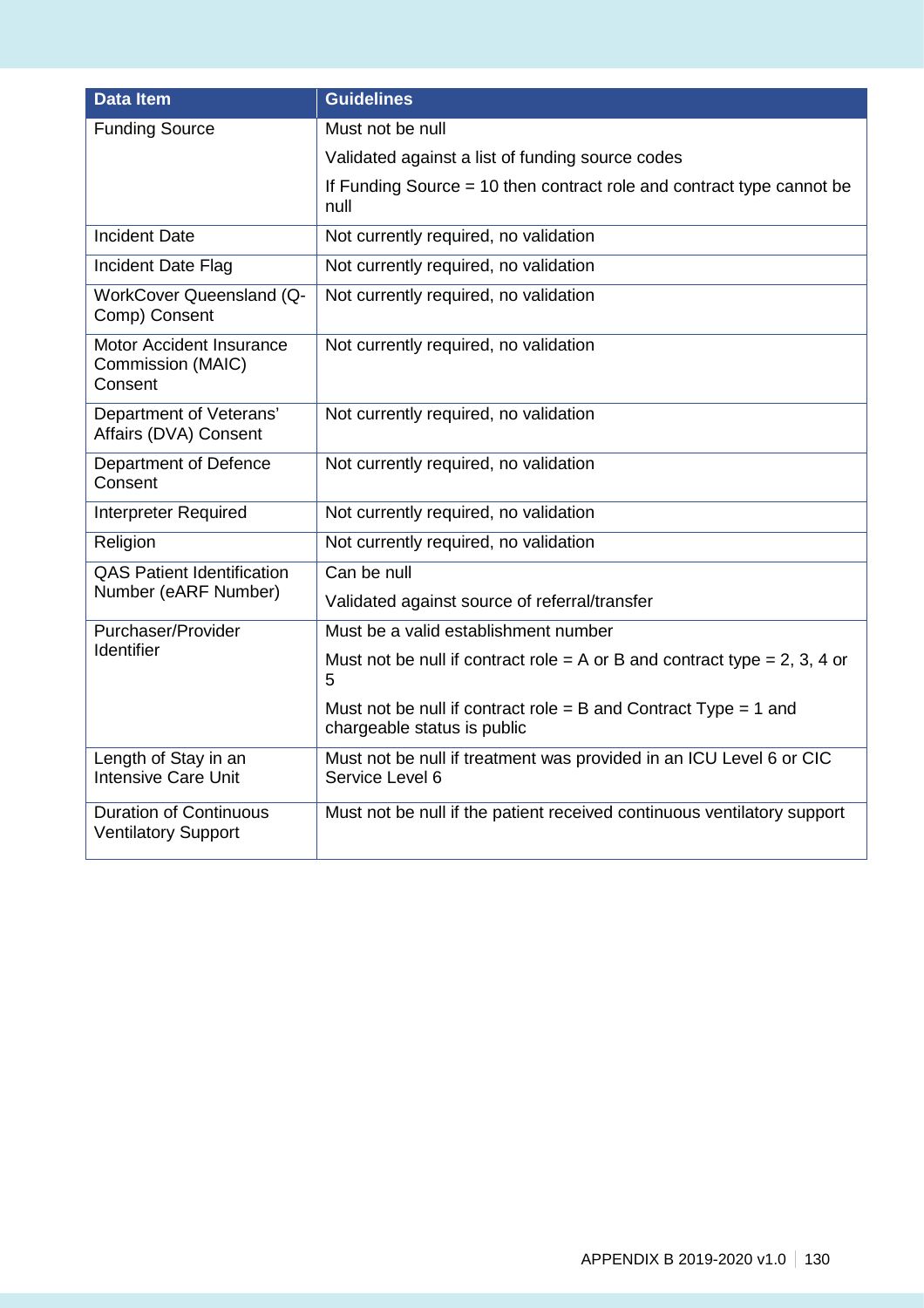# **Activity details records**

| <b>Data Item</b>          | <b>Guidelines</b>                                                                           |
|---------------------------|---------------------------------------------------------------------------------------------|
| Record Identifier         | Must be a valid value                                                                       |
|                           | Must not be null                                                                            |
| <b>Unique Number</b>      | Must not be used more than once by the facility                                             |
|                           | Must not be null                                                                            |
|                           | Must not be zero                                                                            |
|                           | Must be unique for each admission within the facility                                       |
|                           | All records related to each admission must have the same unique<br>number of that admission |
| <b>Patient Identifier</b> | Must not be null                                                                            |
|                           | Must not be zero                                                                            |
|                           | Must be unique for each patient within the facility                                         |
| <b>Admission Number</b>   | Must not be null                                                                            |
|                           | Must not be zero                                                                            |
|                           | Must be unique for each admission of a particular patient within the<br>facility            |
| <b>Activity Code</b>      | Must be a valid code (A, L, W, C, Q, S, T, B)                                               |

## **Activity Code = A**

| <b>Data Item</b>          | <b>Guidelines</b>                                    |
|---------------------------|------------------------------------------------------|
| <b>Account Class Code</b> | Currently not required, no validation                |
| <b>Chargeable Status</b>  | Validated against a list of chargeable status codes  |
| <b>Compensable Status</b> | Validated against a list of compensable status codes |
| Date of Change            | Valid date format                                    |
|                           | Must not be null                                     |
|                           | Must not be before the admission date                |
|                           | Must not be after the separation date                |
| Time of Change            | Not currently required, no validation                |

## **Activity Code = L**

| <b>Data Item</b>              | <b>Guidelines</b>                            |
|-------------------------------|----------------------------------------------|
| Date of Starting Leave        | Must be a valid date                         |
|                               | Must not be null                             |
|                               | Must not be before the admission date        |
|                               | Must not be after the separation date        |
|                               | Must not fall within any other leave periods |
|                               | Same day and overnight leave are required    |
| <b>Time of Starting Leave</b> | Must be a valid time                         |
|                               | Must not be null                             |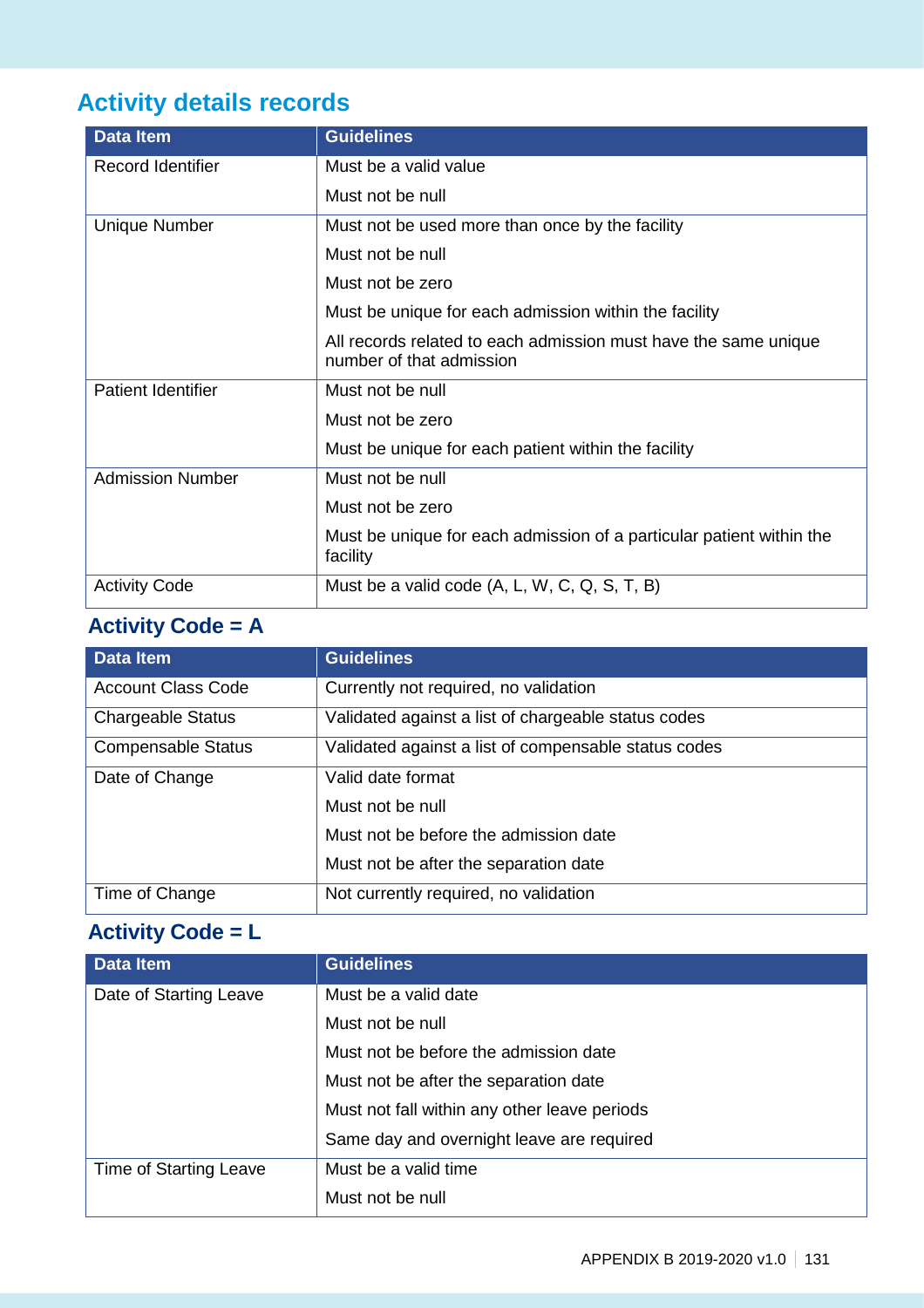|                          | Same day and overnight leave are required    |
|--------------------------|----------------------------------------------|
| Date Returned from Leave | Must be a valid date                         |
|                          | Must not be null                             |
|                          | Must be after the date of starting leave     |
|                          | Must not be after the separation date        |
|                          | Must not fall within any other leave periods |
|                          | Same day and overnight leave are required    |
| Time Returned from Leave | Must be a valid time                         |
|                          | Must not be null                             |
|                          | Same day and overnight leave are required    |

# **Activity Code = W**

| <b>Data Item</b>          | <b>Guidelines</b>                            |
|---------------------------|----------------------------------------------|
| Ward                      | Must not be null                             |
|                           | No validation                                |
| Unit                      | No validation                                |
| <b>Standard Unit Code</b> | Must be valid standard unit code             |
|                           | Must not be null                             |
| Date of Transfer          | Must be a valid date                         |
|                           | Must not be in the future                    |
|                           | Must not be before the admission date        |
|                           | Must not be within any leave periods         |
|                           | Must not be after the separation date        |
|                           | Must not be null                             |
| Time of Transfer          | Must be a valid time                         |
|                           | Must not be null                             |
| <b>Standard Ward Code</b> | Can be null                                  |
|                           | Must be a valid standard ward code of 'SNAP' |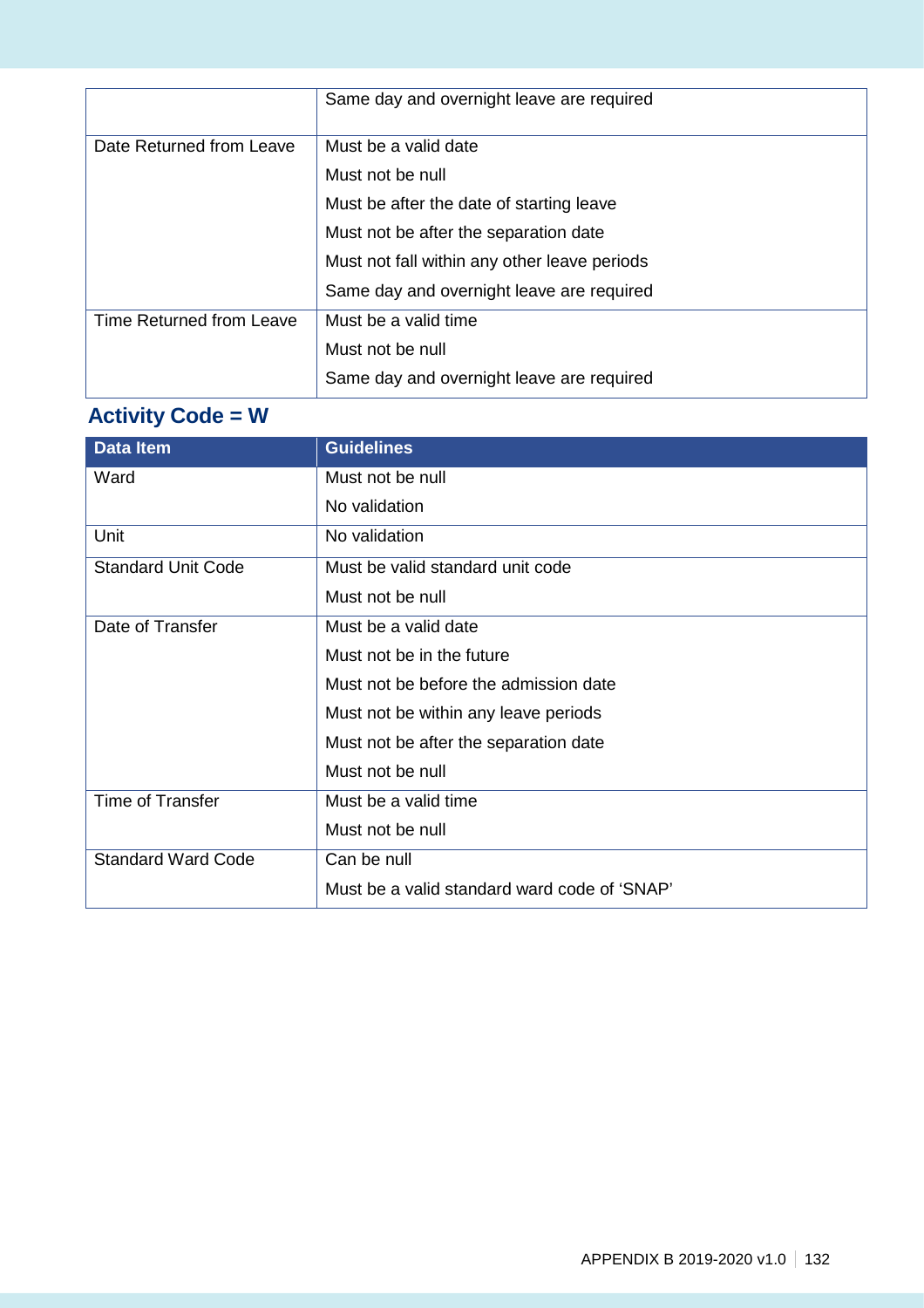# **Activity Code = C**

| <b>Data Item</b>                 | <b>Guidelines</b>                                                                               |
|----------------------------------|-------------------------------------------------------------------------------------------------|
| Date Transferred for<br>Contract | Must be a valid date                                                                            |
|                                  | Must not be within any leave periods                                                            |
|                                  | Must not be before the admission date                                                           |
|                                  | Must not be after the separation date                                                           |
|                                  | Must not be in future                                                                           |
|                                  | Must not be null                                                                                |
|                                  | Must not be after date returned from contract                                                   |
| Date Returned from               | Must be a valid date                                                                            |
| Contract                         | Must not be within any leave periods                                                            |
|                                  | Must not be before the admission date                                                           |
|                                  | Must not be after the separation date                                                           |
|                                  | Must not be in future                                                                           |
|                                  | Must not be null                                                                                |
|                                  | Must not be before the date transferred for contract                                            |
| <b>Facility Contracted to</b>    | Must not be null if there is a date transferred for contract<br>Must be a valid facility number |

# **Activity Code = Q**

| <b>Data Item</b>            | <b>Guidelines</b>                                    |
|-----------------------------|------------------------------------------------------|
| <b>Qualification Status</b> | Must not be null                                     |
|                             | Validated against list of qualification status codes |
| Date of Change              | Must be a valid date                                 |
|                             | Must not be before the admission date                |
|                             | Must not be after the separation date                |
|                             | Must not be in the future                            |
|                             | Must not be null                                     |
| Time of Change              | Not currently required, no validation                |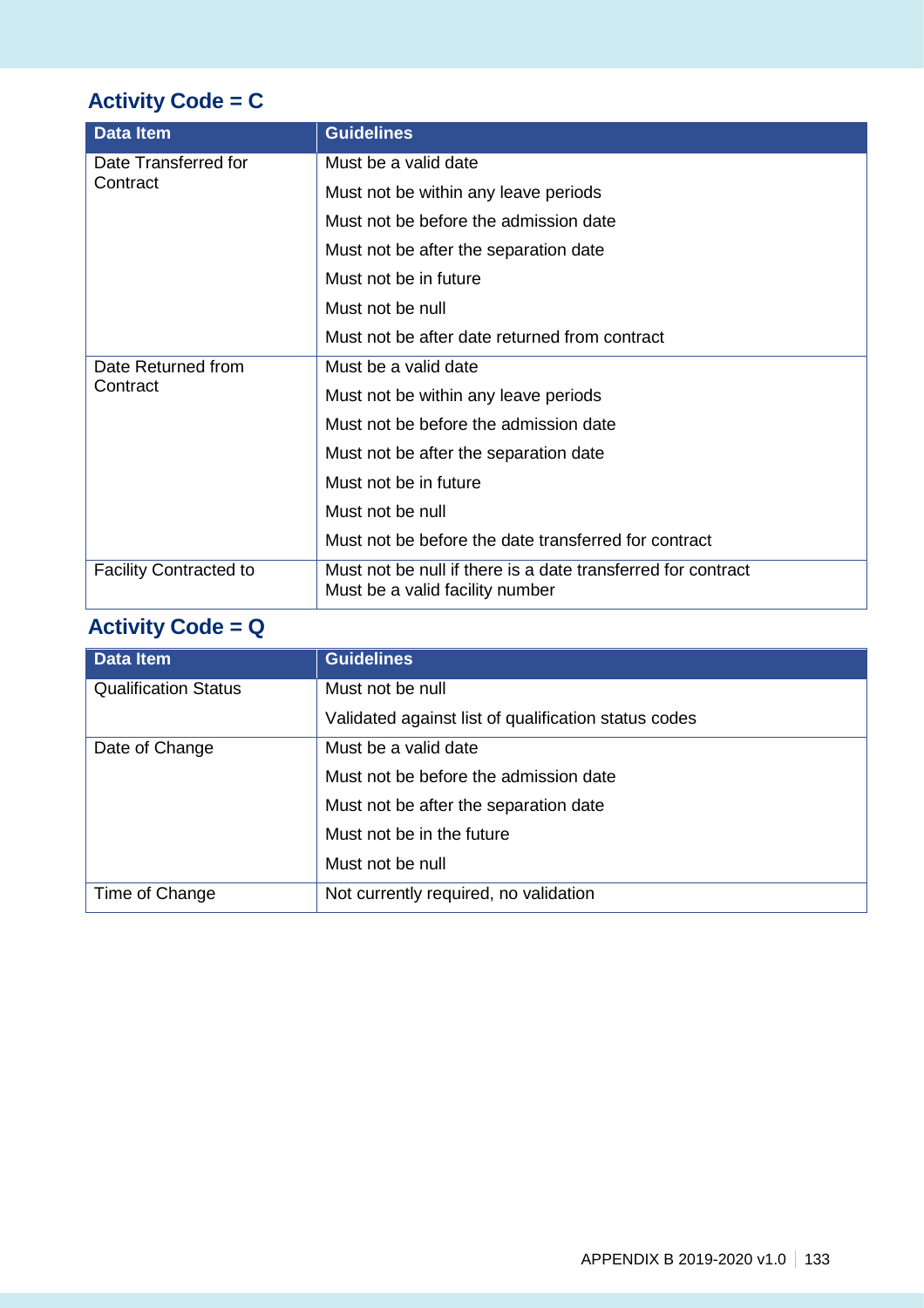## **Activity Code = S**

SNAP information is required for all sub and non-acute patients with a public chargeable status**.**

| <b>Data Item</b>           | <b>Guidelines</b>                                                                                                                                             |
|----------------------------|---------------------------------------------------------------------------------------------------------------------------------------------------------------|
| <b>SNAP Episode Number</b> | Must not be null                                                                                                                                              |
|                            | Must not be zero                                                                                                                                              |
| <b>ADL Type</b>            | Must not be null                                                                                                                                              |
|                            | Validated against a list of ADL type codes                                                                                                                    |
| <b>ADL Subtype</b>         | Must not be null                                                                                                                                              |
|                            | Validated against a list of ADL subtype codes                                                                                                                 |
| <b>ADL Score</b>           | Must not be null                                                                                                                                              |
|                            | Validated against a list of ADL scores                                                                                                                        |
|                            | ADL scores for each SNAP episode are to be supplied. Do not<br>provide more than one set of scores on the same date for the same<br>ADL Type and ADL Subtype. |
|                            | For all SNAP episodes:                                                                                                                                        |
|                            | An ADL score of 999 is valid when an assessment has not been<br>undertaken.                                                                                   |
| <b>ADL Date</b>            | Must be a valid date                                                                                                                                          |
|                            | Must not be before the admission date                                                                                                                         |
|                            | Must not be after the separation date                                                                                                                         |
|                            | Must not be in future                                                                                                                                         |
|                            | Must not be null                                                                                                                                              |
| <b>ADL Time</b>            | Not currently collected, no validation                                                                                                                        |
| Phase Type                 | Can be null                                                                                                                                                   |
|                            | Must not be null if SNAP type = PAL                                                                                                                           |
|                            | Validated against list of phase type codes                                                                                                                    |

## **Activity Code = T**

| <b>Data Item</b>       | <b>Guidelines</b>                           |
|------------------------|---------------------------------------------|
| Nursing Home Type Flag | Must not be null                            |
|                        | Must be a valid Nursing Home Flag code      |
|                        | Not valid for patients with a care type of: |
|                        | $01 -$ Acute                                |
|                        | $05 -$ Newborn                              |
|                        | 07 - Organ Procurement                      |
|                        | $08 - Boarder$                              |
| Date Commenced NHT     | Must be a valid date                        |
| Care                   | Must not be before the admission date       |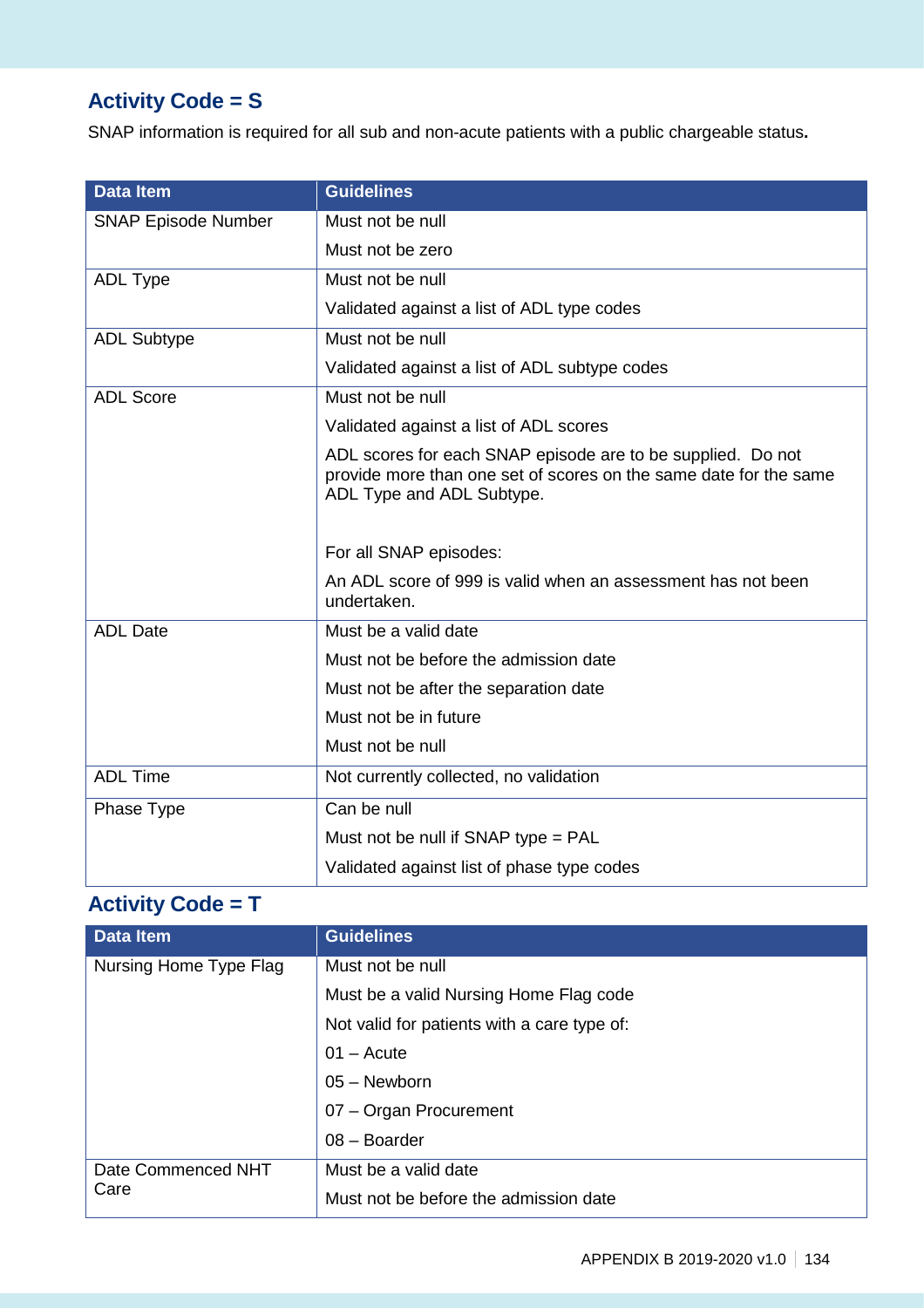| <b>Data Item</b>     | <b>Guidelines</b>                               |
|----------------------|-------------------------------------------------|
|                      | Must not be after the separation date           |
|                      | Must not be in the future                       |
|                      | Must not be null                                |
|                      | Must be before the date ceased NHT care         |
|                      | Must not fall within any other NHT periods      |
|                      | Same day and overnight NHT periods are required |
| Date Ceased NHT Care | Must be a valid date                            |
|                      | Must not be before the admission date           |
|                      | Must not be after separation date               |
|                      | Must not be in the future                       |
|                      | Must not be null                                |
|                      | Must be after the date commenced NHT care       |
|                      | Must not fall within any other NHT periods      |
|                      | Same day and overnight NHT periods are required |

# **Activity Code = B**

| Data Item                   | <b>Guidelines</b>                                       |
|-----------------------------|---------------------------------------------------------|
| Mother's Patient Identifier | Must not be zero                                        |
|                             | Must be unique for each patient within the facility     |
|                             | Must not be null for Source of Referral/Transfer $= 09$ |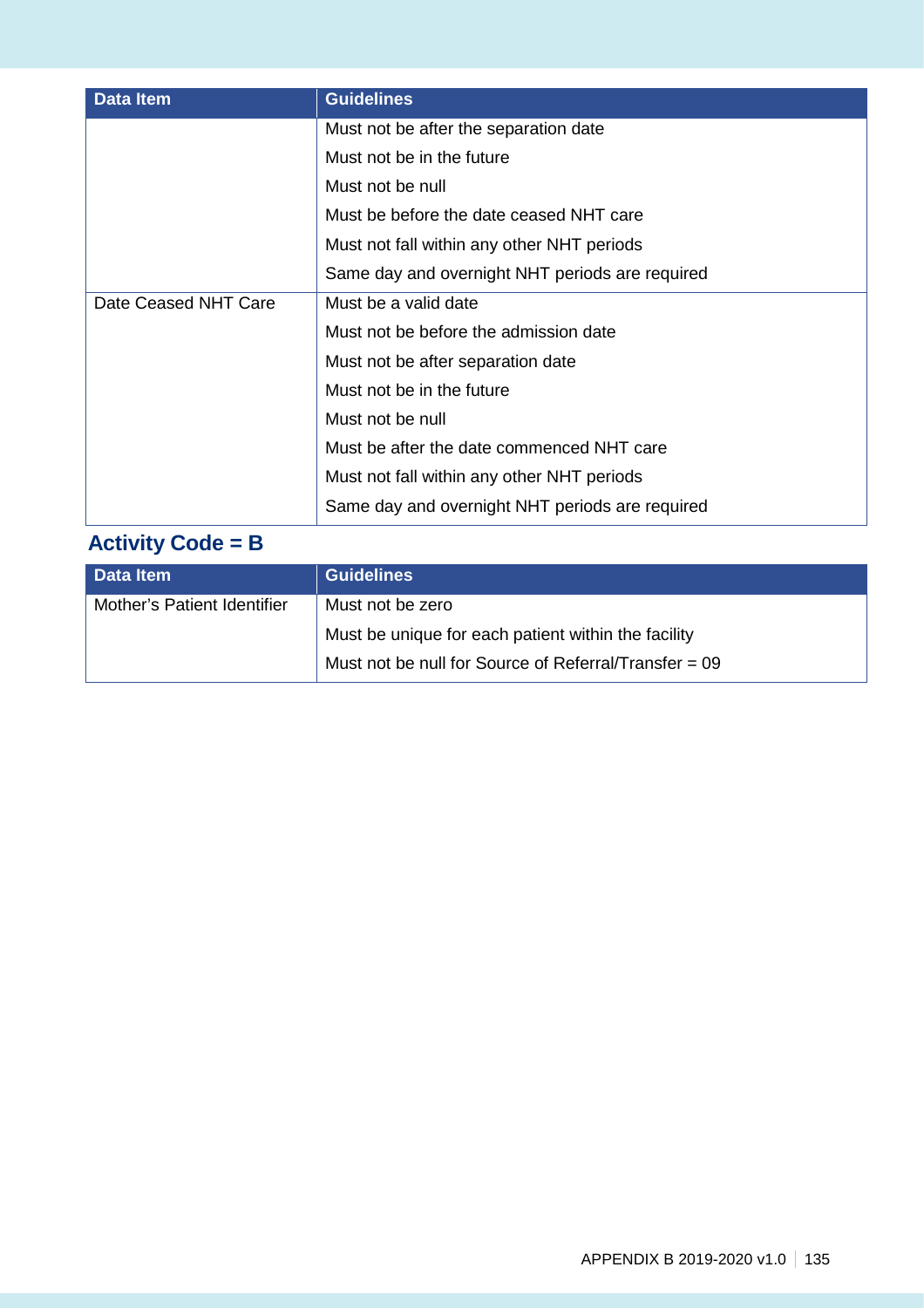# **Morbidity details records**

| <b>Data Item</b>                              | <b>Guidelines</b>                                                                                                         |
|-----------------------------------------------|---------------------------------------------------------------------------------------------------------------------------|
| <b>Record Identifier</b>                      | Must be a valid value                                                                                                     |
|                                               | Must not be null                                                                                                          |
| <b>Unique Number</b>                          | Must not be used more than once by the facility                                                                           |
|                                               | Must not be null                                                                                                          |
|                                               | Must not be zero                                                                                                          |
|                                               | Must be unique for each admission within facility                                                                         |
|                                               | All records related to each admission must have the same unique<br>number of that admission                               |
| <b>Patient Identifier</b>                     | Must not be null                                                                                                          |
|                                               | Must not be zero                                                                                                          |
|                                               | Must be unique for each patient within the facility                                                                       |
| <b>Admission Number</b>                       | Must not be null                                                                                                          |
|                                               | Must not be zero                                                                                                          |
|                                               | Must be unique for each admission of a particular patient within the<br>facility                                          |
| Diagnosis Code Identifier                     | Must not be null                                                                                                          |
|                                               | Validated against list of diagnosis code types                                                                            |
|                                               | Every separation must have one and only one PD                                                                            |
|                                               | Cannot have an OD, EX, PR or M without a PD                                                                               |
| <b>ICD-10-AM /ACHI Code</b>                   | Must not be null                                                                                                          |
| (11th edition)                                | Please refer to Queensland Hospital Admitted Patient Data Collection<br>guidelines for the sequencing of ICD-10-AM codes. |
| <b>Diagnosis Text</b>                         | Text is optional, as ICD-10-AM codes must be supplied.                                                                    |
| Date of Procedure                             | Must be a valid date                                                                                                      |
|                                               | Must not be in the future                                                                                                 |
|                                               | Must not be null for procedures with block codes between:                                                                 |
|                                               | 1059<br>1<br>to                                                                                                           |
|                                               | 1821<br>1062<br>to                                                                                                        |
|                                               | 1825<br>1866<br>to                                                                                                        |
|                                               | 1869<br>1892<br>to                                                                                                        |
|                                               | 1894<br>1912<br>to                                                                                                        |
|                                               | 1920<br>2016<br>to                                                                                                        |
| <b>Contract Flag</b>                          | Validated against a list of contract flag codes                                                                           |
| Diagnosis Onset Type                          | Validated against a list of Diagnosis Onset Type codes                                                                    |
| (Condition present on<br>admission indicator) | Must not be null if Diagnosis Code Identifier = PD, OD, EX or M                                                           |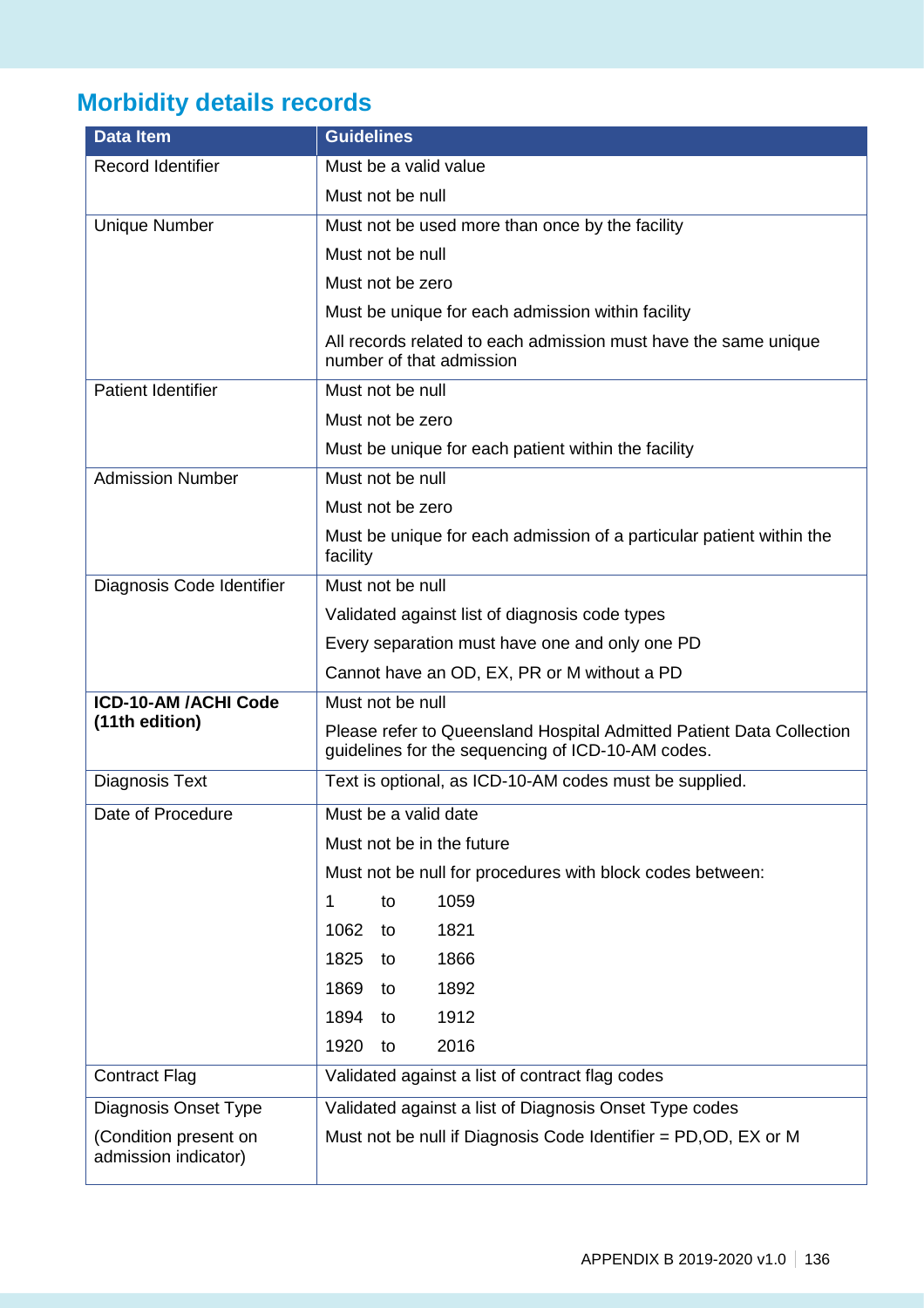| Most Resource Intensive<br><b>Condition Flag</b> | Not currently required, no validation |
|--------------------------------------------------|---------------------------------------|
| Other Co-Morbidity of<br>Interest Flag           | Not currently required, no validation |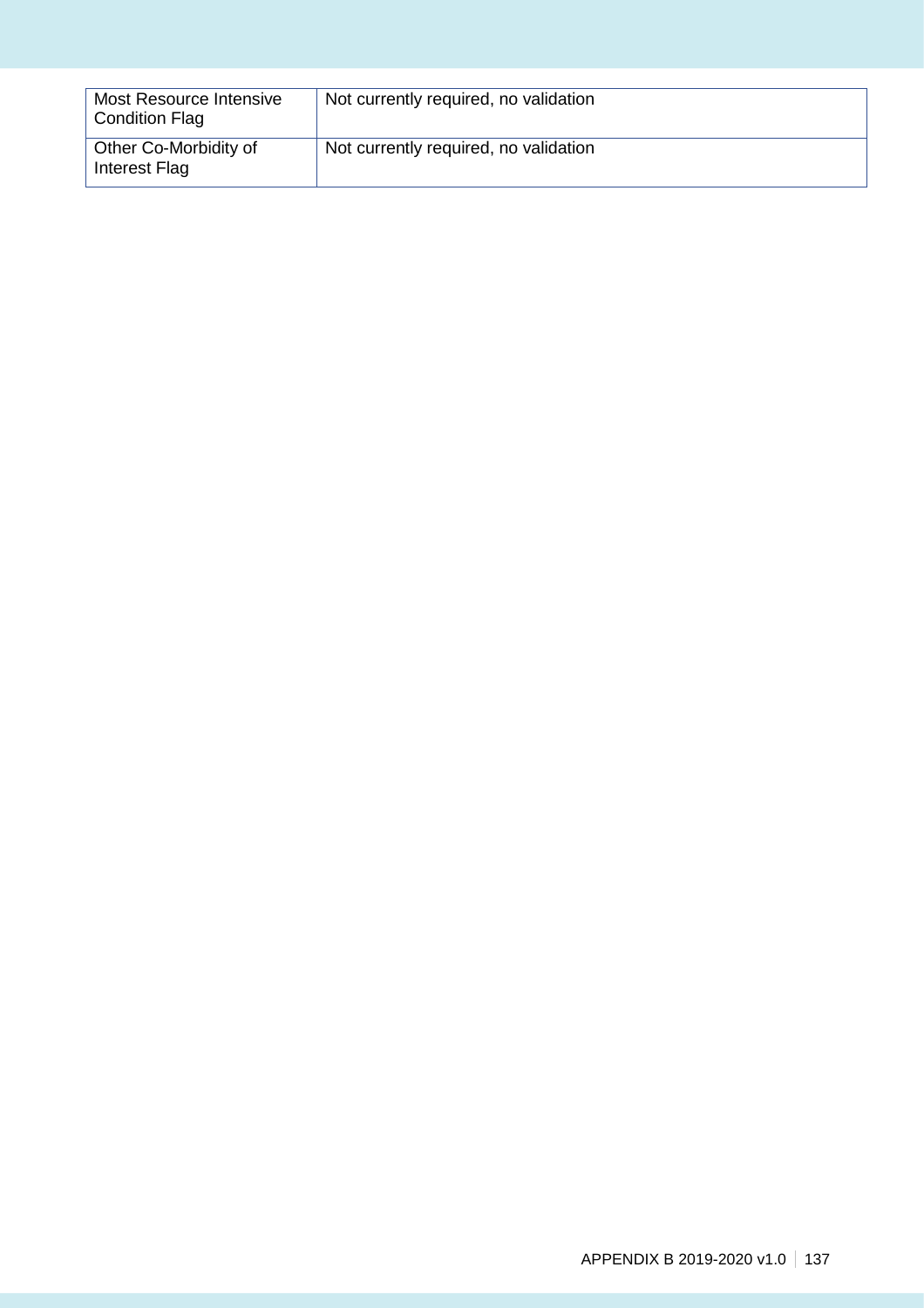### **Mental Health details records**

A record is to be provided on the mental health details file for each episode of care where the standard unit code (either at admission to the episode or through a unit transfer during the episode) is in the range PYAA to PYZZ.

No record is to be provided if there were no standard unit codes in this range during the episode of care.

| <b>Data Item</b>                                           | <b>Guidelines</b>                                                                           |
|------------------------------------------------------------|---------------------------------------------------------------------------------------------|
| <b>Record Identifier</b>                                   | Must be a valid value                                                                       |
|                                                            | Must not be null                                                                            |
| <b>Unique Number</b>                                       | Must not be used more than once by a facility                                               |
|                                                            | Must not be null                                                                            |
|                                                            | Must not be zero                                                                            |
|                                                            | Must be unique for each admission within the facility                                       |
|                                                            | All records related to each admission must have the same unique<br>number of that admission |
| <b>Patient Identifier</b>                                  | Must not be null                                                                            |
|                                                            | Must not be zero                                                                            |
|                                                            | Must be unique for each patient within the facility                                         |
| <b>Admission Number</b>                                    | Must not be null                                                                            |
|                                                            | Must not be zero                                                                            |
|                                                            | Must be unique for each admission of a particular patient within the<br>facility            |
| <b>Type of Usual</b>                                       | Must not be null                                                                            |
| Accommodation                                              | Validated against the type of usual accommodation codes                                     |
| <b>Employment Status</b>                                   | Must not be null                                                                            |
|                                                            | Validated against the employment status codes                                               |
|                                                            | If 1 then age must be $<$ 18                                                                |
|                                                            | If 3, 4, or 6 then age must be $> 14$                                                       |
| <b>Pension Status</b>                                      | Must not be null                                                                            |
|                                                            | Validated against pension status codes                                                      |
|                                                            | If 1 then age must be $> 59$ if female and $> 64$ if male                                   |
|                                                            | If 2 to 5 then age must be between 14 and 65                                                |
| <b>First Admission For</b><br><b>Psychiatric Treatment</b> | Must not be null                                                                            |
|                                                            | Validated against the previous admissions for psychiatric treatment<br>codes                |
| <b>Referral To Further Care</b>                            | Must not be null                                                                            |
|                                                            | Validated against referral to further care codes                                            |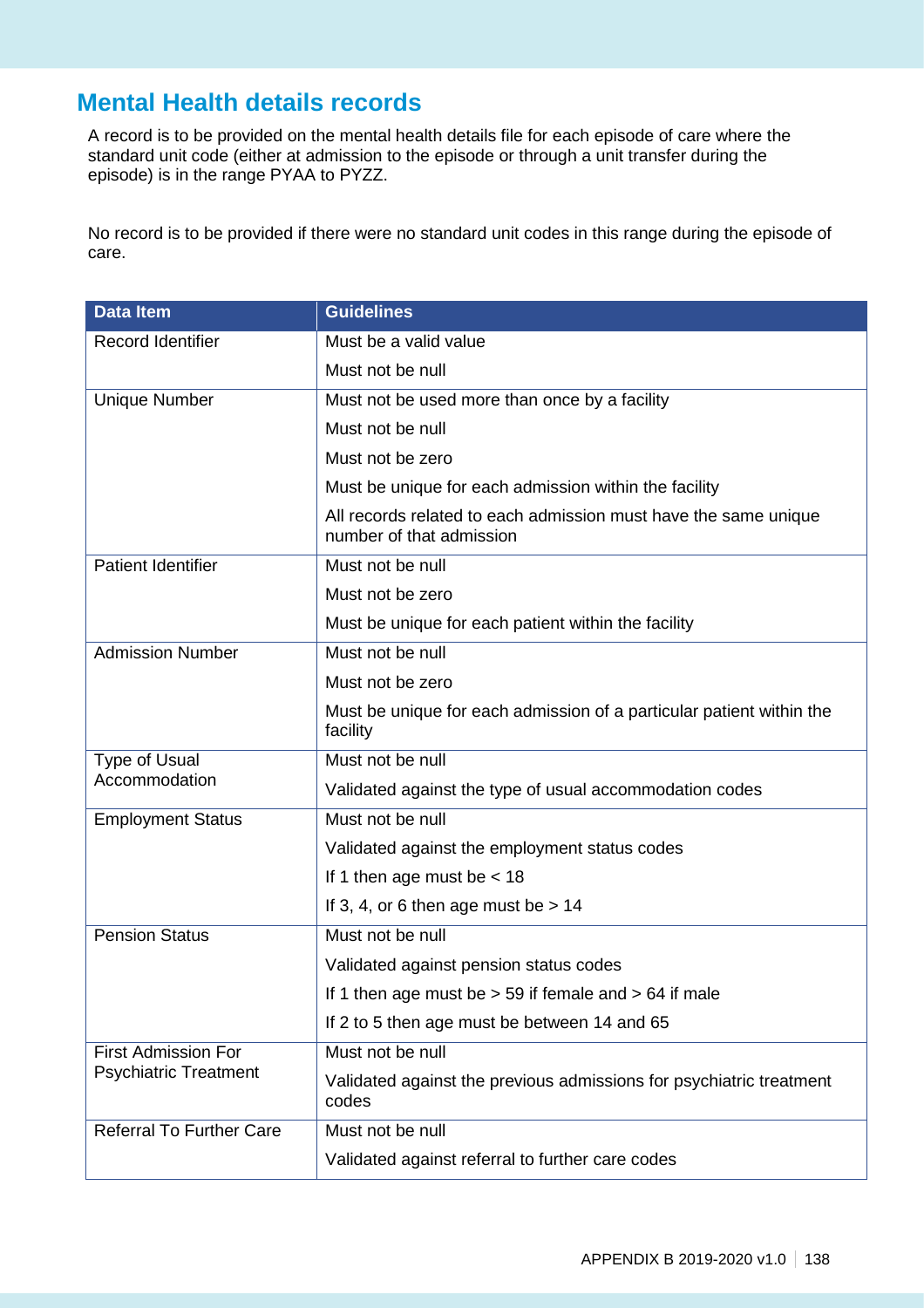| <b>Mental Health Legal Status</b> | Must not be null                                                    |
|-----------------------------------|---------------------------------------------------------------------|
| Indicator                         | Validated against legal status indicator codes                      |
| <b>Previous Specialised Non-</b>  | Must not be null                                                    |
| admitted Treatment                | Validated against previous specialised non-admitted treatment codes |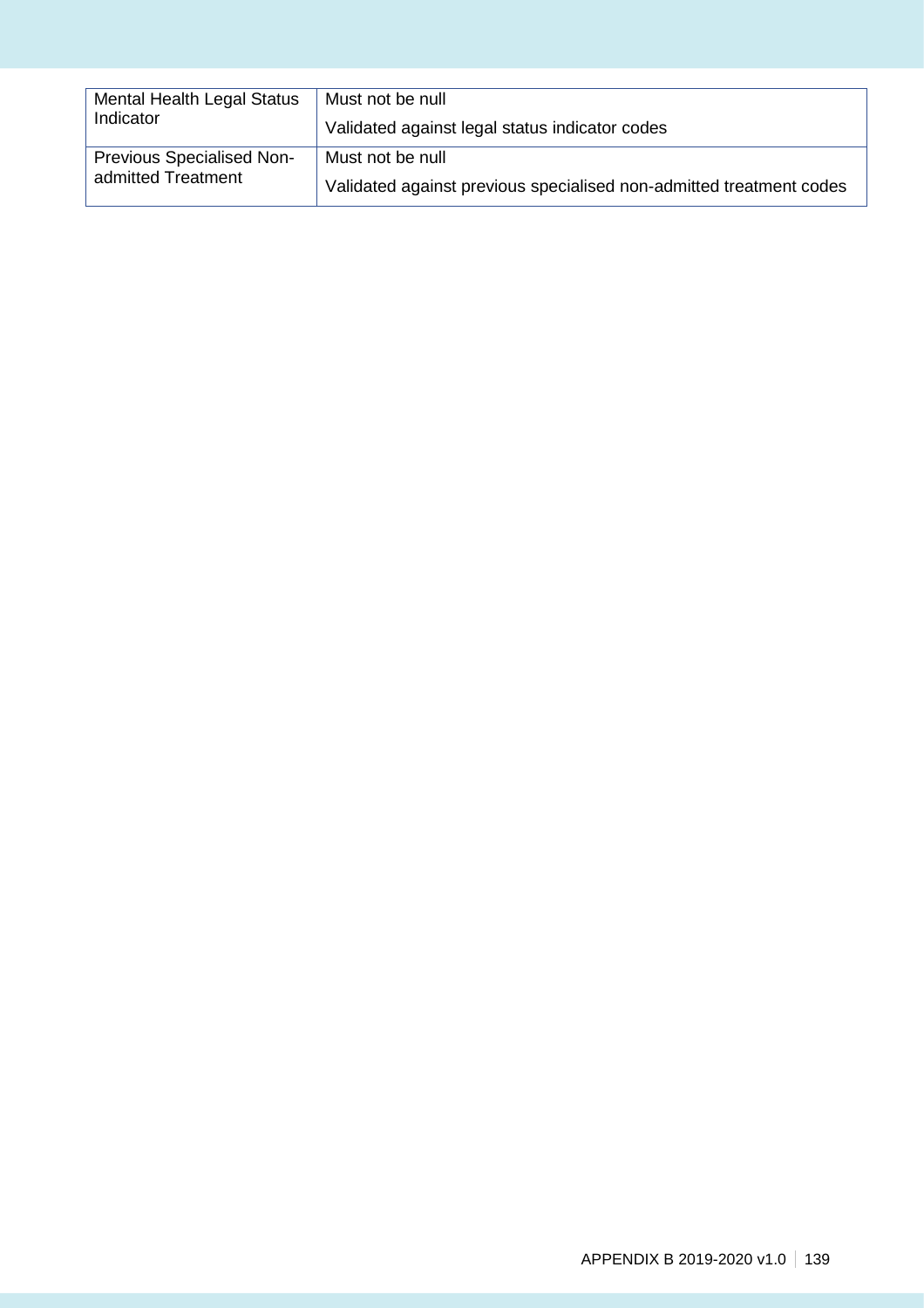### **Sub and Non-Acute Patient details records**

SNAP information is required for all sub and non-acute patients with a public chargeable status**.**

A record for each SNAP type is to be provided on the sub and non-acute patient details file for each episode of care where the care type is sub-acute or non-acute (i.e. Rehabilitation Care, Geriatric Evaluation and Management Care, Palliative Care, Psychogeriatric Care or Maintenance Care)

No record is to be provided if the care type is mental health, acute, newborn, boarder, organ procurement or other care.

| <b>Data Item</b>                       | <b>Guidelines</b>                                                                                                                     |
|----------------------------------------|---------------------------------------------------------------------------------------------------------------------------------------|
| <b>Record Identifier</b>               | Must be a valid value                                                                                                                 |
|                                        | Must not be null                                                                                                                      |
| <b>Unique Number</b>                   | Must not be used more than once by the facility                                                                                       |
|                                        | Must not be null                                                                                                                      |
|                                        | Must not be zero                                                                                                                      |
|                                        | Must be unique for each admission within the facility                                                                                 |
|                                        | All records related to each admission must have the same unique<br>number of that admission                                           |
| <b>Patient Identifier</b>              | Must not be null                                                                                                                      |
|                                        | Must not be zero                                                                                                                      |
|                                        | Must be unique for each patient within the facility                                                                                   |
| <b>Admission Number</b>                | Must not be null                                                                                                                      |
|                                        | Must not be zero                                                                                                                      |
|                                        | Must be unique for each admission of a particular patient within the<br>facility                                                      |
| <b>SNAP Episode Number</b>             | Must not be null                                                                                                                      |
|                                        | Must not be zero                                                                                                                      |
| <b>SNAP Type</b>                       | Must not be null                                                                                                                      |
|                                        | Validated against a list of SNAP type codes                                                                                           |
|                                        | For Palliative care only PAL is valid                                                                                                 |
|                                        | For Rehabilitation care only RCD, ROI, RST, RBD, RNE, RSC, RAL,<br>RPS, ROF, ROR, ROA, RCA, RMT, RPU, RDE, RDD, RBU, RAR are<br>valid |
|                                        | For Geriatric Evaluation and Management care only GEM is valid                                                                        |
|                                        | For Maintenance care only MRE, MNH, MCO, MOT are valid                                                                                |
|                                        | For Psychogeriatric care only PSG is valid                                                                                            |
| <b>AN-SNAP Group</b><br>Classification | Not currently required, no validation                                                                                                 |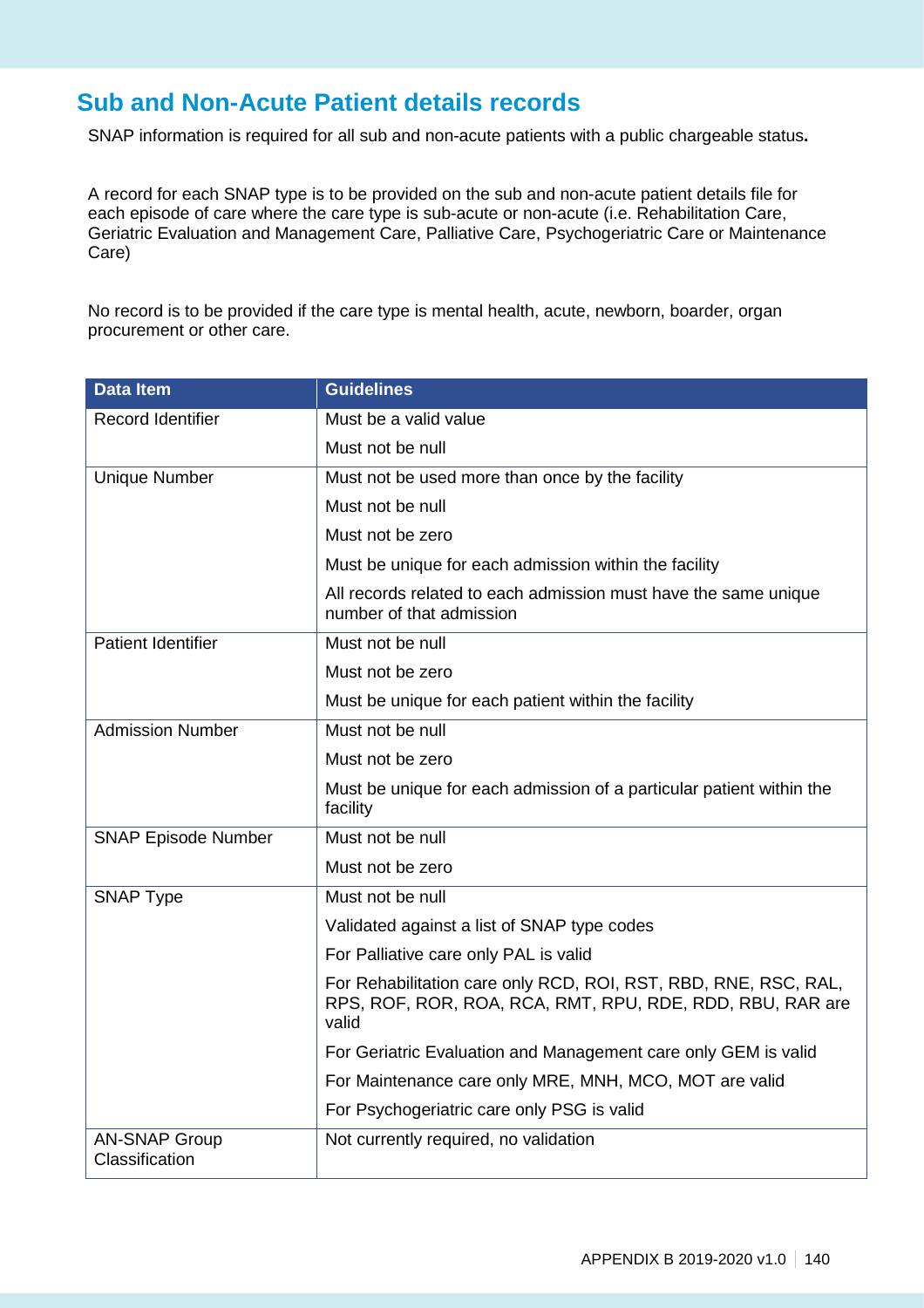| <b>Data Item</b>                              | <b>Guidelines</b>                                                                                                      |
|-----------------------------------------------|------------------------------------------------------------------------------------------------------------------------|
| <b>SNAP Episode Start Date</b>                | Must not be null                                                                                                       |
|                                               | Must be a valid date                                                                                                   |
|                                               | Must not be in the future (i.e. past current date)                                                                     |
|                                               | Must not be before the birth date of the patient                                                                       |
|                                               | Must be on or after the admission date                                                                                 |
|                                               | Must be before or on the separation date                                                                               |
| <b>SNAP Episode End Date</b>                  | Must not be null                                                                                                       |
|                                               | Must be a valid date                                                                                                   |
|                                               | Must not be in the future (i.e. past current date)                                                                     |
|                                               | Must be on or after the admission date                                                                                 |
|                                               | Must be before or on the separation date                                                                               |
| Multidisciplinary Care Plan                   | Must be a valid value                                                                                                  |
| Flag                                          | Must not be null if SNAP Type is Rehabilitation, Geriatric Evaluation<br>and Management, Palliative or Psychogeriatric |
| Multidisciplinary Care Plan                   | Must be a valid date                                                                                                   |
| Date                                          | Must not be in the future (i.e. past current date)                                                                     |
|                                               | Must be before or on the separation date                                                                               |
|                                               | Can be null                                                                                                            |
| <b>Proposed Principal Referral</b><br>Service | Must not be null if SNAP Type is Rehabilitation, Geriatric Evaluation<br>and Management, Palliative or Psychogeriatric |
|                                               | Validated against the list of proposed principal referral service codes                                                |
| <b>Primary Impairment Type</b>                | Must not be null if SNAP Type is rehabilitation                                                                        |
|                                               | Validated against the list of Primary Impairment Type codes                                                            |
| <b>Clinical Assessment Only</b><br>Indicator  | Not currently required, no validation                                                                                  |

#### **For Maintenance Care SNAP Episodes:**

At least one set of mandatory ADL scores must be provided for each SNAP episode.

There must be at least one SNAP episode within a single non-acute episode of care.

If there is more than one SNAP episode then these must be contiguous.

The start date of the first SNAP episode must be the same as the start date of the episode of care.

The end date of the last SNAP episode must be the same as the end date of the episode of care.

#### **For Rehabilitation Care, Geriatric Evaluation and Management Care, Palliative Care and Psychogeriatric Care SNAP Episodes:**

At least one set of mandatory ADL scores must be provided for each SNAP episode.

There can only be one SNAP episode within a single sub-acute episode of care.

The start date of the SNAP episode must be the same as the start date of the episode of care.

The end date of the SNAP episode must be the same as the end date of the episode of care.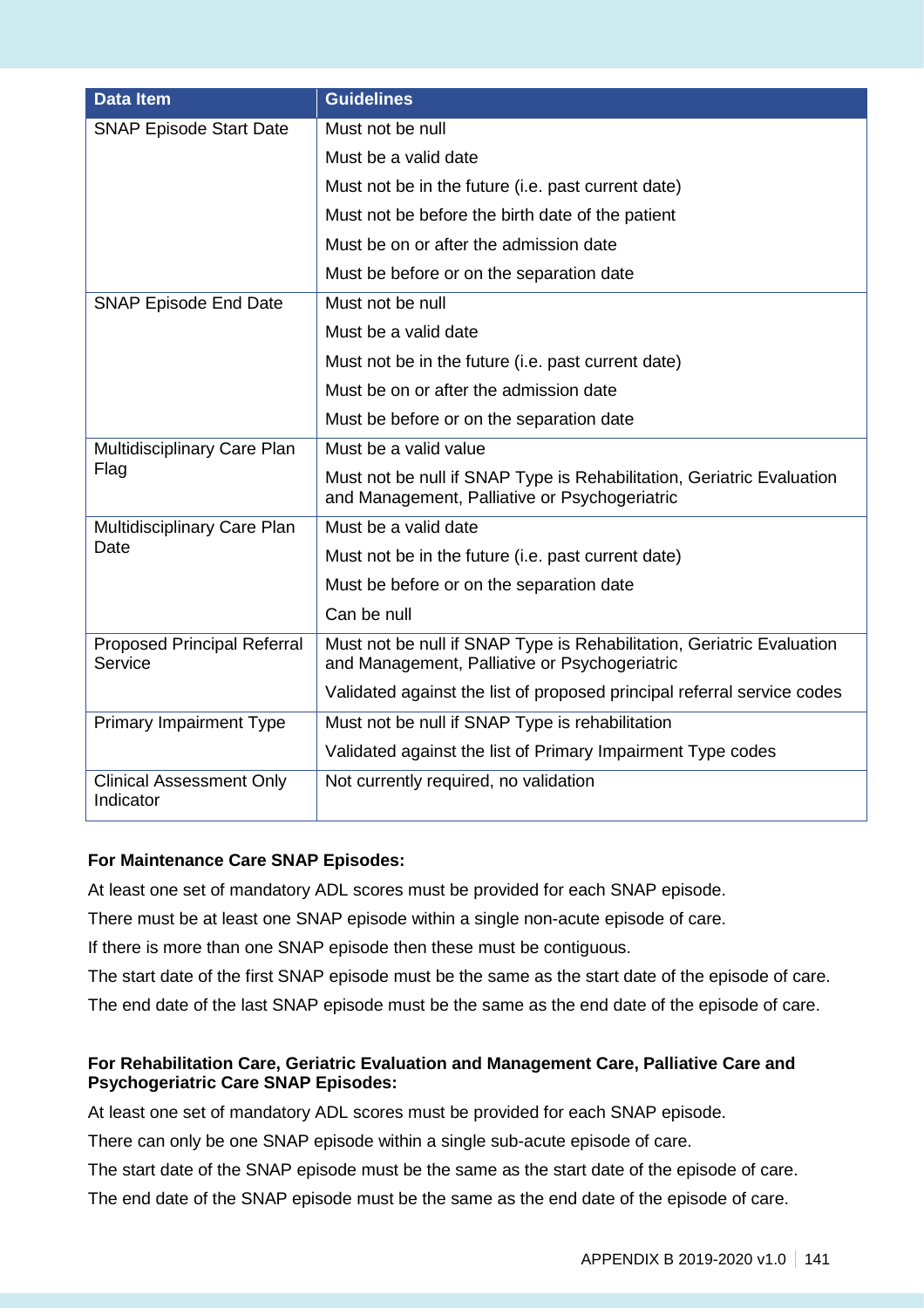## **Palliative Care details records**

A record is to be provided on the palliative care details file for each episode of care where the care type is: 30 = Palliative care

No record is to be provided if the care type is NOT 30.

| <b>Data Item</b>                                                          | <b>Guidelines</b>                                                                           |
|---------------------------------------------------------------------------|---------------------------------------------------------------------------------------------|
| <b>Record Identifier</b>                                                  | Must be a valid value                                                                       |
|                                                                           | Must not be null                                                                            |
| <b>Unique Number</b>                                                      | Must not be used more than once by the facility                                             |
|                                                                           | Must not be null                                                                            |
|                                                                           | Must not be zero                                                                            |
|                                                                           | Must be unique for each admission within the facility                                       |
|                                                                           | All records related to each admission must have the same unique<br>number of that admission |
| <b>Patient Identifier</b>                                                 | Must not be null                                                                            |
|                                                                           | Must not be zero                                                                            |
|                                                                           | Must be unique for each patient within the facility                                         |
| <b>Admission Number</b>                                                   | Must not be null                                                                            |
|                                                                           | Must not be zero                                                                            |
|                                                                           | Must be unique for each admission of a particular patient within the<br>facility            |
| <b>First Admission For</b><br><b>Palliative Care Treatment</b>            | Must not be null                                                                            |
|                                                                           | Validated against the first admission for palliative care treatment codes                   |
| Previous Specialised Non-<br><b>Admitted Palliative Care</b><br>Treatment | Must not be null                                                                            |
|                                                                           | Validated against the previous specialised non-admitted palliative care<br>treatment codes  |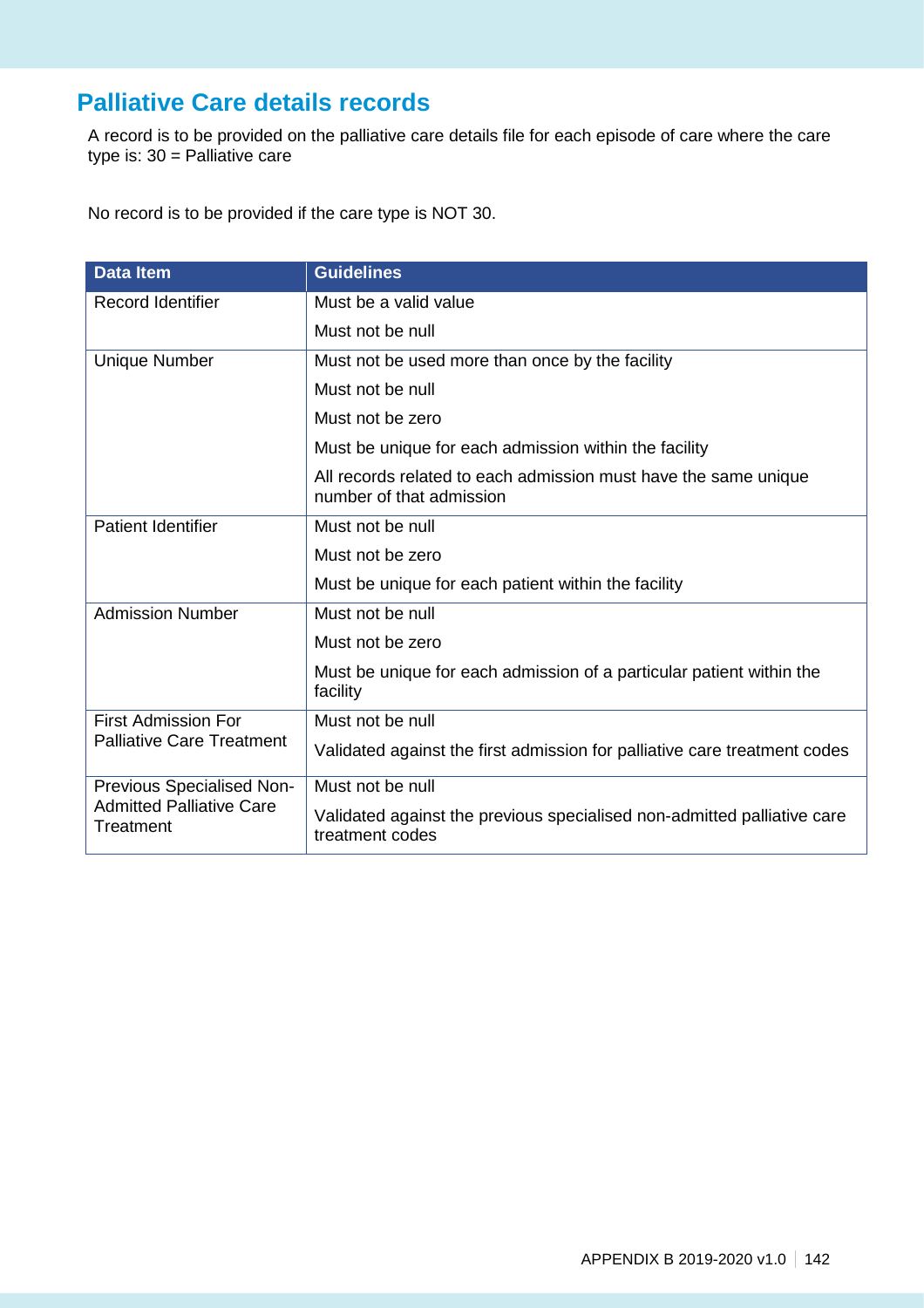## **Department of Veterans' Affairs details records**

A record is to be provided on the Department of Veterans' Affairs patient details file where the charges for the episode of care are met by the Department of Veterans' Affairs.

A record is not to be provided if the charges for the episode of care are not met by the Department of Veterans' Affairs.

| <b>Data Item</b>          | <b>Guidelines</b>                                                                           |
|---------------------------|---------------------------------------------------------------------------------------------|
| <b>Record Identifier</b>  | Must be a valid value                                                                       |
|                           | Must not be null                                                                            |
| <b>Unique Number</b>      | Must not be used more than once by the facility                                             |
|                           | Must not be null                                                                            |
|                           | Must not be zero                                                                            |
|                           | Must be unique for each admission within the facility                                       |
|                           | All records related to each admission must have the same unique<br>number of that admission |
| <b>Patient Identifier</b> | Must not be null                                                                            |
|                           | Must not be zero                                                                            |
|                           | Must be unique for each patient within the facility                                         |
| <b>Admission Number</b>   | Must not be null                                                                            |
|                           | Must not be zero                                                                            |
|                           | Must be unique for each admission of a particular patient within the<br>facility            |
| <b>DVA File Number</b>    | Must not be null                                                                            |
| DVA Card Type             | Must not be null                                                                            |
|                           | Must be a valid Card Type code                                                              |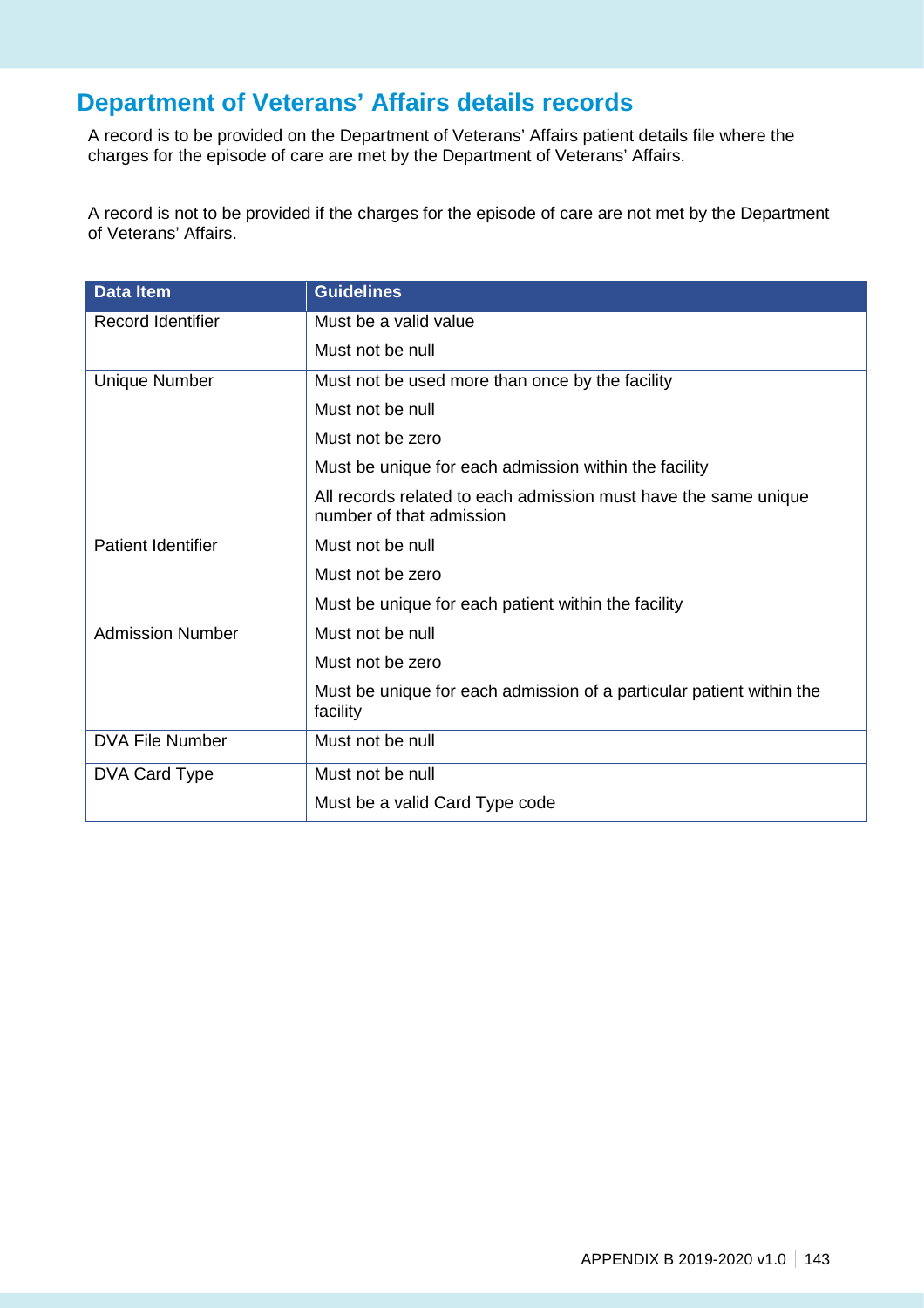# **Private Processing Rules**

### **RECORD IDENTIFIER = N**

#### **Description:**

Patient separated in the extract period or patient separated prior to the extract period but not previously submitted (late insertion).

#### **Patient File**

**1.** A corresponding record must exist in the admission file.

#### **Admission File**

- Admission record must not already exist.
- A corresponding record must exist in the patient file.
- Patient must be separated in the extract period or patient separated prior to the extract period but not previously submitted (late insertion).
- Late insertions for the current financial year can be received up to and including the extraction for August data of the next financial year (due in early October).

#### **Activity File**

- A corresponding record must exist in the admission file and in the patient file.
- All activities must occur within the admission and separation dates.

Account Class Variations

o Must not already exist.

Leave

- o Leave period must not overlap with any other leave periods for admission.
- Ward Transfer
	- o Must not already exist for admission.

Contract Status

o Must not already exist for admission.

Qualification Status

o Must not already exist for admission.

Nursing Home Type Patient Items

o Must not already exist for admission.

Sub and Non-acute Patient Items

o Must not already exist for admission.

Patient Identifier of mother of baby born in hospital

o Must not already exist for admission.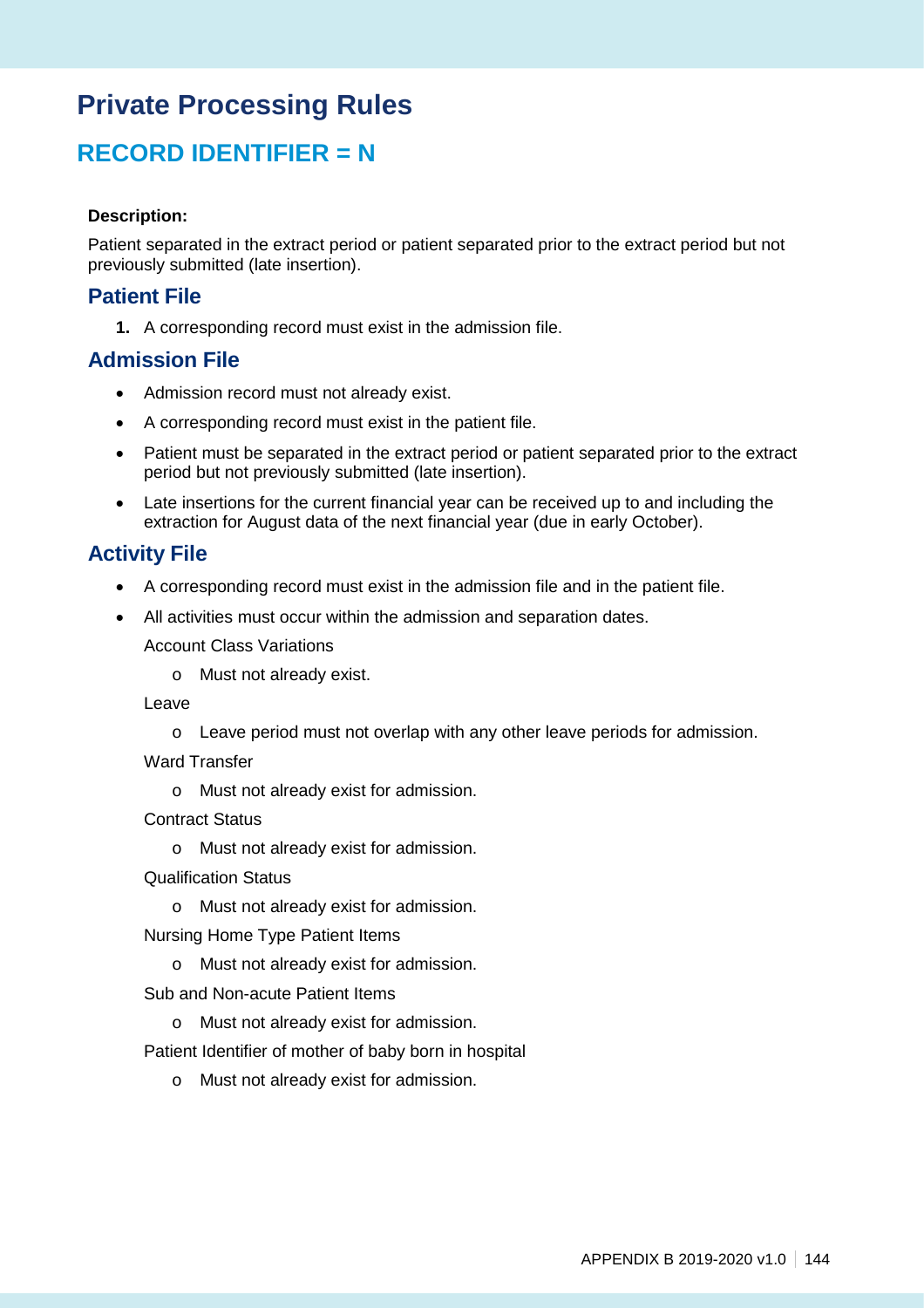## **Morbidity File**

- A corresponding record must exist in the admission file and in the patient file.
- The ICD-10-AM code must not already exist for this admission except for procedure, morphology and external cause codes.

## **Mental Health**

- A corresponding record must exist in the admission file and in the patient file.
- Must not already exist for admission.
- Must exist if any standard unit code in the activity or admission file is in the range PYAA to PYZZ.

## **Sub and Non-Acute Patient File**

- A corresponding record must exist in the admission file and in the patient file.
- Must not already exist for admission.

## **Palliative Care**

- A corresponding record must exist in the admission file and in the patient file.
- Must not already exist for admission.

## **Department of Veterans' Affairs**

- A corresponding record must exist in the admission file and in the patient file.
- Must not already exist for admission.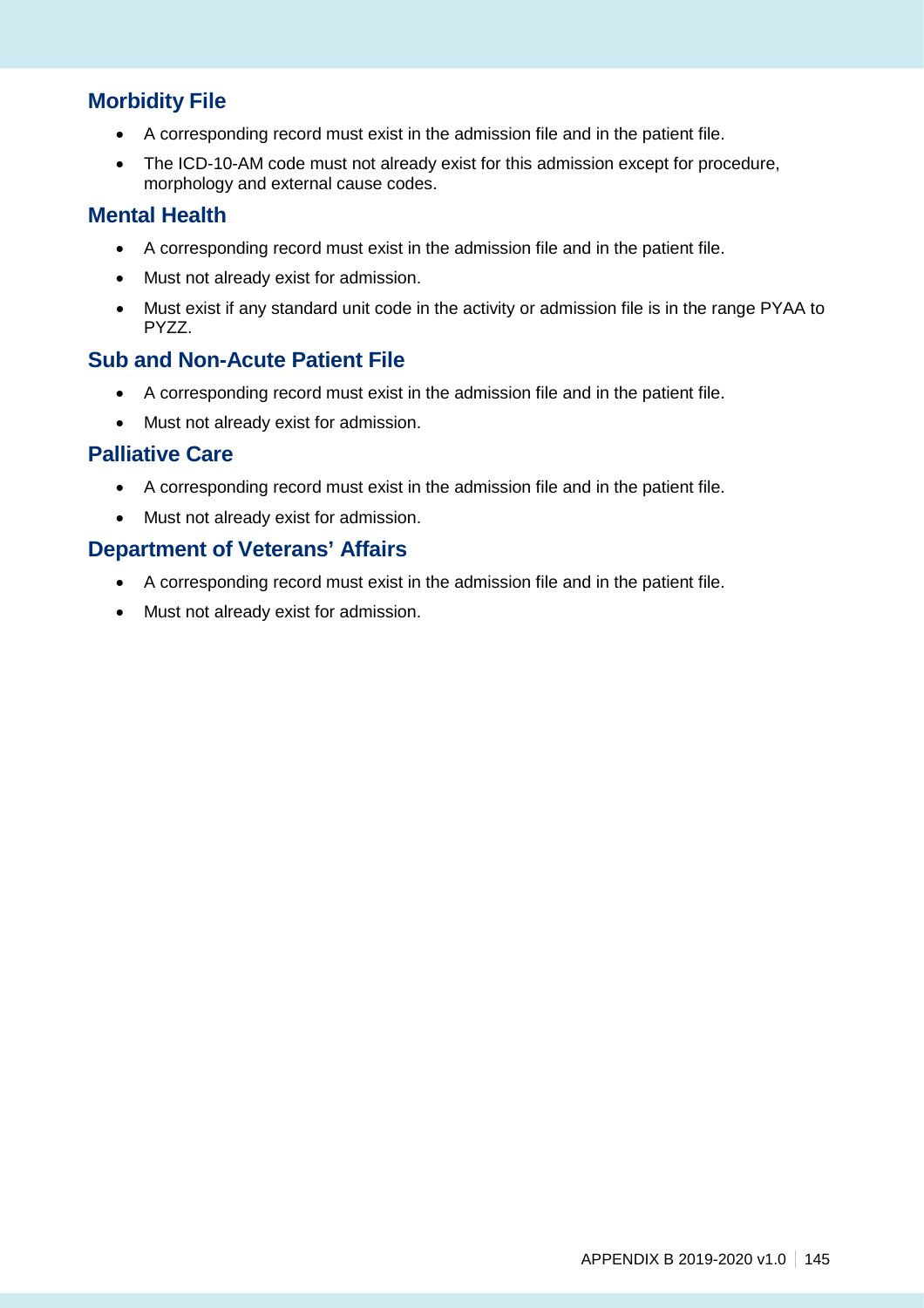# **RECORD IDENTIFIER = A**

#### **Description:**

Amendment to records submitted prior to the extract period. Amendment records for the current financial year can be received up to and including the extraction of August data of the next financial year (due in early October).

#### **Patient File**

• Patient record must exist.

#### **Admission File**

• Admission record must exist

### **Activity File**

• Cannot be amended. Must instead be deleted and re-created.

#### **Morbidity File**

• Cannot be amended. Must instead be deleted and re-created.

#### **Mental Health File**

• Mental Health record must exist.

### **Sub and Non-acute Patient File**

• Sub and Non-acute Patient record must exist.

#### **Palliative Care File**

• Palliative Care patient record must exist.

### **Department of Veterans' Affairs File**

• Department of Veterans' Affairs record must exist.